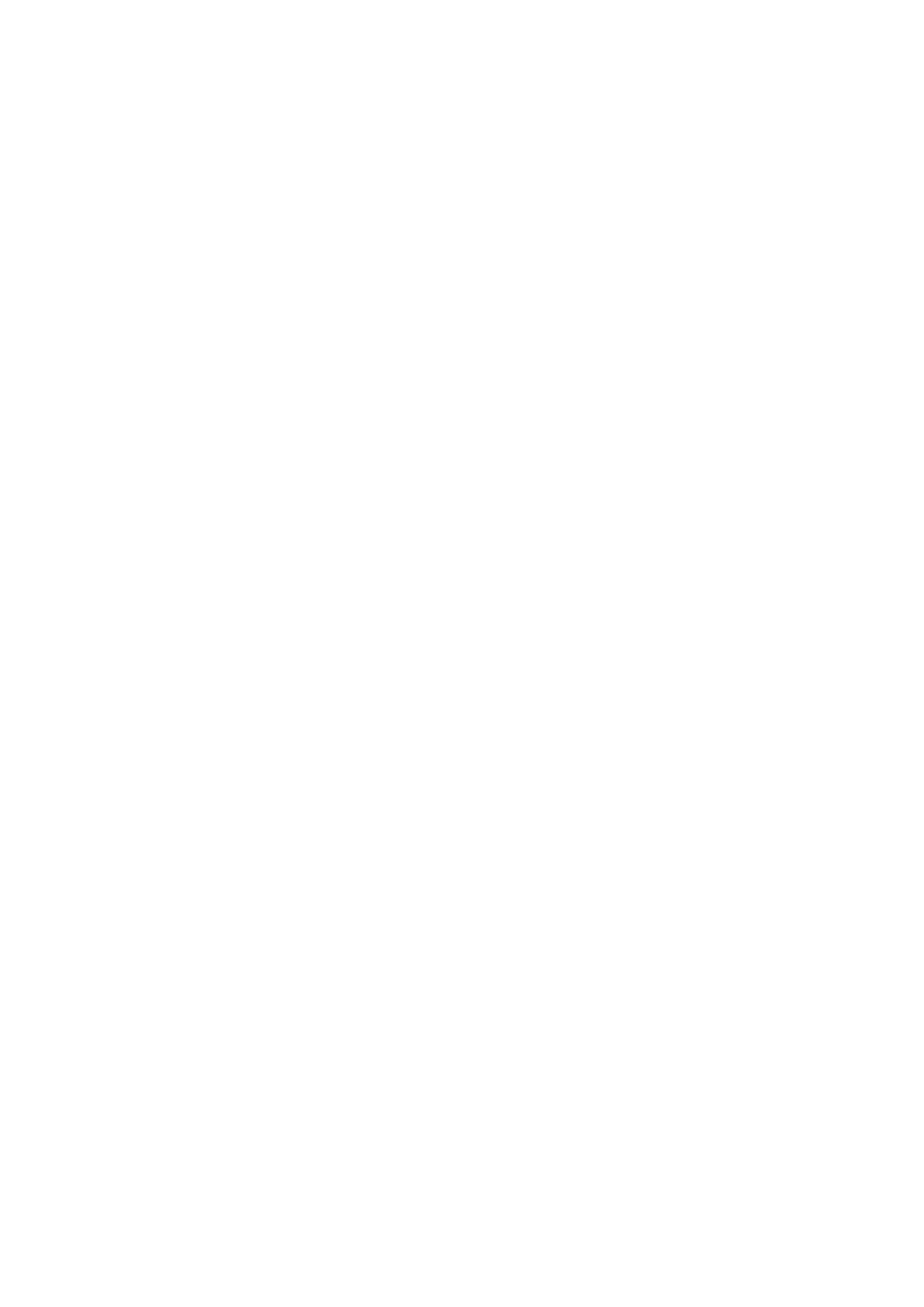## Declaration of Authorship

The author hereby declares that he compiled this thesis independently, using only the listed resources and literature, and the thesis has not been used to obtain a different or the same degree.

The author grants to Charles University permission to reproduce and to distribute copies of this thesis document in whole or in part.

Prague, May 19 2017

Martin Spolc ˇ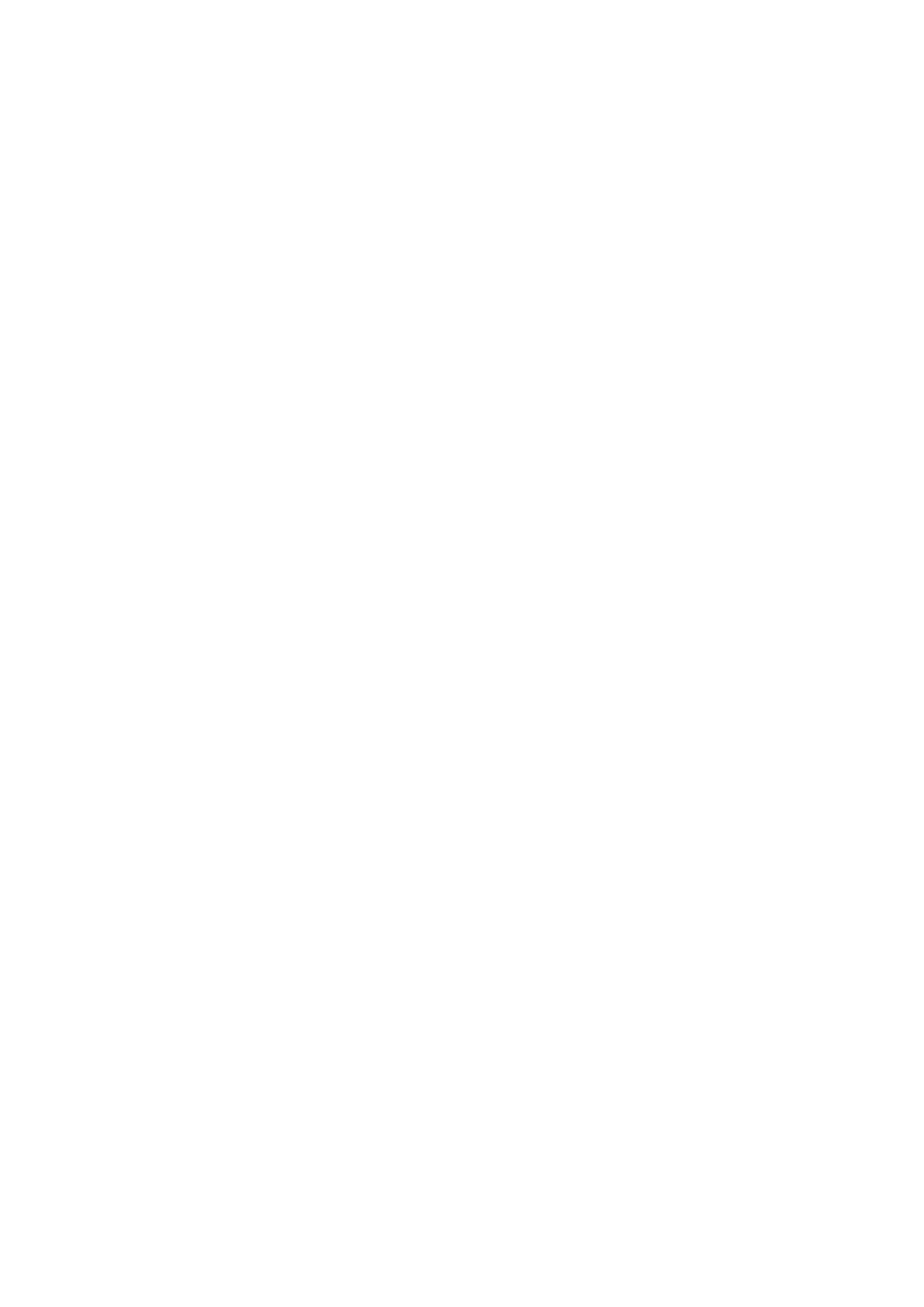## Acknowledgments

I would like to thank my supervisor PhDr. Pavel Vacek, Ph.D. for his advices and valuable comments. I am grateful to Ondřej Kokeš, Jiří Skuhrovec and Miroslav Palanský for their help with data collection and topic specification. My thanks belong also to my girlfriend for her suggestions and comments, and last but not least, I would like to thank to my family for the support throughout my whole study and work on the thesis.

### Bibliographic record

 $\rm Spolc, M.$  (2017) : *State capture as market distortion: Effect of political connections* in the Czech Republic. Master thesis. Prague: Charles University in Prague, Faculty of Social Sciences, Institute of Economic Studies, 2017. 87 pages. Supervisor: PhDr. Pavel Vacek, Ph.D.

Character count: 114,036 characters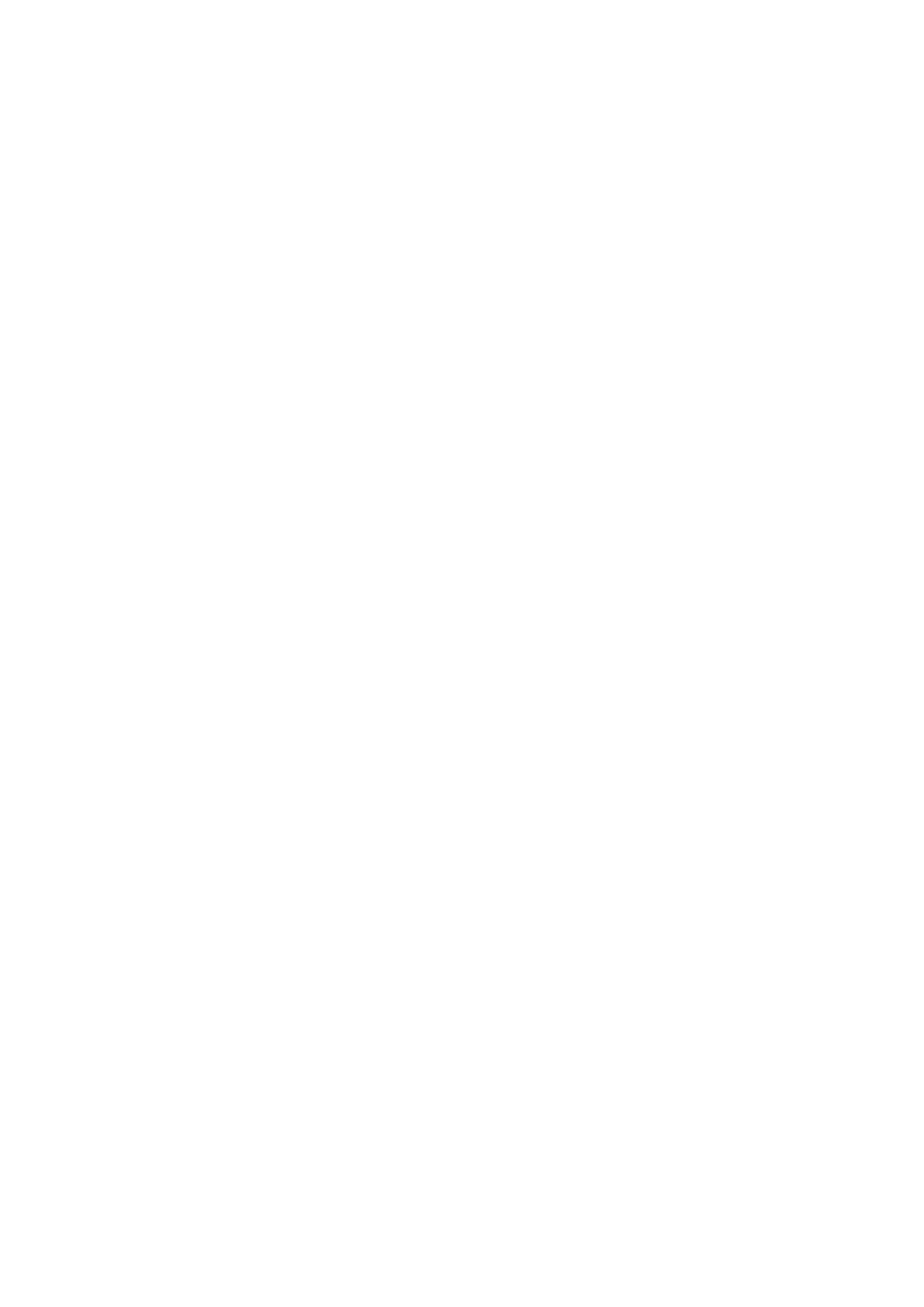# **Contents**

|          | Abstract                      |                 |                                                                                                    | $\mathbf x$      |  |
|----------|-------------------------------|-----------------|----------------------------------------------------------------------------------------------------|------------------|--|
|          | <b>List of Tables</b><br>xiii |                 |                                                                                                    |                  |  |
|          |                               | List of Figures |                                                                                                    | xiv              |  |
|          |                               | Abbreviations   |                                                                                                    | XV               |  |
|          |                               |                 | Master's Thesis Proposal                                                                           | xvii             |  |
| 1        |                               | Introduction    |                                                                                                    | 1                |  |
| $\bf{2}$ |                               |                 | State capture theory and literature overview                                                       | 3                |  |
|          | 2.1                           |                 |                                                                                                    | 3                |  |
|          |                               | 2.1.1           | Economics of state capture and rent-seeking $\dots \dots \dots$                                    | $\boldsymbol{3}$ |  |
|          |                               | 2.1.2           | Political connections and consumer harm: Brief view of An-                                         |                  |  |
|          |                               |                 |                                                                                                    | $\overline{4}$   |  |
|          | 2.2                           |                 | Literature overview and situation in the Czech Republic $\dots \dots$                              | $\,6\,$          |  |
|          |                               | 2.2.1           | Brief evolution of political connections literature                                                | $\overline{7}$   |  |
|          |                               | 2.2.2           | Estimating value of political connections $\dots \dots \dots \dots$                                | $8\,$            |  |
|          |                               | 2.2.3           | Political connections and rent extraction in the Czech Republic                                    | 9                |  |
|          |                               | 2.2.4           | Legal framework of political connections in the Czech Republic                                     | 10               |  |
| 3        |                               |                 | Data description                                                                                   | 13               |  |
|          | 3.1                           |                 | Magnus database - financial firm level data                                                        | 13               |  |
|          | 3.2                           |                 |                                                                                                    | 14               |  |
|          |                               | 3.2.1           | Data about personal connections to Ministers                                                       | 15               |  |
|          |                               | 3.2.2           | State owned firms $\ldots$ $\ldots$ $\ldots$ $\ldots$ $\ldots$ $\ldots$ $\ldots$ $\ldots$ $\ldots$ | 16               |  |
|          |                               | 3.2.3           |                                                                                                    | 17               |  |
|          |                               | 3.2.4           | Information system on Public Contracts                                                             | 17               |  |
|          |                               | 3.2.5           |                                                                                                    | 18               |  |
|          |                               | 3.2.6           | Outliers and high leverage points in the data set $\dots \dots$                                    | 19               |  |
|          |                               | 3.2.7           | Final data set $\dots \dots \dots \dots \dots \dots \dots \dots \dots \dots \dots \dots$           | 19               |  |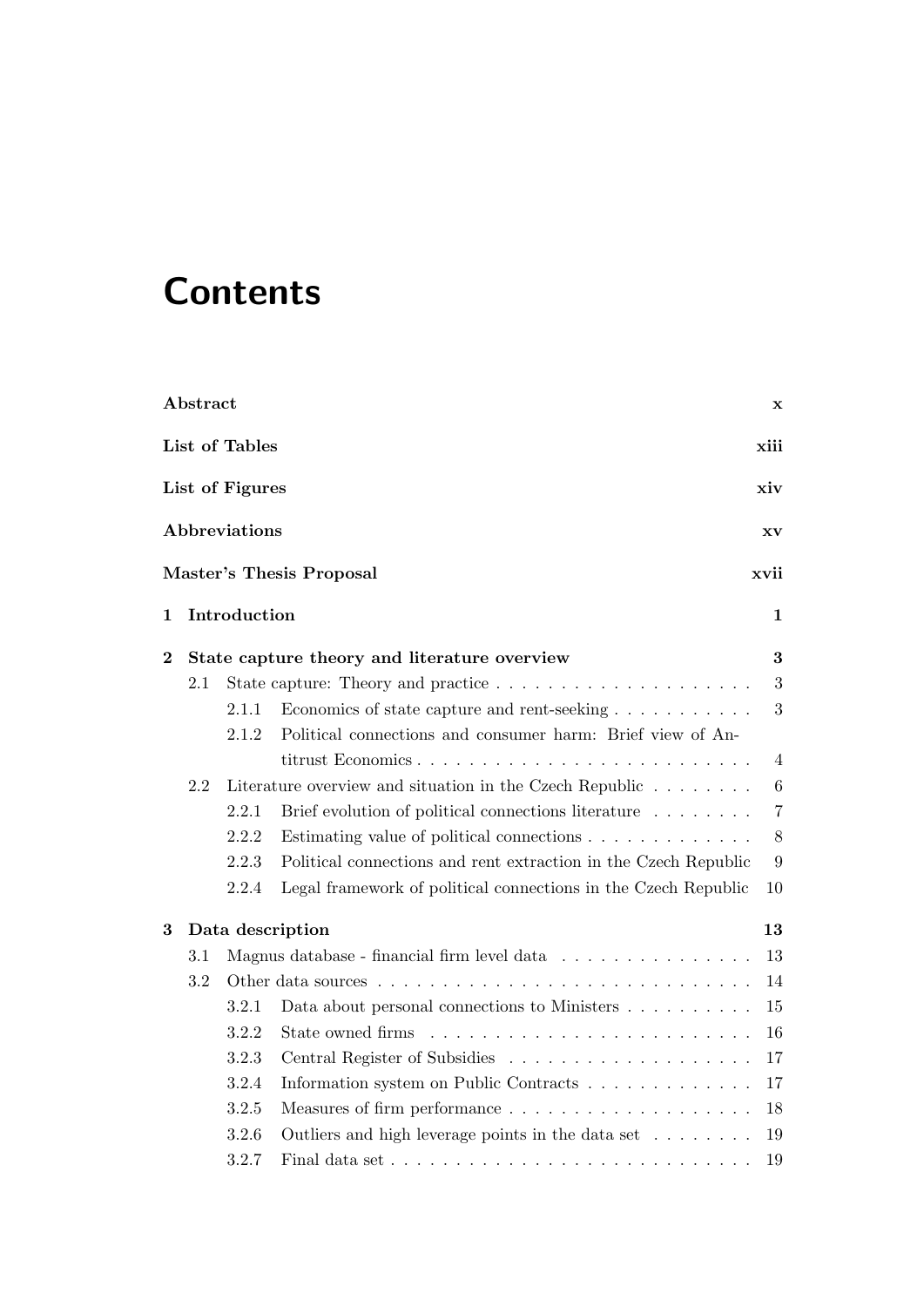|   |            | 3.2.8       |                                                                       | 21 |
|---|------------|-------------|-----------------------------------------------------------------------|----|
| 4 |            | Methodology |                                                                       | 23 |
|   | 4.1        |             |                                                                       | 24 |
|   |            | 4.1.1       | Return on assets and return on equity models $\dots \dots \dots$      | 24 |
|   |            | 4.1.2       | Subsidy and Public Procurements allocations models                    | 25 |
|   | 4.2        |             |                                                                       | 26 |
|   |            | 4.2.1       |                                                                       | 27 |
|   |            | 4.2.2       | Matching on covariates and propensity score                           | 27 |
|   |            | 4.2.3       |                                                                       | 28 |
|   | 4.3        |             |                                                                       | 28 |
| 5 |            |             | Results and discussion                                                | 31 |
|   | 5.1        |             |                                                                       | 31 |
|   |            | 5.1.1       |                                                                       | 31 |
|   |            | 5.1.2       | Results of matching $\dots \dots \dots \dots \dots \dots \dots \dots$ | 38 |
|   | 5.2        |             |                                                                       | 42 |
|   |            | 5.2.1       | Do really connections to Ministers decrease firm's performance?       | 42 |
|   |            | 5.2.2       | Subsidy allocation: How much political connections matter?            | 45 |
|   |            | 5.2.3       | Political connections to Ministers: Czech reality and possible        |    |
|   |            |             |                                                                       | 46 |
| 6 |            | Conclusion  |                                                                       | 49 |
|   | Literature |             |                                                                       | 60 |
|   |            |             | A Additional Tables and Figures                                       | Ι  |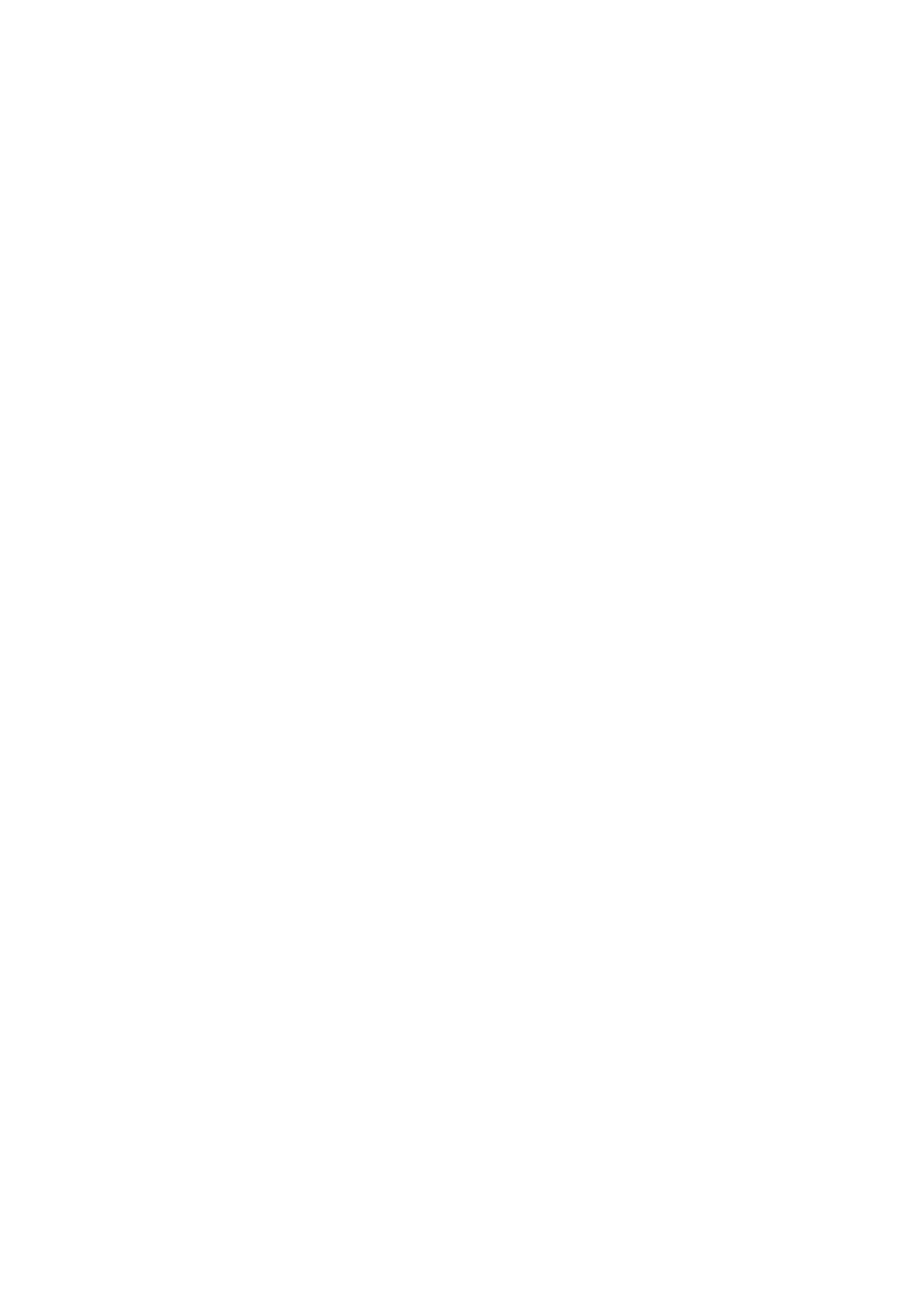# <span id="page-9-0"></span>Abstract

Politically connected firms may extract rent which significantly improves their financial performance, but with social costs to others in form of market distortions. The thesis presents the first empirical analysis of personal political connections to government ministers in the Czech Republic. We estimated value of political connections and inspected subsidies and public procurements allocation as channels of rent extraction on firm-level data set of 1993-2015 period. For both approaches, cross-section regressions and dynamic matching on covariates and propensity score, we found that connected firms significantly underperform their similar rivals, but slightly improve their performance over the time of connection to minister in office. Connected firms gain significantly more subsidies which confirms subsidy allocation as a channel of rent extraction. We interpret our results that firms may seek political connections as the last option how to improve their bad financial results and remain on the market. Biased subsidy allocation to connected firms in sectors where firms are dependent on subsidies like agriculture creates market distortions and could lead to significant consumer harm.

JEL Classification [D72,](http://ideas.repec.org/j/D72.html) [D22,](http://ideas.repec.org/j/D22.html) [H25,](http://ideas.repec.org/j/H25.html) [H57](http://ideas.repec.org/j/H57.html)

Keywords [state capture,](http://ideas.repec.org/cgi-bin/htsearch?q=state capture) [political connections,](http://ideas.repec.org/cgi-bin/htsearch?q=political connections) [firms perfor](http://ideas.repec.org/cgi-bin/htsearch?q=firms performance)[mance,](http://ideas.repec.org/cgi-bin/htsearch?q=firms performance) [rent-seeking,](http://ideas.repec.org/cgi-bin/htsearch?q=rent-seeking) [conflict of interests,](http://ideas.repec.org/cgi-bin/htsearch?q=conflict of interests) [economic](http://ideas.repec.org/cgi-bin/htsearch?q=economic effects) [effects](http://ideas.repec.org/cgi-bin/htsearch?q=economic effects)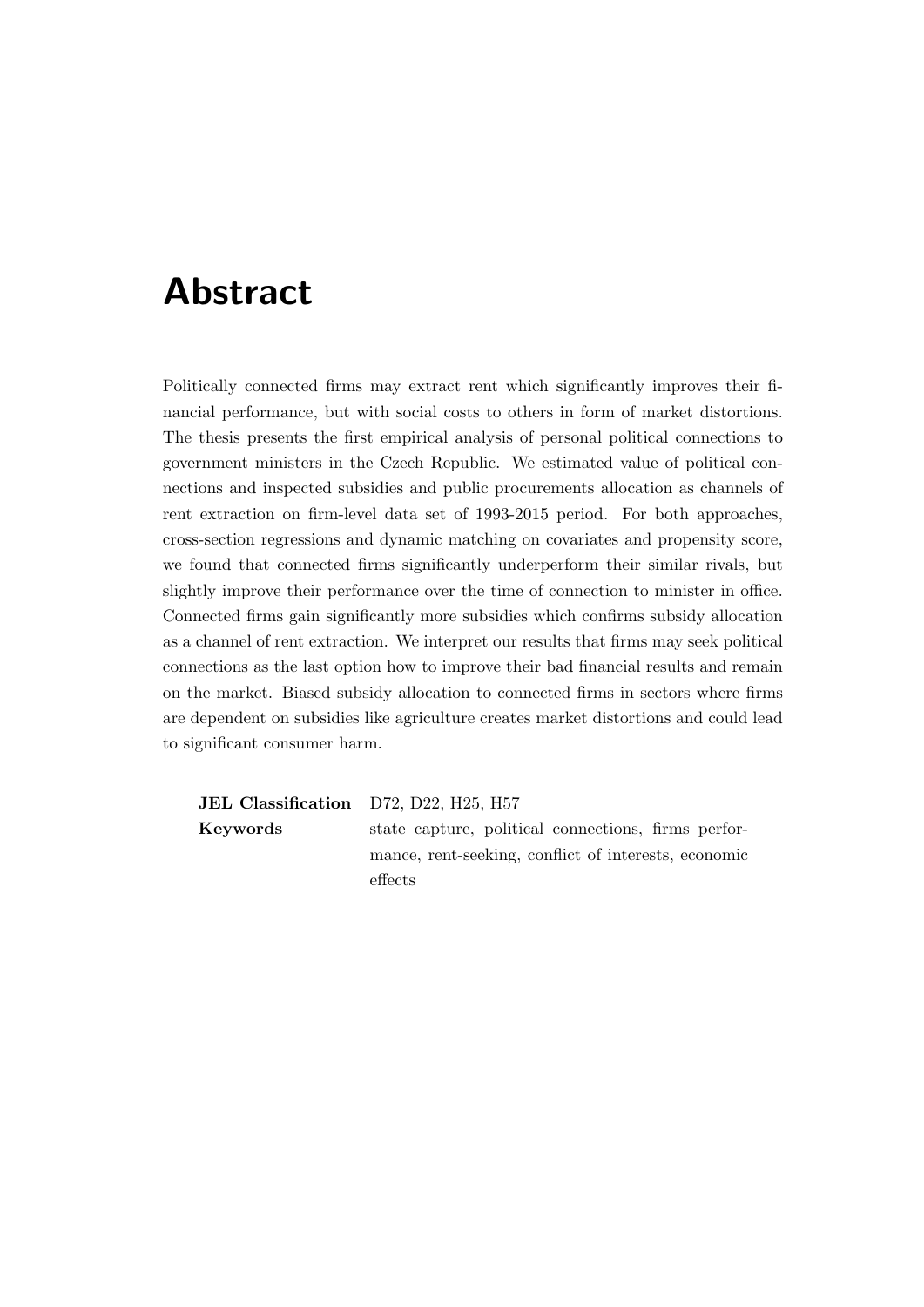Firmy s politickými konexemi mohou čerpat rentu, která jim významně zlepší finanční výsledky, ale toto jednání přináší celospolečenské náklady ve formě deformací trhu. Tato diplomová práce představuje první empirickou analýzu personálních politických konexí na ministry ve vládě v České republice. V práci odhadujeme hodnotu politických konexí a zkoumáme přidělování dotací a veřejných zakázek jako formy získávání renty s využitím firemních dat od roku 1993 do roku 2015. Firmy s politickými konexemi mají signifikantně horší výsledky než jejich obdobní konkurenti, ale v průběhu napojení na ministra ve funkci své výsledky lehce zlepšují. Napojené firmy též získávají signifikantně větší objem dotací, což potvrzuje přidělování dotací jako jednu z forem získávání renty. Výsledky jsou robustní pro obě metody, jak pro regrese na průřezových datech, tak pro párování na základě pozorovaných proměnných a propensity skóre. Firmy nejspíše usilují o politické konexe, když se nacházejí ve špatné finanční situaci a vidí dobývání renty skrze konexe jako jediný způsob setrvání na trhu. Přidělování dotací vychýlené směrem k firmám s politickými konexemi vytváří značné deformace na trhu zvláště v odvětvích, kde jsou firmy na dotacích závislé, jako je například zemědělství, a v těchto oblastech může vést k významnému poškození spotřebitelů.

|               | JEL Klasifikace $D72$ , $D22$ , $H25$ , $H57$       |
|---------------|-----------------------------------------------------|
| Klíčová slova | ovládnutí státu, politické konexe, výkonnost firem, |
|               | dobývání renty, střet zájmů, ekonomické dopady      |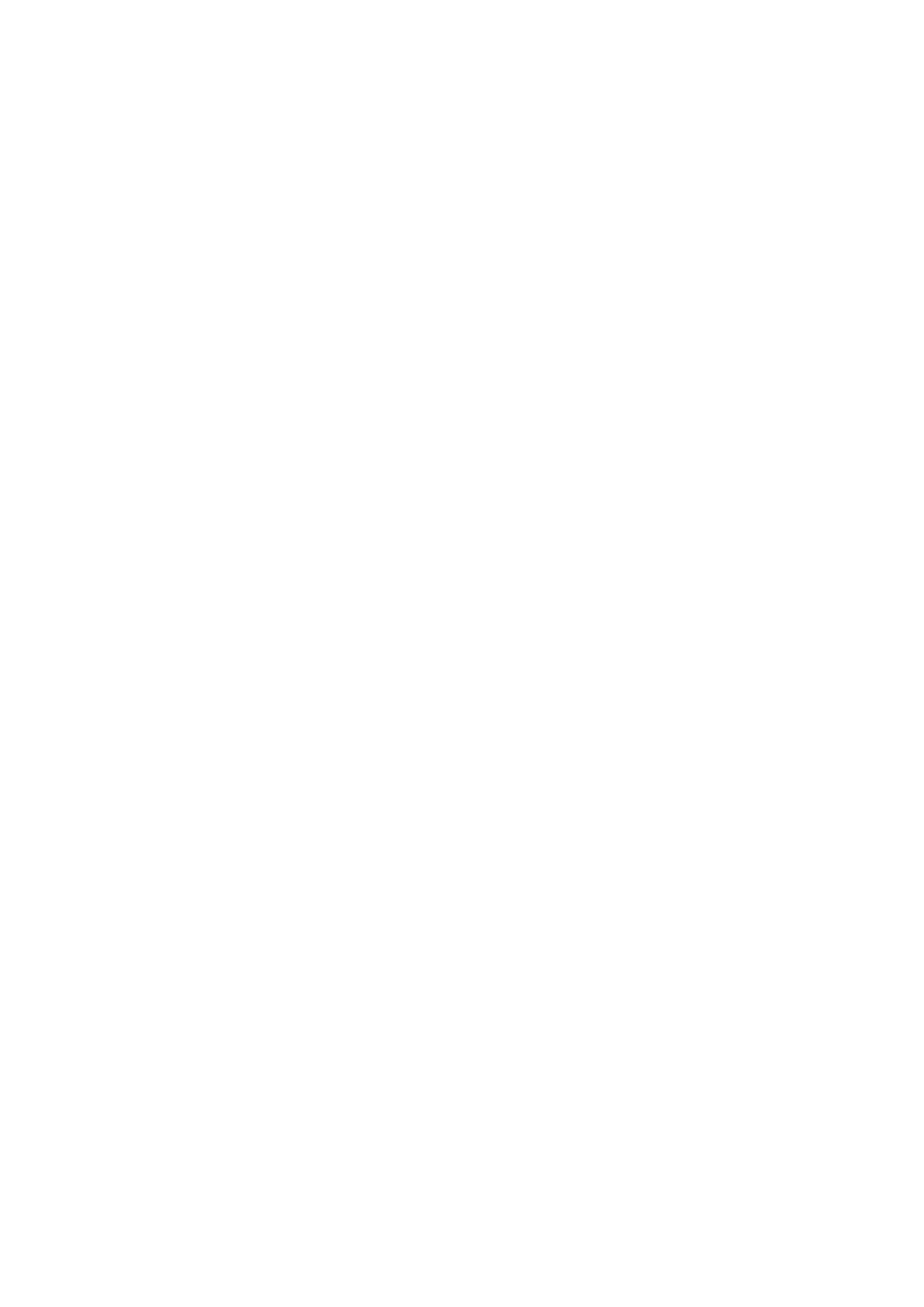# <span id="page-12-0"></span>List of Tables

| 3.1     | Availability of financial data on firm level                 | 14           |
|---------|--------------------------------------------------------------|--------------|
| 3.2     | Availability of financial data in panel structure            | 14           |
| 3.3     | Average number of observations per firm in panel structure.  | 15           |
| 3.4     | Summary table of firm panel data set                         | 20           |
| 3.5     | Summary table of firm panel data set after Mahalanobis dis-  |              |
|         | tance procedure of outliers elimination                      | 20           |
| 5.1     | Firm performance cross-section results: ROA and ROE          | 33           |
| 5.2     | Firm performance cross-section results: ROA and ROE Lag1     | 34           |
| 5.3     | Firm performance cross-section results: ROA and ROE Lag2     | 35           |
| 5.4     | Subsidy allocation cross-section results: SOA and SOE        | 36           |
| $5.5\,$ | Public Procurement cross-section results: PPOA and PPOE      | 37           |
| 5.6     | Effect of Connection on ROA and ROE: Matching on covariates  | 39           |
| 5.7     | Effect of Connection on ROA and ROE: Matching on covari-     |              |
|         |                                                              | 39           |
| 5.8     | Effect of Connection on Subsidy and Public Procurement       |              |
|         | allocation: Matching on covariates                           | 40           |
| 5.9     | Effect of Connection on Subsidy and Public Procurement       |              |
|         | allocation: Matching on covariates and propensity score      | 41           |
| A.1     | Average years of firm's existence                            | $\mathbf I$  |
| A.2     | Effect of Connection on Subsidy and Public Procurement       |              |
|         | allocation - matching on covariates on subsample of firms IV |              |
| A.3     | Effect of Connection on Subsidy and Public Procurement       |              |
|         | allocation - matching on covarietes and propensity score on  |              |
|         | subsample of firms                                           | IV           |
| A.4     | Balance test for matching on covariates                      | V            |
| A.5     | Balance test for matching on covariates and propensity score | $\mathbf{V}$ |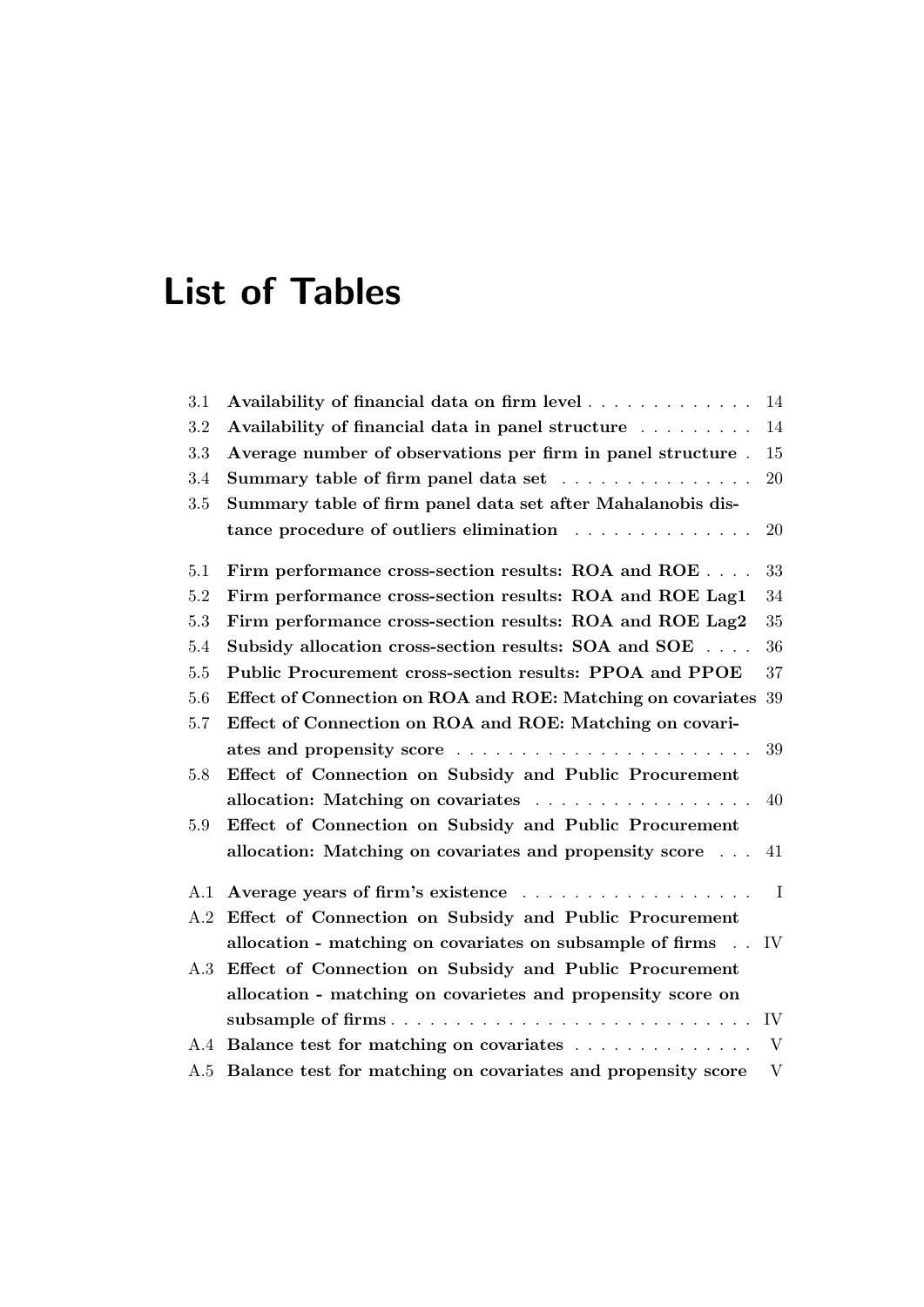# <span id="page-13-0"></span>List of Figures

| 5.1 Average Subsidies on Assets for Agrofert firms over time 46                                |
|------------------------------------------------------------------------------------------------|
| A.1 Distribution of Connected and non Connected firms in data                                  |
| by years $\ldots \ldots \ldots \ldots \ldots \ldots \ldots \ldots \ldots \ldots \ldots \ldots$ |
| A.2 Histogram of matched Connected and non Connected firms:                                    |
|                                                                                                |
| A.3 Histogram of matched Connected and non Connected firms:                                    |
|                                                                                                |
| A.4 Histogram of matched Connected and non Connected firms:                                    |
|                                                                                                |
| A.5 Histogram of matched Connected and non Connected firms:                                    |
|                                                                                                |
|                                                                                                |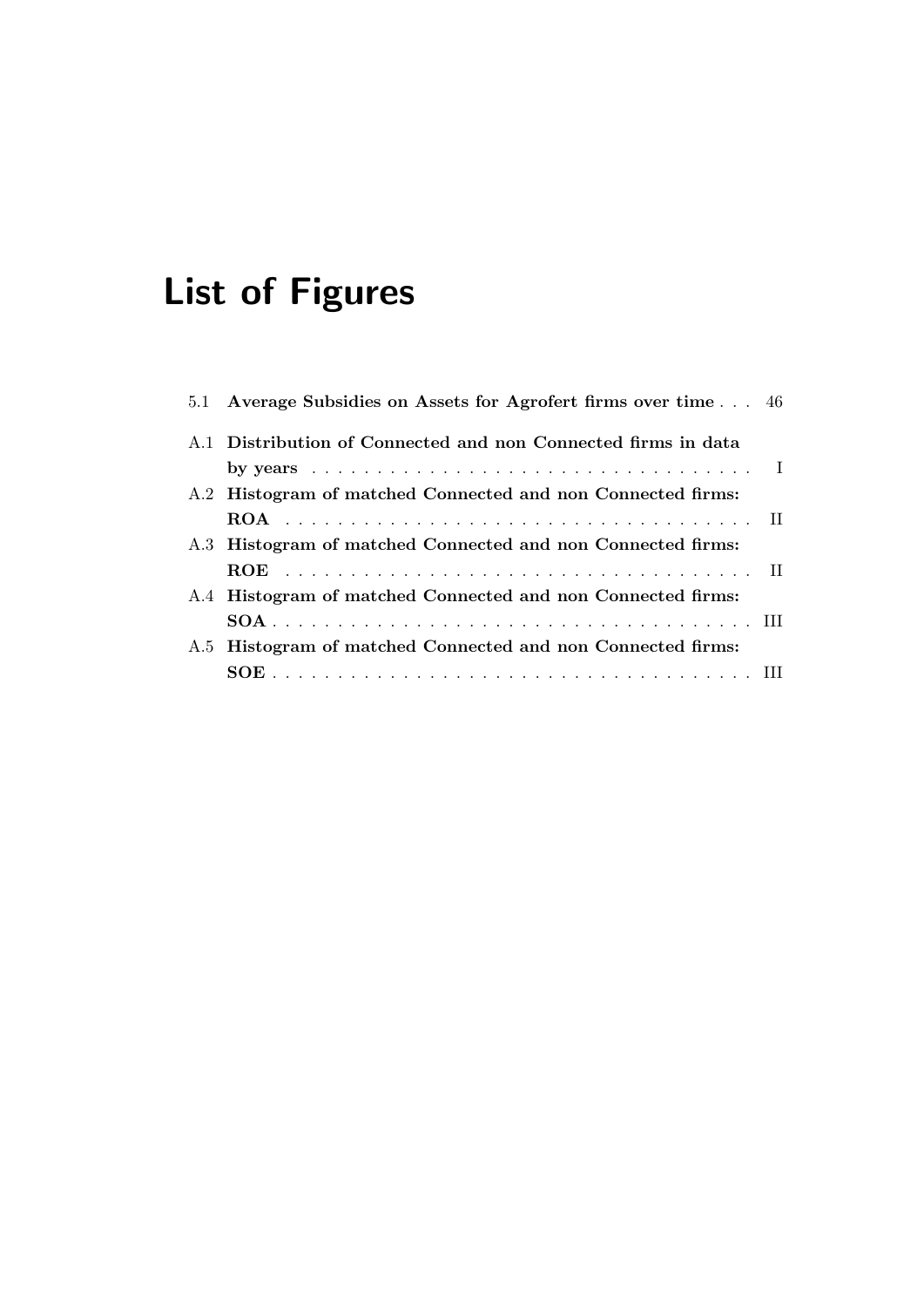# <span id="page-14-0"></span>Abbreviations

| Nomenclature of Economic Activities (in original Nomenclature des<br><b>NACE</b><br>Activités Economiques dans la Communauté Européenne) |                                      |  |  |
|------------------------------------------------------------------------------------------------------------------------------------------|--------------------------------------|--|--|
| <b>OLS</b>                                                                                                                               | Ordinary Least Squares               |  |  |
| <b>PPOA</b>                                                                                                                              | Public Procurements on Assets        |  |  |
| <b>PPOE</b>                                                                                                                              | <b>Public Procurements on Equity</b> |  |  |
| <b>ROA</b>                                                                                                                               | Return on Assets                     |  |  |
| ROE                                                                                                                                      | Return on Equity                     |  |  |
| <b>SOA</b>                                                                                                                               | Subsidies on Assets                  |  |  |
| <b>SOE</b>                                                                                                                               | Subsidies on Equity                  |  |  |
| <b>VAT</b>                                                                                                                               | Value Added Tax                      |  |  |
|                                                                                                                                          |                                      |  |  |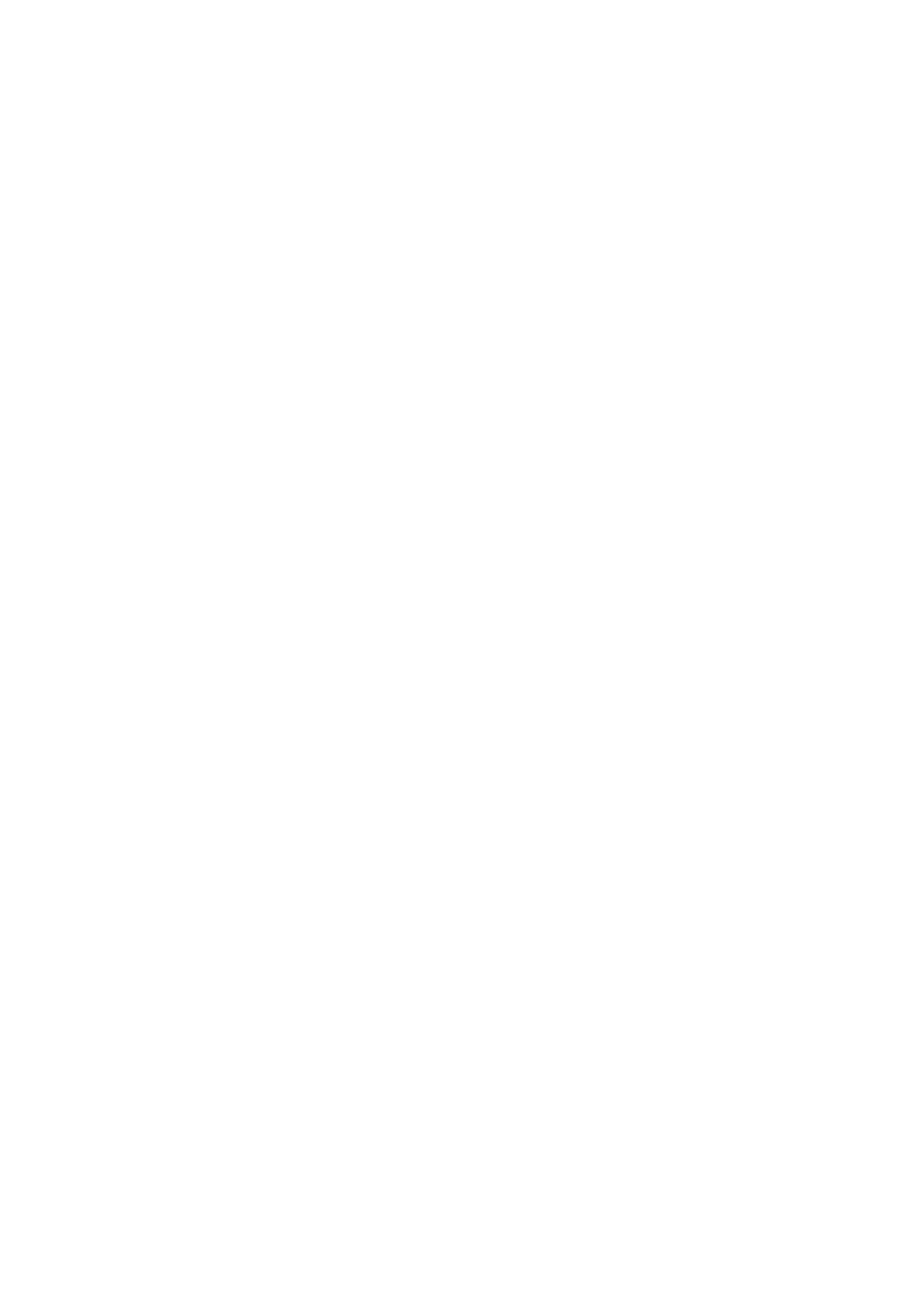# <span id="page-16-0"></span>Master's Thesis Proposal

| Author     | Bc. Martin Špolc                                                                      |
|------------|---------------------------------------------------------------------------------------|
| Supervisor | PhDr. Pavel Vacek, Ph.D.                                                              |
|            | <b>Proposed topic</b> State capture as market distortion: Effect of political connec- |
|            | tions in the Czech Republic                                                           |

Motivation Connections and relationships between state and business are crucial characteristic for overall performance of the economy. State capture, a situation in which private firms influence a state's policy in favor of their private interests, shapes the affected markets into inefficient state where captors exploits monopolistic powers. Such practice then leads not only to wasting of public resources in form of subsidizing captors directly, via favorable public procurements, through fitting legislature or cheap and accessible credit but it creates market distortions which harm consumer welfare in form of higher prices and lower quality of goods.

Recent development in the Czech Republic shows the question of state capture as an actual topic. Political connections between firms and political parties in form of donations seen as an investment were inspected by Palansk´y (2016) and Skuhrovec (2015). Such practices could lead to state capture, but there exists a more direct approach for captors with possibly more severe consequences - when businessman or his/her puppet wins the political office and exploits the power to increase economic performance of his/her business enterprise or reversely politician in office starts business supported by the public funds under his/her control. To author's knowledge such connections and their consequences have never been analyzed in the Czech republic.

Political connections in the personal overlap between business owners and politicians in office were analyzed in the foreign literature mainly using data from stock exchange market (for example Faccio 2006, Goldman 2009, Niessen and Ruenzi 2010). Alternative approach using data about firms from MagnusWeb database must be applied, because Czech stock market plays minor role in the Czech economy. More importantly politicians often cover their ownership of connected companies by usage of anonymized shares of firms in offshore tax havens. This issue could be partly solved by using revealed information from leaked Panama Papers and newspaper ar-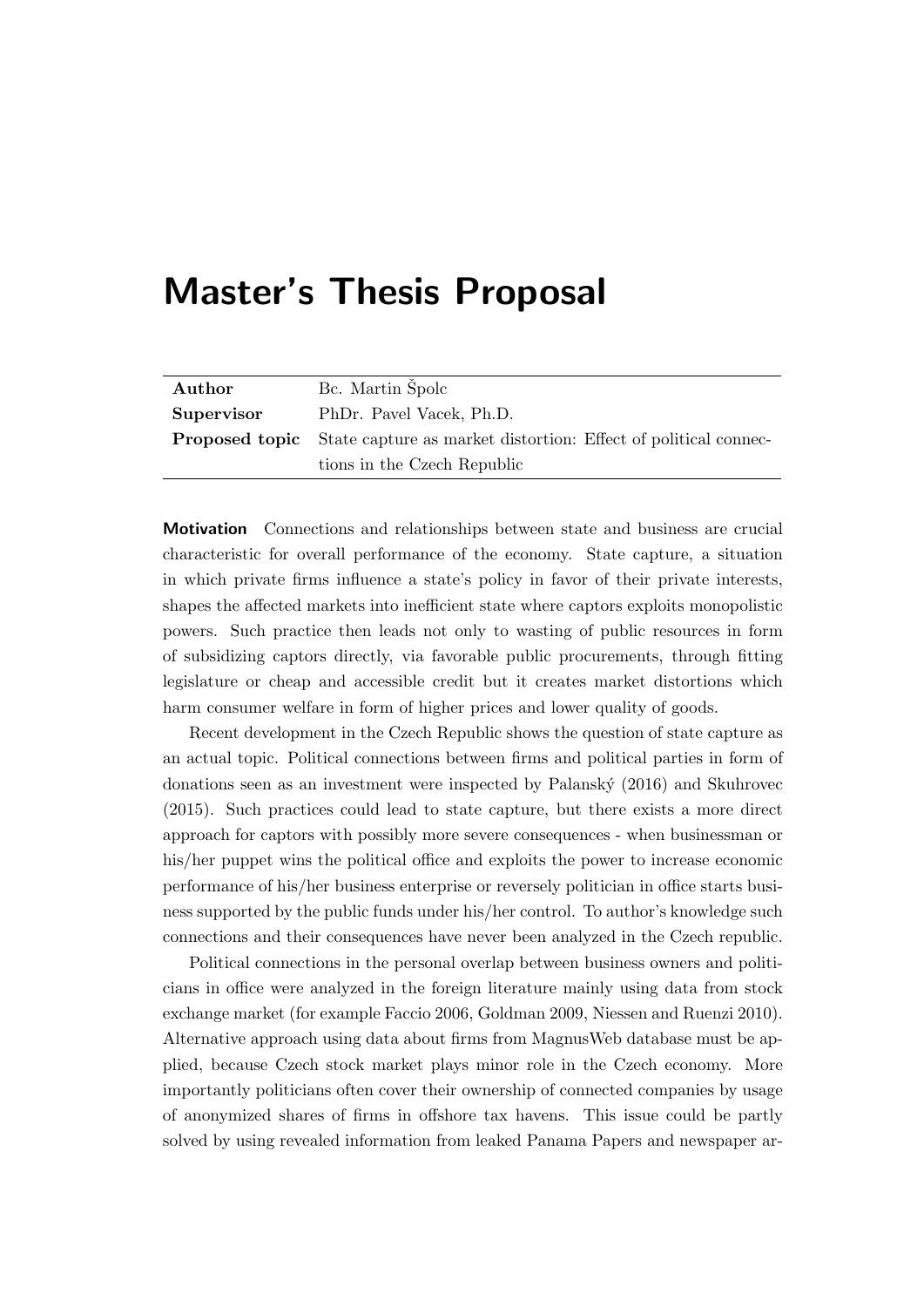ticles analysis. Analysis of all available data would hopefully detect unknown harmful relationships between politicians and firms.

#### Hypotheses

- 1. Hypothesis  $# 1$ : Firms owned by politicians or connected to politicians in power are more profitable, win more public procurements and gain more resources from subsidies than their similar rivals.
- 2. Hypothesis  $# 2$ : The effect of owner being in political office (political rent) would be lagged.
- 3. Hypothesis  $\#$  3: These connections (firm owner in political office) cause harm to consumers.

**Methodology** I will use data from MagnusWeb database about all firms registered in the Czech Republic and the dataset of politicians in office (mainly ministers of the government, possible extension to regional governors) to inspect the value of rent gathered by captors (politicians and factual business owners in one person as first direct type of connection, newspaper discussed connection as second indirect type). The first step of the analysis would be the data collection, datasets merging using the name and date of birth of the minister as the merging criterion and preparing for statistical analysis.

I would like to use simplified OLS model on data averaged over time estimating the relationship between variable of firm performance (profit, ROA, ROE, volume of public procurements won, volume of subsidies gained, leverage and cost of credit and so on if the data would be accesible) and explanatory variables - the crucial dummy variable indicating owner in political office and other variables with firm characteristics. Then I will try to use more sophisticated methods for panel data regression as random or fixed effects estimation. In this model specification I will be able to test hypothesis about lagged effect of the political rent. To compare firms owned by politicians with their similar rivals (but not owned by politician) I would like to use dynamic matching procedure or another algorithm based way of comparison.

In the case of data accessibility I would like to test hypothesis that market distortions created by political connections lead to loss of consumer welfare. For example that highways built by politically connected firm have higher percentage of reclamation and early reconstructions (quality loss). Another example could be that after firm gains political rent some competitors leave the market (loss of variability) or the price of goods will rise (lower competition). I expect that firms connected to politicians would gain political rent in form of increased profit or other measures (as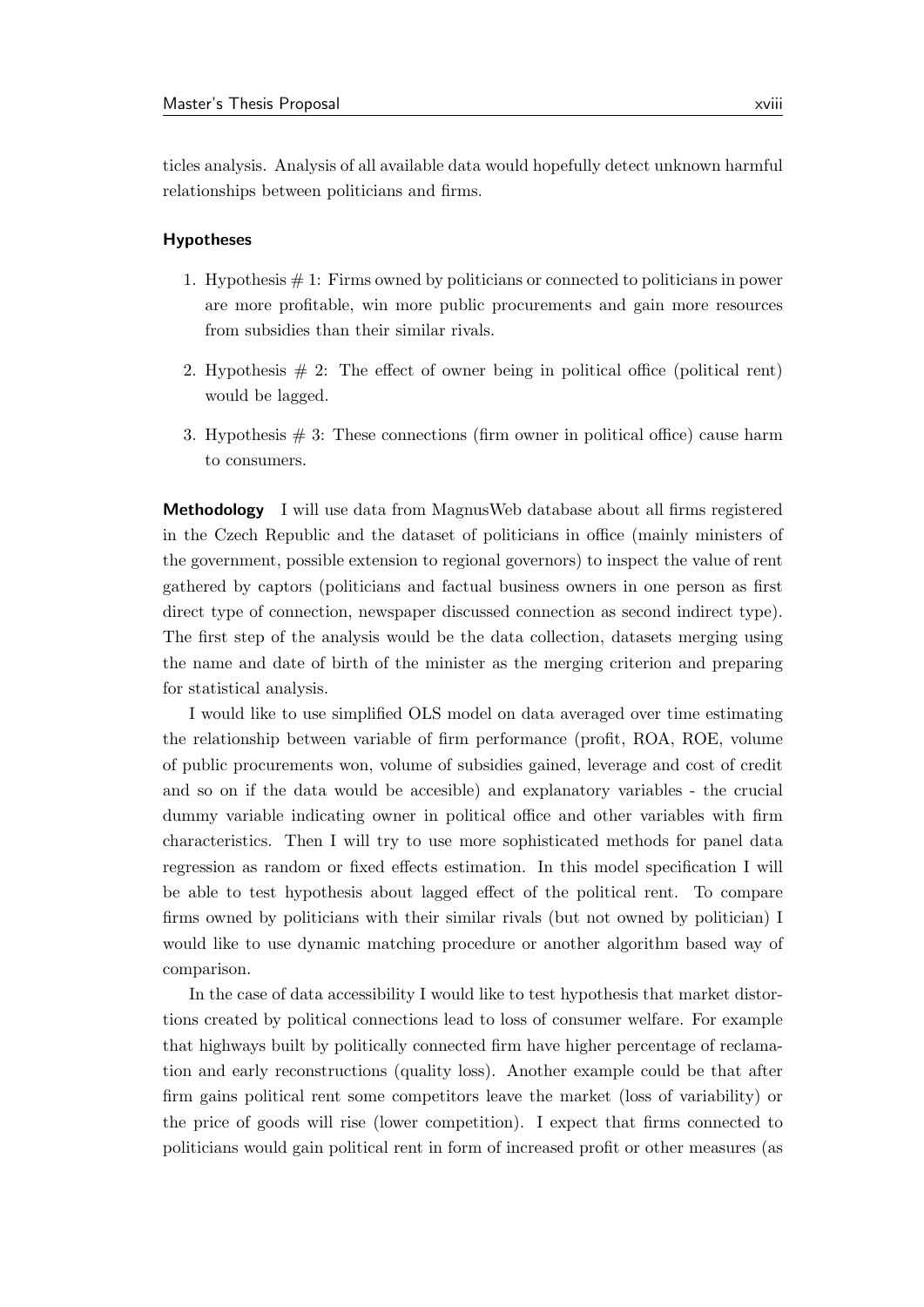another type of political connections in Palanský  $(2016)$ ), that this effect would be lagged and would lead to loss of consumer welfare.

Expected Contribution I will conduct a comprehensive analysis combining accessible data resources to inspect actual and crucial economic topic of connection between business and politics. To author's knowledge personal connections (firm owner in political office) and their consequences have never been analyzed using Czech data. Results would be relevant for policy analysis. Possible uncovering of existing political connections can increase awareness of journalists and authorities, results could also serve as a complementary material for change of conflict of interest legislature.

### **Outline**

- 1. Introduction
- 2. State capture theory and literature overview
- 3. Data description
- 4. Methodology
- 5. Results and discussion of the results
- 6. Conclusion

#### Core Bibliography

- 1. Bliss, M. A. & Gul, F. A. (2012): "Political connection and cost of debt: Some Malaysian evidence.", Journal of Banking & Finance  $36(5)$ : pp. 1520–1527.
- 2. Boubakri, N., Cosset, J.-C., & Saffar, W. (2012): "THE IMPACT OF POLITI-CAL CONNECTIONS ON FIRMS' OPERATING PERFORMANCE AND FINANC-ING DECISIONS.", Journal of Financial Research 35(3): pp. 397–423.
- 3. Boubakri, N., Guedhami, O., , Mishra D. & Saffar, W. (2012): "Political connections and the cost of equity capital.", Journal of Corporate Finance 18(3): pp. 541–559.
- 4. Cingano, F. & Pinotti, P. (2013): "POLITICIANS AT WORK: THE PRIVATE RETURNS AND SOCIAL COSTS OF POLITICAL CONNECTIONS.", Journal of the European Economic Association  $11(2)$ : pp. 433-465.
- 5. Dombrovsky, V. (2011): "Do Political Connections Matter? Firm-Level Evidence from Latvia.", SSRN Electronic Journal.
- 6. Evanson, R. K. (2008): "Economic interest groups and the consolidation of democracy in the Czech Republic.", Journal of Public Affairs 8(1-2): pp. 33–49.
- 7. Faccio, M. (2006): "Politically Connected Firms.", American Economic Review 96(1): pp. 369–386.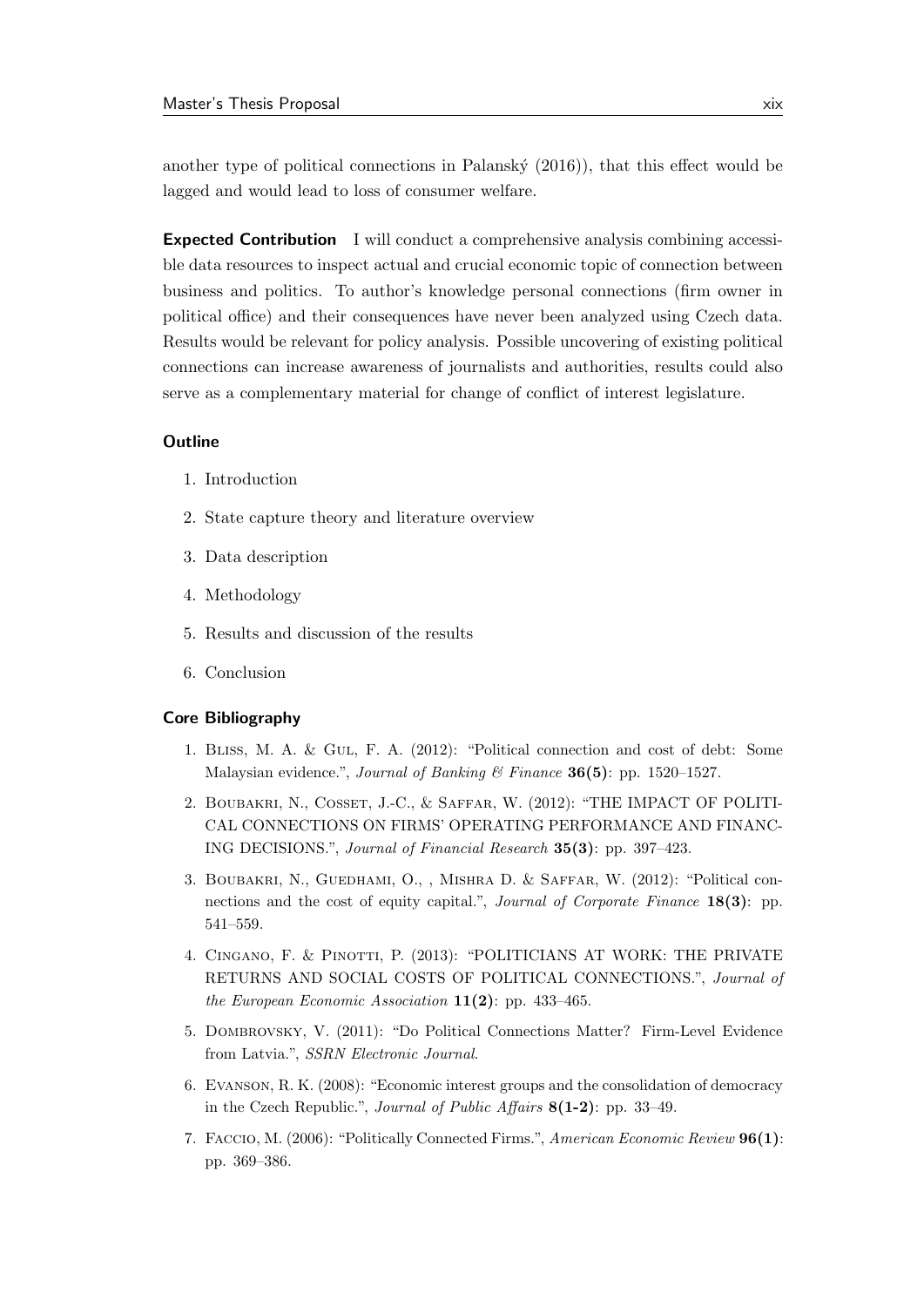- 8. Fisman, R. (2001): "Estimating the Value of Political Connections.", American Economic Review  $91(4)$ : pp. 1095-1102.
- 9. Gallina, N. (2013): "Anti-corruption revisited: the case of the Czech Republic and Slovakia.", Zeitschrift Für Vergleichende Politikwissenschaft  $7(S1)$ : pp. 183–218.
- 10. Goldman, E., Rocholl, J. & So, J. (2009): "Do Politically Connected Boards Affect Firm Value?." Review of Financial Studies 22(6): pp. 2331–2360.
- 11. Gryzmala-Busse, A. (2008): "Beyond Clientelism: Incumbent State Capture and State Formation." Comparative Political Studies 41(4-5): pp. 638–673.
- 12. Hellman, J. & Schankerman, M. (2000): "Intervention, Corruption and Capture: The Nexus between Enterprises and the State.", The Economics of Transition 8(3): pp. 545–576.
- 13. Hellman, J. & Kaufmann, D. (2000): "Seize the State, Seize the Day: An Empirical Analysis of State Capture and Corruption in Transition Economies.", World Bank Policy Research Working Paper 2444(1-41): pp. 545-576.
- 14. Innes, A. (2014): "The Political Economy of State Capture in Central Europe.", JCMS: Journal of Common Market Studies  $52(1)$ : pp. 88-104.
- 15. KOUDELKOVÁ, P., STRIELKOWSKI, W. & HEJLOVÁ, D. (2015): "Corruption and system change in the Czech Republic: Firm-level evidence.",  $Danube$  6(1): pp. 25–46.
- 16. Niessen, A. & Ruenzi, S. (2009): "Political Connectedness and Firm Performance: Evidence from Germany.", German Economic Review 11(4): pp. 441–464.
- 17. Palansky´, M. (2016): "The Value of Political Connections: Evidence from the Czech Republic.", Master thesis., Institute of Economic Studies, Charles University in Prague.
- 18. Palguta, J. (2014): "Concealed Ownership of Contractors, Manipulation of Tenders and the Allocation of Public Procurement Contracts.", SSRN Electronic Journal.
- 19. SKUHROVEC, J., TITL, V. & PALANSKÝ, M. (2015): "Financing of political parties.", zIndex.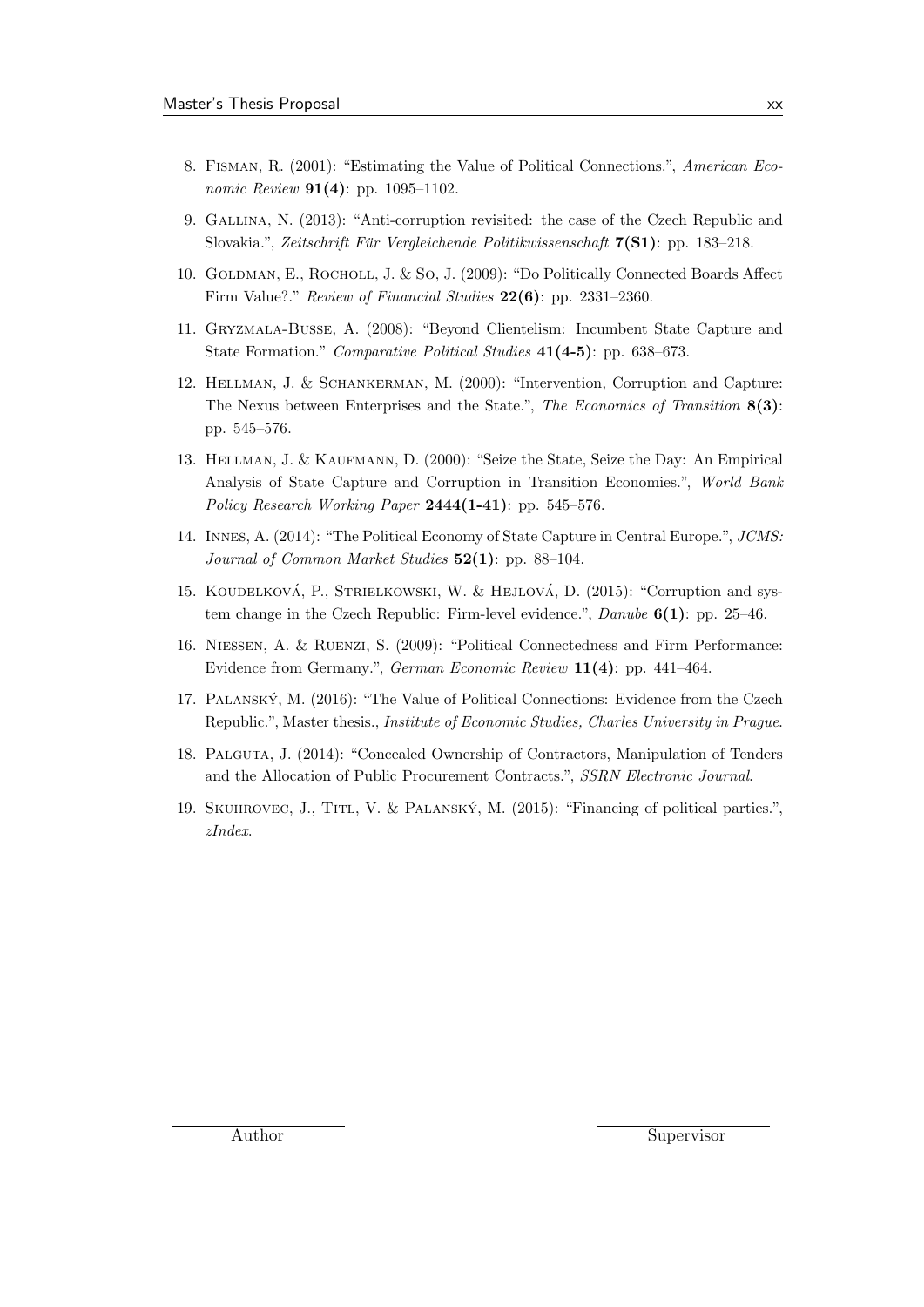## <span id="page-20-0"></span>Chapter 1

# Introduction

 $, The\; essence\; of\; Government\; is\; power;\; and\; power,\; loaded\; as\; it\; must\; be\; in\; human$ hands, will ever be liable to abuse."

> James Madison, Father of the U.S. Constitution

Throughout history, economic and political power was often concentrated in hands of the same people. Mutual interaction of powers, use of political power backed by military force for economic gains and use of economic wealth to shape politics and pay loyal military force, tended to the equilibrium of one merged politicaleconomic elite. We have seen despotism, slavery, economic stagnation and military aggression as a consequences of power concentration. Empires and countries with separated power (at first between the church and the state, later within the state to a legislature, an executive, and a judiciary) evolved faster over centuries and gained economic dominance. Separation of power including economic and political power enabled economic growth and human dignity.

Political connections of big corporations to politicians in power could endanger power separation with possible reoccurence of negative consequences known from the history. Private firm may gain abnormal profit from political connection, but at the costs of others. Concentration of political and economic power in form of connection between firms and politicians leads in many cases to market distortions by favoring connected firms and violation of the rules of the game on the market. Firms have extraordinary incentives to seek rent from political connections in modern economies with sophisticated legislature and regulations, redistributive public sector offering possibility of rent at one hand and competitive market with low margins on the other.

The Czech Republic faces serious concentration of political and economic power since 2013 when the second richest businessman, Andrej Babiš, gained as a leader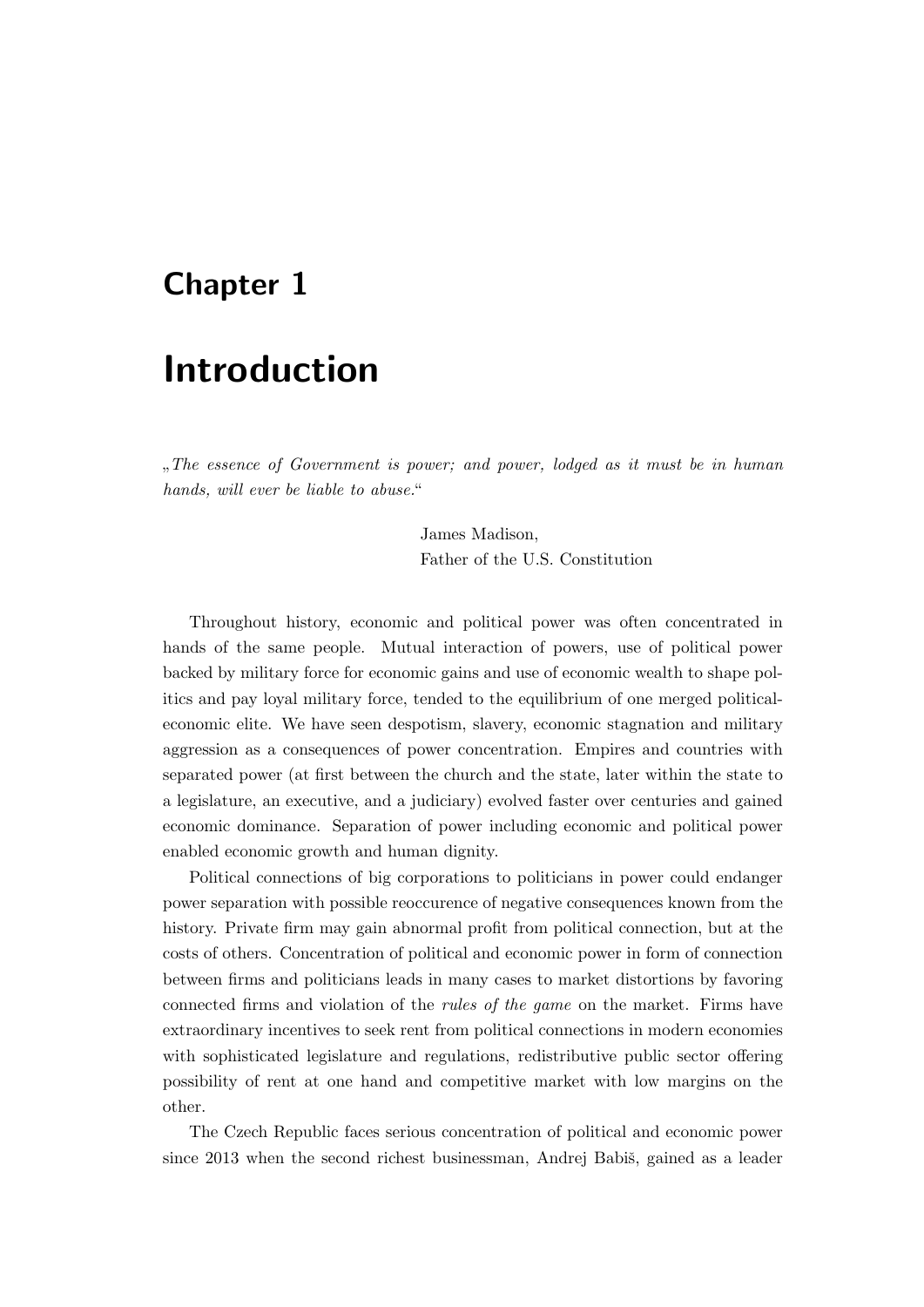of his political movement the second highest number of votes and became Minister of finance in the new established government [\(Lopatka](#page-76-0) [\[2017\]\)](#page-76-0). His success was mainly motivated by long term struggles of traditional political parties with scandals of corruption and business and politics penetration. Despite such economic and political environment, no one has analyzed effects of personal connections between firms and governmental ministers (later also Ministers) in office. We<sup>[1](#page-21-0)</sup> conducted the first empirical analysis based on the Czech firm level data to investigate topic of personal connections.

We identified personal connections between firms and all Ministers in office between 1993 and 2015 to estimate value of political connections and to identify channels of rent extraction. We expected that political connections would have positive value as measured in financial results with lagged effect. As a major sources of rent extraction we supposed subsidy allocation and public procurement contracts therefore we expected higher volume of subsidies and public procurement contracts for connected firms. For both methodologies, cross-section models and dynamic matching on covariates and propensity score, we found significant effect of connections and identified subsidy allocation as a channel of rent extraction.

The thesis is structured as follows. Chapter [2](#page-22-0) presents economic theory background, review of academic literature, and legal background of the Czech Republic. Chapter [3](#page-32-0) explains data sources used for the analysis and data set characteristics. Chapter [4](#page-42-0) follows with explanation of methodology and definition of personal connections between firms and Ministers. Chapter [5](#page-50-0) provides and discusses the results of the analysis and offers interpretation with policy implications. Chapter [6](#page-68-0) states main conclusions and suggests possible future research.

<span id="page-21-0"></span><sup>&</sup>lt;sup>1</sup>I use plural term we instead singular I in the thesis. Plural is more common in economic academic literature and in my opinion increase text readability.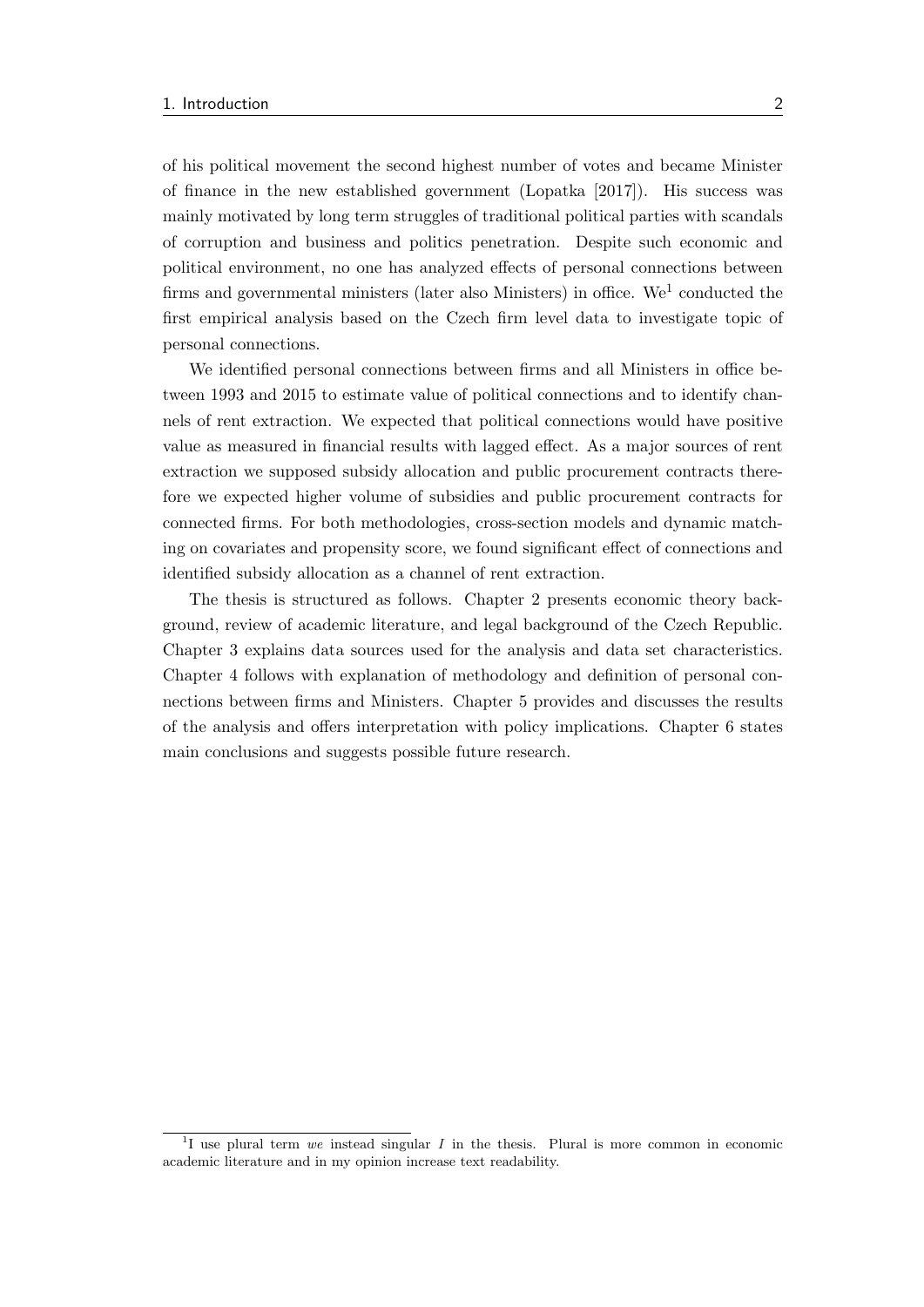# <span id="page-22-0"></span>Chapter 2

# State capture theory and literature overview

Chapter [2](#page-22-0) presents summary of different approaches to analysis of rent-seeking behavior and topic of political connections leading to state capture. In [section 2.1](#page-22-1) we describe how economic theory explains rent-seeking and how applied antitrust economics deals with proving rent extraction causing harm to consumers. Section [2.2](#page-25-0) provides overview of empirical academic literature analyzing political connections and their impacts. We follow with overview of literature analyzing political connections in the Czech Republic and briefly describe historical and legal framework of the country.

## <span id="page-22-1"></span>2.1 State capture: Theory and practice

This section presents how the economic theory of state capture and rent-seeking via political connections evolved over the time and how the practical antitrust policies tried to reduce its harm. Although economic theory formed models evaluating substantial impacts of rent-seeking and state capture behavior, practical regulation and jurisdiction does not offer many cases preventing others from rent extraction.

### <span id="page-22-2"></span>2.1.1 Economics of state capture and rent-seeking

Modern economists started to be interested in the area of rent-seeking, state capture and its welfare losses few decades ago, start of this filed of economics is traditionally dated back to 70's. [Krueger](#page-76-1) [\(1974\)](#page-76-1) showed welfare loss caused by rent-seeking investments of firms to get import license in basic theoretical model. She claimed that the issue of rent-seeking and welfare loss is more general. In society with perfect restrictions and regulations the incentive to innovate does not exist and agents invest all their effort only to rent-seeking, because it is the only source of gain [\(Krueger](#page-76-1)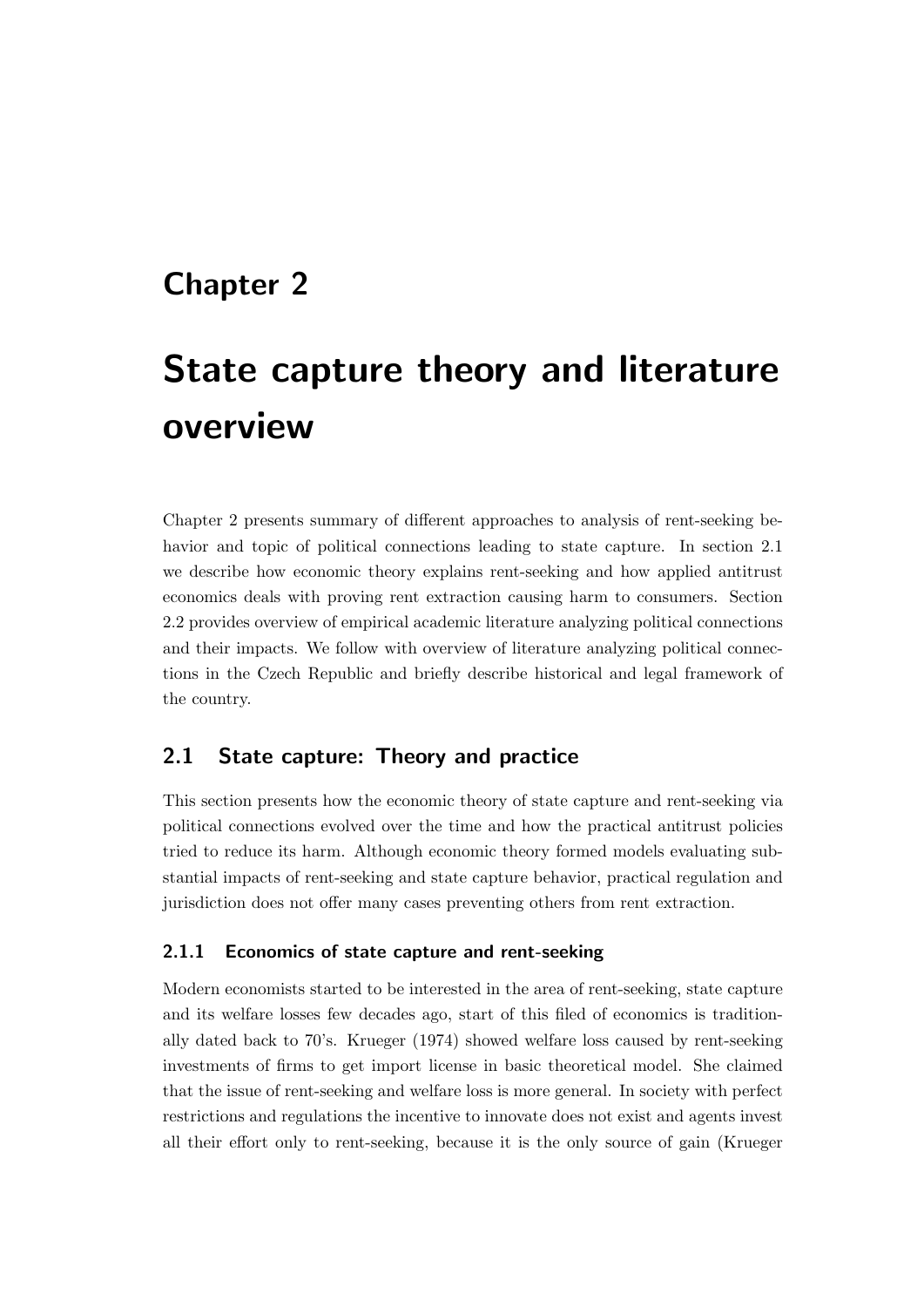[1974\)](#page-76-1). Such situation could have fatal consequences for the whole economy and overall welfare.

Traditional rent-seeking theory evolved over time, but pointed out mainly to transfer costs in form of administration and prosecution of regulations connected to taxes, quotas and tariffs or subsidies as a source of welfare loss. [Buchanan](#page-73-0) [\(1980\)](#page-73-0) divided firms behavior into two different ways how to maximize profit. He labeled the classical way of profit maximization as described in the economic theory as profitseeking behavior. In comparison to this welfare optimizing strategy he labeled rentseeking behavior, where firms try to gain rent in form of state favors. Rent-seeking consists of "the interaction between the state and private parties, where the state has the monopoly on allocating property rights, be it by certain laws, regulations, subsidies, taxes, tariffs, import quotas or by awarding contracts in public procurement" [\(Lambsdorff](#page-76-2) [2002,](#page-76-2) p. 101). Rent-seeking theory saw the marketplace between firms and state as a cost to society and as a possible source of monopolies favored by state [\(Lambsdorff](#page-76-2) [2002\)](#page-76-2).

Comparing corruption with lobbying and other rent-seeking activities rent-seeking theory preferred corruption as an evil that creates less welfare losses than competitive lobbing [\(Lambsdorff](#page-76-2) [2002\)](#page-76-2). Classical theory described corruption such as welfare neutral transfer and in competitive lobbying the costs connected with such competition for rent were seen as a main issue of welfare loss. [Lambsdorff](#page-76-2) [\(2002\)](#page-76-2) criticizes this narrow view and points out that corruption is greater evil which is "particularly harmful because the expenses for rent-seeking are large and incentives for creating market distortions are strong" [\(Lambsdorff](#page-76-2) [2002,](#page-76-2) p. 119). On the other hand, competitive lobbying results in decisions that do not favor single firm and in situation of active lobbying of all sectors the final decision could be close to the first-best solution.

In other words, interests of broader lobby are more in favor of less arbitrary regulation which creates less market distortions than decisions of corrupted official who favors single firm. Corruption leads to monopolization of rent-seeking market and monopolized state captor has greater incentives to maximize his rent reducing overall welfare and creating more market distortions.

### <span id="page-23-0"></span>2.1.2 Political connections and consumer harm: Brief view of Antitrust **Economics**

Political connections as a form of state capture have clear consequences to welfare loss and consumer harm in the theory. In contrast to the theory, economic reality is much more complicated and the same holds for proving the consumer harm by the court. Consumer harm created by political connections fits into the category of antitrust literature. Antitrust economists apply economics to estimate and prove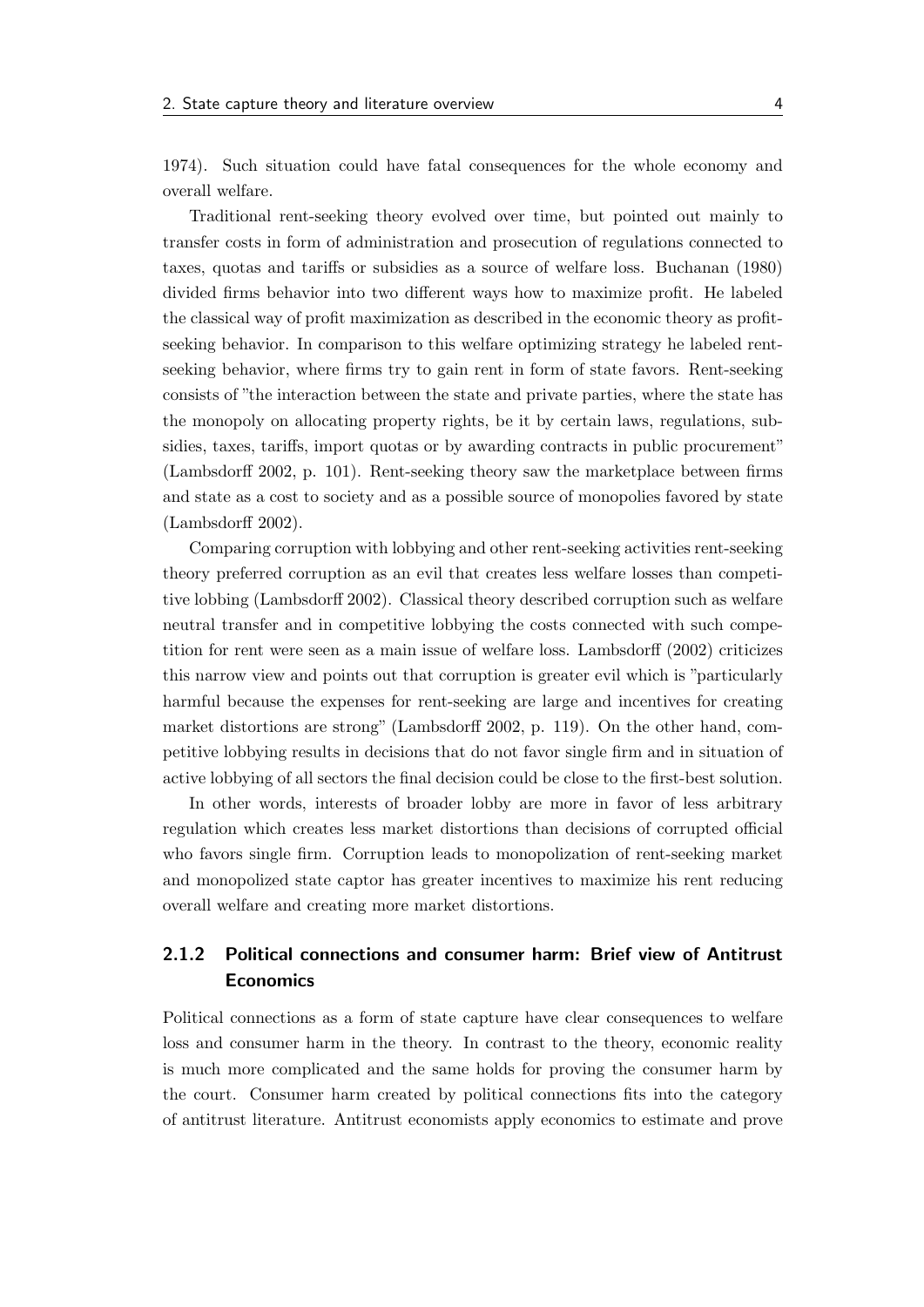consumer harm from cartels, misuse of dominant position and other illegal business practices.

Antitrust literature aims at identification of anticompetetive effects on the market. There exists universal agreement that the relevant criterion for identifying anticompetetive conducts is consumer harm [\(O'Donoghue & Padilla](#page-77-0) [2006\)](#page-77-0). Definition, what exactly is specified by the consumer harm and how to measure it, creates greater challenge. One of well established and comprehensive definitions of consumer harm, stated by [O'Donoghue & Padilla](#page-77-0) [\(2006\)](#page-77-0), claims that it is a practice having "material effect on output and prices, i.e., reducing the former or increasing the latter. Output in this context does not only mean quantity, but should also include reductions in quality or innovation (where these can be measured)" [\(O'Donoghue & Padilla](#page-77-0) [2006,](#page-77-0) p. 222).

Such definition of consumer harm also includes a situation when politically connected monopolistic firm establishes non-innovative environment and survives on the market with old fashioned good or technology just because of state aid. Another example of consumer harm could be public procurements fitted for particular politically connected firm which prevent new entrants to the market, increases price and lowers quality. Gains of the politically connected firms in such situations are at cost of consumer welfare.

Private enforcement of state aid, which could be one channel of the rent from political connections, does not work properly at national courts [\(Metselaar](#page-77-1) [\[2016\]\)](#page-77-1). Complainant has the burden of proof and must prove that state aid or other policy caused harm to consumers or created losses, but he has no rights to get access to data of sued firm as the European Commission [\(Metselaar](#page-77-1) [\[2016\]\)](#page-77-1). This burden enormously increases cost of private enforcement and lowers the chance to win the court close to zero - in the Netherlands, "there are hardly any cases where a complaint actually leads to the decision that illegal State aid has been granted" [\(Metselaar](#page-77-1) [\[2016\]\)](#page-77-1). In practice the enforcement of illegal state aid to politically connected firms faces many obstacles which makes from political connections a potentially valuable asset and source of abnormal rent.

Investigations led by the European Commission have higher chance to collect evidence against beneficiary, but the amount of cases is rather limited. State aid exists in a form of selective tax advantages as the European Commission decided in recent cases [\(European Commission](#page-74-0) [\[2016\]\)](#page-74-0). For example case in which Dutch authorities granted Starbucks tax advantages which lowered its tax burden by EUR 20 - 30 million Commission decided as unlawful state aid [\(European Commission](#page-74-0) [\[2016\]\)](#page-74-0). Similar case happened with Fiat and selective tax advantages from Luxembourg [\(European Commission](#page-74-0) [\[2016\]\)](#page-74-0). Current dispute about selective tax advantages for Apple from Ireland represents similar case but with the aid in billions rather than millions of Euro [\(Houlder](#page-75-0) et al. [\[2016\]\)](#page-75-0). Commission concentrates on big issues with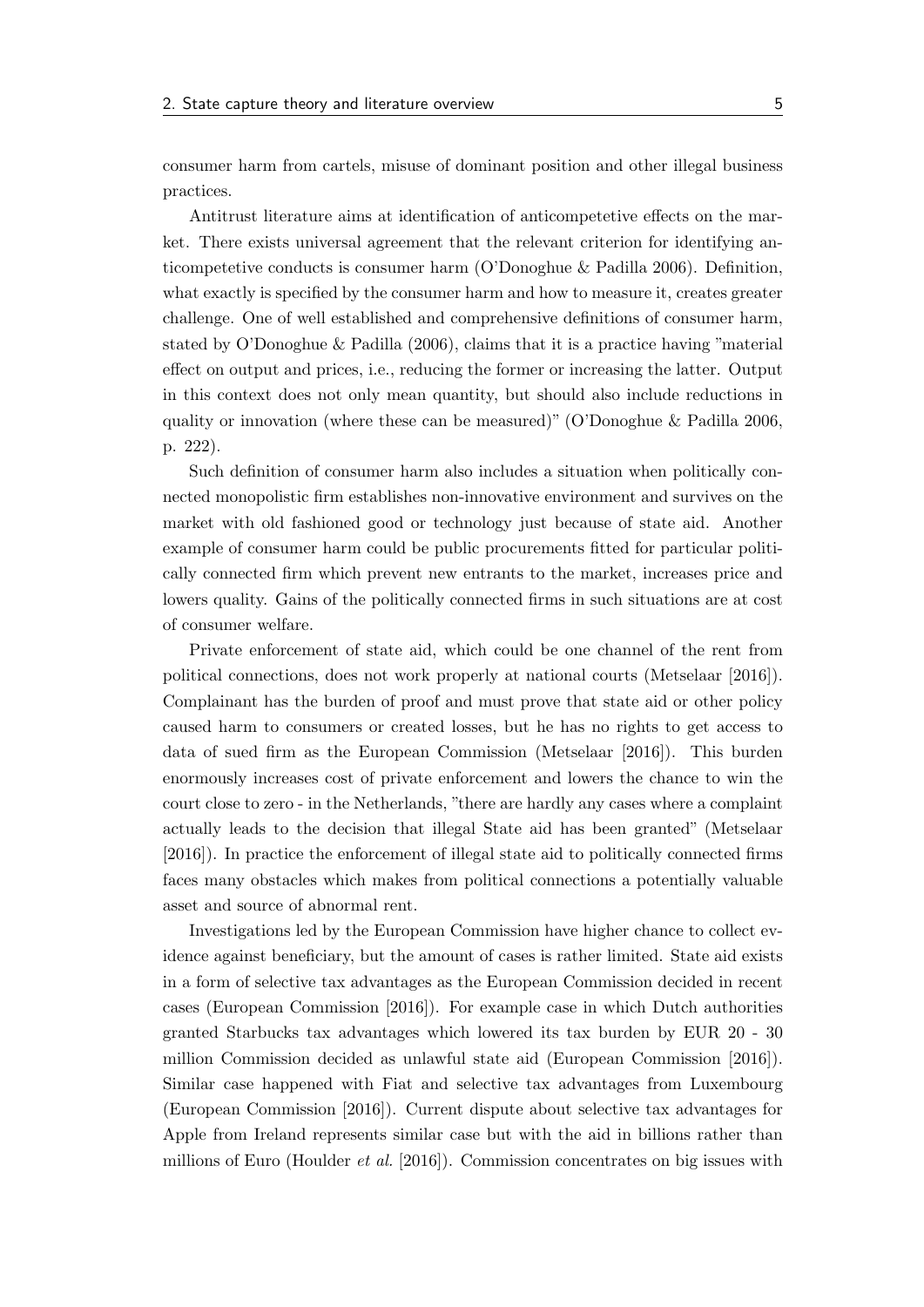multinationals where dozens of millions or even billions are in stake, but cases with smaller firms enjoying preferential treatment from the state do not appear very frequently.

At the level of the Czech Republic, the Office for the Protection of Competition (later Office) works as the supervising authority of anticompetetive conducts, biased public procurements and improper state aid. Unfortunately, the Office does not have good reputation in the public for its long waiting periods for decision and little predictability of the outcome (Sůra [\[2017\];](#page-78-0) [Skuhrovec](#page-78-1) [\[2017\]\)](#page-78-1). Average waiting period for decision is 166 days, for decisions solved at second level it raises to 329 days (Nedvěd *et al.* [2017\)](#page-77-2). Moreover, final decision of the Office could be challenged at court which regularly happens and prolongs the period even more. These long periods until final decision were often misused by unsuccessful firms in public procurements to postpone or even cancel the whole process. The Office introduced a significant fee for challenging firms to minimize the negative outcomes of unjustified challenges [\(Office for the Protection of Competition](#page-77-3) [\[2017\]\)](#page-77-3). Policy change reduced the number of complaints but even more demotivated justified firms to challenge anticompetetive conducts (Nedvěd *et al.* [2017\)](#page-77-2). In such environment the probability that a political rent transmitted through state aid or public procurements would be challenged and a politically connected firm would face a penalty by the Office does not balance the potential gains and does not distract connected firms.

To sum up, economic theory shows incentives to create political connections and to capture the state, which leads to rent extraction from favorable state policies. Political rent reduces overall welfare and harm consumers, but enforcement of the rules regulating the threat of state capture faces obstacles in practice and in many cases it is impossible to prove illegal practices. Next section presents overview of academic empirical literature on the value of political connections and a brief description of the situation in the Czech Republic.

## <span id="page-25-0"></span>2.2 Literature overview and situation in the Czech Republic

This section describes literature about political connections and estimations of their value. The relevant empirical literature analyzes political connections in various definitions with different types of data from countries across the world, but interestingly vast majority finds some positive value of political connections. Majority of connected firms enjoy the rent through different channels such as government contracts or cheap and available credit. Rather limited empirical literature about the situation in the Czech Republic offers possibilities to investigate value and effects of political connections which is the goal of this thesis. To understand properly Czech envi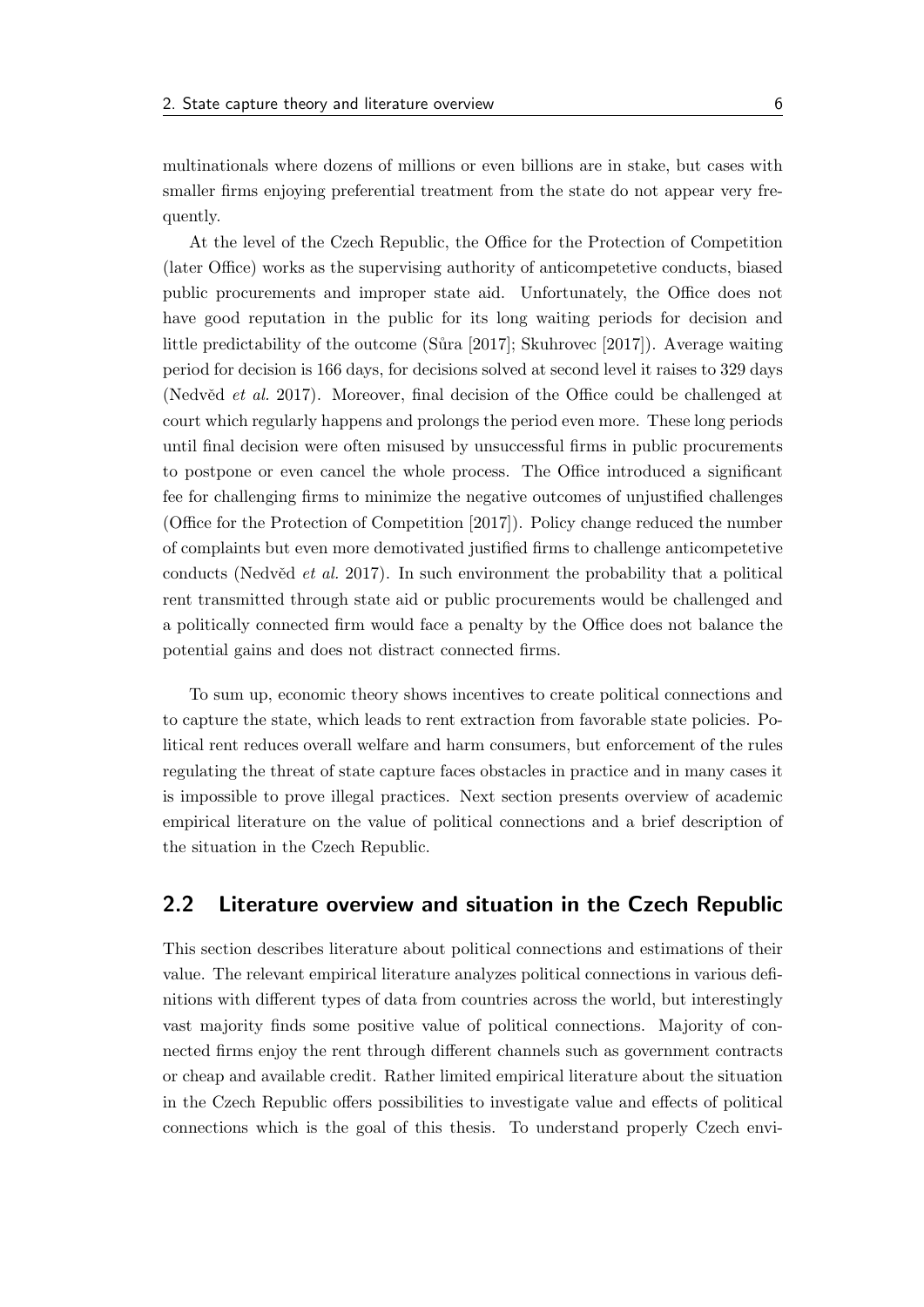ronment and its characteristics, we present short description about Czech transition period and legal framework of political connections.

### <span id="page-26-0"></span>2.2.1 Brief evolution of political connections literature

Economists have been interested in estimating the value of political connections for some time. Topic of political connections viewed as market distortions was firstly investigated by [Krueger](#page-76-1) [\(1974\)](#page-76-1). [Krueger](#page-76-1) [\(1974\)](#page-76-1) analyzed the costs of rent-seeking both from the empirical and theoretical way and showed that environment where firms compete for rent creates dead weight loss. However, literature based on empirical data analysis did not occur very often before era of massive collection and digitization of data.

Empirical studies of political connections face several serious difficulties. First thing which must be solved by the researcher is to define political connections in a measurable and reasonable way. [Fisman](#page-75-1) [\(2001\)](#page-75-1) mentioned that this could be almost impossible in decentralized countries such as India where lot of local governments have partial impact on business environment and firms operating on national or international levels have complicated and interconnected relationships with each of local government. This problem does not exist in the case of the Czech Republic, which is centralized country and the government has power over the whole country.

The second possible obstacle for empirical research is the data availability [\(Fisman](#page-75-1) [2001\)](#page-75-1). Researchers need micro-level data about firms for the proper analysis of political connections which do not exist in many emerging countries or they are unreliable, incomplete or inaccessible for academic use. This creates serious mismatch because emerging economies usually suffer from weak institutions, so they are more vulnerable to rent-seeking of firms connected to politicians, but do not have data to analyze, and developed countries with strong institutions offers accessible data, but the harm of political connections could be seen as relatively limited.<sup>[1](#page-26-1)</sup>

Lack of data could be the main reason why the empirical literature evolves mostly in period of last years when the digitization of firm data developed also in emerging countries. Researchers are mostly interested in emerging countries in Asia with leading position of China [\(Fisman](#page-75-1) [2001;](#page-75-1) Fu [et al.](#page-75-2) [2015;](#page-75-2) Sun [et al.](#page-78-2) [2012;](#page-78-2) [Qin](#page-78-3) [2012;](#page-78-3) [Zhang](#page-79-0) et al. [2012\)](#page-79-0). Transition economies from former communist block in central and eastern Europe motivates to inspect creation of political connections but data is less available [\(Dombrovsky](#page-74-1) [2008;](#page-74-1) [Hellman](#page-75-3) et al. [2000;](#page-75-3) [Jackowicz](#page-75-4) et al. [2014;](#page-75-4) Koudelková [et al.](#page-76-3) [2015\)](#page-76-3). New approaches using more advanced techniques make it possible to analyze historical data from developed countries [\(Eggers & Hainmueller](#page-74-2) [2009;](#page-74-2) [Ferguson](#page-74-3) [& Voth](#page-74-3) [2008\)](#page-74-3) or political connections on local level [\(Amore & Bennedsen](#page-72-1) [2013\)](#page-72-1). Still

<span id="page-26-1"></span><sup>&</sup>lt;sup>1</sup>For example [Fisman](#page-74-4) *et al.* [\(2012\)](#page-74-4) did not find any value of connection to US vice-president Cheney.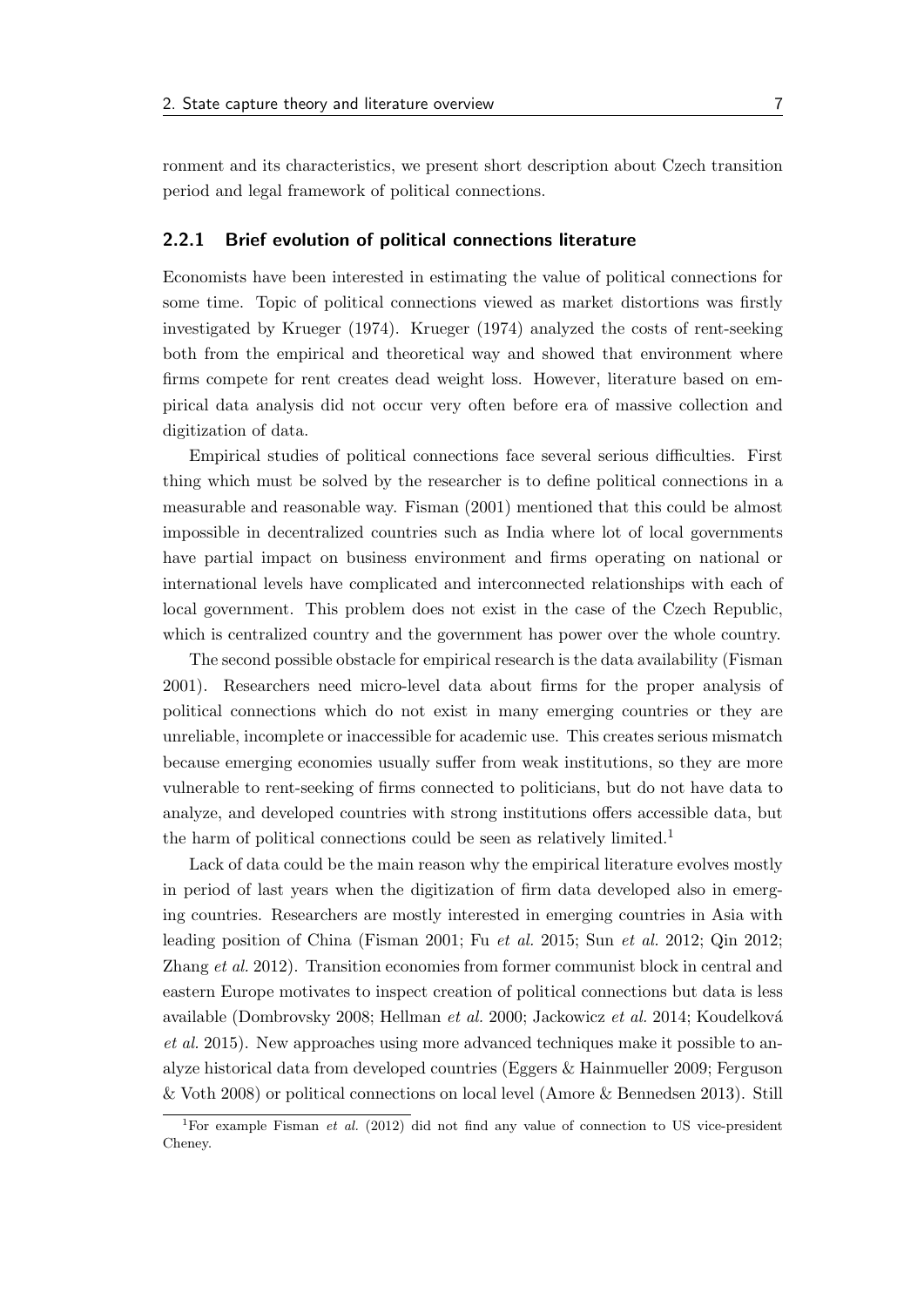the main focus on transitional or emerging countries does not mean that developed countries are fully left out. For example [Goldman](#page-75-5) et al. [\(2009a\)](#page-75-5) analyzed their value in the United States and [Niessen & Ruenzi](#page-77-4) [\(2009\)](#page-77-4) in Germany.

Two main forms of political connections are mainly analyzed in the empirical literature. Political connections could be observed in the form of financial relationship or personal relationship. In the case of financial relationship researchers mostly analyze donations to political parties [\(Goldman](#page-75-5) *et al.* [2009a;](#page-75-5) Palanský [2016\)](#page-77-5) or contributions to election campaigns [\(Akey](#page-72-2) [2015;](#page-72-2) [Bandeira-de Mello](#page-77-6) et al. [2012\)](#page-77-6) as a form of investment and try to evaluate its profitability or use it as a proxy showing the connection between firm and a politician. Political contributions are likely to affect elections and the motivation of the contribution could be to affect future economic policy rather than create a connection to a politician [\(Goldman](#page-75-5) et al. [2009a\)](#page-75-5). This ambiguity creates limitations to analysis of financial political connections. In majority of papers political connections are analyzed in form of personal relationship which better suits for core meaning of the word connection and creates relationship with possible favors for the firm [\(Acker & Simpson](#page-72-3) [2010;](#page-72-3) Ang [et al.](#page-75-2) [2013;](#page-72-4) Fu et al. [2015;](#page-75-2) [Qin](#page-78-3) [2012;](#page-78-3) [Fafchamps & Labonne](#page-74-5) [2014\)](#page-74-5).

#### <span id="page-27-0"></span>2.2.2 Estimating value of political connections

[Faccio](#page-74-6) [\(2006\)](#page-74-6) investigated personal connections in 47 countries of more than 20 thousand publicly traded companies and her paper belongs to foundations of modern empirical analysis of personal connections. Interestingly she did not identify any political connection in the Czech Republic. The reason could be in the overall low market capitalization of firms in the Czech Republic. Results do not show significant increase of value after politician appointment to corporate board, but show abnormal return when the businessman enters politics and when the firm operates in a highly corrupted country.

Majority of following literature supported main findings in [Faccio](#page-74-6) [\(2006\)](#page-74-6). There is a relatively stable consensus in the literature that political connections create rent which is most evident in countries with weaker institutions [\(Akey](#page-72-2) [2015;](#page-72-2) [Amore &](#page-72-1) [Bennedsen](#page-72-1) [2013;](#page-72-1) [Bandeira-de Mello](#page-77-6) et al. [2012;](#page-77-6) [Boubakri](#page-72-5) et al. [2012a;](#page-72-5)[b;](#page-73-1) [Faccio](#page-74-6) [2006;](#page-74-6) [Faccio](#page-74-7) et al. [2006;](#page-74-7) Fu [et al.](#page-75-2) [2015;](#page-75-2) [Goldman](#page-75-5) et al. [2009a;](#page-75-5) Li [et al.](#page-76-4) [2008;](#page-76-4) [Niessen](#page-77-4) [& Ruenzi](#page-77-4) [2009;](#page-77-4) [Ovtchinnikov & Pantaleoni](#page-77-7) [2012\)](#page-77-7). The rent could be in the form of abnormal equity returns after establishing a connection [\(Akey](#page-72-2) [2015;](#page-72-2) [Bandeira](#page-77-6)[de Mello](#page-77-6) et al. [2012;](#page-77-6) [Faccio](#page-74-6) [2006;](#page-74-6) [Goldman](#page-75-5) et al. [2009a;](#page-75-5) [Niessen & Ruenzi](#page-77-4) [2009\)](#page-77-4), profitable contracts with government [\(Amore & Bennedsen](#page-72-1) [2013;](#page-72-1) [Goldman](#page-75-6) et al. [2009b\)](#page-75-6), easier access to loans [\(Boubakri](#page-72-5) et al. [2012a;](#page-72-5) Fu [et al.](#page-75-2) [2015;](#page-75-2) [Khwaja &](#page-76-5) [Mian](#page-76-5) [2005;](#page-76-5) Li [et al.](#page-76-4) [2008\)](#page-76-4), loans with lower interest rate [\(Boubakri](#page-73-1) et al. [2012b\)](#page-73-1) and higher probability of bailout during financial crisis [\(Faccio](#page-74-7) et al. [2006\)](#page-74-7), gaining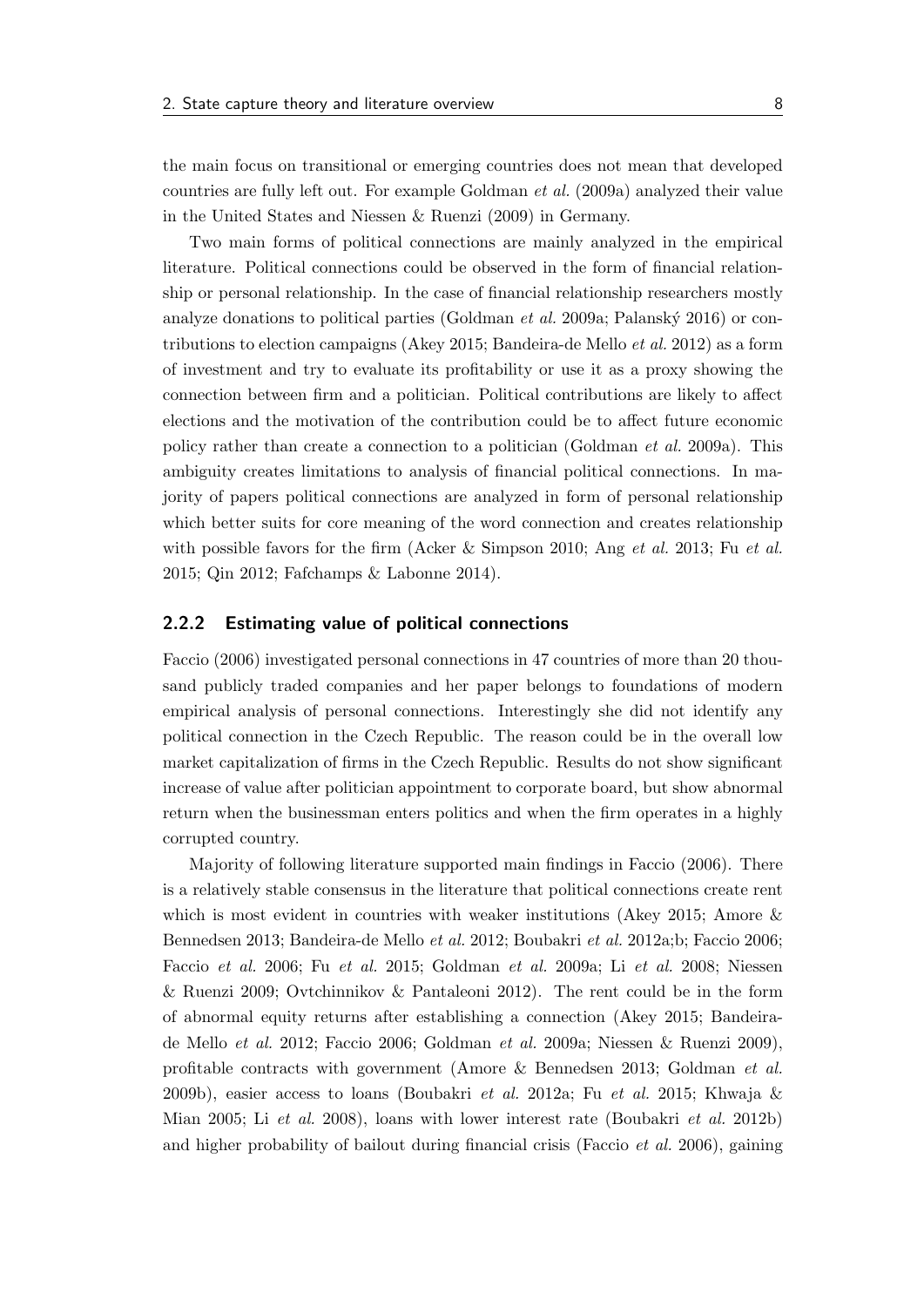higher amount of subsidies (Wu *[et al.](#page-79-1)* [2012\)](#page-79-1), paying less taxes [\(Faccio](#page-74-6) [2006\)](#page-74-6), and even lower probability of prosecution by regulators [\(Correia](#page-73-2) [2014\)](#page-73-2).

We can find papers which show negative outcomes of political connections on firms performances [\(Aggarwal](#page-72-6) et al. [2012;](#page-72-6) [Bliss & Gul](#page-72-7) [2012;](#page-72-7) Fan [et al.](#page-74-8) [2007;](#page-74-8) [Jackowicz](#page-75-4) [et al.](#page-75-4) [2014\)](#page-75-4), but the rent could be present not only captured by the data, extracted by the managers, or the connected politicians. [Eggers & Hainmueller](#page-74-2) [\(2009\)](#page-74-2) found out that politicians serving in Parliament as Conservatives in the United Kingdom almost doubled their wealth mainly due to favorable outside jobs in firms connected to the party and Ding [et al.](#page-74-9) [\(2015\)](#page-74-9) showed that politically connected managers in China gain the rent and not the firm owners if the owners lack political connections.

To summarize, literature about political connections provides evidence of their value in various forms. This rent is extracted and divided between firm owners, managers and politicians. Division depends on their negotiation powers and institution quality and design, but literature mainly focuses and shows evidence of benefits for connected firms.

### <span id="page-28-0"></span>2.2.3 Political connections and rent extraction in the Czech Republic

Transition of the Czech Republic from centrally planned and state owned economy to liberalized market economy with private businesses created lots of challenges. Wealth redistribution during massive voucher privatization represents an original natural experiment but with significant consequences for decades [\(Kouba](#page-76-6) et al. [2005\)](#page-76-6). Relatively short history of the Czech Republic offers to researchers a lot of empirical material to analyze: rule of law degradation, moral hazard and principal-agent problem issues, role of institutions in transition, rot in trust of people in political representatives and institutions, or corporate state capture via political connections.

Transitional economies in the central Europe often suffer from the corrupted systems characterized by policies favoring extraction of the rent. Czech Republic unfortunately represents an example of this phenomena with the same level of corporate state capture as in Ukraine before the Maidan revolution [\(Innes](#page-75-7) [2014\)](#page-75-7). Perceived corruption is considered widespread by majority of people (Koudelková et al. [2015\)](#page-76-3), but we can see slight improvement in last years [\(Transparency International](#page-79-2) [2017\)](#page-79-2). Also firms see corruption as an obstacle to their business (Koudelková et al. [2015\)](#page-76-3) and report possibility to influence politics to gain rent [\(Hellman](#page-75-3) et al. [2000\)](#page-75-3). People saw main reasons of widespread corruption as a combination of the communist regime legacy and the era of massive privatization and market liberalization without a proper regulation and functioning institutions (Lízal  $&$  Kočenda [2001\)](#page-76-7). [Innes](#page-75-7) [\(2014\)](#page-75-7) describes Czech political elites as non-integrated by any framework of modern political ideology and mainly motivated by short-term personal self-interest. Political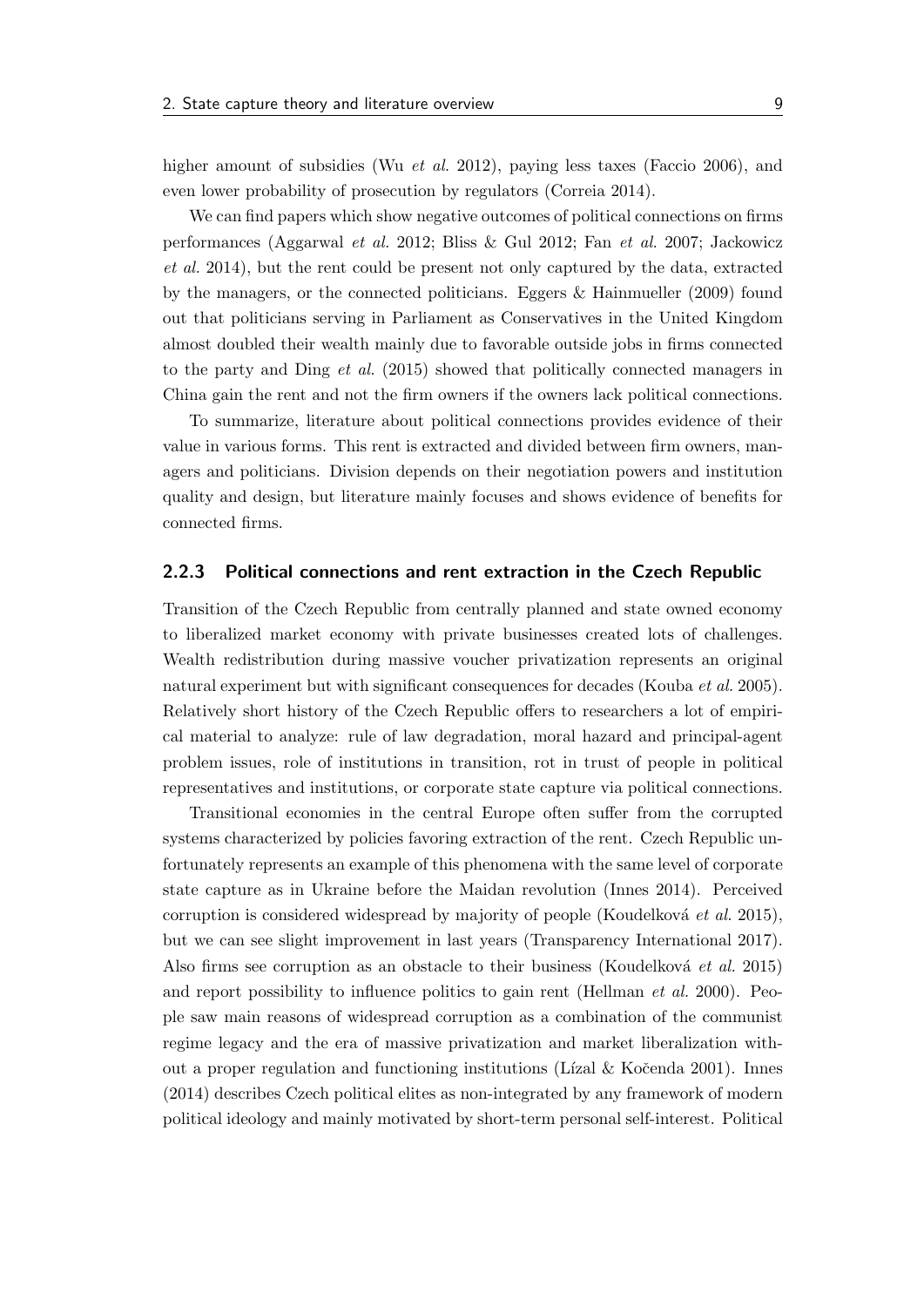connections in such environment could be very valuable creating a significant rent for favored firms and their policy makers at the cost of the whole society.

Interestingly, the relevant literature on these topics belongs rather to scarce by resources. Researchers faced lack of empirical data till recent times and substituted them using soft data gathered via surveys [\(Hellman](#page-75-3) et al. [2000;](#page-75-3) Koudelková et al. [2015\)](#page-76-3) or relied on political analysis and international data [\(Evanson](#page-74-10) [2008;](#page-74-10) [Gallina](#page-75-8) [2013;](#page-75-8) [Innes](#page-75-7) [2014;](#page-75-7) Lízal & Kočenda [2001\)](#page-76-7). Recently available data enabled also an empirical investigation. Literature aims mainly on the issue of public procurements (Chvalkovská & Skuhrovec [2010;](#page-73-3) Nikolovová et al. [2012;](#page-77-8) Palanský [2014;](#page-78-4) [Palguta](#page-78-5) [2014\)](#page-78-5) or donations to political parties (Palanský [2016;](#page-78-6) [Palguta](#page-78-6) 2016; [Skuhrovec](#page-78-7) *et al.* [2015\)](#page-78-7). To our knowledge, no empirical analysis of political connections in the form of personal ties has been done using Czech data yet.

Attempts to estimate value of the political connections in the Czech Republic were limited mainly to public procurements and party donations analysis. Chvalkovská [& Skuhrovec](#page-73-3) [\(2010\)](#page-73-3) rated public procurements according to transparency, [Palguta](#page-78-5) [\(2014\)](#page-78-5) showed manipulation with their value to fit less transparent options and to award firms with anonymous owners and Palanský  $(2014)$  estimated that firms donating political parties gain procurements worth over 50% more than their non-donating rivals. Similar findings showing links between donors and public procurement winners presented [Skuhrovec](#page-78-7) et al. [\(2015\)](#page-78-7). [Palguta](#page-78-6) [\(2016\)](#page-78-6) points out that donors won more often in less transparent types of the procurements. Palanský  $(2016)$  also found that firms donating political parties have significantly higher return on equity and return on assets, which he estimated at 1 percentage point premium for equity measure and 0.3 percentage point for assets measure. Current evidence shows positive value of party donations as a proxy for political connection and suggests that public procurement contracts serve as a rent extraction channel.

### <span id="page-29-0"></span>2.2.4 Legal framework of political connections in the Czech Republic

The thesis analyzes political connection of government Ministers with firms. For that reason we presents legal regulations for Ministers in this short description about legal framework development of conflict of interest laws in the Czech Republic.

The aim to regulate possible connections between the politicians and firms started right at the beginning of the transitional process. In 1992, first law defining conflict of interest for members of Parliament and government Ministers was passed. Politicians were forbidden to misuse their power and information from the office for private gains and had to report their business activities or memberships in functions of enterprises [\(Czech National Council](#page-73-4) [1992\)](#page-73-4). Unfortunately, no sanctions for the violation of these rules were stated except reporting the violation to premier or head of the Parliament [\(Czech National Council](#page-73-4) [1992\)](#page-73-4).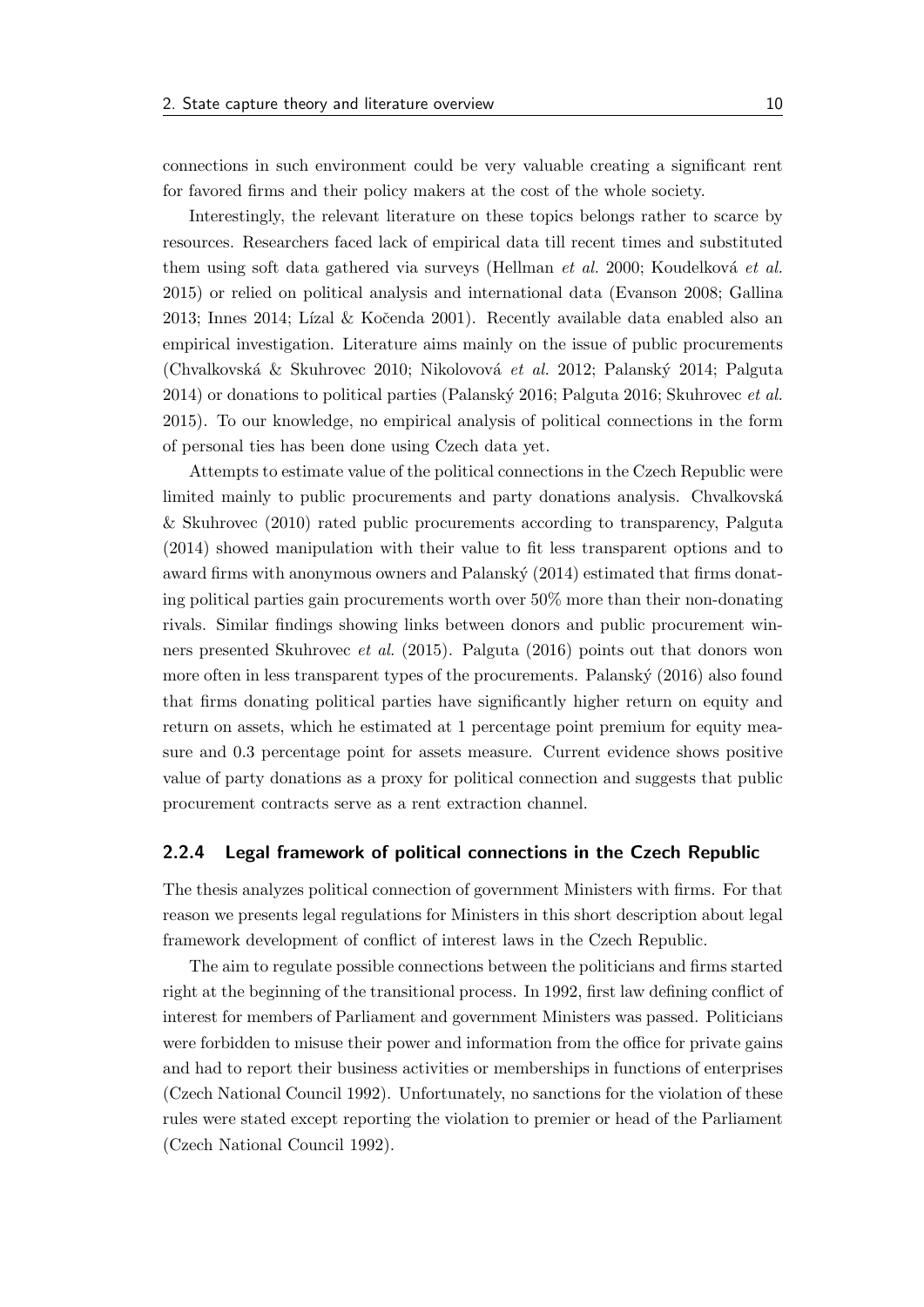This law practically only defined conflict of interest in relatively narrow form. Ministers were allowed to do business and to have paid functions in enterprises and even if they did not declare it or were suspected from misuse of their power or information the penalty for such behavior was missing. Regulation of conflict of interests was later in 1995 revised and the conditions for Ministers were sharpen. Ministers were forbidden to do business, to have a function in the enterprise or to earn money from other activities with only few exceptions [\(Czech National Council](#page-73-5) [1995\)](#page-73-5). This prohibition made illegal personal political connections where one person was simultaneously Minister and in any business positions. On the other hand, effective enforcement of the law practically did not exist because no penalties were added in the 1995 novelization. Opinion that such law worked only as formality without any practical effect is supported by no evidence of any investigation of Minister according the law.

Broadening of public notion about corruption cases of high ranked politicians created pressure to revise the law again and to add sanctions in the case of violations. New law had broaden the functions of politicians who have to obey the conflict of interest rules also to regional and community representatives and added sanctions in case of violation in form of penalty fee up to 30 000 CZK [\(Parliament of the](#page-78-8) [Czech Republic](#page-78-8) [2005\)](#page-78-8). But political opposition against broadening and sharpening the law used formal flaws in proceeding to contest it by the Constitutional court which canceled the law [\(Constitutional court of the Czech Republic](#page-73-6) [2005\)](#page-73-6). Finally, new law was adopted in 2006.

The law had similar characteristics like the older one canceled a year before with even more functions included and increased the fee limit to 50 000 CZK [\(Parliament](#page-78-9) [of the Czech Republic](#page-78-9) [2006\)](#page-78-9). It also prohibited Ministers who organized public procurements above the certain limit to get functions or work for winner firm 1 year after leaving Minister office [\(Parliament of the Czech Republic](#page-78-9) [2006\)](#page-78-9). Ministers and other politicians had to declare detailed information about their profits, newly gained properties, received gifts and their loans during the function period to make possible transparent controls according to the law. To avoid a suspicion from corruption, Ministers hid their true incomes and shares in firms in some cases (Aktuálně.cz [\[2016\];](#page-72-8) Hlaváč [\[2016\]\)](#page-75-9). It suggests that information stated in statutory declarations did not include all wealth gains of Ministers every time.

After 10 years of use and society and technology development the law was again considered as not up to date. In 2013 political movement ANO 2011 led by Andrej Babiš, the second richest businessman in the Czech Republic, gained over 18% votes and Babiš became the Minister of finance [\(Czech Statistical Office](#page-73-7) [\[2016\]\)](#page-73-7). He is the owner of conglomerate  $A$ grofert<sup>[2](#page-30-0)</sup> which operates in many areas such as "chemical

<span id="page-30-0"></span><sup>&</sup>lt;sup>2</sup>Andrej Babiš was factual owner of Agrofert till February 2017. Then he was forced by the new conflict of interest law to move Agrofert in new established trust funds [\(Czech Television 24](#page-74-11) [2017a\)](#page-74-11).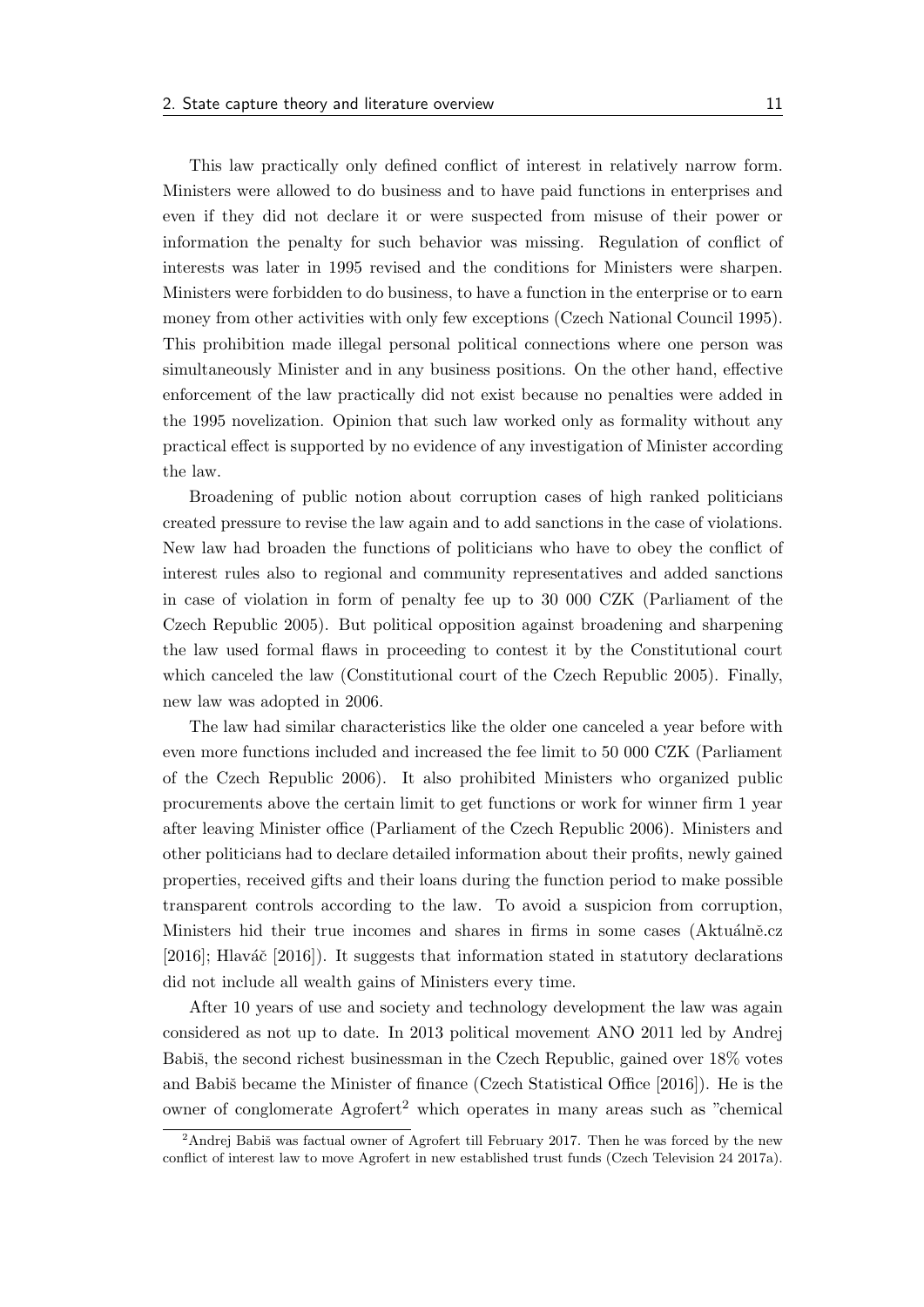industry, agriculture, food processing, forestry and timbering, ground-technologies, technology and transportation, renewable energy sources and media" [\(AGROFERT](#page-72-9)  $[2016]$ . Such situation created continuing issue of conflict of interest when Babis is making decisions about public money allocation for example to agriculture as the finance Minister and receives them as the owner of Agrofert. Babis voluntarily reported the possibility of conflict of interest in more than 20 times and abstained from voting in the government (Malecký [\[2016\]\)](#page-77-9). Moreover, he has a possibility to influence public view on politics and his business using his own media which recently occurred to be true. On released audio recordings Babiš discussed when to publish compromising materials about his political rivals with one of the journalists from MAFRA, media house owned by Agrofert [\(Czech News Agency](#page-73-8) [2017a\)](#page-73-8).

Other political parties considered such concentration of power as a potential threat to democracy and promoted novelization of the conflict of interest law. Th new law was supported by vast majority of members of parliament. Only members of parliament from ANO voted against the proposal [\(Parliament of the Czech Republic](#page-78-10)  $[2016]$ . But the hot discussion about the law called by some media "Lex Babis"  $(Kopecký 2016)$  $(Kopecký 2016)$  still continues. Babiš called the law unconstitutional and aimed against his political movement [\(Czech News Agency](#page-73-9) [\[2016\]\)](#page-73-9). President vetoed the law after meeting with Babiš (Kopecký [2016\)](#page-76-8) and he also mentioned his intention to contest the law by Constitutional law when his veto would be outvoted by Parliament [\(Kopeck´y](#page-76-8) [2016\)](#page-76-8). Parliament had the Presidential veto outvoted in January 2017, but the ruling of the Constitutional court about constitutionality of the law is still in process [\(Czech Television 24](#page-74-12) [2017b\)](#page-74-12). The law is in force (as of May 2017) and forced Babiš to leave his firms in new established trust funds [\(Czech Television](#page-74-11) [24](#page-74-11) [2017a\)](#page-74-11), but the future of the law is still uncertain.

Previous findings about economic impacts of political connections in the Czech Republic found that firms can gain advantages from connections. Previous analyses, however, were focused on financial connections or public procurements as a channel of rent extraction. In this chapter we presented incentives to establish personal connections to Ministers both from view of economic theory and institutional view of insufficient legal framework which enabled connections till recent change of law. Therefore we see the need to analyze personal political connections at governmental level in the Czech Republic. In the next chapter we present our data used for such analysis and definition of personal connection to Minister.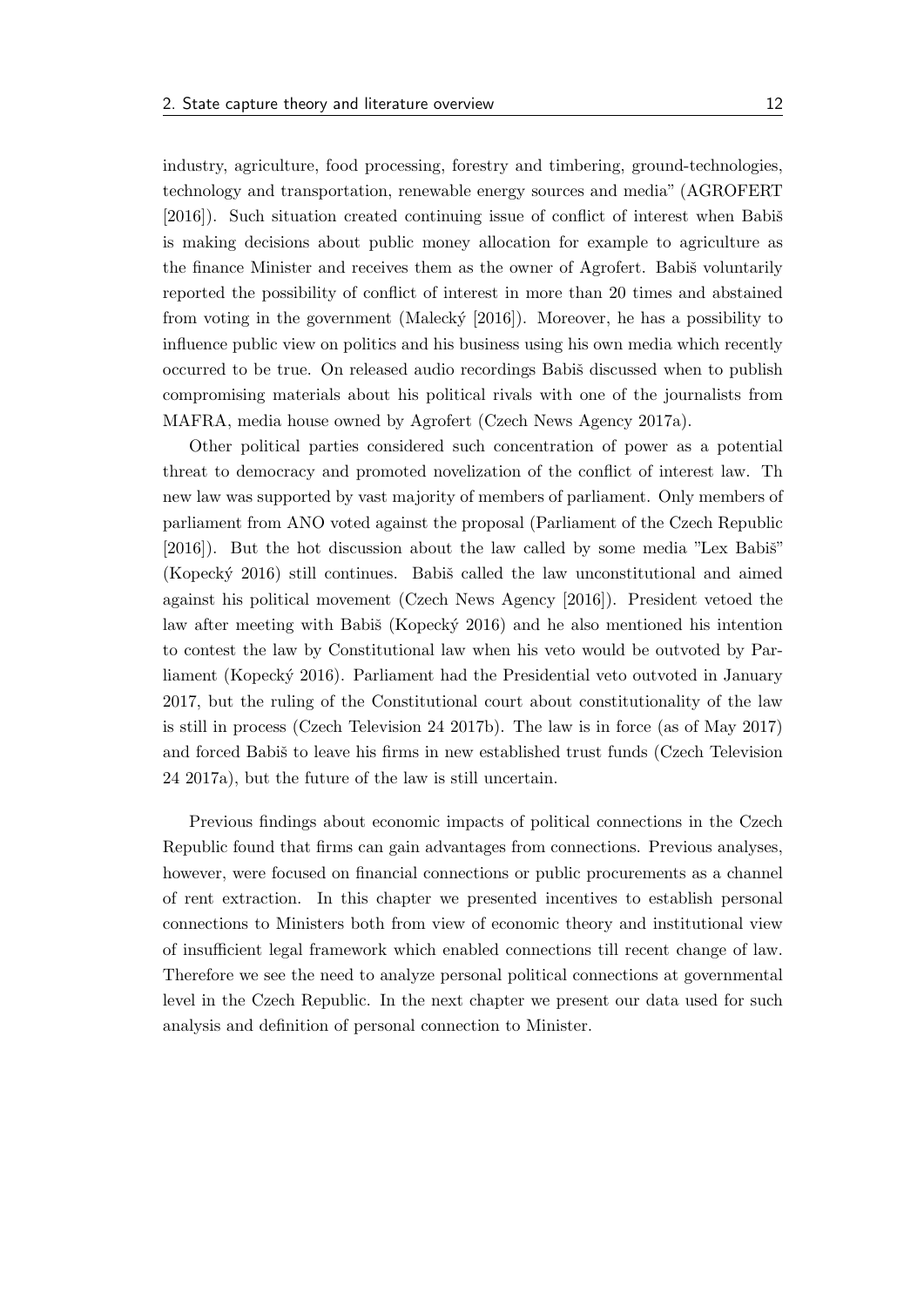# <span id="page-32-0"></span>Chapter 3

# Data description

Primary data for the analysis were obtained from Bisnode Czech Republic's private database Magnus. The Magnus database incorporates the most comprehensive information about Czech firms including their financial data on yearly basis. Additionally to this data source, information about personal connections of Ministers were obtained using Business Registry and data from various sources were merged with the main database of Czech firms. In this chapter we present definition of personal connections, descriptive statistics of the data used in the analysis, and discuss their possible advantages and drawbacks for the further analysis.

## <span id="page-32-1"></span>3.1 Magnus database - financial firm level data

Bisnode Czech Republic's private database Magnus consists of most detailed financial information about Czech firms. Database includes most notably hand-collected data from annual financial reports of every Czech legal person operating after the establishment of the Czech Republic in 1993. Besides data from financial reports Bisnode collects information about type of operating business, number of employees, location of business, etc. For the purpose of the analysis of political connections only data about Czech firms were gathered.

We obtained data from  $482,790$  firms operating on the Czech market in the period between 1993 and 2015. All operating firms have the duty to report their financial results, but this obligation is ignored by substantial share of firms. [Table 3.1](#page-33-1) depicts the scale of missing financial data by firms. Almost half of the sample, 233,322 firms did not report any financial data in any year of their existence. Such high proportion of missing data could possibly bias the analysis and we have to take it into account when choosing appropriate estimation methods. At least lower share of missing data among Connected firms does not reduce the already modest sample size by the same amount as the rest of the data set.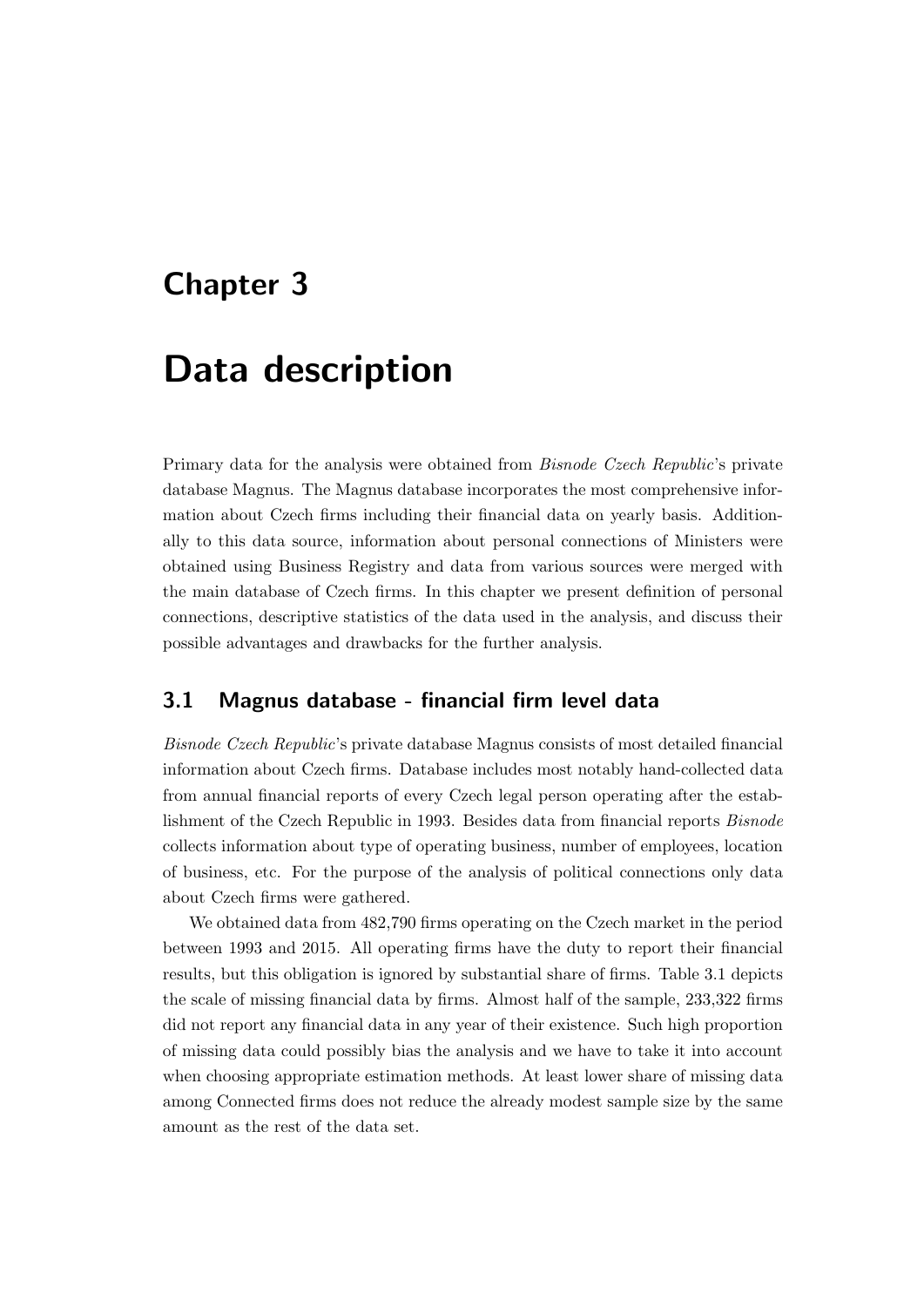|                           |      | Connected Non Connected |
|---------------------------|------|-------------------------|
| Obs. total                | 536  | 482,254                 |
| Obs. with financial data  | 452  | 249,016                 |
| Proportion with fin. data | 0.84 | 0.52                    |
|                           |      |                         |

<span id="page-33-1"></span>Table 3.1: Availability of financial data on firm level

Notes: Firms without financial data did not report any financial results during their existence.

For the purpose of the analysis we transformed the data set with firms that reported their financial results at least once to the panel structure. Even firms which reported financial data have not fulfilled the obligation for every year of their existence. [Table 3.2](#page-33-2) depicts this trend in detail. Firms reported their financial results only in every second year of their existence on average. For the Connected firms the share of missing data is lower, but still reduces the sample size by almost one third.

<span id="page-33-2"></span>Table 3.2: Availability of financial data in panel structure

|                           |       | Connected Non Connected |
|---------------------------|-------|-------------------------|
| Obs. total                | 6,912 | 3,135,434               |
| Obs. with financial data  | 4,928 | 1,512,992               |
| Proportion with fin. data | 0.71  | 0.48                    |

Notes: Only firms reporting financial data for one year of operation at least are analyzed.

After dropping the missing data and excluding observations with negative assets (mistake in data collection or accounting) we have got a panel structure data set containing 1,466,988 unique observations of 245,093 firms. [Table 3.3](#page-34-1) depicts average number of observations per firm which is about 6 years per firm. Average firm exists for slightly more than 12 years, which means we have financial data for one half of its operational period (see [Table A.1](#page-82-1) in [Appendix A\)](#page-82-0). Average number of observations per Connected firm has reduced by one third from above 15 to less than 11 observations per firm. The proportion of missing data by Connected firms is lower, but not negligible. For example motivation to hide higher profits due to connection could lead to intentional avoidance of reporting financial data in years of rent extraction. If such behavior was common the estimated effect of political connections would be underestimated.

## <span id="page-33-0"></span>3.2 Other data sources

Data about firm's connection to Ministers were obtained by hand collecting personal data about all Ministers in office during existence of the Czech Republic and their use in search of Business Registry for their engagements in firms. We also collected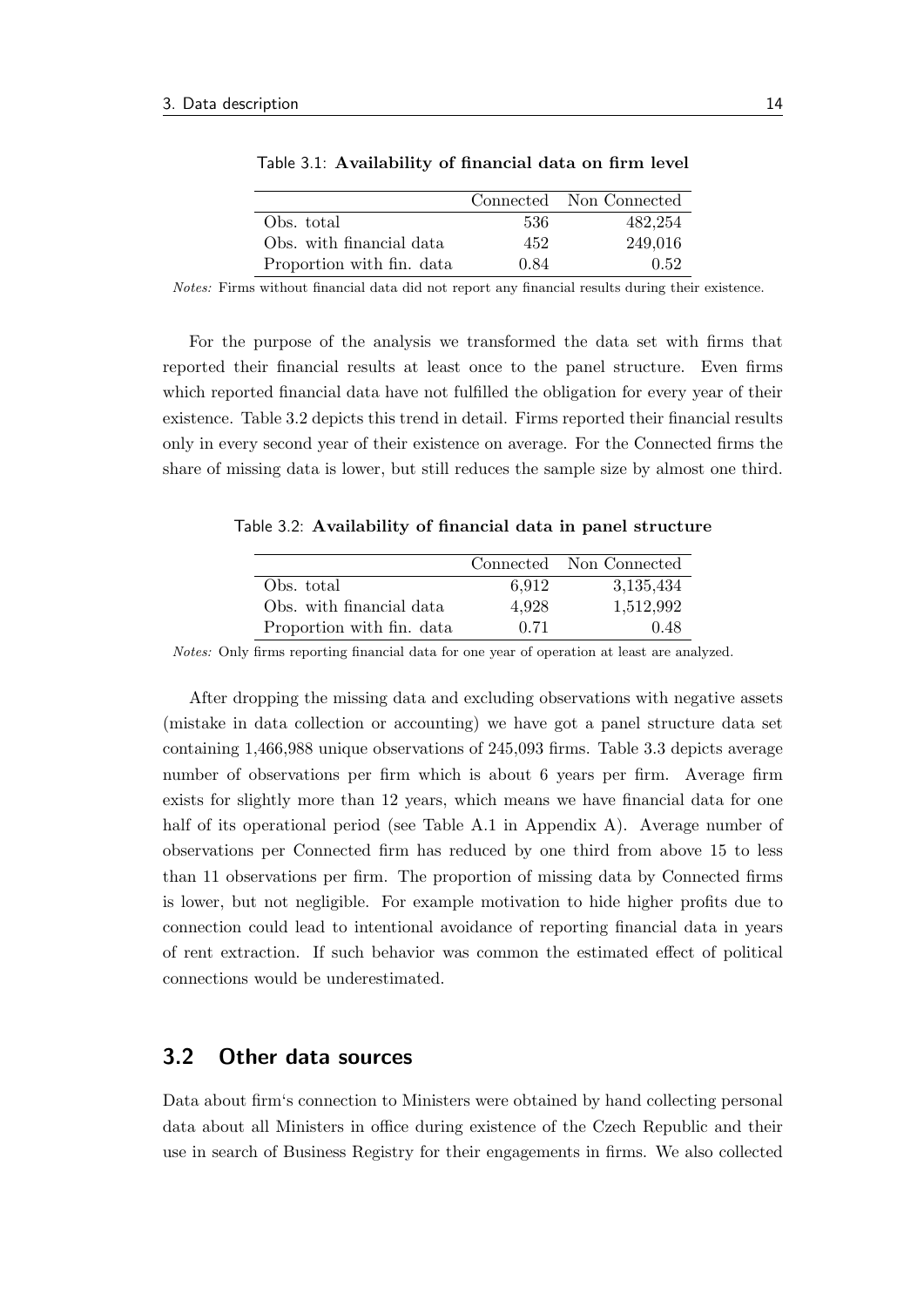|                               |       | Connected NonConnected | Total               |
|-------------------------------|-------|------------------------|---------------------|
| Obs. total                    | 4.866 |                        | 1,462,122 1,466,988 |
| Num. of firms                 | 449   | 244.644                | 245,093             |
| Average num. of obs. per firm | 10.84 | 5.98                   | 5.99                |

<span id="page-34-1"></span>Table 3.3: Average number of observations per firm in panel structure

Notes: Only observations with financial data are analyzed.

data which firms are fully or partially state owned to differentiate between possible effects of Ministers engagement in private and state owned firms.

To identify the possible channels of rent extraction of Connected firms we collected data about obtained subsidies and public procurements from Ministries. We limited both subsidies and public procurements to only those directly influenced by the Ministry where the possibility of manipulation by the Minister in office is the highest and easily possible. Data sets were merged by the time and the identification number of the firm, which obtained subsidy or the public procurement contract.

#### <span id="page-34-0"></span>3.2.1 Data about personal connections to Ministers

We collected data about all Ministers serving in office between 1993 and 2015. Data about their names, date and year of birth and time served in office was gathered from the official descriptions of personal composition of governments [\(Government of the](#page-75-10) [Czech Republic](#page-75-10) [\[2017\]\)](#page-75-10). We looked for birth data on personal web pages of Ministers or Wikipedia articles about them for those Ministers with no information of date and year of birth on government pages. Due to common name patterns in the Czech population and also among Ministers it was necessary to gather their date and year of birth to avoid false connections. We excluded Ministers serving as Ministers without office and Minister Karol´ına Peak serving for 8 days only as Minister of Defense from the analysis.

We used personal data about Ministers (first name, last name, date and year of birth) to search their engagement in firms recorded in Business Register [\(Public](#page-78-11) [Register and Collection of Documents](#page-78-11) [\[2017\]\)](#page-78-11). We gathered identification numbers of firms where Ministers were engaged. Firms found in Business Register as connected to Ministers were labeled as Connected in the firm panel data set. We used data about Ministers time served in the office to create variable Connectedyear signaling whether Ministers were in the office in the current year of  $Connected<sup>1</sup>$  $Connected<sup>1</sup>$  $Connected<sup>1</sup>$  firm observation.

Ministers could be connected to companies in different ways. As common in the literature we follow [Faccio](#page-74-6) [\(2006\)](#page-74-6) to separate connections into several categories: di-

<span id="page-34-2"></span><sup>&</sup>lt;sup>1</sup>Term Connected with uppercase C refers to defined personal connection in the thesis. Term connected with lowercase c refers to general political connection.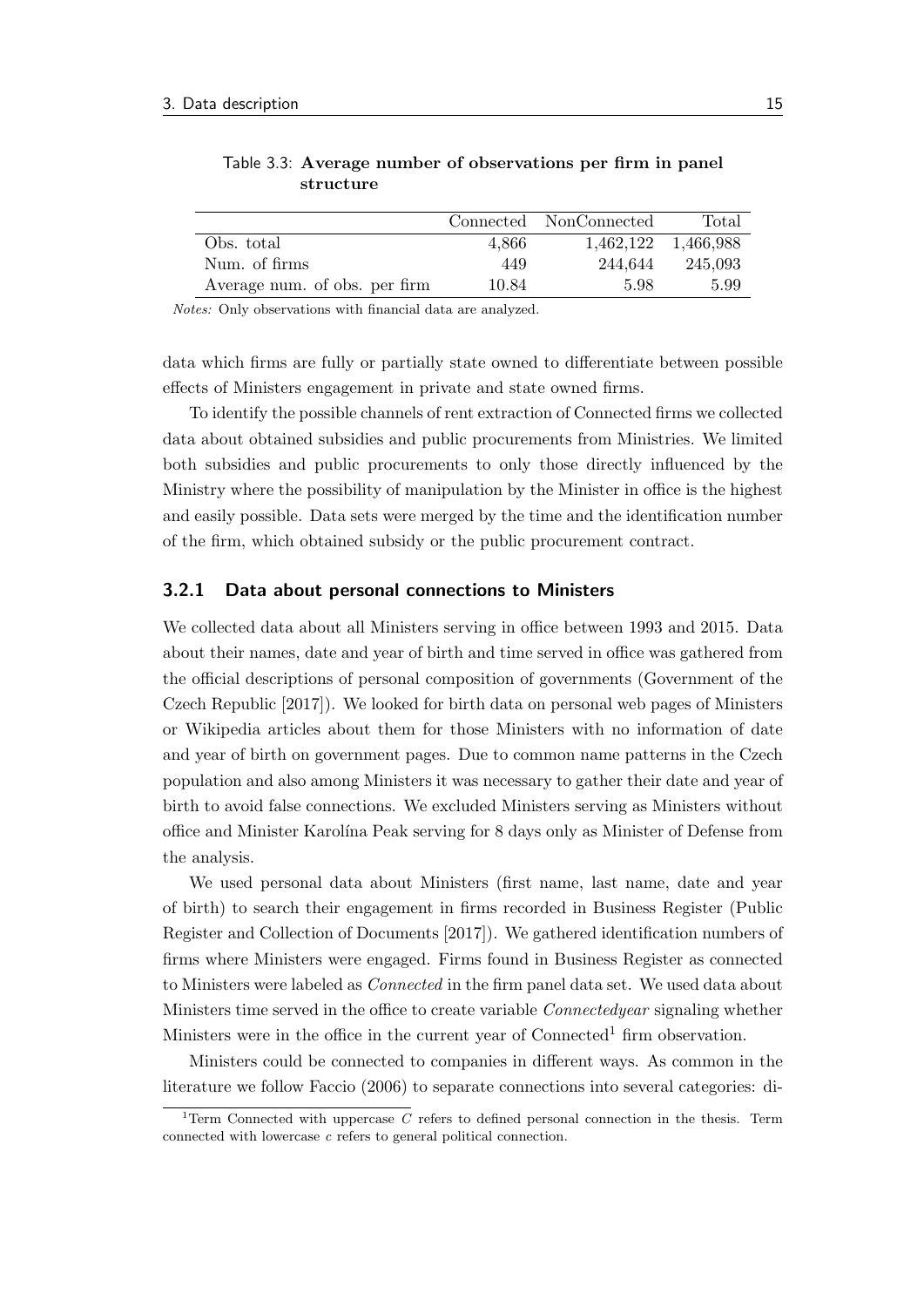rect formal political connections (later also Connections) and indirect formal political connections.

If the Minister owns a company or its share or has powerful function in the company as executive director or member of board he is recognized as a directly connected to the company. It also depends on the timing of Minister's direct connection to firm and his political function. The direct connection established after Ministers role in the government could be seen as irrelevant, but we should take into account possibility that the role in the firm could function as a reward for policies favoring this firm when the Minister was in the office. Therefore we considered Minister as directly formally connected (Connected) to the firm when his engagement in the firm was before, during or no more than 5 years after his time in the office.

For the analysis of indirect formal political connections we had to gather personal information about Ministers spouses, family members and publicly known close friends. Unfortunately dates and years of birth of Ministers' relatives could not be obtained using internet, because they are not persons of public interest (no personal web pages or Wikipedia articles). We found full personal information only in few cases which we decided not to include in the analysis because of a possible bias (we found no relatives full personal information for majority of Ministers). For the reason of data unavailability we had to omit these type of connections from the analysis.

### <span id="page-35-0"></span>3.2.2 State owned firms

The effect of political connection on performance of private and state owned firm could differ significantly. Minister engaged as a member of board or an executive director in firm fully or partially owned by state could gain his position as a "reward" or "compensation" for his services as Minister. Such connection could have no or even negative effect on state owned firm performance depending on managerial skills of ex-Minister and his motivation. We should differentiate between Connected private and state owned firm to measure the effect of connections without avoidable bias.

List of firms partially or fully owned by state was recently reported public in Strategy of state ownership policy report [\(Ministry of Finance](#page-77-10) [2017\)](#page-77-10). Report included a list of firms partially or fully owned by state in year 2014. It consists of 302 firms and offices ranging from National park offices and hospitals to strategic firms such as CEZ or the Czech Export Bank. Majority of state owned companies, however, were privatized during 90's and first few years after 2000. Present list strongly underestimates the extent of state ownership till the end of the major privatization era with the beginning of the new century. This means that firms labeled as private could be partially or fully owned by state during 90's. If we assume that ex-Ministers behavior in state owned firms would be rather self-interested than firm-interested and thus reducing performance of the company we would underestimate the positive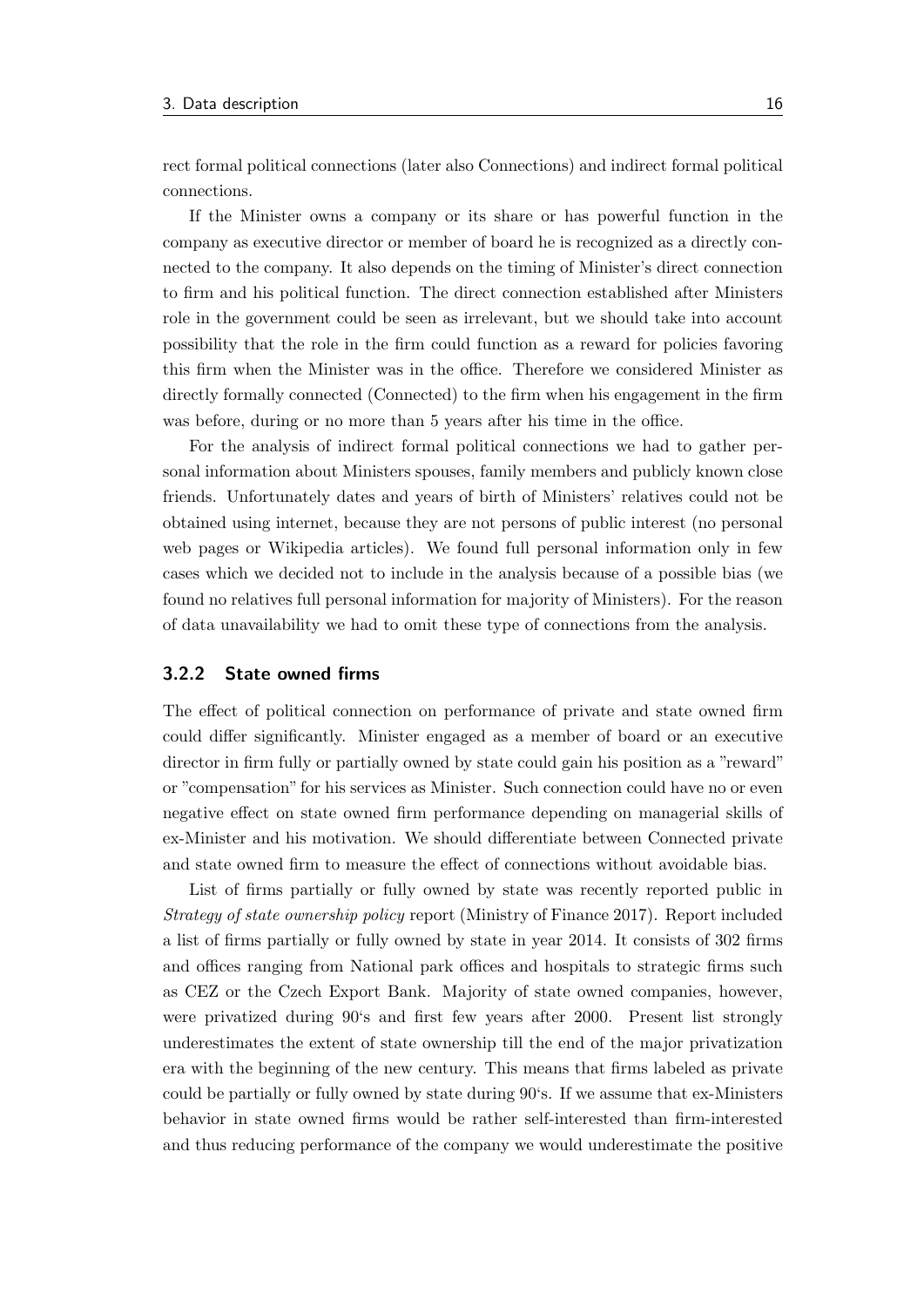value of private company Connections. Still by taking into account present state ownership we should avoid the bias at least in the more recent years. We connected the information about state ownership using identification numbers of companies to firm panel data set.

### 3.2.3 Central Register of Subsidies

Data about subsidies was gathered from open data database of the Central Register of Subsidies [\(General Financial Directorate](#page-75-0) [\[2017\]\)](#page-75-0). Database contains data about all subsidies financed from the state budget (including EU funded projects) from the year 1999. We selected subsidies administered or funded by Ministries between 1999 and 2015 and summarized them by subsidized firm and year of decision about subsidy allocation. We were interested in the total amount of subsidy in CZK obtained by the firm in a given year and the number of subsidies obtained. We connected these data to firm panel data set by the year and the firm identification number. We were able to connect subsidy statistics to 143,984 observations in our panel.

### 3.2.4 Information system on Public Contracts

We collected data about public procurements allocation from open data of the Information system on Public Contracts [\(Ministry of Regional Development](#page-77-0) [\[2017\]\)](#page-77-0). It collects information about public procurements from the year 2006. We selected data about public procurements administered by Ministries or their subordinated organizations, more precisely the volume of public procurement in CZK including VAT, year of allocation and identification number of the winning firm. We summarized these data according to the year and identification number of the winning firm to get total volume and number of public procurements won in the current year. We were able to match public procurements statistics only to 4,137 observations in our panel.

We explain the low number of matched firms by multiple factors. First, the Information system on Public Contracts suffers from low quality of data, where in majority of cases either final volume of public procurement or identification number of the winning firm was missing or unreadable. Second, only public procurements above certain threshold must be listed in the System which decrease the amount of low volume procurements data substantially (Palanský [2014\)](#page-78-0). Third, fraction of firms able to win high volume public procurements is minor in the pool of all Czech firms. Still we gathered 6,755 observations about winners by identification number and the year of decision and matched only 4,137. The drop of observations in matching could be caused by the fact that public procurements winners are also other units than Czech firms (consortiums of multiple firms, foreign firms, Czech non-firm legal persons, etc.) and identification number errors either in the Information system on Public Contracts or in the Magnus database.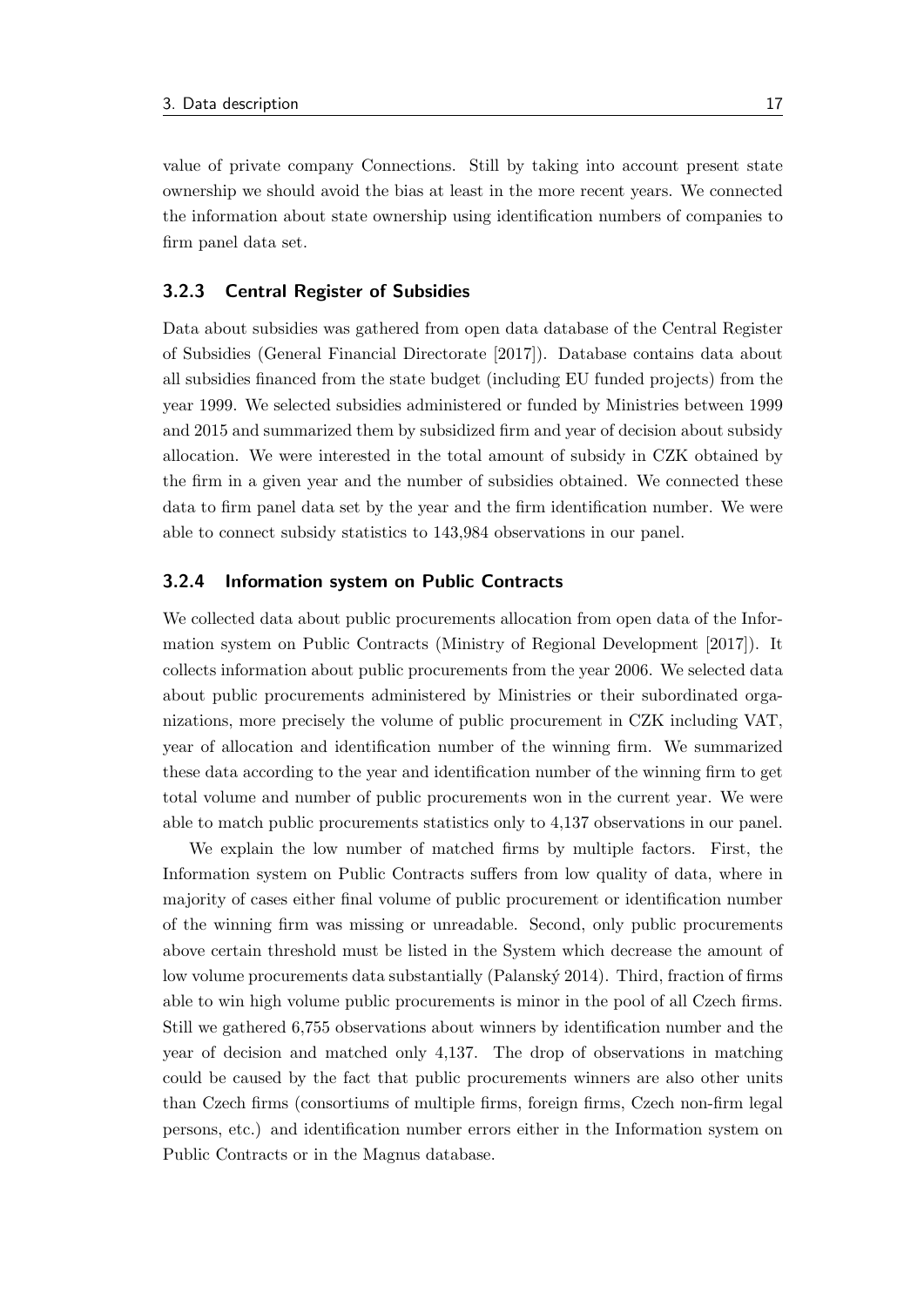### 3.2.5 Measures of firm performance

To estimate the value of political connections we have to set reliable variables capturing firm performance or rent extraction. We obtained data about firm's assets, capital and profit before tax for every year and firm from Magnus database. We followed common practice in measuring the value of political connections and measured the performance of the firm as return on assets (ROA) and return on equity (ROE); in recent literature used for example by [Acemoglu](#page-72-0) et al. [\(2016\)](#page-72-0); Ang [et al.](#page-72-1) [\(2013\)](#page-72-1); [Boubakri](#page-72-2) et al. [\(2012a\)](#page-72-2); Liu [et al.](#page-76-0) [\(2016\)](#page-76-0); [Muttakin](#page-77-1) et al. [\(2015\)](#page-77-1); [Niessen](#page-77-2) [& Ruenzi](#page-77-2) [\(2009\)](#page-77-2); Wu [et al.](#page-79-0) [\(2012\)](#page-79-0). Moreover, Palanský [\(2016\)](#page-77-3) used these measures working with Czech data from Magnus database when estimating value of political connection using data about donations to political parties. ROA and ROE measures are defined as follows:

$$
ROA = \frac{\text{profit before tax}}{\text{total assets}} \tag{3.1}
$$

$$
ROE = \frac{\text{profit before tax}}{\text{total capital}} \tag{3.2}
$$

We followed Palanský  $(2016)$  also in dealing with negative values of capital stated financial results by significant proportion of the firms which we replaced by "Registered capital" (initial capital of the firm).

As a measures of rent extraction we continued in similar logic in definition of subsidies on assets (SOA) and subsidies on equity (SOE) measures and public procurements on assets (PPOA) and public procurements on equity (PPOE) measures. More formally we get:

$$
SOA = \frac{\text{volume of subsidies}}{\text{total assets}}\tag{3.3}
$$

$$
SOE = \frac{\text{volume of subsidies}}{\text{total capital}} \tag{3.4}
$$

$$
PPOA = \frac{\text{volume of public procedures}}{\text{total assets}} \tag{3.5}
$$

$$
PPOE = \frac{\text{volume of public procedures}}{\text{total capital}} \tag{3.6}
$$

Above stated measures can contrary to ROA or ROE acquire only non negative values, but the interpretation is similar to ROA or ROE measures. We constructed the measures in the way to reflect changes in the firm performance and level of money obtained from public resources managed by Ministers either in form of subsidy or public procurement contract.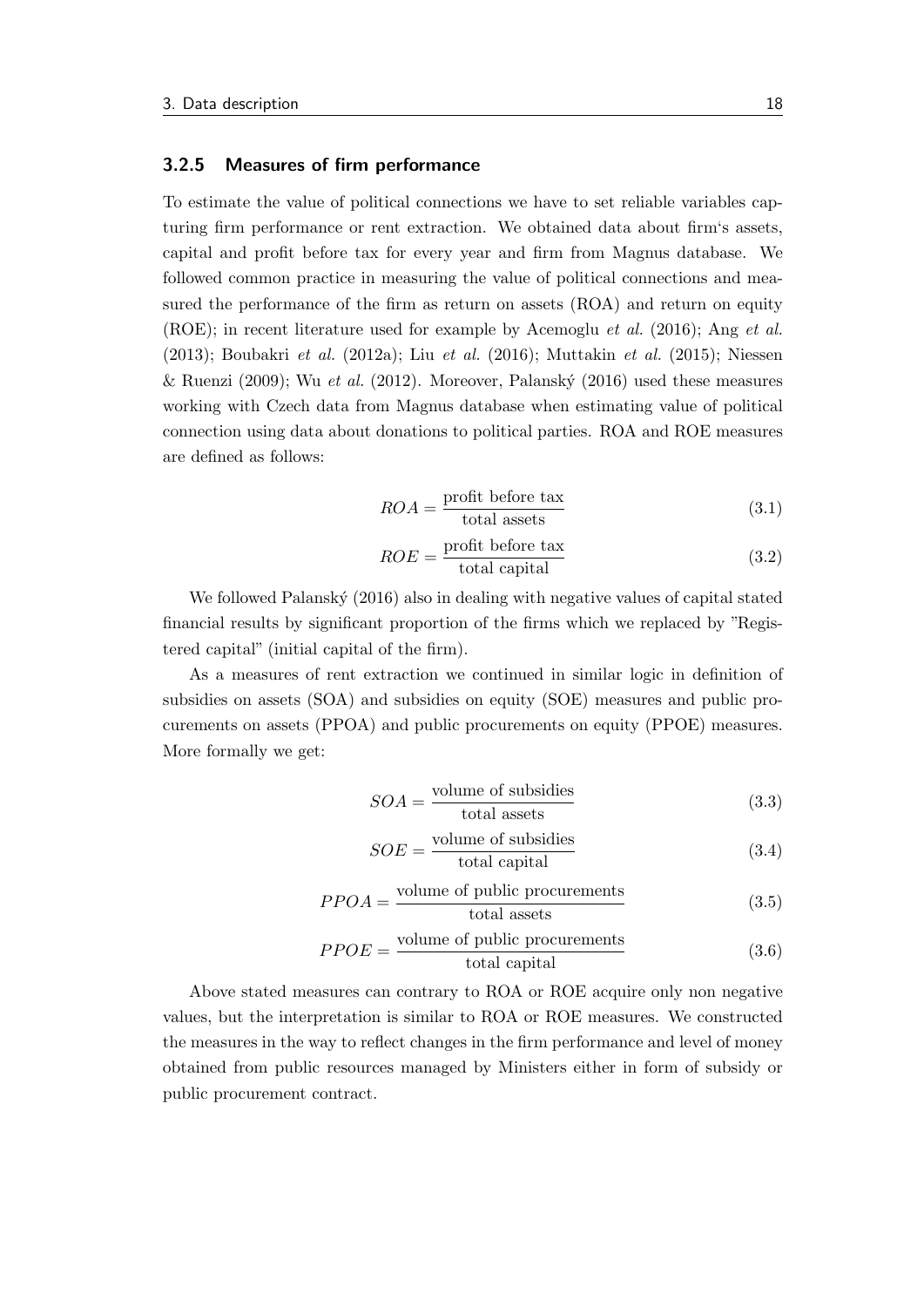### 3.2.6 Outliers and high leverage points in the data set

Since Magnus database contains hand-collected data from self-reported statistics of the firms the possibility for human errors is high which leads to creation of outlier and high leverage observations. Such observations could substantially bias the estimation and could lead to unreliable results.

Two basic approaches to elimination of outliers are trimming and winsorization. Trimming removes the observations in highest and lowest percentiles of the trimmed variable and winsorization will replace extreme values with maximal and minimal allowed value defined by user. We decided to winsorize data at interval  $\langle -1, 1 \rangle$  in the case of ROA and ROE measures and interval  $\langle 0,1 \rangle$  for rent extraction measures. We see advantage in this approach compared to trimming, because we do not have to exclude any observation from the data set. For example observations describing effect of Connection leading to allocation of huge subsidy or public procurement compared to assets or equity of the firm would lead to elimination of such observation in the case of trimming.

We used Mahalanobis distance as a measure for identifying high leverage points caused by typos or errors in accounting or hand processing. Mahalanobis distance measures the distance in standard deviations from centroid which is defined as mean of analyzed variables. We considered assets, capital and profit before tax as a input variables for Mahalanobis distance computation. Observations with Mahalanobis distance higher than 4 are labeled as outliers.

#### 3.2.7 Final data set

After construction of firm performance measures and rent extraction measures followed by winsorization we have firm panel data set prepared for the analysis. We present basic summary statistics in the [Table 3.4.](#page-39-0) We can clearly see that data contains errors looking at unrealistic maximal values of assets and capital. These values are same as reported by Palanský  $(2016)$ . [Table 3.5](#page-39-1) depicts the final data set after Mahalanobis distance procedure of outliers elimination which successfully removed unrealistic maximal values of assets and capital. For the purpose of regression models estimation we used data set reduced by Mahalanobis procedure to avoid a possible bias caused by outliers and high leverage points. We used data set described in [Ta](#page-39-0)[ble 3.4](#page-39-0) for the matching procedures, however, to be sure that the firm which best matches the Connected firm is not excluded from the data set.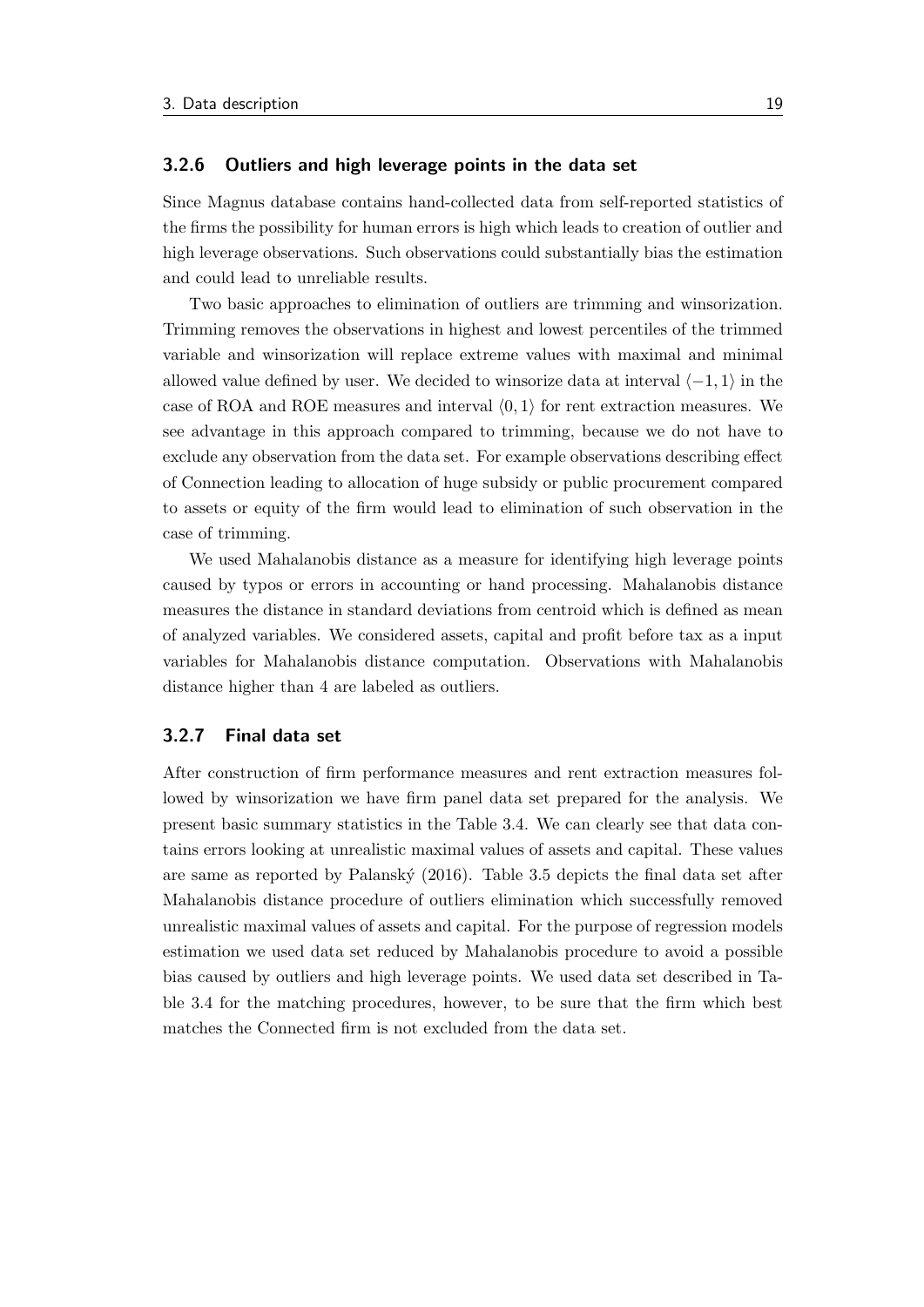<span id="page-39-0"></span>

| Statistic          | N         | Mean       | St. Dev.      | Min            | Max                |
|--------------------|-----------|------------|---------------|----------------|--------------------|
| assets             | 1,466,988 | 96,391,962 | 2,831,851,622 | 1              | 2,401,129,043,000  |
| equity             | 1,466,988 | 47,356,954 | 1,247,349,187 | 1              | 814, 121, 557, 000 |
| <b>ROA</b>         | 1,466,988 | 66.023     | 28,294.600    | $-703,645.900$ | 30,076,094         |
| ROE                | 1,466,988 | $-6.401$   | 22,942.070    | $-13,925,000$  | 14,617,395         |
| $ROA_11$           | 1,466,988 | $-0.0002$  | 0.294         | $-1$           |                    |
| $ROE_11$           | 1,466,988 | 0.017      | 0.531         | $-1$           |                    |
| <b>SOA</b>         | 1,466,988 | 0.012      | 1.113         | $\theta$       | 851.206            |
| SOE                | 1,466,988 | 0.581      | 206.097       | $\theta$       | 168,000            |
| SOA <sub>-1</sub>  | 1,466,988 | 0.005      | 0.049         |                |                    |
| SOE <sub>1</sub>   | 1,466,988 | 0.012      | 0.090         | 0              |                    |
| <b>PPOA</b>        | 1,466,988 | 0.002      | 0.339         | 0              | 258.663            |
| PPOE               | 1,466,988 | 0.016      | 3.592         | 0              | 3,500              |
| PPOA <sub>-1</sub> | 1,466,988 | 0.001      | 0.024         | 0              |                    |
| PPOE <sub>-1</sub> | 1,466,988 | 0.001      | 0.033         | 0              |                    |

|  | Table 3.4: Summary table of firm panel data set |  |  |  |  |  |
|--|-------------------------------------------------|--|--|--|--|--|
|--|-------------------------------------------------|--|--|--|--|--|

Notes: Summary statistics for dummy and factor variables are not presented.

| Statistic          | N         | Mean       | St. Dev.    | Min            | Max            |
|--------------------|-----------|------------|-------------|----------------|----------------|
| assets             | 1,459,829 | 47,729,334 | 208,896,605 | 1              | 5,746,445,000  |
| equity             | 1,459,829 | 21,158,198 | 104,447,431 |                | 10,002,000,000 |
| <b>ROA</b>         | 1,459,829 | 25.572     | 9,946.967   | $-372,545$     | 7,945,000      |
| ROE                | 1,459,829 | $-34.591$  | 16,438.960  | $-13,925,000$  | 8,456,111      |
| $ROA_11$           | 1,459,829 | $-0.001$   | 0.293       | $-1$           |                |
| $ROE_11$           | 1,459,829 | 0.016      | 0.531       | $-1$           | 1              |
| <b>SOA</b>         | 1,459,829 | 0.012      | 1.115       | $\Omega$       | 851.206        |
| SOE                | 1,459,829 | 0.584      | 206.601     | $\Omega$       | 168,000        |
| SOA <sub>-1</sub>  | 1,459,829 | 0.005      | 0.049       | $\theta$       | $\mathbf{I}$   |
| SOE_1              | 1,459,829 | 0.012      | 0.090       | $\overline{0}$ | 1              |
| <b>PPOA</b>        | 1,459,829 | 0.002      | 0.339       | $\Omega$       | 258.663        |
| PPOE               | 1,459,829 | 0.016      | 3.600       | $\theta$       | 3,500          |
| PPOA <sub>-1</sub> | 1,459,829 | 0.001      | 0.024       | $\Omega$       | 1              |
| PPOE <sub>1</sub>  | 1,459,829 | 0.001      | 0.032       | $\theta$       | 1              |

<span id="page-39-1"></span>Table 3.5: Summary table of firm panel data set after Mahalanobis distance procedure of outliers elimination

Notes: Summary statistics for dummy and factor variables are not presented.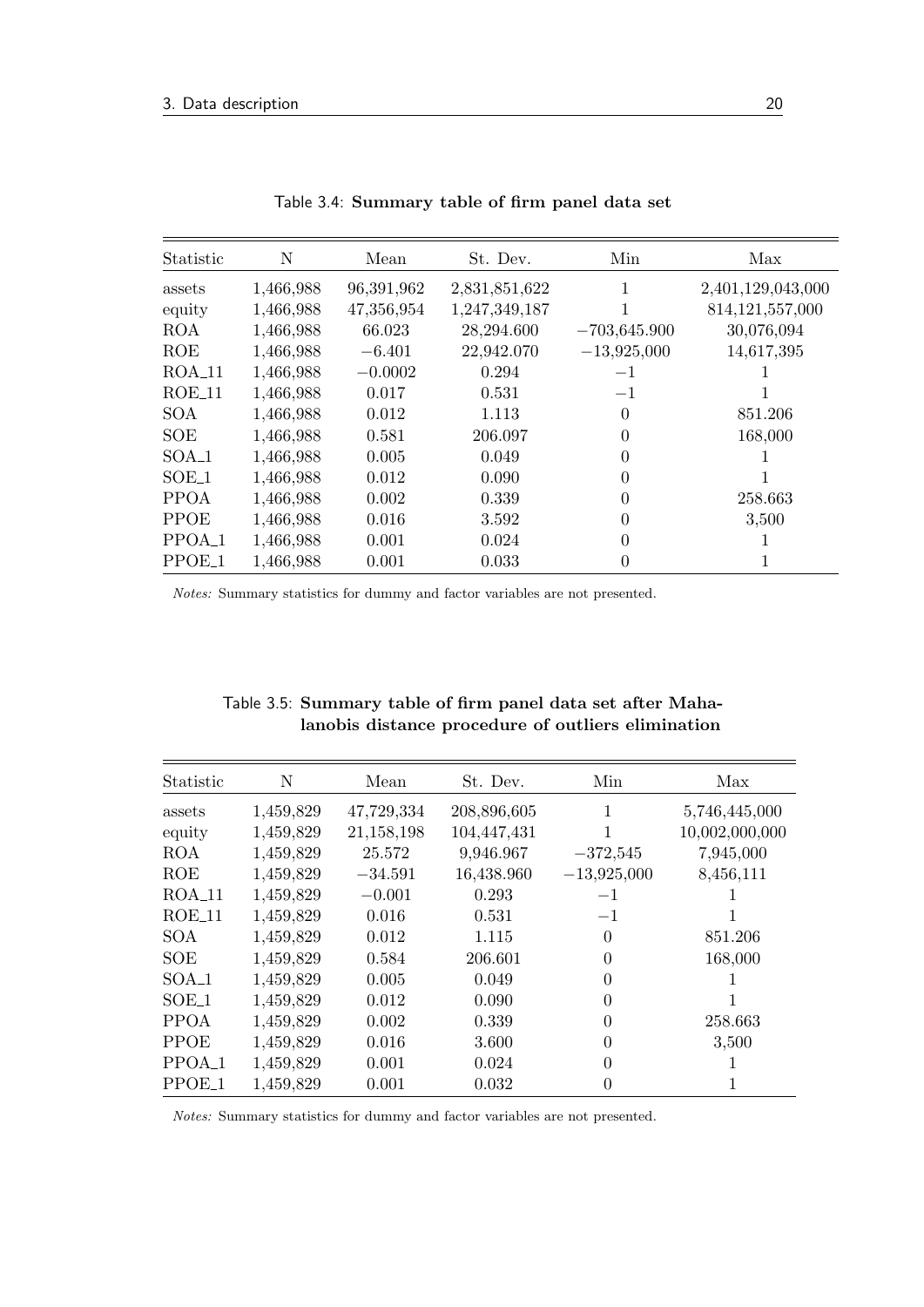### 3.2.8 Unbalanced panel data

As we can see from the process of preparation, data suffers from various shortcomings. We have to take into account high proportion of missing data or errors in financial data caused by bad accounting or human error. More importantly, some firms may decide to not report data in some years for economic reasons. This means that data suffers from non randomly missing values which combined with strong unbalance of the panel rejects assumptions of most widely used panel estimation methods [\(Wooldridge](#page-79-1) [2010\)](#page-79-1). More precisely in case when particular firms do not report results because they operates in a shadow part of the economy in a given year we face situation where the probability of missing value correlates with the idiosyncratic errors and even fixed effect estimation is not suitable [\(Wooldridge](#page-79-1) [2010\)](#page-79-1). We have to confirm the conclusion of Palanský [\(2016\)](#page-77-3) that standard panel data approach such as fixed effect analysis is inappropriate given the quality of the data.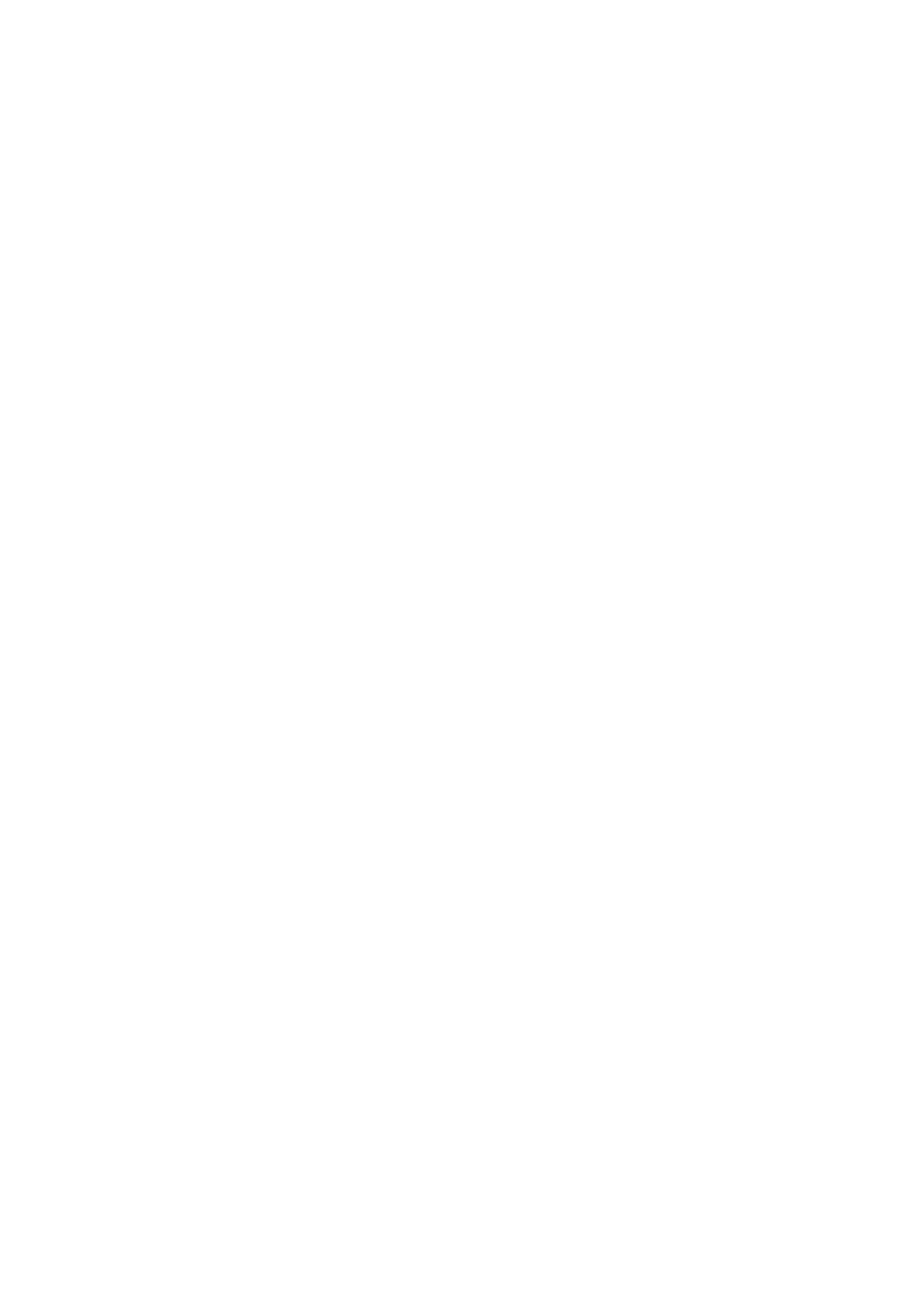## Chapter 4

# Methodology

With the goal of analyzing political connections in the Czech Republic and their economic consequences we should aim at the institution with greatest influence in the Czech Republic. The decision to choose government body in the form of analyzing personal connections of the Ministers clearly satisfy this requirement. The government of the Czech Republic is the main executive power in the country by the constitution [\(Parliament of the Czech Republic](#page-78-1) [1992\)](#page-78-1) and Ministers could shape the executive policies to support their private interest or interest of connected firms. We have to admit that political connections to Ministers do not explain the potential gain of all kinds of political rents that exist in the country. Although the Czech Republic is the centrist state with the power concentrated in hands of the government, many other institutions or political functions offer the possibility of political rent extraction. Members of the Parliament could influence the legislation to provide benefits to particular firms and also the potential of political rent has increased for regional representatives as they can influence the allocation of European funds. These examples are with the potential impact on the country level, representatives such as mayors could influence rents in a smaller scale but with significant local impact. Still given the constitutional order in the Czech Republic government concentrates majority of power in the country and the analysis of connections to Ministers could reveal the dominant impacts of political connections.

First, we estimate the effect of political connections using cross-section regression models. Using same model specification we estimate the effect of political connections on return on assets, return on equity, allocation of subsidies and public procurements. To test hypothesis about lagged effect of connection we also estimate the effect of lagged connections by one and two periods. Second, we try to overcome drawbacks of basic cross-section models by dynamic matching of Connected firms to similar non Connected firms. We matched firms based on covariates and covariates with propensity score. Propensity score tries to estimate the probability for a given firm to be Connected and then firms with similar propensity scores are matched. Such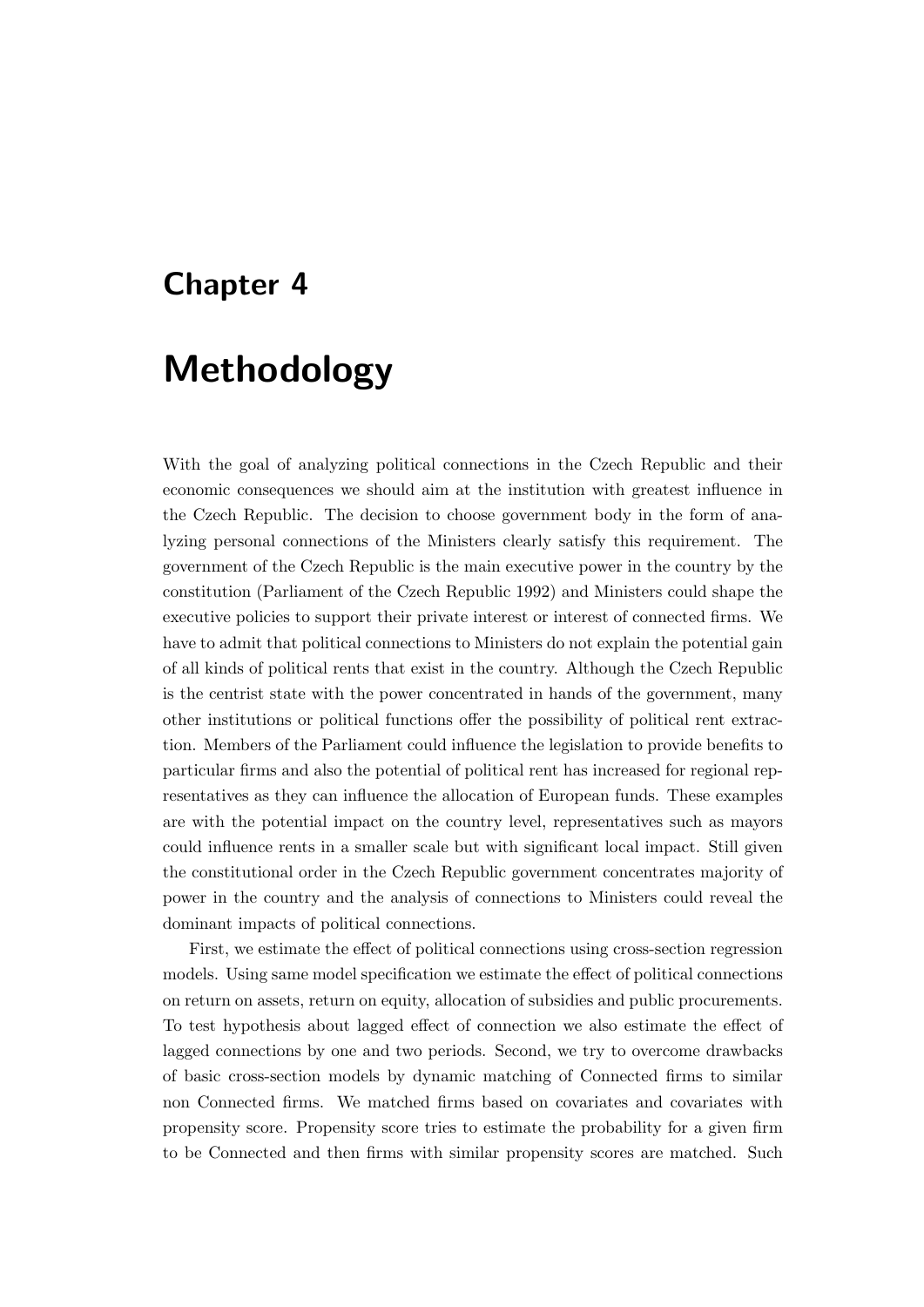procedure should eliminate self selection bias of the results. At the end of the section we discuss drawbacks and advantages of presented approaches.

### 4.1 Cross-section models

In the cross-section models we summarized all time changing variables by firm identification numbers and Connection status into cross-section data set. We averaged firm data over time that non Connected firms are represented by one observation and Connected firms are represented by two observations - first in time of Connection and second for other time periods. In the cross-section model we will test whether firms in time of Connection have on average better results than firms without Connection. According to the hypothesis we predict higher return on assets (ROA) and return on equity (ROE), higher subsidies on assets and equity and higher volume of public procurement contracts on assets and equity when firms are Connected.

For the analysis of time effect of Connection we formed models with lagged variable in the case of return on assets and return on equity. We do not inspect lagged effects on subsidies or public procurement allocation, because there is relatively short delay between Minister decision to influence policy in favor of Connected firm and decision about subsidy or public procurement allocation. On the other hand in the case of financial results captured by ROA and ROE we hypothesize that the effect of Connection would be lagged [\(Aggarwal](#page-72-3) et al. [2012;](#page-72-3) [Dombrovsky](#page-74-0) [2008\)](#page-74-0). There is a substantial delay between gained advantage in form of profit from investment financed by subsidy or public procurement contract and rise in financial results caused by it. We suppose that the effect could be lagged by one or two years which are needed to fully affect ROA and ROE by extra profits from investments or public procurement contracts.

#### 4.1.1 Return on assets and return on equity models

We specified equations for return on equity and return on assets as below:

$$
ROA\_11 = \beta_0 + \beta_1 Connectedyear + \beta_2Connected + \beta_3State + \beta_4ConnectedStateyear + \beta_5log(asserts) + NACE\_section\beta_6 + \epsilon,
$$
\n(4.1)

<span id="page-43-1"></span><span id="page-43-0"></span>and

$$
ROE_11 = \beta_0 + \beta_1 Connectedyear + \beta_2Connected + \beta_3State + \beta_4ConnectedStateyear + \beta_5log(asserts) + NACE-section\beta_6 + \epsilon,
$$
 (4.2)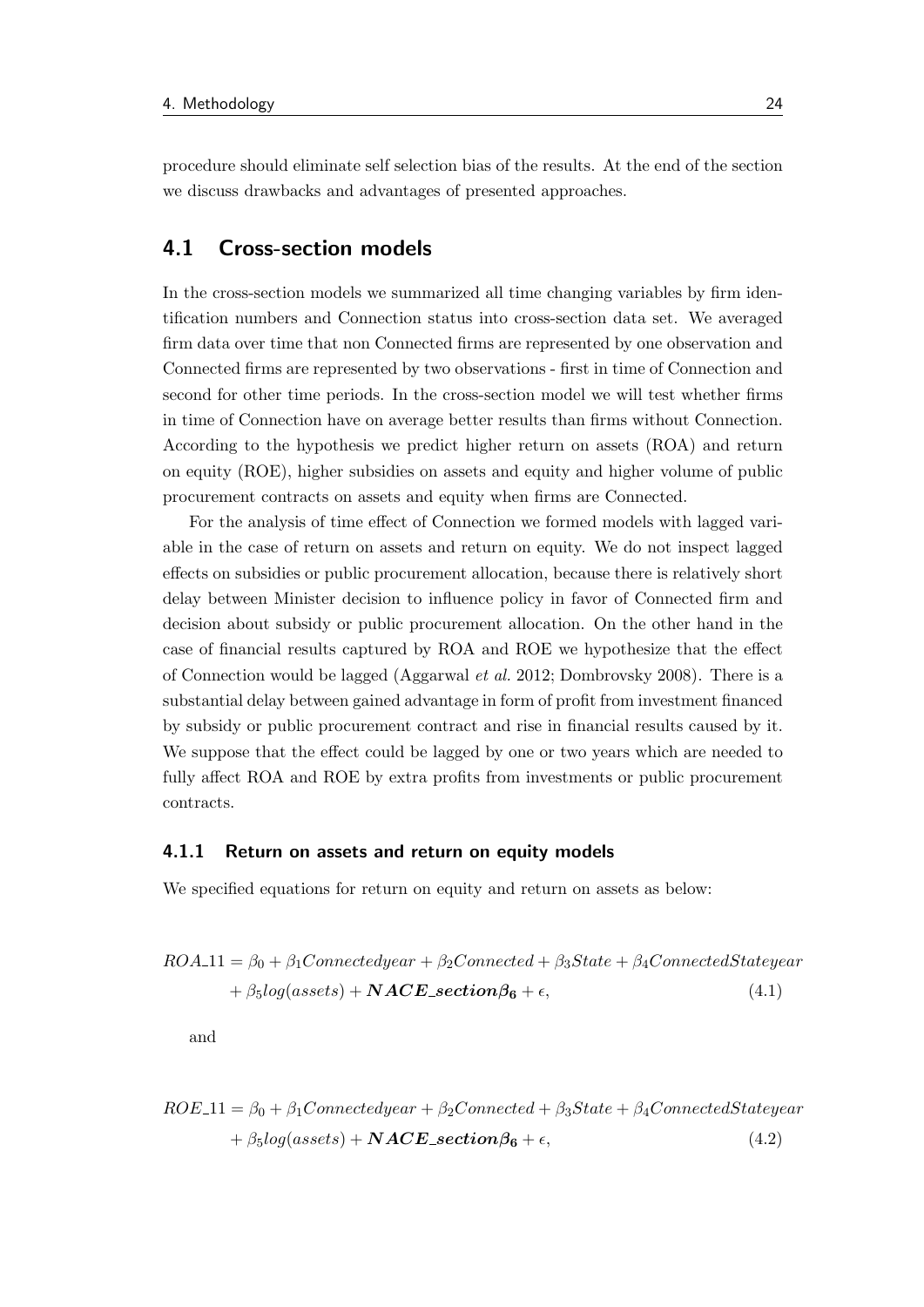where *ROA* 11 and *ROE* 11 are dependent variables representing average returns on assets and returns on equity bounded on interval  $\langle -1, 1 \rangle$ , Connectedyear is binary variable signaling whether firm is connected to the Minister in office, Connected is binary variable signaling whether firm was in any year connected to the Minister, State is binary variable signaling whether firm is owned partially or in full by state, ConnectedStateyear is binary variable signaling whether state firm is connected to the Minister in office, *log*(*assets*) is continuous variable with logarithm of firm's assets and *NACE* section is matrix using binary variables to sort firms into sections of Nomenclature of Economic Activities, and  $\epsilon$  is the error term.

We included assets variables capturing the size of the firm in logarithmic form following [Acemoglu](#page-72-0) et al. [\(2016\)](#page-72-0) and [Muttakin](#page-77-1) et al. [\(2015\)](#page-77-1). We followed [Muttakin](#page-77-1) [et al.](#page-77-1) [\(2015\)](#page-77-1) also by including binary variables sorting firms into industry sectors. For the hypothesis testing we are interested in the coefficient magnitude and significance of Connectedyear variable. We included variables Connected and State to capture possible differences between connected and other firms and state owned and other firms. Supplementary hypothesis about Connection of state owned firms to Ministers could be tested by inspecting coefficient and significance of variable ConnectedStateyear.

For estimating the lagged effect of Connection we summarized panel data by identification number of firm and lagged Connection status. We specified same equations only replacing Connectedyear for ConnectedyearLag1 or ConnectedyearLag2, respectively, and ConnectedStateyear for ConnectedStateyearLag1 or ConnectedStateyear- $Lag2$ , respectively. *ConnectedyearLag1* is binary variable signaling whether firm was connected to the Minister in office in previous year and ConnectedyearLag2 signals Connection two years ago, analogues explanation holds for ConnectedStateyearLag1 and ConnectedStateyearLag2.

We used Ordinary least squares (OLS) estimation with heteroscedasticity robust clustered errors at the level of NACE section.

### 4.1.2 Subsidy and Public Procurements allocations models

We used same model specification as in [Equation 4.1](#page-43-0) and in [Equation 4.2](#page-43-1) for Subsidy on assets and Subsidy on equity models only replacing *ROA* 11 for *SOA* 1 and *ROE* 11 for *SOE* 1, where *SOA* 1 and *SOE* 1 represent average volume of subsidies on assets and subsidies on equity bounded on interval  $(0, 1)$ . To compare similar firms in the model we restricted data set to firms which obtained at least one subsidy during their existence.

We followed same pattern also in specification of Public Procurement on assets and Public Procurement on equity models. We excluded variable *ConnectedStateyear* from models because no observation signaling Connection of state owned firm was left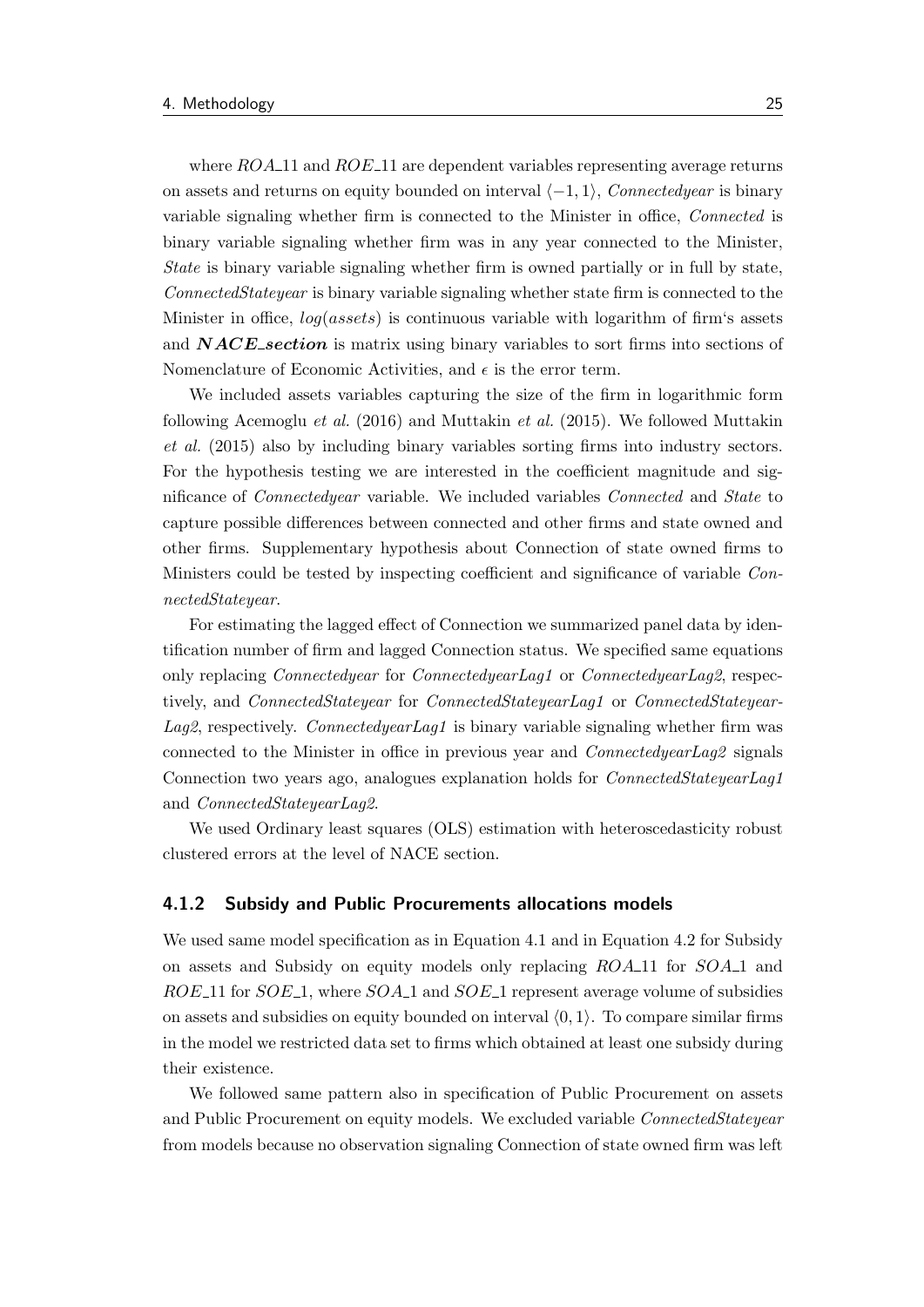after restriction of data set to firms which have won at least one public procurement during their existence. More precisely, equations were specified as below:

$$
PPOA\_1 = \beta_0 + \beta_1 Connectedyear + \beta_2Connected + \beta_3State
$$
  
+  $\beta_4 log(asserts) + NACE\_section\beta_5 + \epsilon,$  (4.3)

and

$$
PPOE_1 = \beta_0 + \beta_1 Connectedyear + \beta_2Connected + \beta_3State
$$

$$
+ \beta_4 log(assets) + NACE\_section\beta_5 + \epsilon,
$$
(4.4)

where *PPOA*<sub>1</sub> and *PPOE*<sub>1</sub> represent average value of public procurements won on assets and public procurements on equity bounded on interval  $(0, 1)$ . Rest of the variables are same as in [Equation 4.1](#page-43-0) and in [Equation 4.2.](#page-43-1)

Similarly to return on assets and return on equity models we used Ordinary least squares (OLS) estimation with heteroscedasticity robust clustered errors at the level of NACE section.

### 4.2 Matching

Estimation of the effect of political connections using matching procedures becomes more and more common in the literature [\(Acemoglu](#page-72-0) et al. [2016;](#page-72-0) [Aggarwal](#page-72-3) et al. [2012;](#page-72-3) [Boubakri](#page-73-0) et al. [2012c;](#page-73-0)[a;](#page-72-2) [Dombrovsky](#page-74-0) [2008;](#page-74-0) [Faccio](#page-74-1) et al. [2006;](#page-74-1) Liu [et al.](#page-76-0) [2016\)](#page-76-0). We used both two most common approaches to matching which could be characterized as matching on observables or covariates matching, and propensity score matching.

We used full data set for matching analysis, however, we still had to restrict the data for which we had no missing values in variables we matched on. Matching methods are widely used in many fields of science to reduce self selection bias and therefore be able to better estimate the true causal effect of the treatment [\(Stuart](#page-78-2) [2010\)](#page-78-2). Moreover, in the case of large data set and relatively small proportion of treated observations (in our case Connected firms) we can use the large reservoir of data to match Connected firms to very similar non Connected firms.

We used package *Matching* in R [\(Sekhon](#page-78-3) [2011\)](#page-78-3) to process both covariates and propensity score matching. We used function Matchby which was programmed for large data sets analysis. We performed one to one matching, but in case that treated observation matches more than one control observation, we included all multiple matched control observations and weighted them to reflect the multiple matches. As a method of measuring the fit of the match we used Mahalanobis distance measure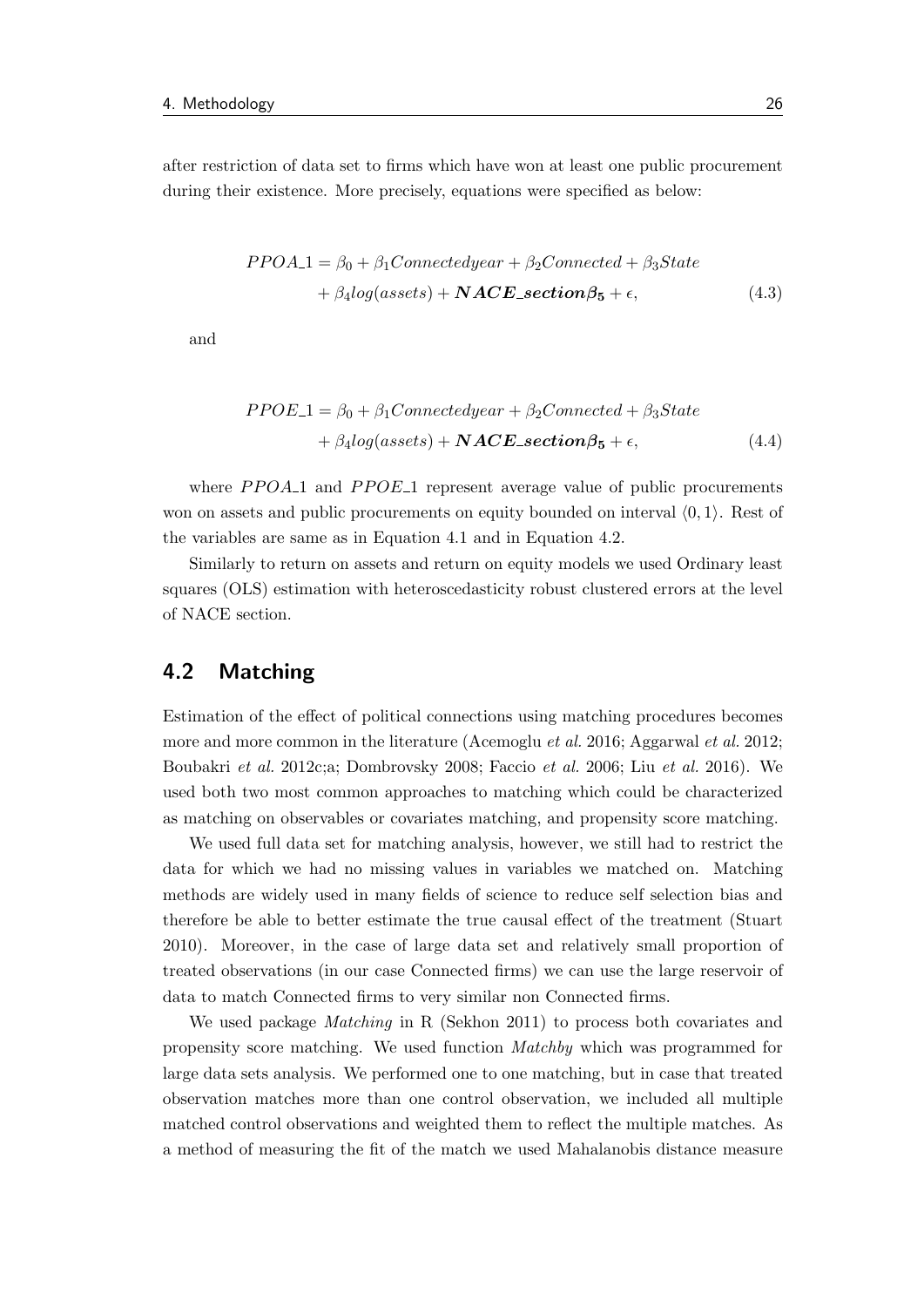[\(Wooldridge](#page-79-1) [2010\)](#page-79-1) with caliper set to 0*.*25 standard deviation as an acceptable distance for the match. We estimated sample average treatment effect for the treated to evaluate political connections. For the purpose of testing the balance between treated (Connected firms) and matched control group (non Connected firms) we used *MatchBalance* function. The change of approaches to matching did not lead to dramatically different results, but the final setting fulfilled the balance tests after estimation better.

### 4.2.1 Matching on covariates

We matched Connected firms to non Connected according to multiple criteria. We have used the panel structure of the data to match firms dynamically, i. e. in each year the firm is matched to the most similar firm which could differ year by year given a different development as in Palanský [\(2016\)](#page-77-3), but we choose different strategy of dynamic matching to avoid possible drawbacks of method in Palanský [\(2016\)](#page-77-3). First, we matched observations to those from the same year, the same firm's industry as specified by NACE section and the same ownership structure (state vs. private). In such specified 827 groups we matched firms similar in size [\(Acemoglu](#page-72-0) *et al.* [2016;](#page-72-0) [Dombrovsky](#page-74-0) [2008\)](#page-74-0), more precisely we matched firms on log(assets), log(equity) and number of employees. To avoid a possible bias of different effect of Connections on state owned firms we labeled as treated only Connected private firms.

We estimated the difference between the Connected and non Connected firm for same variables as in the cross-section models with addition of two variables counting numbers of obtained subsidies or won public procurements, which means return on assets and equity bounded on interval  $\langle -1, 1 \rangle$  (*ROA* 11 and *ROE* 11), subsidy on assets and equity bounded on interval  $\langle 0,1 \rangle$  (*SOA*<sub>-1</sub> and *SOE*<sub>-1</sub>), public procurements on assets and equity bounded on interval  $\langle 0,1 \rangle$  (*PPOA*<sub>-1</sub> and *PPOE*<sub>-1</sub>) and number of obtained subsidies (*N\_Subsidy*) and won public procurements (*N\_PP*).

### 4.2.2 Matching on covariates and propensity score

To get more robust results and to follow recent literature we matched firms also by estimated propensity score [\(Acemoglu](#page-72-0) et al. [2016;](#page-72-0) [Aggarwal](#page-72-3) et al. [2012;](#page-72-3) Liu [et al.](#page-76-0) [2016\)](#page-76-0). Same as in the case of covariates matching we match observations from the same year, the same firm's industry and the same ownership structure. Then we matched firms within these groups by estimated propensity score and by propensity score combined with covariates.

We estimated the propensity score by logistics regression specified as bellow: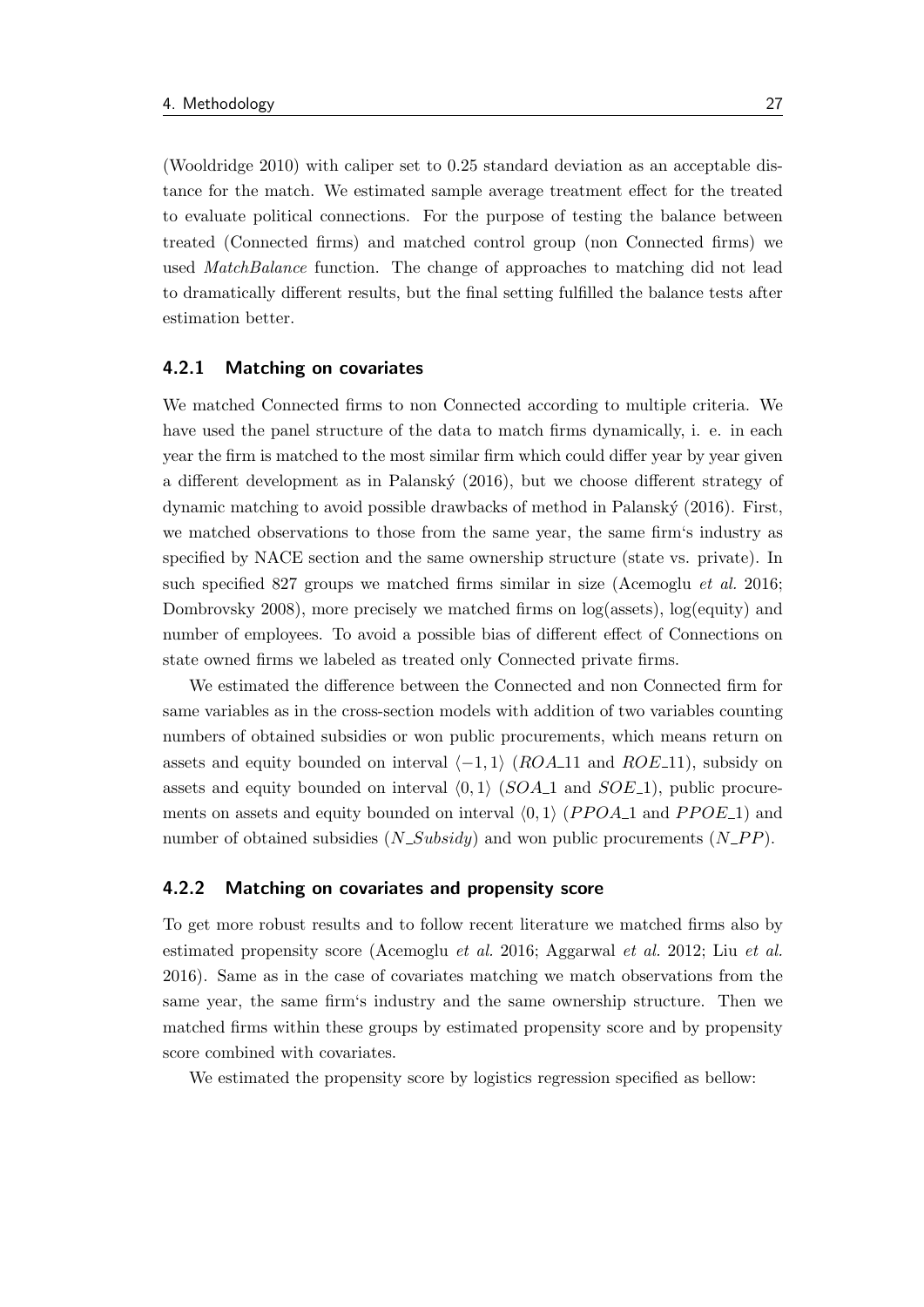$logit(Connectedyear Private) = \beta_0 + \beta_1 log(assets) + \beta_2 log(equity) + \beta_3 N\_Employees$  $+ NACE\_section\beta_4 + Year\beta_5 + \epsilon,$  (4.5)

where *ConnectedyearPrivate* is binary variable signaling whether the private firm is Connected, *log*(*assets*) and *log*(*equity*) are continuous variables with logarithm of firm's assets and equity, N\_*Employees* is number of employees in the firm, matrix NACE section sorts firms into industries and matrix Year in the time period.

Then we used predicted linear probabilities on logistic scale as an estimated propensity score for matching. Matching based solely on propensity score did not fulfilled balance tests and we do not report results here, but estimated coefficients were similar both in size and significance as in covariates and covariates with propensity score approaches to matching. Matching based on covariates and based on covariates with propensity score fulfilled balance test of the match (see [Table A.4](#page-86-0) and [Table A.5](#page-86-1) in [Appendix A\)](#page-82-0).

### 4.2.3 Matching on subsamples

For the estimation of the effect on subsidy and public procurement variables we also performed matching only on subsample of firms. In the case of subsidies we restricted the data set to firms which obtained at least one subsidy in the given year and in the case of public procurements we restricted the data set to firms which have won at least one public procurement in a given year. We matched firms on subsamples both by covariates matching and propensity score combined with covariates matching.

## 4.3 Methodology limitation

When we summarized panel data into cross-section we should consider possible drawbacks covered in this approach. Data summarized at the level of firm offers averaged information about firm's profit and size during its existence, which could be non appropriate simplification. As already discussed in [chapter 3](#page-32-0) the panel data are strongly unbalanced with non-random missing values which makes panel estimation hardly possible. In this case averaging data to cross section could possibly at least decrease bias from non random missing values.

Major bias in estimating effect of political connections using averaged crosssection model could arise in case when firms would tend to be Connected in years of economic boom or, vice versa, in years of economic recession. Cross-section estimation then would lead to estimates with upward bias in the first case and downward bias in the latter. We compared distributions of Connected and non Connected firms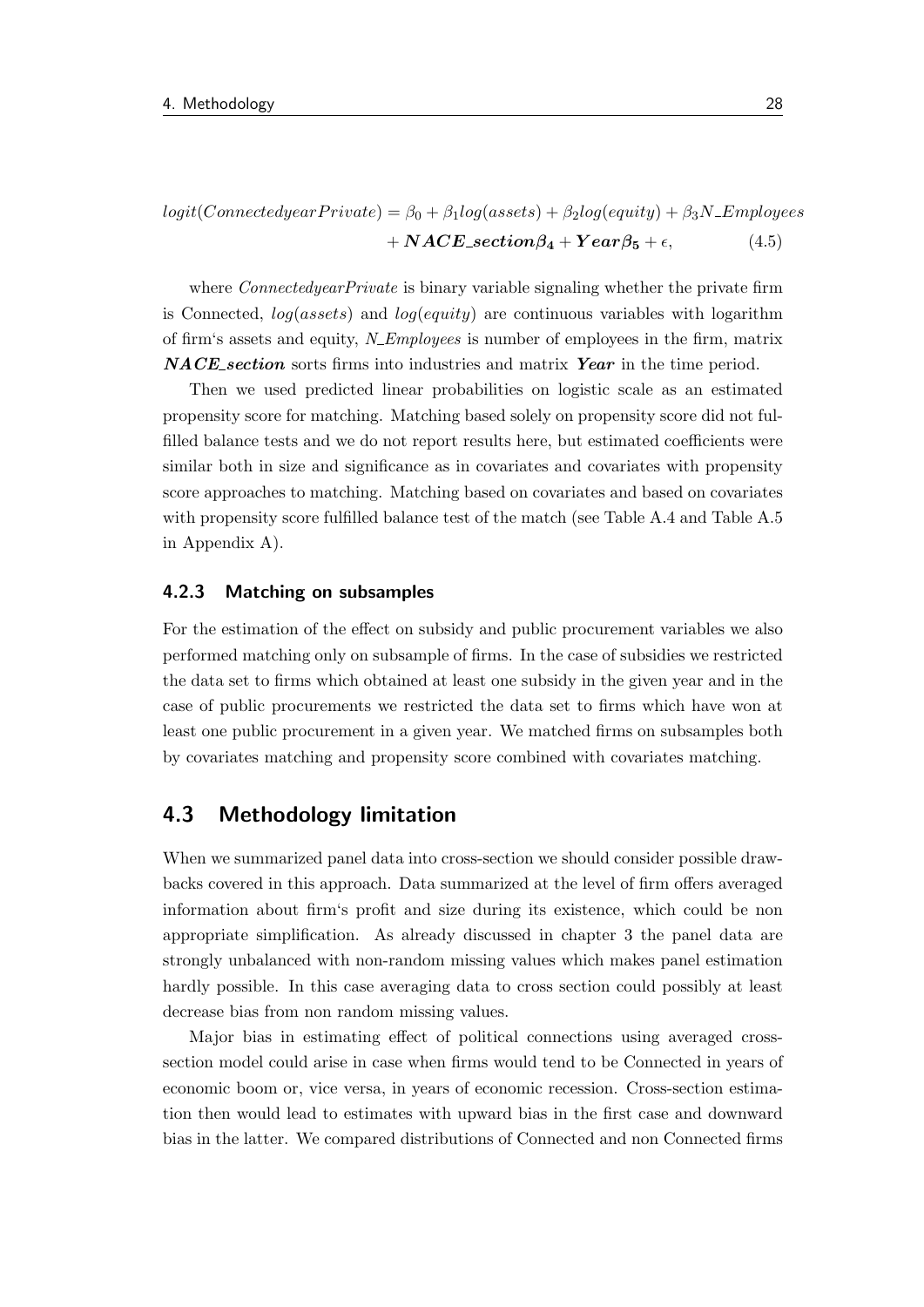in time to inspect possibility of such bias. Distributions of Connected and non Connected firms follow similar patterns only distribution of Connected firms show higher variance due to election cycles and government changes. We present distributions in [Figure A.1](#page-82-1) in [Appendix A](#page-82-0) where only major difference is in year 2013. We can conclude that we found no evidence of major bias caused by different distribution in time.

OLS estimation relies on assumptions which are unrealistic in presented setting. We should mention at least an issue of endogeneity of political connections. Minister could be abnormally successful in both politics and business because of his or her ability. For example Minister Babiš presents himself in such way (Koutník  $[2017]$ ; [Gottwald](#page-75-1) [\[2017\]\)](#page-75-1). Another possibility is that either large firms in problems or firms with advantageous position on market would seek Connection to decrease losses or avoid bankruptcy in the first case or secure their advantageous situation in the second case. From mentioned scenarios we can see that even estimation of the direction of the bias due to endogeneity is not possible.

Matching as presented in this chapter should eliminate majority of drawbacks common to cross-section models. We can imagine a situation that Connected firm was created just as a by-product of political power of the Minister and works only as a "black box" for transmitting rent in form of bribes, subsidies or public procurement contracts to the Minister. Then the firm does not have any similar non Connected firm to be matched with, but we do not expect that such behavior would occur on regular basis. In any other case matching would provide most precise estimates given the quality of the data.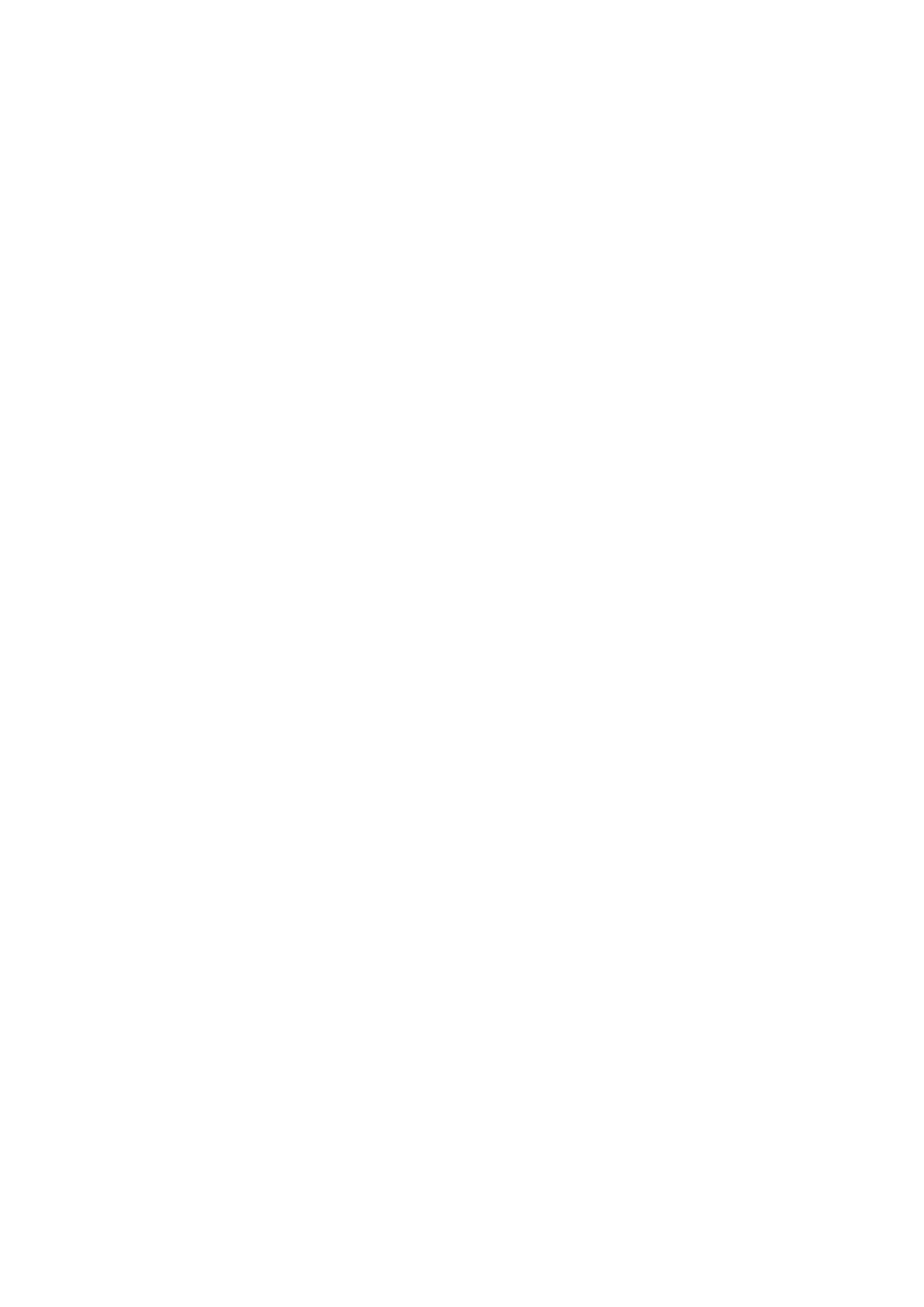## Chapter 5

# Results and discussion

We present results about effects of personal political connections to Ministers in the Czech Republic and discuss their possible implications.

First, in [section 5.1](#page-50-0) we present results of cross-section models and matching on covariates and covariates with propensity score. We estimated difference between Connected and non Connected firms in returns on assets and returns on equity with estimating both actual effect and postponed effect by either one or two years. Two possible channels of rent extraction were analyzed; we present results for difference in subsidy allocation and public procurement contracts won between Connected and non Connected firms.

Second, [section 5.2](#page-61-0) interprets these results in context of recent literature in the Czech Republic and similar countries on the effect of political connections and discuss possible implications of results in the Czech political and business environment.

### <span id="page-50-0"></span>5.1 Results

We present results of cross-section models as a first insight into estimation of political connections effects followed with more reliable estimates by matching. We decided to present results for both covariates matching and covariates with propensity score matching to enable reader comparison of estimates and inspect their robustness.

### 5.1.1 Results of cross-section models

[Table 5.1](#page-52-0) presents estimated effects of Connections on return on assets (ROA) and return on equity (ROE) performance measures. Insignificant coefficient of Connectedyear means that politically connected firms in years of connection do not significantly outperform or underperform non connected firms. The estimated insignificant effect is negative which is in opposite direction than expected by our hypothesis. Negative significant coefficient of variable Connected signals that firms, which were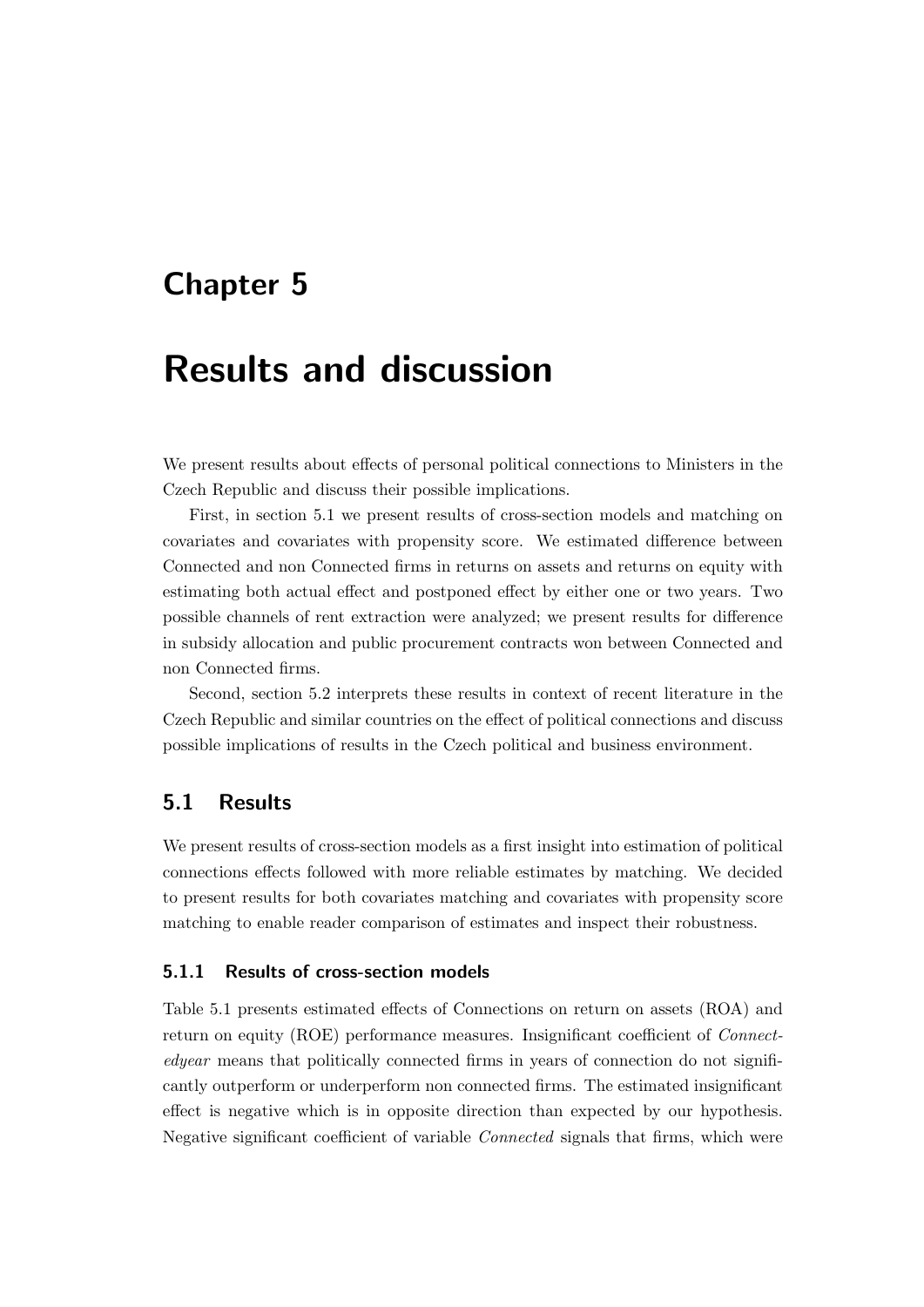Connected to Ministers in some year of their existence, on average significantly underperformed other firms. The same holds for state owned firms where the negative effect is doubled. Connected firms has on average lower returns on assets and equity by 7-8 percentage points and state owned firms by 14-16 percentage points. We also did not find any significant effect on performance of state owned firms in years when connected to the Minister. The model estimates significant and positive effect of firm size (measured as logarithm of assets) on performance. Coefficients are similar in sign and size for both ROA and ROE measures.

[Table 5.2](#page-53-0) shows same estimation only with Connection lagged by one period to detect postponed effect of Connection on ROA and ROE. Coefficients of ConnectedyearLag1 signaling lagged Connections are similar in sign and size as in previous model in [Table 5.1.](#page-52-0) Same holds for coefficient of ConnectedStateyearLag1. As expected other variables have coefficients similar to previous model because change of Connections to lagged Connections should not affect their size much. No major changes are visible either in [Table 5.3](#page-54-0) presenting models with Connections lagged by two periods. Effect of Connection lagged by two years is still negative and insignificant but diminished slightly for ROA and almost entirely for ROE. We cannot find any support for hypothesis of positive effect of political connection which increases with lag, but diminishing negative effect over time partially supports hypothesis on improvement of firms' performance after establishment of Connection.

[Table 5.4](#page-55-0) presents estimated effects of Connections on subsidy on assets (SOA) and subsidy on equity (SOE). Politically connected firms in years of connection gain significantly more subsidies both by SOA and SOE measure. Results are in favor of hypothesis that subsidy allocation is one of the channels used to extract the rent. Positive coefficient of Connected signals that firms which were Connected to Minister in some year of their existence gain significantly more subsidies than other firms. In the years of Connection (captured by variable  $Connectedyear$ ) is the subsidy allocation further increased by 2 percentage points in the case of SOA and 5 percentage points in the case of SOE. Significantly more subsidies gain also state owned firms and smaller firms as measured by logarithm of assets, however no significant difference was estimated between Connected state owned and private firms.

[Table 5.5](#page-56-0) shows results for public procurements as a possible channel of rent extraction. Positive and significant effect on volume of won public procurements both on assets (PPOA) and on equity (PPOE) was estimated for Connected firms in years of Connection by the model. Results supports the hypothesis that favorable public procurement contracts serve as a channel of rent extraction. Coefficients of variable Connectedyear estimate the effect as 4 percentage points in PPOA measure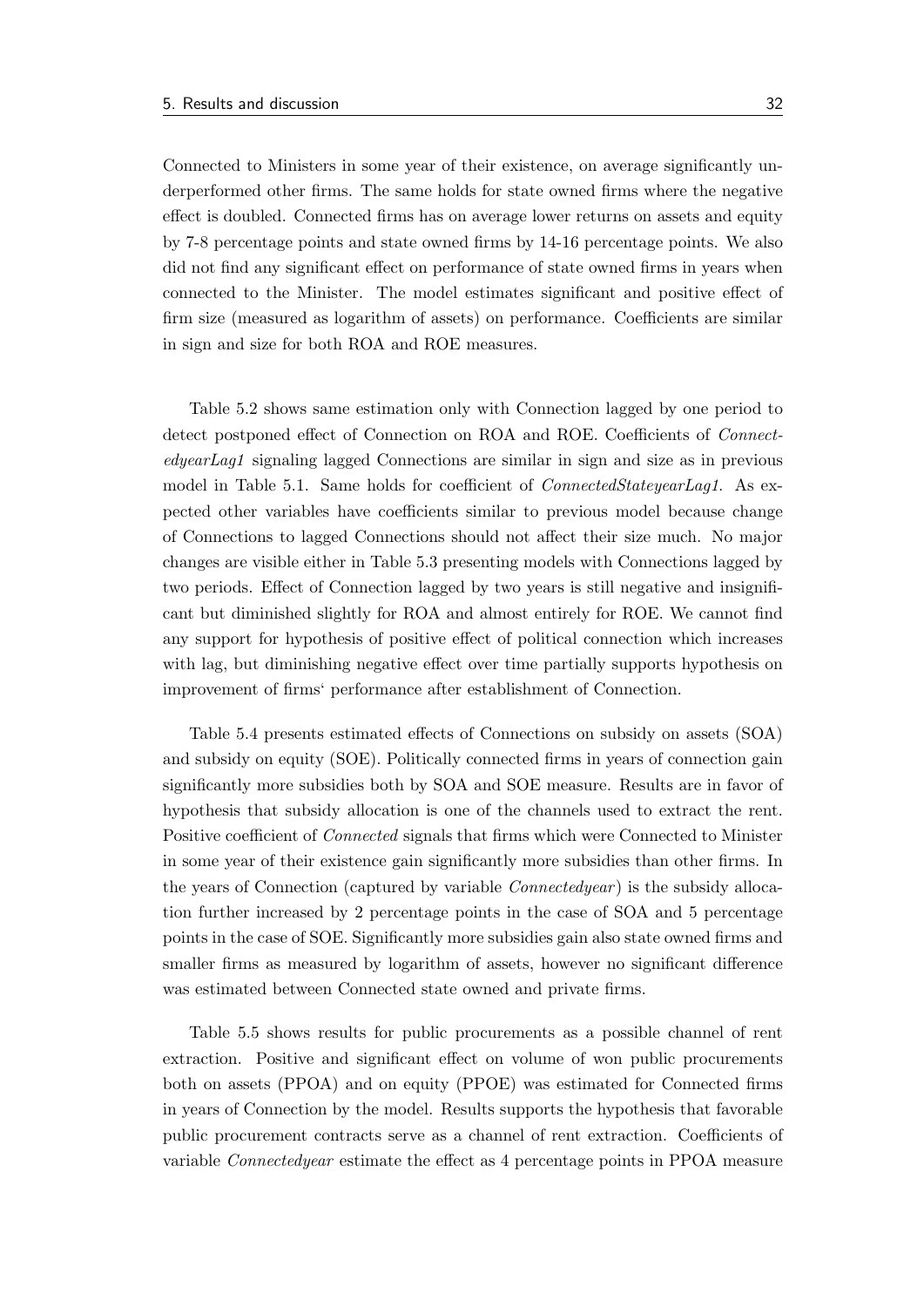|                         |                  | Dependent variable:                     |
|-------------------------|------------------|-----------------------------------------|
|                         | $ROA_11$         | $ROE_11$                                |
|                         | Clustered errors | Clustered errors                        |
|                         | (1)              | (2)                                     |
| Connectedyear           | $-0.015$         | $-0.013$                                |
|                         | (0.012)          | (0.031)                                 |
| Connected               | $-0.075***$      | $-0.078***$                             |
|                         | (0.016)          | (0.023)                                 |
| State                   | $-0.137***$      | $-0.156***$                             |
|                         | (0.025)          | (0.051)                                 |
| ConnectedStateyear      | 0.003            | $-0.006$                                |
|                         | (0.060)          | (0.075)                                 |
| $log($ assets $)$       | $0.030***$       | $0.034***$                              |
|                         | (0.002)          | (0.006)                                 |
| Constant                | $-0.493***$      | $-0.539***$                             |
|                         | (0.038)          | (0.093)                                 |
| Observations            | 242,063          | 242,063                                 |
| $\mathbf{R}^2$          | 0.109            | 0.075                                   |
| Adjusted $\mathbb{R}^2$ | 0.109            | 0.075                                   |
| Significance:           |                  | $*_{p<0.1;}$ $*_{p<0.05;}$ $*_{p<0.01}$ |

<span id="page-52-0"></span>Table 5.1: Firm performance cross-section results: ROA and ROE

Notes: Robust standard errors are shown in parentheses and clustered at the NACE section level. ROA 11 and ROE 11 are ROA and ROE winsorized at interval  $\langle -1, 1 \rangle$ . Connectedyear is binary variable signaling active personal connection of firm to Minister, Connected is binary variable signaling whether firm was anytime during its existence Connected, State is binary variable signaling whether firm is owned by state, ConnectedStateyear is binary variable with interaction of Connectedyear and State, log(assets) is natural logarithm of firm's assets. Estimates of binary variables sorting firms into NACE sections are not reported.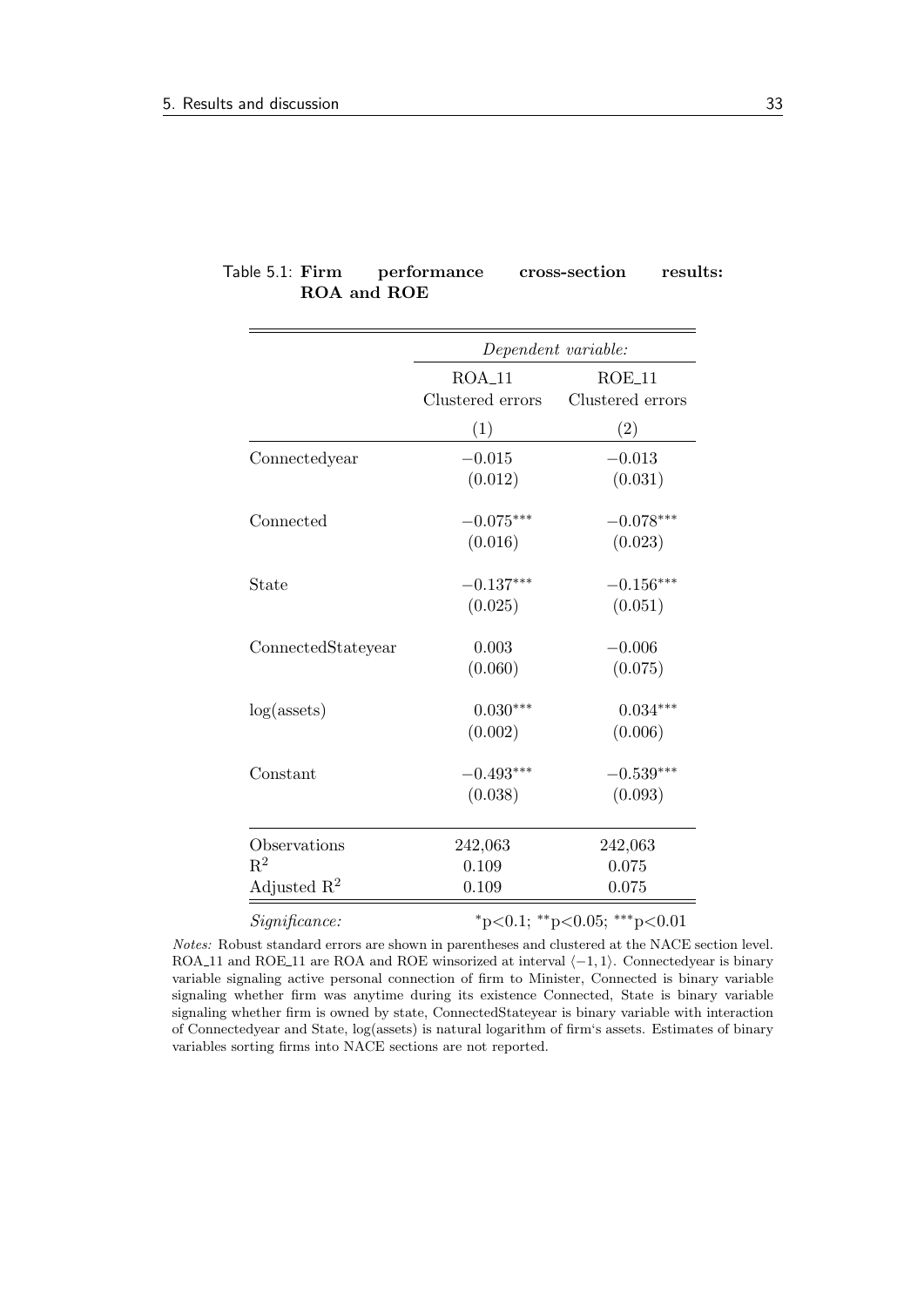|                         |                              | Dependent variable:                     |
|-------------------------|------------------------------|-----------------------------------------|
|                         | $ROA_11$<br>Clustered errors | $ROE_11$<br>Clustered errors            |
|                         | (1)                          | (2)                                     |
| ConnectedyearLag1       | $-0.023*$                    | $-0.014$                                |
|                         | (0.013)                      | (0.013)                                 |
| Connected               | $-0.071***$                  | $-0.081***$                             |
|                         | (0.018)                      | (0.018)                                 |
| <b>State</b>            | $-0.144***$                  | $-0.164***$                             |
|                         | (0.028)                      | (0.028)                                 |
| ConnectedStateyearLag1  | $-0.0004$                    | $-0.027$                                |
|                         | (0.059)                      | (0.059)                                 |
| $log($ assets $)$       | $0.028***$                   | $0.032***$                              |
|                         | (0.002)                      | (0.002)                                 |
| Constant                | $-0.456***$                  | $-0.492***$                             |
|                         | (0.036)                      | (0.036)                                 |
| Observations            | 228,649                      | 228,649                                 |
| $\mathrm{R}^2$          | 0.104                        | 0.073                                   |
| Adjusted $\mathbb{R}^2$ | 0.104                        | 0.073                                   |
| Significance:           |                              | $*_{p<0.1;}$ $*_{p<0.05;}$ $*_{p<0.01}$ |

<span id="page-53-0"></span>Table 5.2: Firm performance cross-section results: ROA and ROE Lag1

Notes: Robust standard errors are shown in parentheses and clustered at the NACE section level. ROA 11 and ROE 11 are ROA and ROE winsorized at interval  $\langle -1, 1 \rangle$ . Connectedyear is binary variable signaling active personal connection of firm to Minister, Connected is binary variable signaling whether firm was anytime during its existence Connected, State is binary variable signaling whether firm is owned by state, ConnectedStateyear is binary variable with interaction of Connectedyear and State, log(assets) is natural logarithm of firm's assets. Estimates of binary variables sorting firms into NACE sections are not reported.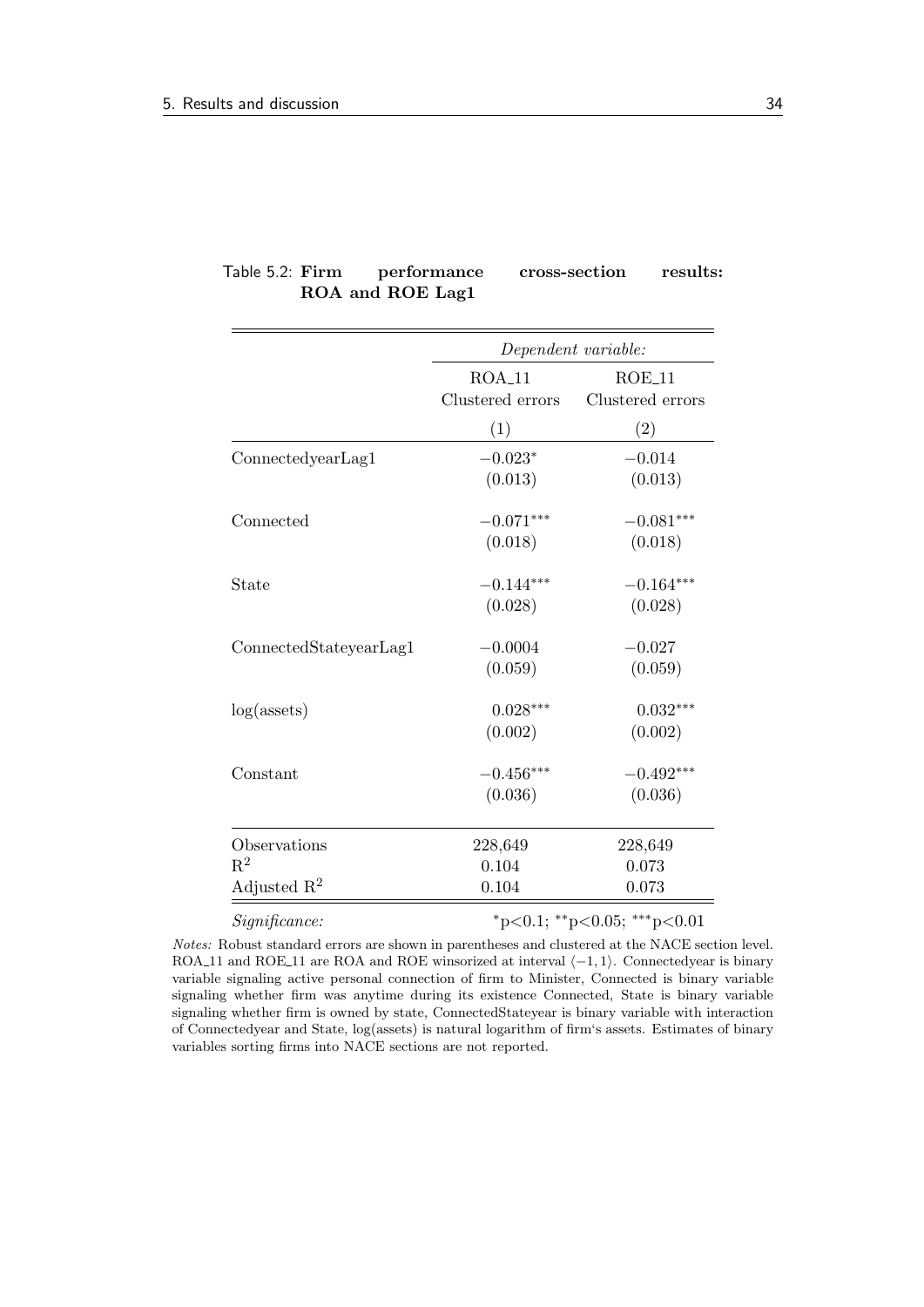|                         |                              | Dependent variable:                     |
|-------------------------|------------------------------|-----------------------------------------|
|                         | $ROA_11$<br>Clustered errors | $ROE_11$<br>Clustered errors            |
|                         | (1)                          | (2)                                     |
| Connected year Lag2     | $-0.010$                     | $-0.001$                                |
|                         | (0.017)                      | (0.017)                                 |
| Connected               | $-0.076***$                  | $-0.074***$                             |
|                         | (0.018)                      | (0.018)                                 |
| State                   | $-0.132***$                  | $-0.144***$                             |
|                         | (0.025)                      | (0.025)                                 |
| ConnectedStateyearLag2  | 0.031                        | $-0.026$                                |
|                         | (0.047)                      | (0.047)                                 |
| log(asserts)            | $0.027***$                   | $0.029***$                              |
|                         | (0.002)                      | (0.002)                                 |
| Constant                | $-0.442***$                  | $-0.474***$                             |
|                         | (0.034)                      | (0.034)                                 |
| Observations            | 208,195                      | 208,195                                 |
| $R^2$                   | 0.097                        | 0.064                                   |
| Adjusted $\mathbb{R}^2$ | 0.097                        | 0.064                                   |
| Significance:           |                              | $*_{p<0.1;}$ $*_{p<0.05;}$ $*_{p<0.01}$ |

<span id="page-54-0"></span>Table 5.3: Firm performance cross-section results: ROA and ROE Lag2

Notes: Robust standard errors are shown in parentheses and clustered at the NACE section level. ROA 11 and ROE 11 are ROA and ROE winsorized at interval  $\langle -1, 1 \rangle$ . Connectedyear is binary variable signaling active personal connection of firm to Minister, Connected is binary variable signaling whether firm was anytime during its existence Connected, State is binary variable signaling whether firm is owned by state, ConnectedStateyear is binary variable with interaction of Connectedyear and State, log(assets) is natural logarithm of firm's assets. Estimates of binary variables sorting firms into NACE sections are not reported.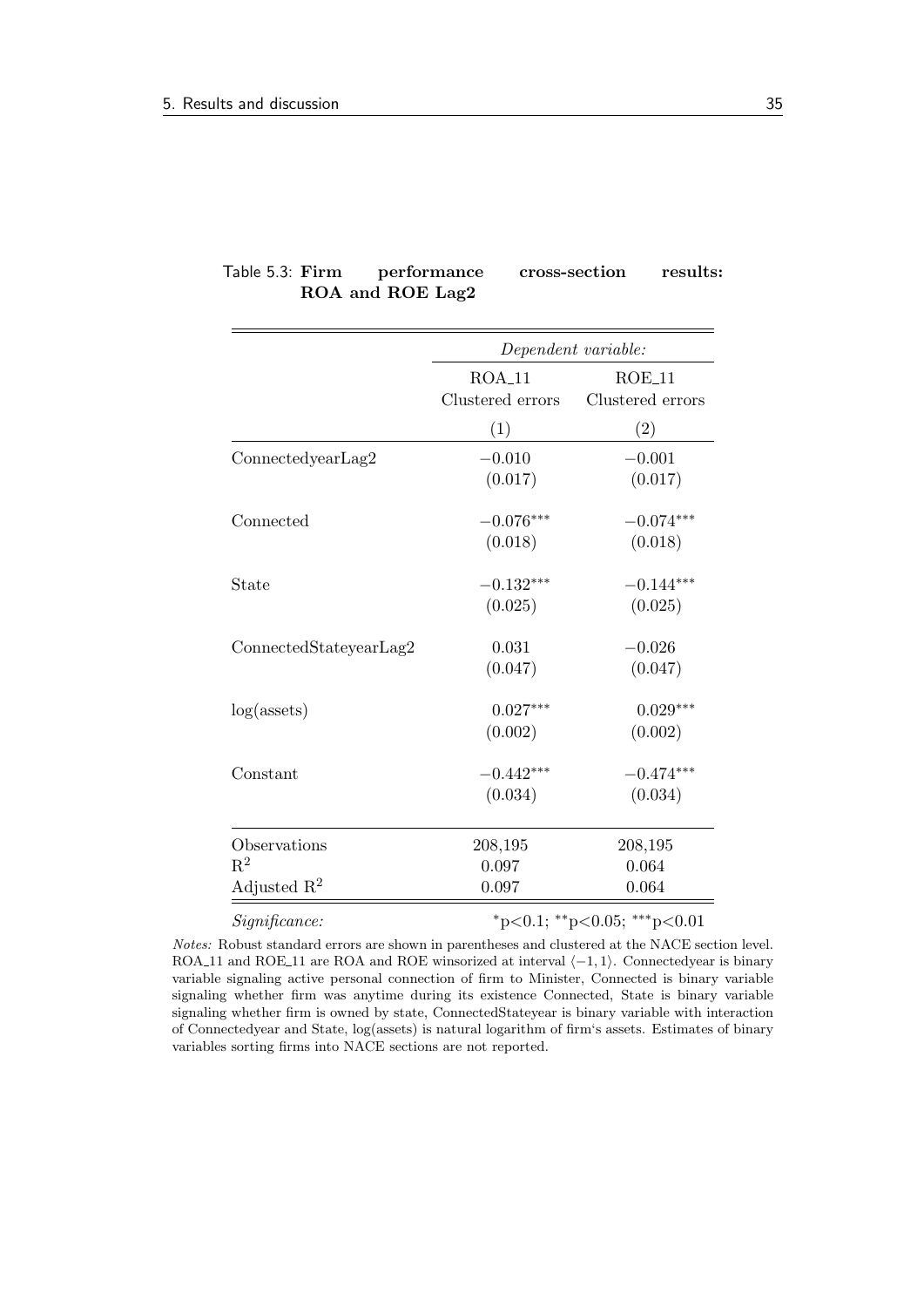|                         |                  | Dependent variable:                     |
|-------------------------|------------------|-----------------------------------------|
|                         | $SOA_1$          | SOE_1                                   |
|                         | Clustered errors | Clustered errors                        |
|                         | (1)              | (2)                                     |
| Connectedyear           | $0.023*$         | $0.051**$                               |
|                         | (0.012)          | (0.023)                                 |
| Connected               | $0.028***$       | $0.022**$                               |
|                         | (0.010)          | (0.010)                                 |
| State                   | $0.053***$       | $0.081***$                              |
|                         | (0.019)          | (0.026)                                 |
| ConnectedStateyear      | 0.055            | 0.141                                   |
|                         | (0.093)          | (0.193)                                 |
| $log($ assets $)$       | $-0.016***$      | $-0.028***$                             |
|                         | (0.002)          | (0.002)                                 |
| Constant                | $0.302***$       | $0.558***$                              |
|                         | (0.027)          | (0.027)                                 |
| Observations            | 32,727           | 32,727                                  |
| $\mathbf{R}^2$          | 0.188            | 0.171                                   |
| Adjusted $\mathbb{R}^2$ | 0.187            | 0.170                                   |
| Significance:           |                  | $*_{p<0.1;}$ $*_{p<0.05;}$ $*_{p<0.01}$ |

### <span id="page-55-0"></span>Table 5.4: Subsidy allocation cross-section results: SOA and SOE

Notes: Robust standard errors are shown in parentheses and clustered at the NACE section level. SOA<sub>-1</sub> and SOE<sub>-1</sub> are SOA and SOE winsorized at interval  $(0, 1)$ . Connectedyear is binary variable signaling active personal connection of firm to Minister, Connected is binary variable signaling whether firm was anytime during its existence Connected, State is binary variable signaling whether firm is owned by state, ConnectedStateyear is binary variable with interaction of Connectedyear and State, log(assets) is natural logarithm of firm's assets. Estimates of binary variables sorting firms into NACE sections are not reported.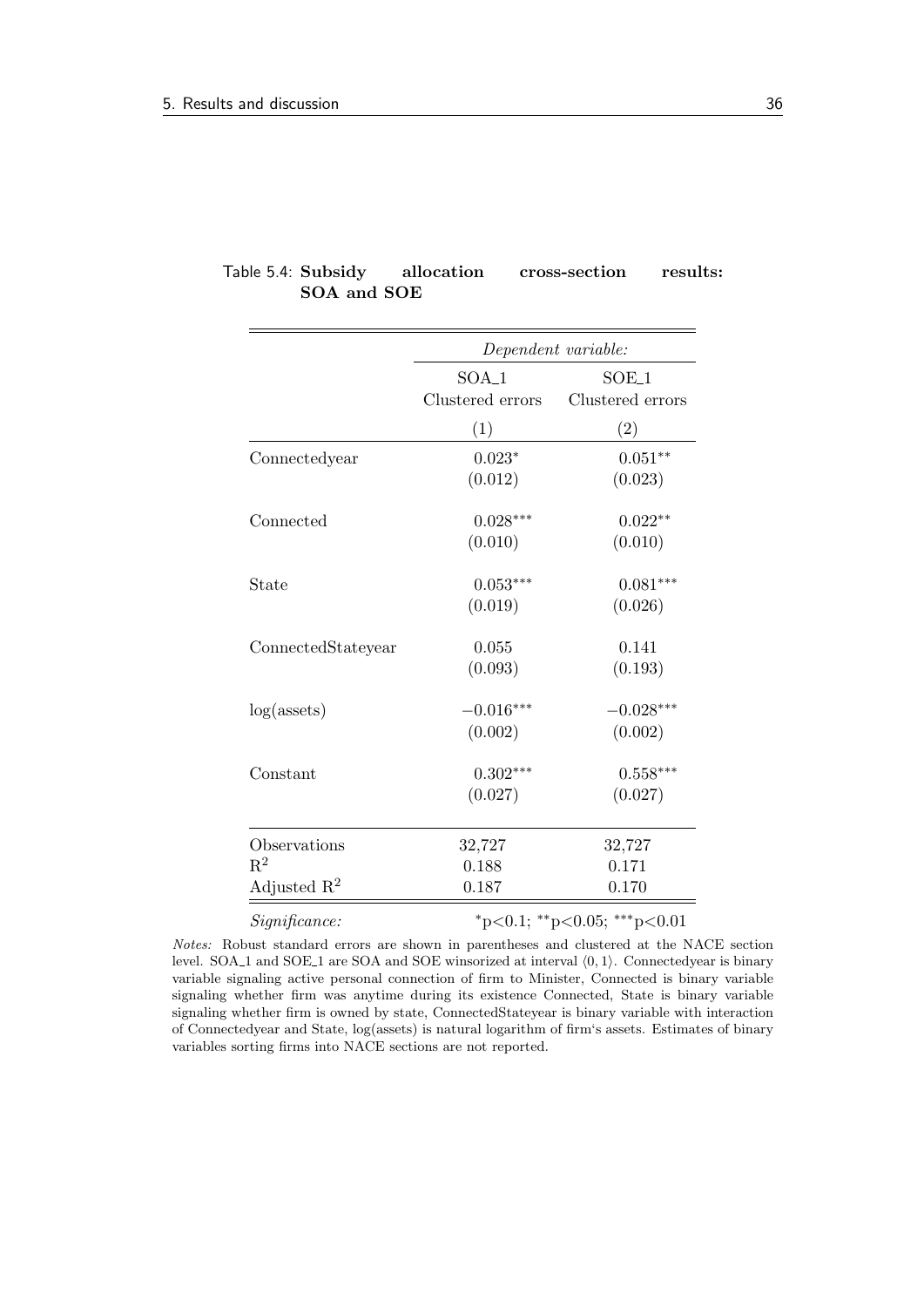and 16 percentage points in the case of PPOE. No significant difference in volume of public procurement contracts was estimated between Connected firms in years without active Connection and other firms. Similar results hold for state owned firm where only weakly significant and positive effect was found in the case of PPOA but no effect for PPOE measure. Interestingly the model estimated higher share of public procurement contract volumes both on assets and on equity for smaller firms signaled by significant negative coefficient of  $log(asserts)$ .

|                         |                                        | Dependent variable:                    |
|-------------------------|----------------------------------------|----------------------------------------|
|                         | PPOA <sub>-1</sub><br>Clustered errors | PPOE <sub>-1</sub><br>Clustered errors |
|                         | (1)                                    | (2)                                    |
| Connectedyear           | $0.038***$                             | $0.163***$                             |
|                         | (0.012)                                | (0.052)                                |
| Connected               | 0.018                                  | 0.009                                  |
|                         | (0.022)                                | (0.037)                                |
| State                   | $0.021*$                               | 0.002                                  |
|                         | (0.013)                                | (0.018)                                |
| $log($ assets $)$       | $-0.021***$                            | $-0.021***$                            |
|                         | (0.003)                                | (0.003)                                |
| Constant                | $0.431***$                             | $0.476***$                             |
|                         | (0.052)                                | (0.059)                                |
| Observations            | 1,722                                  | 1,722                                  |
| $\mathrm{R}^2$          | 0.173                                  | 0.124                                  |
| Adjusted $\mathbb{R}^2$ | 0.163                                  | 0.112                                  |
| Significance:           |                                        | *p<0.1; **p<0.05; ***p<0.01            |

### <span id="page-56-0"></span>Table 5.5: Public Procurement cross-section results: PPOA and PPOE

Notes: Robust standard errors are shown in parentheses and clustered at the NACE section level. PPOA<sub>-1</sub> and PPOE<sub>-1</sub> are PPOA and PPOE winsorized at interval  $(0, 1)$ . Connectedyear is binary variable signaling active personal connection of firm to Minister, Connected is binary variable signaling whether firm was anytime during its existence Connected, State is binary variable signaling whether firm is owned by state, log(assets) is natural logarithm of firm's assets. Estimates of binary variables sorting firms into NACE sections are not reported.

To sum up results of cross-section models, we did not find any significant effect of actual or lagged Connection in a given year on returns on assets (ROA) and returns on equity (ROE) as measures of firm performance. More interestingly firms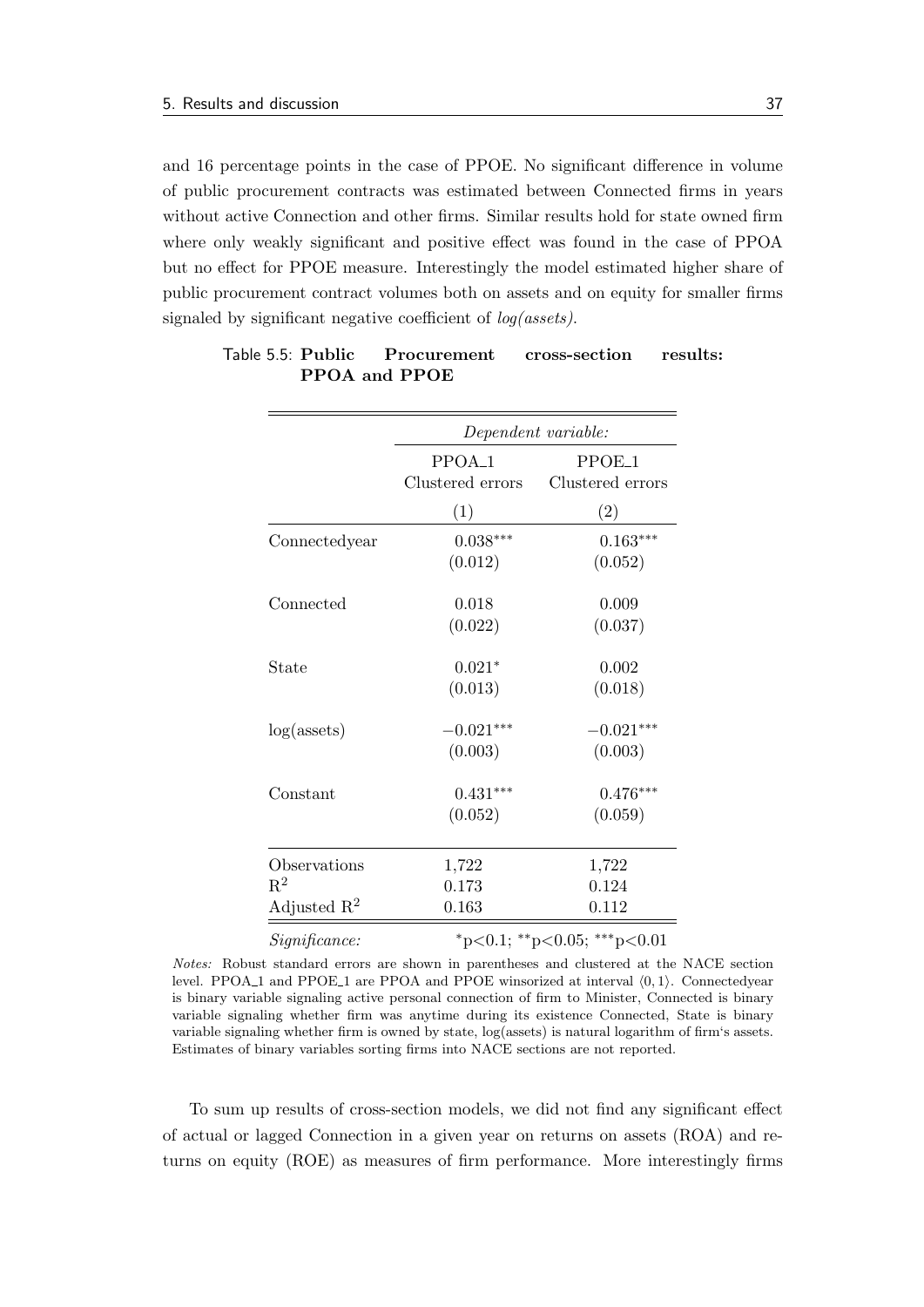Connected to Ministers on average underperform other firms by ROA and ROE measures not considering whether their Connection is active or not. Such results reject our hypothesis of significant positive effect of active Connection on firm's performance measured by ROA and ROE. Hypothesis about lag of the effect was supported only partially by insignificantly diminishing of the negative effect.

In analysis of possible channels of rent extraction we found positive and significant effect that both subsidies and public procurement contracts are used in years of active Connection. Results support hypotheses that allocation of subsidies and decisions about public procurement contracts are used to transform political power into economic rent of Connected firms in years of active Connection.

### 5.1.2 Results of matching

[Table 5.6](#page-58-0) presents results of matching on covariates for returns on assets (ROA) and returns on equity (ROE). Negative significant effect of active Connection was established both for ROA and ROE measures and for all cases of actual Connection or Connection lagged by one or two years. Size of the effect declines with the lag similarly in ROA and ROE. Results are in opposite of hypothesized positive effect of Connection and rejects the hypotheses.

Results similar in sign and size were found in the case of matching on covariates and propensity score. [Table 5.7](#page-58-1) shows slightly smaller effects which persists when Connections lagged by one year but decline for lag of two years. Results are highly significant and robust in matching approach. Firm in the year of active Connection to Minister is estimated to earn by 5 percentage points less than similar non Connected firm for ROA measure and by 6-8 percentage points less in ROE measure (histograms comparing ROA and ROE for Connected and Non Connected firms in [Appendix A:](#page-82-0) [Figure A.2](#page-83-0) and [Figure A.3\)](#page-83-1). These effects decline to 3 percentage points negative effect for ROA and 4-5 percentage for ROE when Connection lagged by two years.

[Table 5.8](#page-59-0) presents estimates of matching on covariates for subsidy and public procurement variables. Positive and significant estimates of active Connection effect on subsidy allocation was found. Subsidies on assets (SOA) are estimated to rise by 0.8 percentage points on average in the year of active Connection and subsidies on equity (SOE) are estimated to rise by 1.3 percentage points on average compared to similar non Connected firm (histograms comparing positive SOA and SOE values for Connected and Non Connected firms in [Appendix A:](#page-82-0) [Figure A.4](#page-84-0) and [Figure A.5\)](#page-84-1). Also count of allocated subsidies (N\_Subsidy) rises by 1.7 on average for actively Connected firm. Results are consistent with the hypothesis of subsidy allocation as a source of rent extraction.

Results about public procurement contracts are less convincing. The volume of public procurement contracts won on assets (PPOA) in a year of Connection do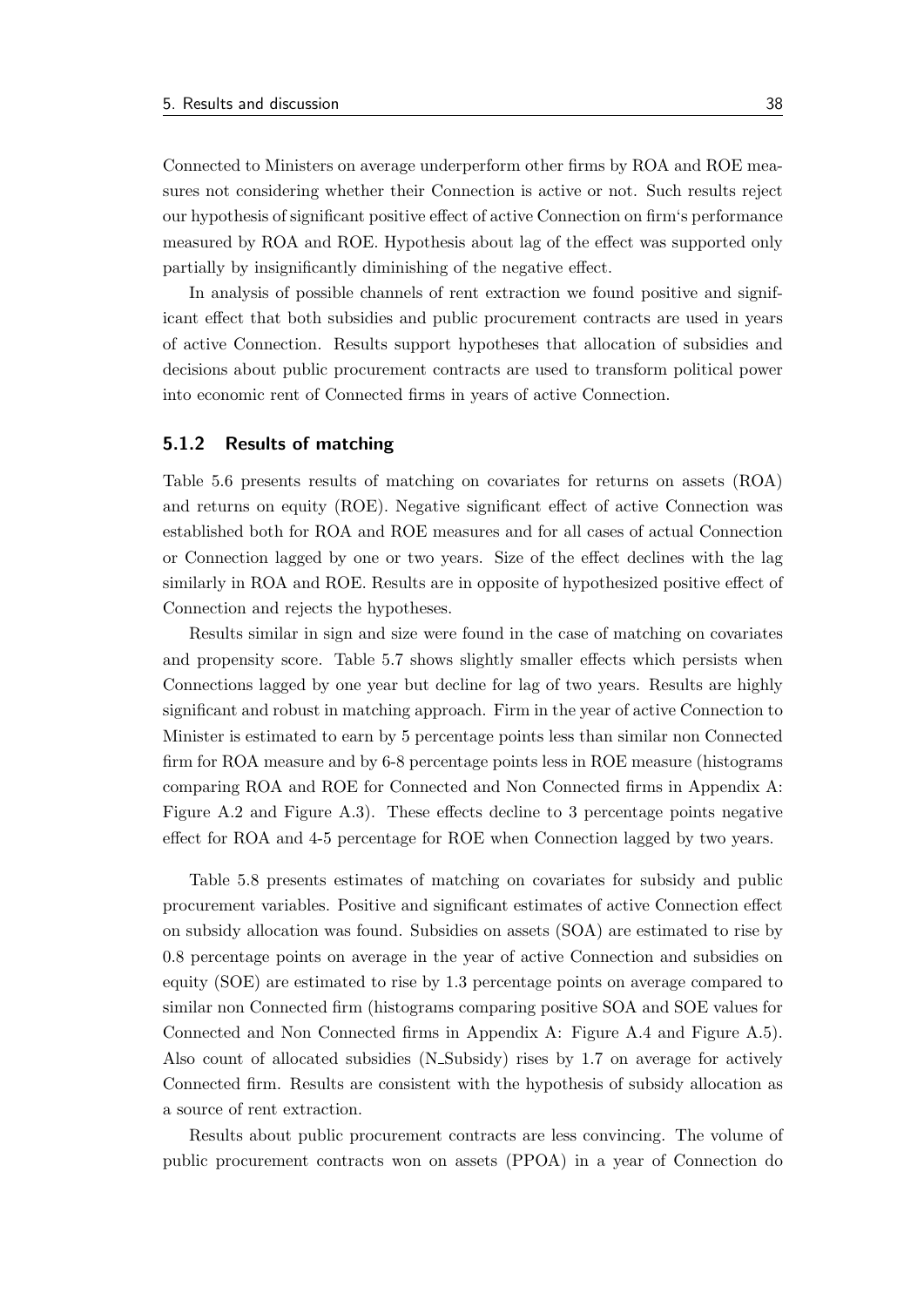|            |             | Returns on Assets ROA <sub>-11</sub> |             |             | Returns on Equity ROE_11 |             |
|------------|-------------|--------------------------------------|-------------|-------------|--------------------------|-------------|
| Connection | Actual      | LAG1                                 | LAG2        | Actual      | LAG1                     | LAG2        |
| Estimate   | $-0.059***$ | $-0.048***$                          | $-0.033***$ | $-0.078***$ | $-0.062***$              | $-0.044***$ |
|            | (0.010)     | (0.010)                              | (0.010)     | (0.017)     | (0.016)                  | (0.017)     |
| T-stat.    | $-6.015$    | $-4.914$                             | $-3.263$    | $-4.668$    | $-3.948$                 | $-2.599$    |
| P-value    | $\theta$    | $\Omega$                             | 0.001       | $\theta$    | 0.0001                   | 0.009       |
| N Total    | 1, 154, 544 | 1,088,468                            | 1, 012, 749 | 1, 154, 544 | 1,088,468                | 1,012,749   |
| N Treated  | 623         | 616                                  | 533         | 623         | 616                      | 533         |
| N Matched  | 528         | 482                                  | 407         | 528         | 482                      | 407         |

<span id="page-58-0"></span>

| Table 5.6: Effect of Connection on ROA and ROE: Matching |  |  |
|----------------------------------------------------------|--|--|
| on covariates                                            |  |  |

Significance: <sup>∗</sup>p*<*0.1; ∗∗p*<*0.05; ∗∗∗p*<*0.01

Notes: Estimate of difference in ROA 11 ROE 11 is between matched private Connected firm and non Connected in a given year for Actual, for LAG 1 in previous year and for LAG2 Connected 2 years ago. Abadie-Imbens standard errors are reported in parentheses, which were used for T-statistics and P-value computations. By number of treated observations we mean number of private Connected firm in particular year.

<span id="page-58-1"></span>

| Table 5.7: Effect of Connection on ROA and ROE: Matching |
|----------------------------------------------------------|
| on covariates and propensity score                       |

|                    |                        | Return on Assets ROA <sub>-11</sub> |                        |                        | Return on Equity ROE_11 |                        |
|--------------------|------------------------|-------------------------------------|------------------------|------------------------|-------------------------|------------------------|
| Connection         | Actual                 | LAG1                                | LAG2                   | Actual                 | LAG1                    | LAG <sub>2</sub>       |
| Estimate           | $-0.046***$<br>(0.010) | $-0.045***$<br>(0.009)              | $-0.031***$<br>(0.010) | $-0.057***$<br>(0.017) | $-0.056***$<br>(0.016)  | $-0.047***$<br>(0.016) |
| T-stat.<br>P-value | -4.766<br>$\theta$     | $-4.809$<br>$\theta$                | $-3.199$<br>0.001      | $-3.304$<br>0.001      | $-3.561$<br>0.0004      | $-2.834$<br>0.005      |
| N Total            | 1, 154, 544            | 1,088,468                           | 1,012,749              | 1, 154, 544            | 1,088,468               | 1,012,749              |
| N Treated          | 623                    | 616                                 | 533                    | 623                    | 616                     | 533                    |
| N Matched          | 528                    | 482                                 | 407                    | 528                    | 482                     | 407                    |

Significance: <sup>∗</sup>p*<*0.1; ∗∗p*<*0.05; ∗∗∗p*<*0.01

Notes: Estimate of difference in ROA<sub>11</sub> ROE<sub>11</sub> is between matched private Connected firm and non Connected in a given year for Actual, for LAG 1 in previous year and for LAG2 Connected 2 years ago. Abadie-Imbens standard errors are reported in parentheses, which were used for T-statistics and P-value computations. By number of treated observations we mean number of private Connected firm in particular year.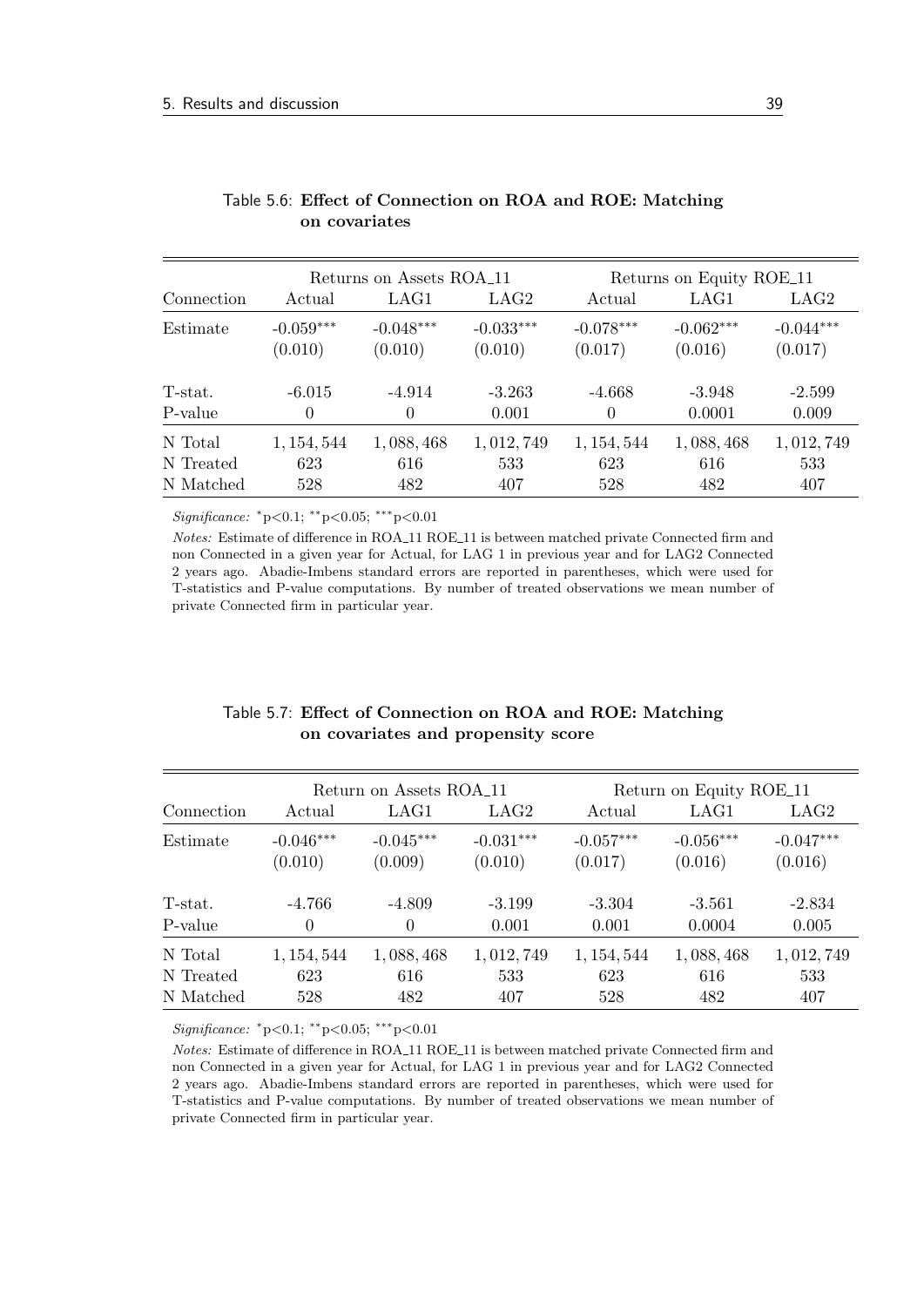not significantly differ for Connected and similar non Connected firms. For measure scaled by equity (PPOE), however we found significant positive effect of 0.7 percentage points. Also effect on count of won public procurement contracts (N PP) significantly differ between actively Connected and similar non Connected firms. Connected firms in the year of connection won on average 0.4-0.5 percentage points more public procurement contracts than their similar non Connected firms.

We can compare results based on covariates matching to results of covariates and propensity score matching presented in [Table 5.9.](#page-60-0) Estimates of subsidy allocation difference between Connected and similar non Connected firms are similar to those of solely covariate matching. Histograms comparing Connected and Non Connected firms were similar to covariate matching a we do not publish them. SOA coefficient is estimated to exactly same 0.8 percentage points and SOE coefficient slightly decreased to 0.9 percentage points, but remains significant. Estimate of number of subsidy grants  $(N_{\text{subsidy}})$  even increased to 1.8.

Public procurement results based on covariate and propensity score matching differ from covariates matching results. Any of public procurement measures reached significance. PPOA coefficient was estimated practically to zero, PPOE decreased to insignificant 0.4 percentage points effect and difference in public procurement contracts also decreased practically to zero. Positive effect of active Connection on public procurement channel of rent extraction does not proved to be robust across matching methods.

|           | SOA <sub>-1</sub>    | SOE_1                 | N_Subsidy             | PPOA <sub>-1</sub> | PPOE <sub>1</sub>   | N_PP                 |
|-----------|----------------------|-----------------------|-----------------------|--------------------|---------------------|----------------------|
| Estimate  | $0.008**$<br>(0.003) | $0.013***$<br>(0.005) | $1.665***$<br>(0.551) | 0.001<br>(0.002)   | $0.007*$<br>(0.004) | $0.044**$<br>(0.017) |
| T-stat.   | 2.333                | 2.751                 | 3.020                 | 0.425              | 1.727               | 2.555                |
| P-value   | 0.020                | 0.006                 | 0.003                 | 0.671              | 0.084               | 0.011                |
| N Total   | 1, 154, 544          | 1, 154, 544           | 1, 154, 544           | 1, 154, 544        | 1, 154, 544         | 1, 154, 544          |
| N Treated | 623                  | 623                   | 623                   | 623                | 623                 | 623                  |
| N Matched | 528                  | 528                   | 528                   | 528                | 528                 | 528                  |

<span id="page-59-0"></span>Table 5.8: Effect of Connection on Subsidy and Public Procurement allocation: Matching on covariates

Significance: <sup>∗</sup>p*<*0.1; ∗∗p*<*0.05; ∗∗∗p*<*0.01

Notes: Abadie-Imbens standard errors are reported in parentheses, which were used for Tstatistics and P-value computations. By number of treated observations we mean number of private Connected firm in particular year.

Results of matching approaches present robust results that Connected firms in years of Connection significantly underperform their similar non Connected rivals by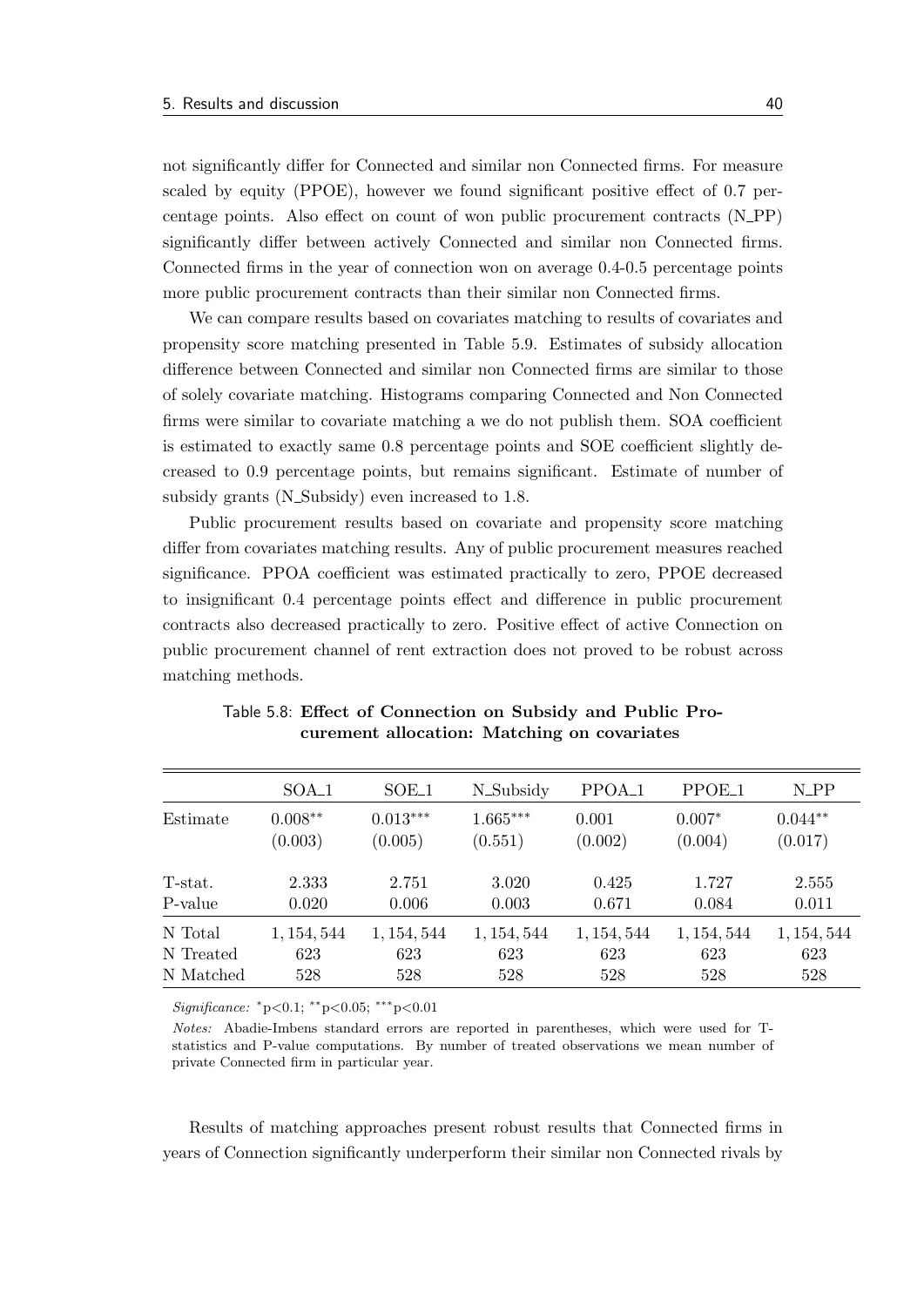|           | SOA <sub>-1</sub>    | $SOE_1$             | N_Subsidy             | PPOA <sub>-1</sub>  | PPOE <sub>-1</sub> | N_PP             |
|-----------|----------------------|---------------------|-----------------------|---------------------|--------------------|------------------|
| Estimate  | $0.008**$<br>(0.003) | $0.009*$<br>(0.005) | $1.804***$<br>(0.545) | $-0.001$<br>(0.003) | 0.004<br>(0.005)   | 0.009<br>(0.015) |
| T-stat.   | 2.337                | 1.847               | 3.308                 | $-0.458$            | 0.910              | 0.631            |
| P-value   | 0.019                | 0.065               | 0.001                 | 0.647               | 0.363              | 0.528            |
| N Total   | 1, 154, 544          | 1, 154, 544         | 1, 154, 544           | 1, 154, 544         | 1, 154, 544        | 1, 154, 544      |
| N Treated | 623                  | 623                 | 623                   | 623                 | 623                | 623              |
| N Matched | 528                  | 528                 | 528                   | 528                 | 528                | 528              |

<span id="page-60-0"></span>

|                  | Table 5.9: Effect of Connection on Subsidy and Public Pro- |
|------------------|------------------------------------------------------------|
|                  | curement allocation: Matching on covariates and            |
| propensity score |                                                            |

Significance: <sup>∗</sup>p*<*0.1; ∗∗p*<*0.05; ∗∗∗p*<*0.01

Notes: Abadie-Imbens standard errors are reported in parentheses, which were used for Tstatistics and P-value computations. By number of treated observations we mean number of private Connected firm in particular year.

both ROA and ROE measures. This effect remains but slowly shrinks for lagged Connection by one year and two years, respectively. These results rejects our hypothesis that Connection would lead to increase in performance measured by ROA and ROE and only partially supports hypothesis about lagged effect by shrinking of negative estimates.

We found robust results about positive effect of Connections on subsidy allocation. Results are in favor of hypothesis that subsidy allocation serves as one of the rent extraction channels. For the channel of public procurements we found non robust results suggesting possibility that it serves as rent extraction channel by covariates matching, but no evidence when covariates and propensity score matching was applied. Therefore we cannot neither reject neither support hypothesis that public procurement contracts serve as a rent extraction channel for connected firms.

We also tried to match firms on subsamples of data set. For subsidy analysis we choose only firms obtaining at least one subsidy in a given year and for public procurement analysis only firms which have won at least one public procurement contract in a given year. Results are reported in [Table A.2](#page-85-0) and [Table A.3](#page-85-1) in [Ap](#page-82-0)[pendix A.](#page-82-0) Results suffer from small sample size, but we still found significant and positive effect for SOA and number of subsidies (N Subsidy). We found positive significant effect of PPOE and number of public procurements contracts (N\_PP) but results are unreliable due to extremely low sample size.

To test matching results reliability we performed balance tests. We cannot reject hypothesis that sample of Connected firms is the same as their matched non Connected peers based on firms characteristics. We present balance tables in [Ap-](#page-82-0)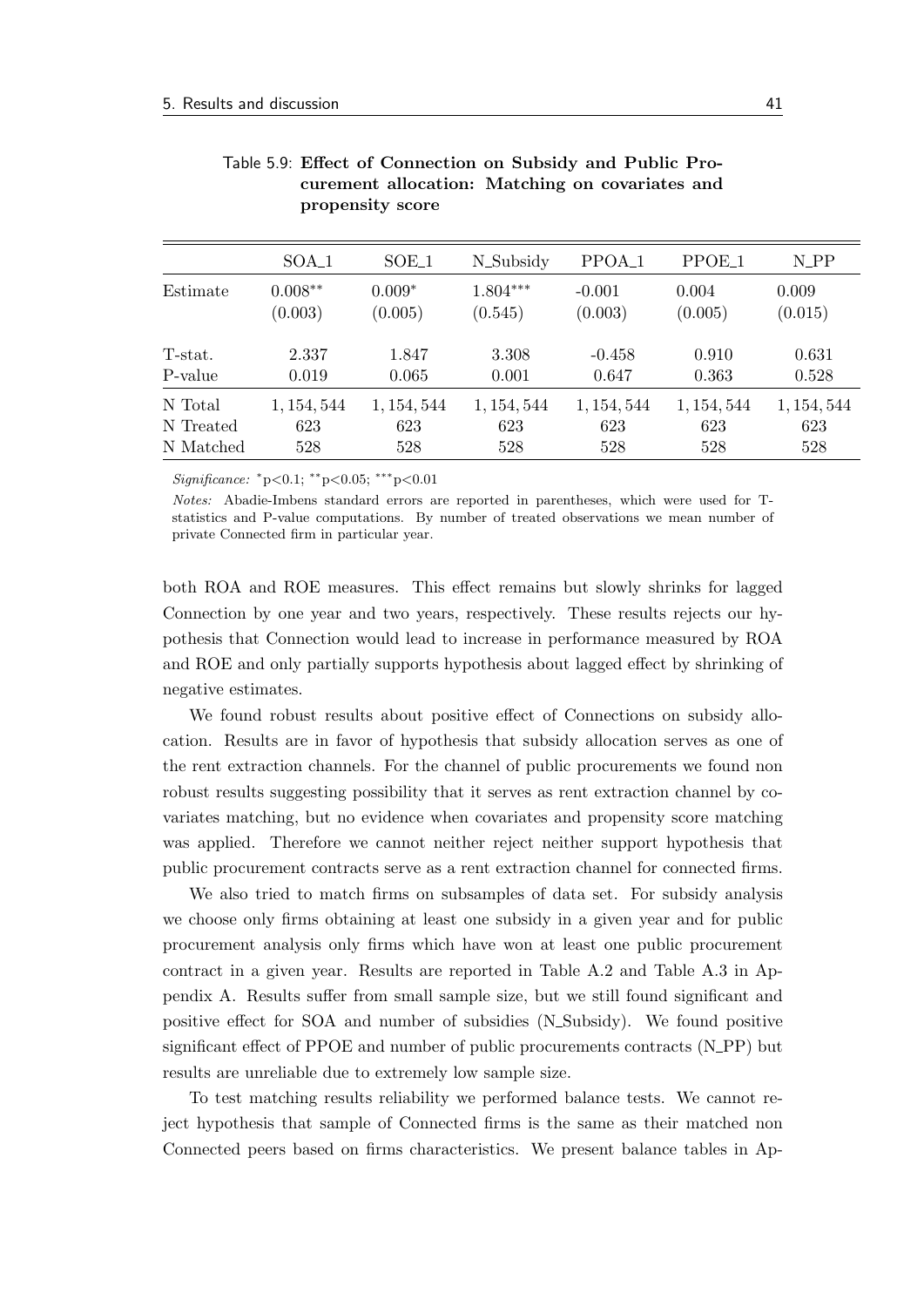[pendix A](#page-82-0) for both covariates matching and covariates and propensity score matching [\(Table A.4](#page-86-0) and [Table A.5\)](#page-86-1). Overall, results of matching provide us with relatively robust and coherent estimates of political Connections effect on firm's performance and subsidy allocation.

## <span id="page-61-0"></span>5.2 Discussion

We estimated negative effect of political connections on firm performance measured by returns on assets and returns on equity. In this section we discuss possible explanations of our findings. Then we follow with interpretation of finding that connected firms are favored in subsidy allocation and discuss possible implications and policy improvements to the status quo.

### 5.2.1 Do really connections to Ministers decrease firm's performance?

We found out robust results suggesting negative value linked with personal connections to Ministers. In cross-section models we estimated that Connected firms underperform other firms both in times of Minister in office and out of office. By matching we estimated that private firms in time of connection underperform similar but non-connected rivals. Such results reject our hypothesis that connected firms should gain extra rent from connections increasing their profitability in comparison to similar rivals. We approach our results in context of similar findings in the literature and offer possible explanations.

Some authors working with different data, definitions of political connections and in different countries also estimated negative value of political connections [\(Aggarwal](#page-72-3) [et al.](#page-72-3) [2012;](#page-72-3) [Bliss & Gul](#page-72-4) [2012;](#page-72-4) Fan [et al.](#page-74-2) [2007;](#page-74-2) [Jackowicz](#page-75-2) et al. [2014\)](#page-75-2). Unfortunately comparison with our results is hardly possible. [Aggarwal](#page-72-3) et al. [\(2012\)](#page-72-3) used donations to candidates as proxy of political connection in the United States, [Bliss & Gul](#page-72-4) [\(2012\)](#page-72-4) analyzed costs of debt and not the profitability itself in Malaysia, and [Fan](#page-74-2) [et al.](#page-74-2) [\(2007\)](#page-74-2) measured profitability of political connections in sample of only partially privatized firms in China. Closer to our analysis is paper by [Jackowicz](#page-75-2) et al. [\(2014\)](#page-75-2) who estimated negative value of political connections in Poland. However, [Jackowicz](#page-75-2) [et al.](#page-75-2) [\(2014\)](#page-75-2) used only sample of publicly traded companies and as a consequence different methodological approach which may influence the comparison of the results.

[Jackowicz](#page-75-2) et al. [\(2014\)](#page-75-2) mentioned two main explanations of their evidence. First, they suggested that political instability could eliminate any possible profits from political connections and firms did not anticipated the instability. As a result they made unprofitable investment into political connection. In support of the explanation they did not find any negative effect of political connections in years after 2007 when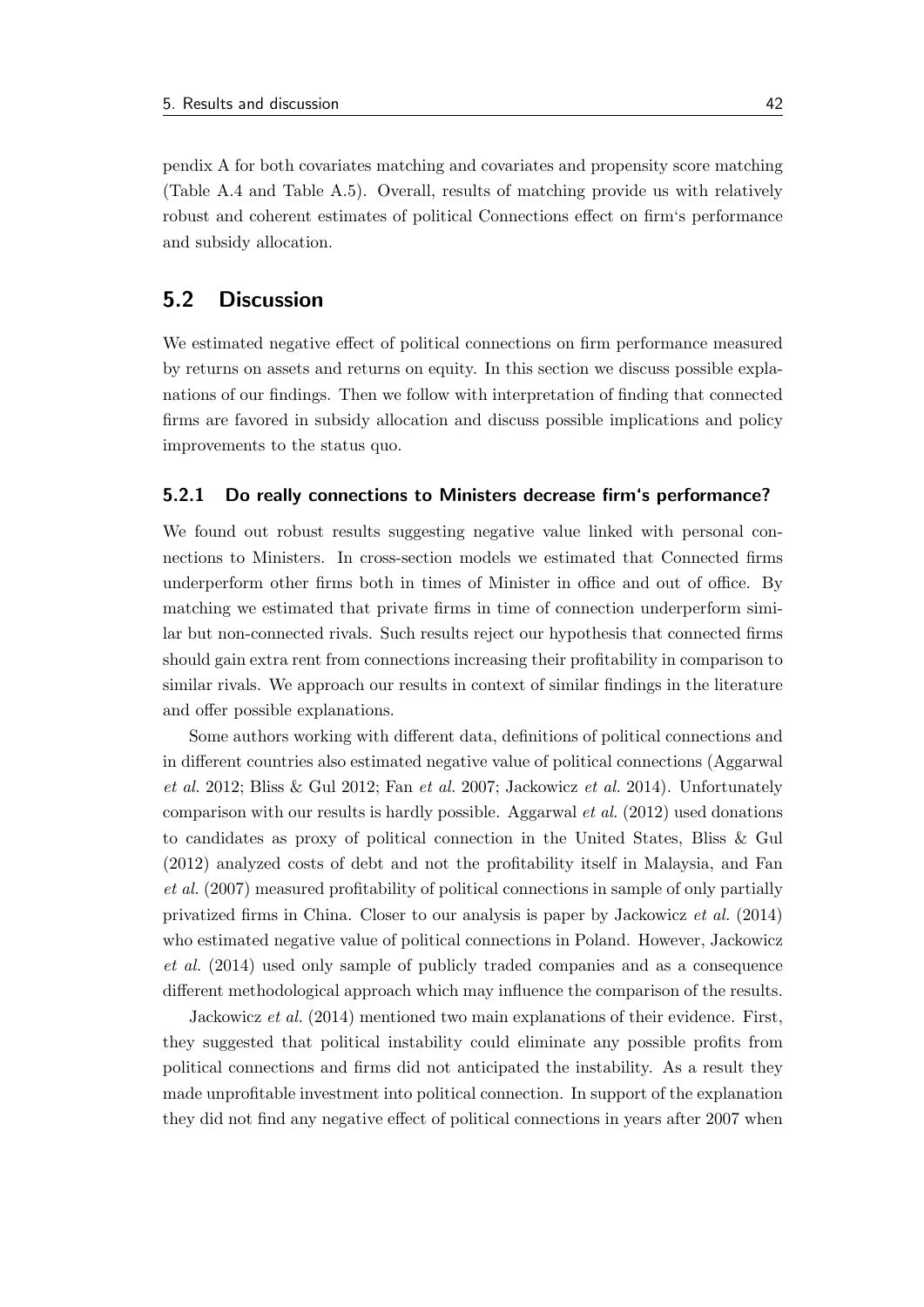relative political stability was established in the Poland; still no positive effect was estimated despite the stability.

The Czech Republic also suffered from substantial political instability during history. In the examined period between 1993 and 2015 the average time of Minister in the office was lower than two years. It means that Ministers spent less than half of the regular period of one election cycle in the office. Such high volatility when not anticipated by Ministers themselves or their connected company managers could explain negative value of investment into political connections. We think that rational agents, however, should anticipate the volatility of Ministry offices because the pattern is rather long term in the Czech politics. We see long term errors in expectations of time spend by Minister in the office as improbable major explanation.

The Second explanation offered by [Jackowicz](#page-75-2) et al. [\(2014\)](#page-75-2) changes the motivation of political connections. [Jackowicz](#page-75-2) et al.  $(2014)$  supposed that firms may seek connections as an insurance against possible negative external shocks. Unfortunately, authors did not explain their interpretation in more details. For rational agent, insurance should increase his expected value of the outcome. We estimated the negative value of political connection around 5 percentage points in returns on assets and returns on equity measure which could be hardly explained as an acceptable "political insurance" costs for rational firms.

In next few paragraphs we offer alternative explanations of our findings. We consider the specificity of used data set and the nature of Czech environment. We try to explain results by accounting for data drawbacks and combination of economic and political reasoning.

#### Data does not capture hidden connections and gray economy

If we want to interpret the results, we should consider the limitation of data used for the analysis as first. We already discussed the high share of very probably nonrandomly missing values and errors in the data in [chapter 3.](#page-32-0) Here we would like to stress that even complete data does not capture the whole phenomena of political connections.

We analyzed only direct connections of Ministers to firms which means that all more discreet ways of connections like use of anonymity or intermediary hide the connection from the analysis. Typical examples popular for hiding conflict of interest are Czech firms owned by foreign firms with anonymous owners [\(Palguta](#page-78-4) [2014\)](#page-78-4) or use of relatives, friends or strawpersons to hide real economic structure (Válková & Jiřička [2011\)](#page-79-2). If we suppose that Ministers and connected firms used these vehicles to hide their rent extraction, then the analysis of only direct connections could significantly underestimate the effect.

The second issue is the high share of gray or unofficial economy. The gap in value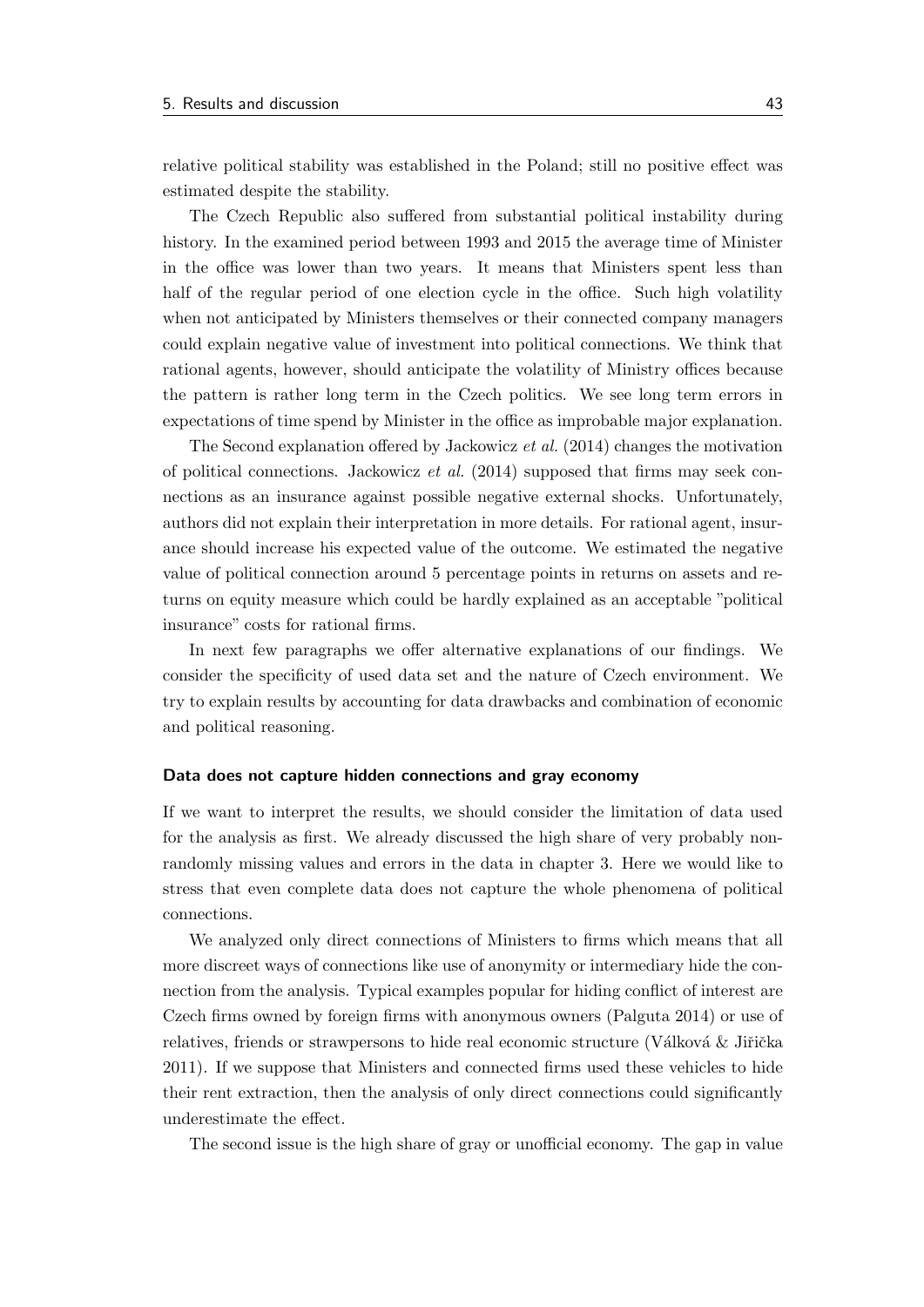added tax (VAT), which means an estimate between theoretical and real collected volume, is estimated above 25 % [\(Supreme Audit Office](#page-79-3) [2014\)](#page-79-3). Deliberately misrepresented financial results form 40 % of missing VAT. Directly connected firms very probably simply do not report the extracted rents in the financial reports to avoid taxation. At last we should also mention black market transactions like bribery, blackmailing or frauds also used for rent extraction which also cannot be analyzed.

We believe that significant share of extracted rent was not captured in our data which cause our estimate to be biased downwards. However, data about hidden connections and gray economy are not analyzed in vast majority of papers and still positive value of connections is in most cases estimated. We propose alternative explanation of negative estimates in next paragraphs.

#### Politics and business do not fit together

Politicians could follow different economic goals than ordinary businessmen. Ministers could influence their connected firms to support their political career rather than firm performance and prefer short-term goals such as elections to long-term business vision. Also, when in office, Ministers have less time to manage connected firms and oversee their decisions. This explanation is weakly supported by slight improvements in performance when we lag connection by one and two years. Extreme possibility could be that Ministers manage their connected firms as a special purpose vehicles to increase their political power and firms do not have any reasonable economic activity at all.

In this explanation we assume that Ministers influence connected firms and not vice versa. In many cases when Minister owns the firm or its significant share it is reasonable, but in other situations when ex-Minister gets well paid post in the board of the firm as a reward for his favorable politics the situation is reversed and presented explanation does not hold. For the latter situation we offer another possible explanation in few next paragraph.

#### Political connection as the last firm-saving option

Firms can seek political connection to Ministers as a last option how to improve their financial performance. In this possible explanation we assume that mainly firms with financial problems establish connections which explains the negative coefficients in return of assets and return of equity of connection.

Financial results improving over time of connection after one and two years are in line with the explanation. Endogeneity of connections can explain also contradicting results of lower performance of connected firms despite a higher subsidy allocation in years of active connection.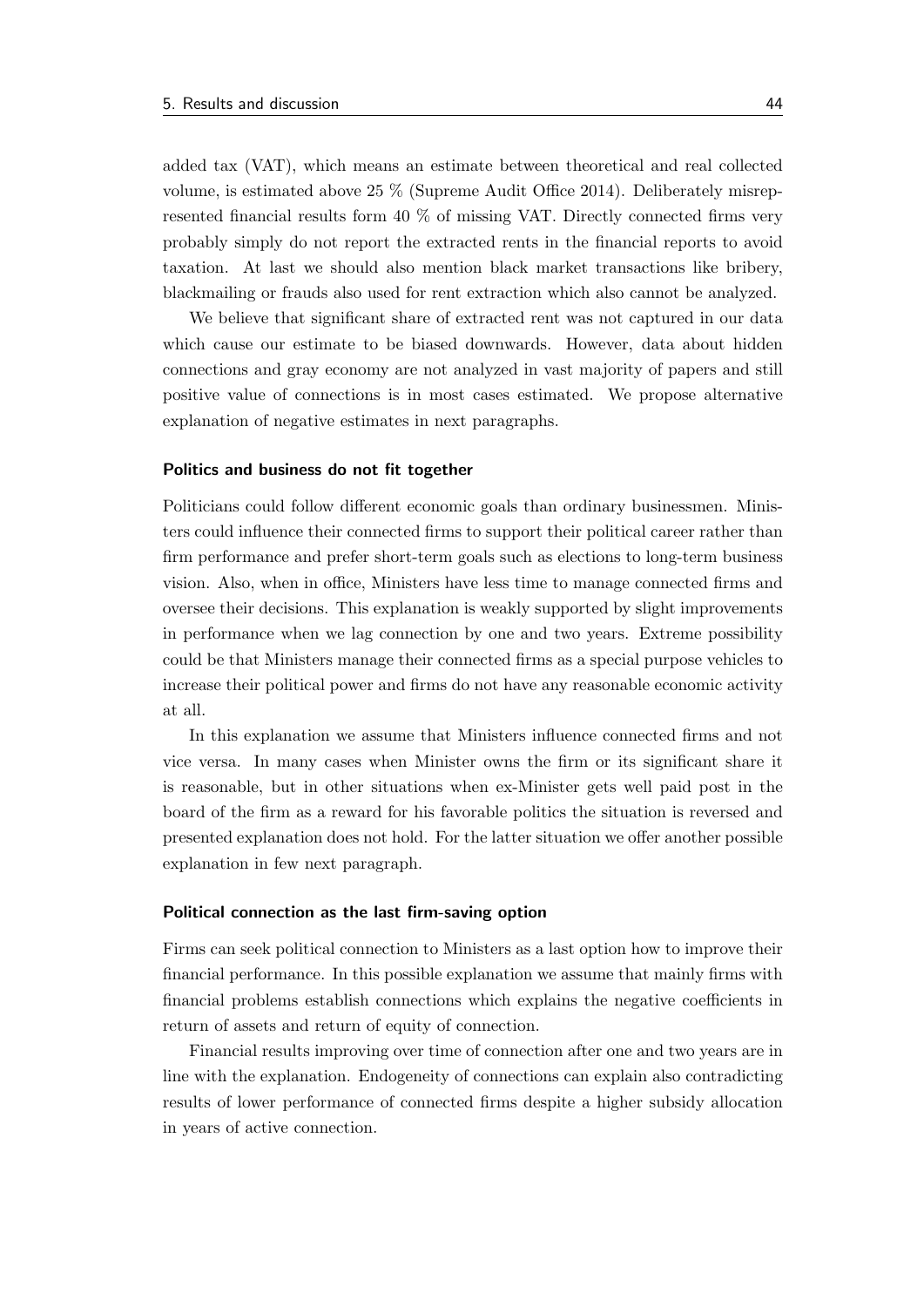We see limitation of the explanation that we cannot argue why only underperforming firms seek political connections when it improves their financial results. Firms may be afraid of long term effects of the connection in form of additional costs, but the analysis of long term effect of connections goes beyond the scope of the thesis.

The explanation of our findings could be in the reality a combination of suggested explanations with other factors. We have to admit that significant share of rent extraction is not captured in the data, but this cannot explain our results in full. Other presented explanations should be considered to understand our findings. As probable explanation we consider combination of two factors. First, firms managed by Ministers suffer from their preference of political career to firm management, and second, firms seeking political connections to Ministers are mainly in bad shape and see political connection as the last option how to survive.

### 5.2.2 Subsidy allocation: How much political connections matter?

We estimated that connected firm gains by 0.8 percentage points more in subsidy on assets measure than similar non-connected firm in each year of connection. To illustrate the real economic impact of our results we present simple example of representative firms.

Suppose a firm with 50 million CZK assets which is set close to average of our corrected data and connection to Minister who served two years in the office which is close to average time spent in the office. We estimated that the firm will gain 800,000 CZK more on subsidies during 2 years than similar non-connected rival. If we use a median observation in the subsample of connected private firms for the computation of the economic effect we get even higher absolute numbers. Median firm with assets worth 276,089,000 CZK would gain 4,417,424 CZK more on subsidies in two years of active connection.

Estimated effect has significant economic impact which can help the firm to survive on the market or gain extra profit from allocated subsidy. We believe that estimated effect is sufficient to distort some markets for example by survival of inefficient but politically connected firm or possibility of misuse of allocated subsidies to finance dump prices or other aggressive market strategy to eliminate rivals.

Agriculture is an example of market seriously endangered by biased allocation of subsidies. Subsidies for agriculture firms were higher than overall profit from agriculture in 2016 although the profit was the second highest from the year 2000 [\(Czech News Agency](#page-73-1) [2017b\)](#page-73-1). Overall profit was above 20 billion CZK, but subsidies to agriculture were above 30 billion CZK. Firms in agriculture essentially depends on subsidies therefore any bias in subsidy allocation towards connected firms distort market competition and potentially harm consumers. Agrofert, a holding which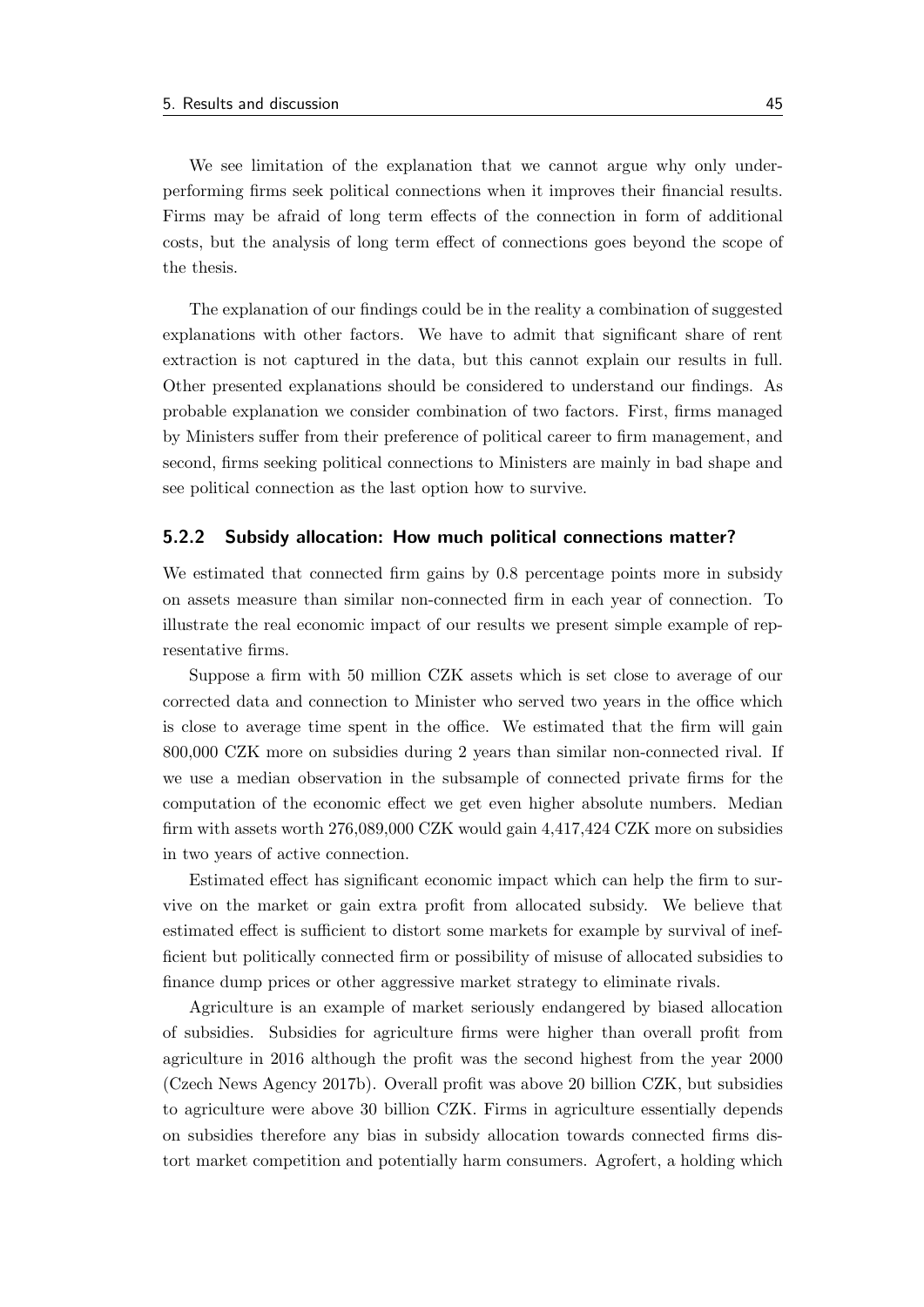operates the largest agricultural land and is major beneficiary from agriculture sub-sidies in the Czech Republic (Králová [2016\)](#page-76-2) is connected to Minister of finance and the second richest businessman in the Czech Republic, Andrej Babiš.<sup>[1](#page-65-0)</sup>

Figure [5.1](#page-65-1) depicts the development of average subsidies on assets (SOA) for firms owned by Agrofert.[2](#page-65-2) Sharp upturn between years 2013 and 2014 precisely follows gain of political power for Andrej Babiš. Babiš became the Minister of finance in January 2014 and average SOA increased by 0.4 percentage points between 2013 and 2014. Although we cannot show any evidence for causality between Minister office for Babiš and increase in subsidies, we should be at least aware of possible misuse of political power for private economic benefits. In next few paragraphs we offer policy implications which should decrease the occurrence of rent extraction.

<span id="page-65-1"></span>



Source: Analysis of firm data from database Magnus and additional sources. Average Subsidies on Assets (SOA) were computed as mean of SOA<sub>1</sub> (winsorized SOA at  $(0,1)$ ) for all firms owned by Agrofert in a given year. Firms of holding Agrofert identified from its official page (as of the beginning of May 2017) [\(AGROFERT](#page-72-5) [\[2016\]\)](#page-72-5). Area marked by dark gray is the time of Andrej Babiš in office of Finance Minister.

### 5.2.3 Political connections to Ministers: Czech reality and possible policy improvements

We should distinguish between at least two different relationships in personal connections of firms and Ministers. First, Ministers could manage connected firms as a

<span id="page-65-0"></span> $<sup>1</sup>$ Andrej Babiš was the owner of Agrofert till February 2017. Then he was forced by the new</sup> conflict of interest law to move Agrofert in new established trust funds [\(Czech Television 24](#page-74-3) [2017a\)](#page-74-3).

<span id="page-65-2"></span><sup>2</sup>Figure similar in shape and values holds also for SOE measure which is not reported in the thesis.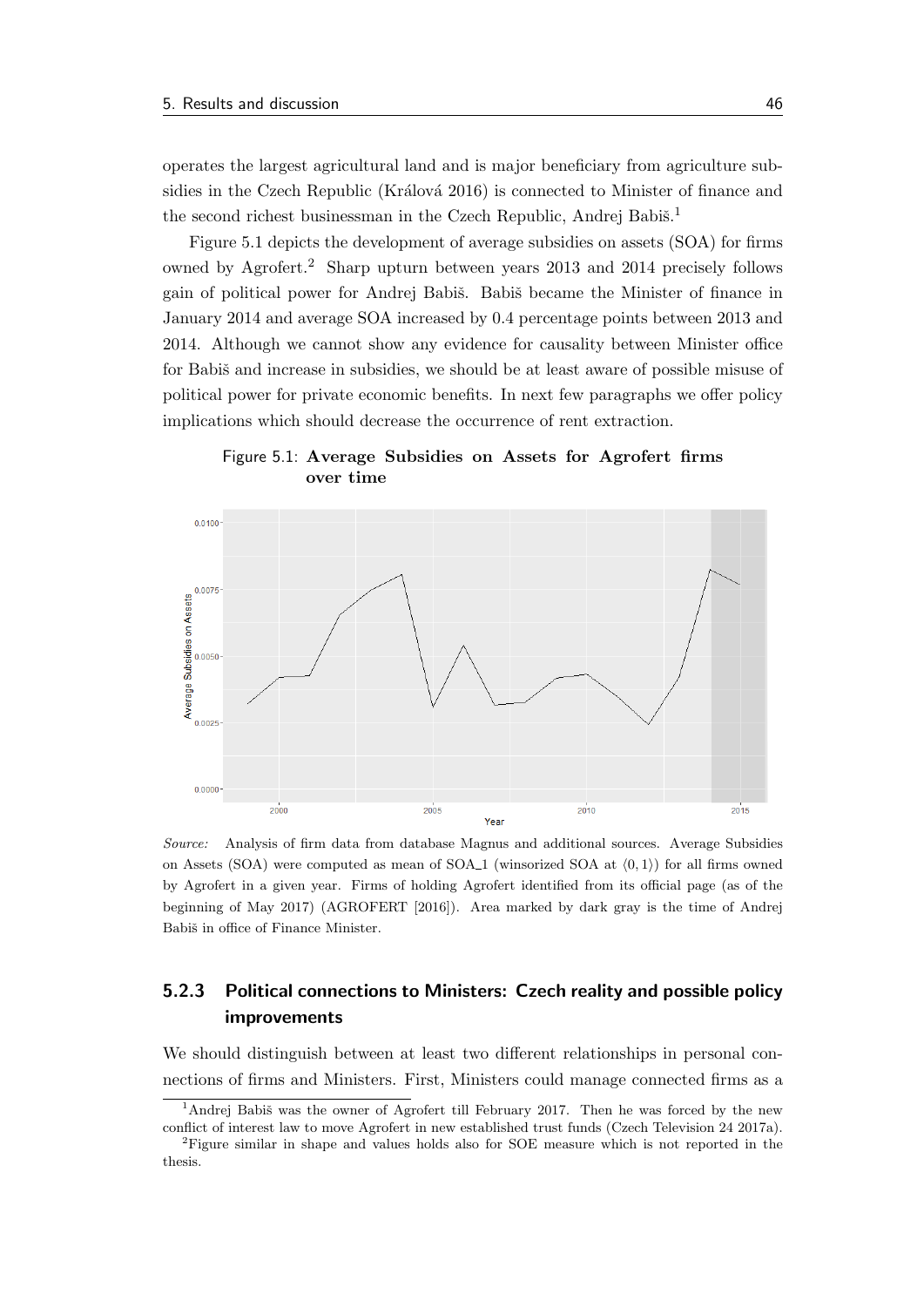side business to transform part of their political power into economic benefits. Second, firm initiates political connection to extract rent and offers well paid job or a minor share of the firm as a reward for the Minister. Each type of connection creates different issues and each of them should be regulated in different manner.

Some politicians including Ministers would always try to misuse their political power for private benefits. Ministers' behavior is regulated by the law as described in the [section 2.2](#page-25-0) to avoid conflict of interests; however, law or any other regulation with threat of possible punishments cannot eliminate all types of behavior which misuses political power to private gains. Only well working investigative journalism and voters sensitive to misuse of power will limit the occurrence of such behavior to rare exemptions. Improvement is at best evolutionary as the independent press and active civic society develops.

Firms may seek political connections with more complex motivations than just rent extraction. For example, use of political connection to obtain subsidy could be a rational firm strategy how to solve financial distress caused by unanticipated policy. Predictable market regulations and governmental policies including governmental investments should significantly decrease the value of political connection as a firm's tool how to influence or survive unanticipated policy.

Political connections substitute law enforcement and secured property rights in countries with weak institutions [\(Faccio](#page-74-4) [2006\)](#page-74-4). In such environments demand for connections is mainly due to non functioning market institutions and not the desire to extract the rent. Decision to seek political connection is rational at the firm level but leads to even more discrete policies of the government distorting further the market competition.

Predictability about tax policies, energy and environmental regulations and publicly planned investments would decrease the demand for political connections. Czech firms faced regularly uncertainty about future tax policies, last example was VAT change passed in late December 2014 and enforced from the beginning of January 2015 [\(Aktualne.cz](#page-72-6) [2014\)](#page-72-6). Better predictability of governmental policies is one improvement which could be implemented to reduce demand for political connections.

As the second step development of transparent and ruled based spending of public sources will reduce the value and motivation for political connections. Simple availability of open data about subsidy allocation and public procurement contracts as used in this thesis increases the probability of public money misuse identification and possible negative consequences for both the Minister and the connected firm. Data is publicly available but sometimes in poor quality, for example in the case of public procurement data, or in user unfriendly formats which holds for subsidy data.

We see improvements in data availability as a new law about publishing all new contracts of public institutions in the Contracts Register accessible by public [\(Min](#page-77-4)[istry of the Interior](#page-77-4) [\[2017\]\)](#page-77-4). On the other hand, the law faces political pressure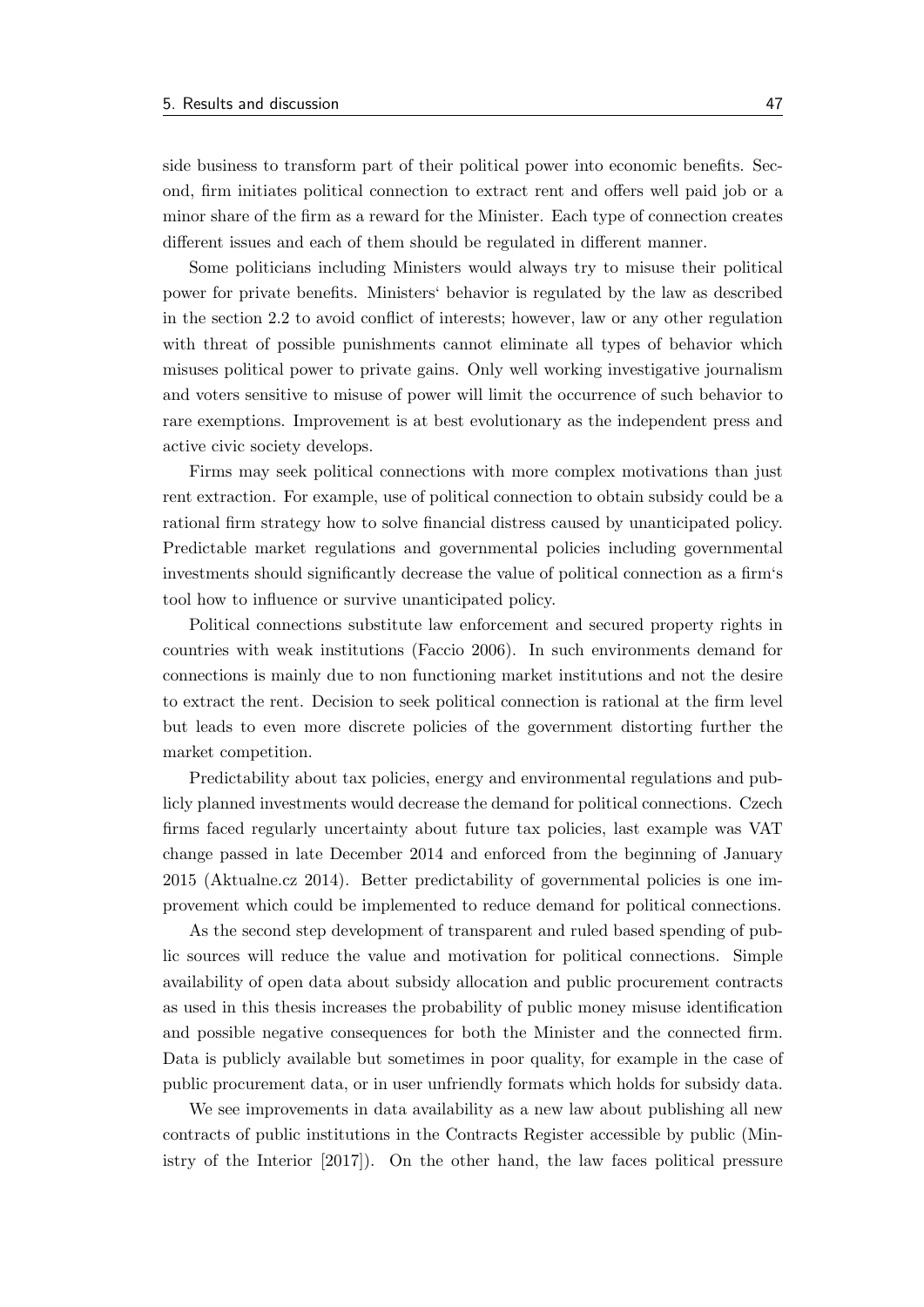to exclude contracts of state or municipality firms and its future is still uncertain [\(Kopeck´y](#page-76-3) [2017\)](#page-76-3). Accessible information about contracts and other forms of spending public sources will make use of rent extraction channels such as favorable contracts or biased subsidy allocation more difficult.

Another big step forward decreasing motivation for political connections would be improved functioning of the Office for the Protection of Competition. Better predictability of results, transparent decisions in shorter time and proper punishment for biased public procurements and improper state aid offenses should eliminate interpretation of political connections as a profitable asset. In our view discussion about the purpose of antitrust institutions should follow. For example [Petersen](#page-78-5) [\(2013\)](#page-78-5) claims that aim to prevent economic concentration, rather than just misuse of it, should promote and stabilize democratic development of the society. Such policy could eliminate situations of serious conflict of interest and concentration of economic and political power as described on example of the Minister Andrej Babis and Agrofert, although judicious discussion of economists and politicians about cost and benefits should precede.

We interpret our results as a partial explanation in complex reality rather than a general finding in support of negative value of political connections. We explain negative effect of political connection on return on assets and return on equity as a possible combination of multiple factors such as specificity of data used, poor performance of politicians in business, and endogeneity of political connection that mostly underperforming firms seek connections as a form of last surviving option. We identified a channel of rent extraction in favorable allocation of subsidies to connected firms and believe that estimated effect have in some cases significant effect on market outcomes, in other words creates market distortions with possible impacts on consumer welfare. To decrease the importance of political connections we should focus on policies leading to more predictable and transparent environment.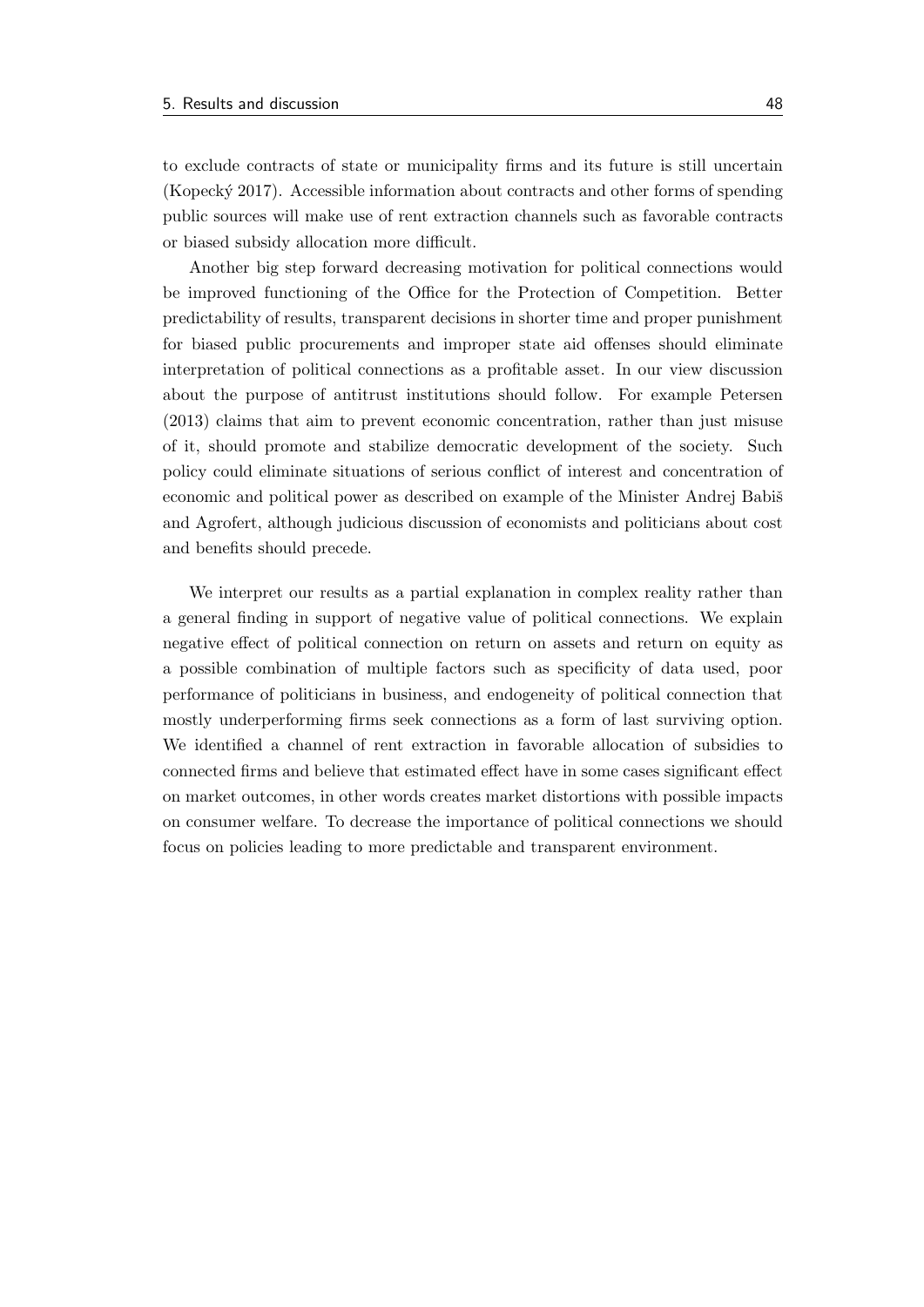# Chapter 6

# Conclusion

We investigated value of personal political connections to Ministers in the first empirical analysis on Czech firm level data. By averaged cross-section regressions and dynamic covariate and propensity score matching we estimated value of political connections and possible channels of rent extraction.

Firms personally connected to Ministers of the Czech government in examined period between 1993 and 2015 significantly underperform their rivals in years of connection on average by 5 percentage points in return on assets and return on equity measure. We interpret our surprising results as a combination of imperfect quality and completeness of used data, conflict between political and economical goals of connected firms and endogeneity of firms seeking political connections. Mainly firms in a bad shape may seek political connections as a last strategy to survive and stay on the market. Our explanation is supported by finding that financial results of connected firms improves over time when we lag the connection by one and two years.

We identified subsidy allocation as a channel of rent extraction for connected firms. Firms connected to Ministers get significantly more subsidies managed at the Ministry than their non connected rivals. Connected firms gain on average by 0.8 percentage points more in subsidies on assets and subsidies on equity measures. For median firm connected to a Minister in office for two years we estimated volume of extra subsidies to almost 4.5 million CZK. Such economically significant amount could shape the market in a way that inefficient firms remains on the market solely due to favorable subsidy allocation and distort the market competition. If it happens in large scale for some markets, such distortion could substantially affect market outcomes and cause harm to consumers. For example agriculture sector, where allocated subsidies create significant source of firm's total income, could be seriously endan-gered. Moreover, holding Agrofert of Andrej Babiš,<sup>[1](#page-68-0)</sup> the second richest businessman

<span id="page-68-0"></span> $<sup>1</sup>$ Andrej Babiš was the owner of Agrofert till February 2017. Then he was forced by the new</sup> conflict of interest law to move Agrofert in new established trust funds [\(Czech Television 24](#page-74-3) [2017a\)](#page-74-3).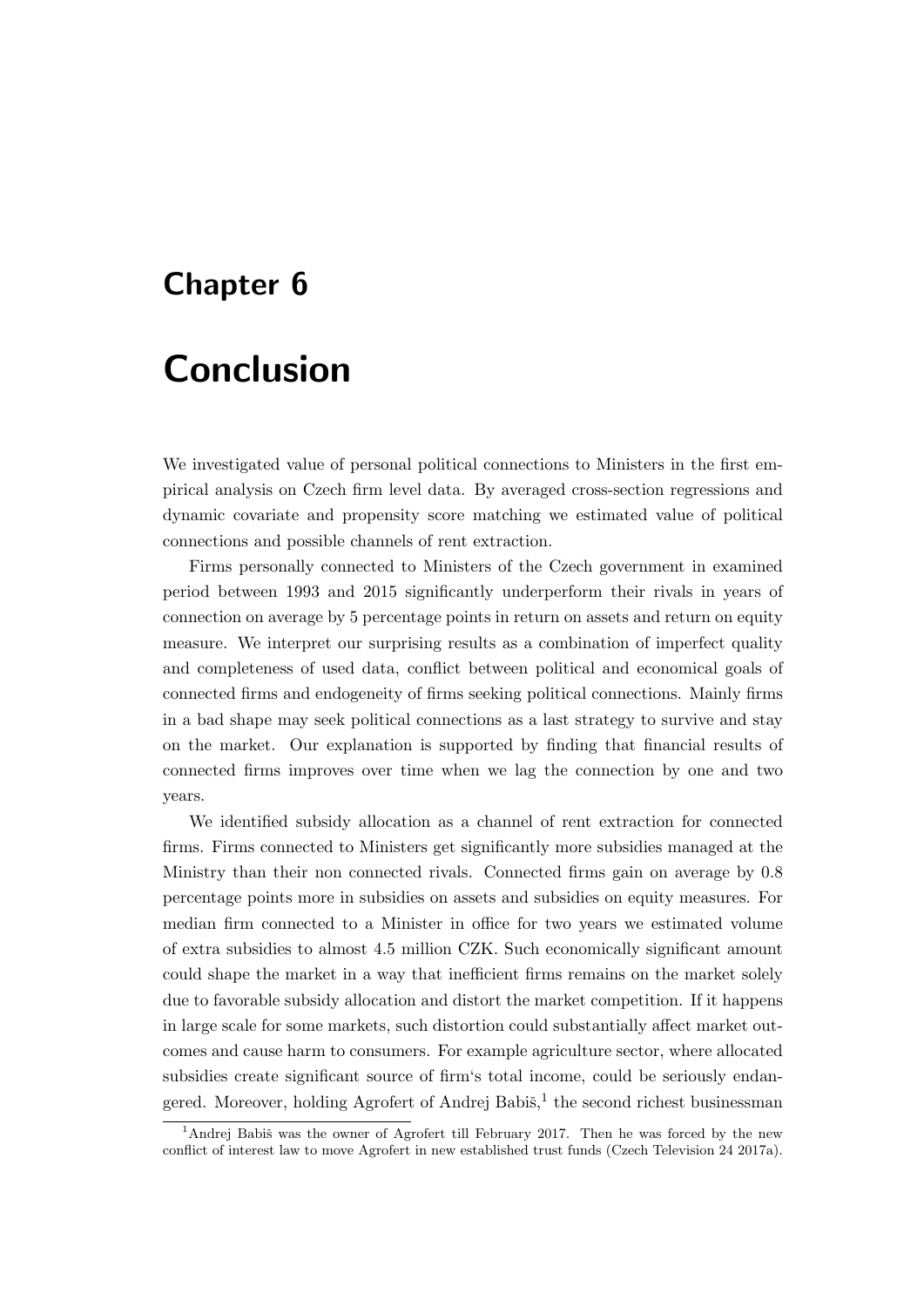in the Czech Republic and the Minister of finance (as of the beginning of May 2017), is the crucial player in agriculture and major beneficiary of subsidies. Subsidies for Agrofert jumped when Andrej Babiš took the office of finance Minister which shows that the danger of consumer harm may not be only hypothetical.

We offer several policy implications how to improve present situation for consideration. Policies which reduce the value of political connections and complicates the extraction of rent could start at principles of transparency and predictability. More publicly available data in good quality about public spending increases the control of channels of rent extraction and predictable tax policies and regulations reduce motivation for firms to seek political connection as a safeguard for unpredictable policies harming their business. Improved efficiency of the Office for the Protection of Competition will further increase costs for politically connected firms in form of punishment for biased public procurements and improper state aid.

We conducted the first major step into analysis of personal political connection in the Czech Republic. To estimate value of political connections more precisely and identify more channels of extraction, further research should investigate the topic of political connections. One possible direction of research could extend our analysis to regional politicians who are less motivated to hide connections because of lower interest of media and regulators at the small scale. Future authors have to solve challenge of gathering personal data such as date of birth to reliably match politicians to firms in the Business Register. Another future approach could use new available data in the Contract Register [\(Ministry of the Interior](#page-77-4) [\[2017\]\)](#page-77-4) where are publicized all contracts (not only public procurement contracts) of public institutions, municipalities and even of firms owned by them to identify new channels of rent extraction. Further challenging step would be identification of hidden connections and unofficial or illegal payments. Possible solution how to partially find out rent extraction channels in form of bribery could be use of data from the Land Register. Higher bribes are often invested in land or estates. As stated in the thesis, political connections, concentration of political and economic power, and rent seeking followed by market distortions and consumer harm seem to be important economic topic in the present and near future of the Czech Republic.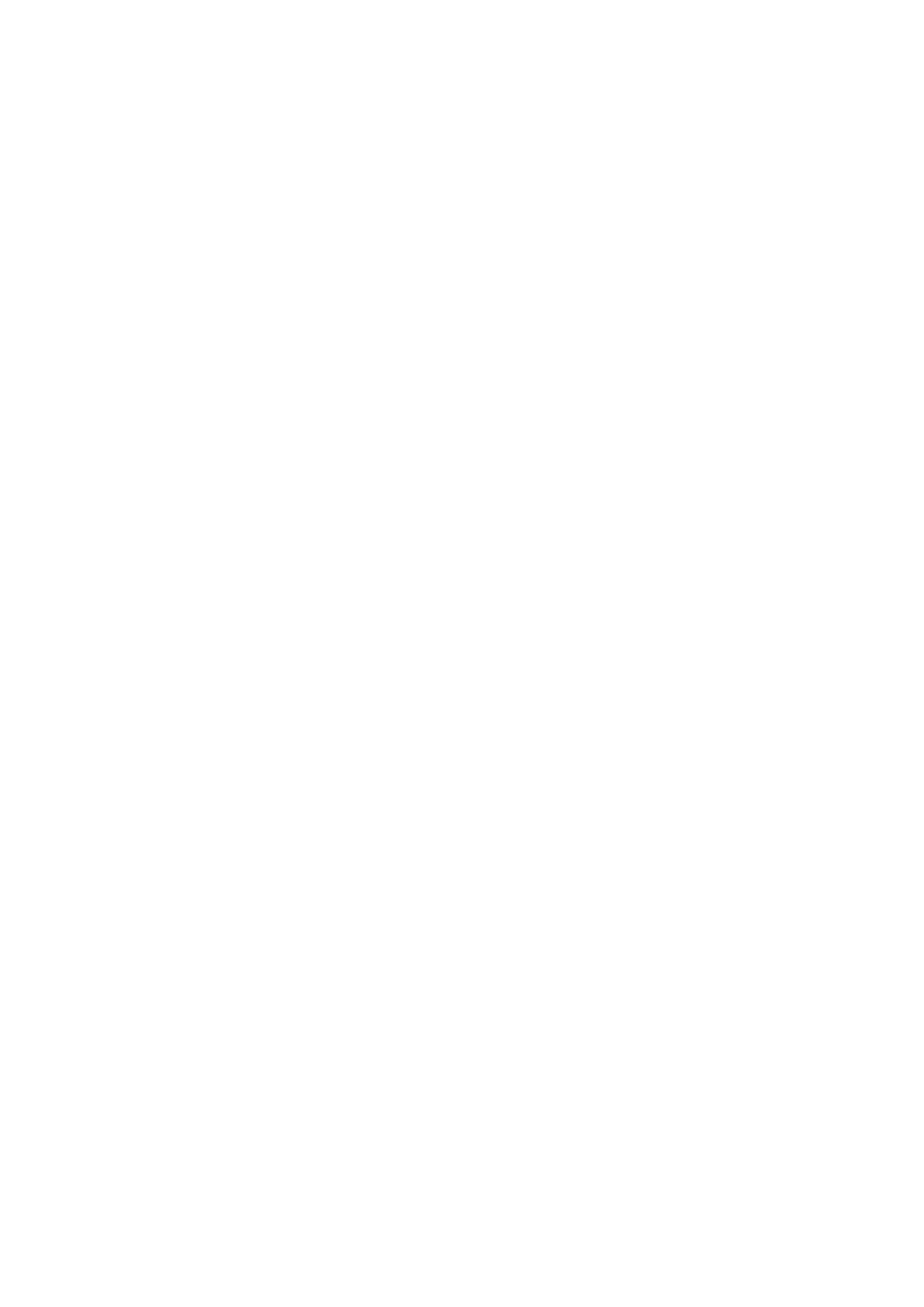## Bibliography

- Acemoglu, D., S. Johnson, A. Kermani, J. Kwak, & T. Mitton (2016): "The value of connections in turbulent times: Evidence from the United States." Journal of Financial Economics  $121(2)$ : pp. 368-391.
- Acker, D. & H. Simpson (2010): "The Corporate Value of the Old School Tie : Political and Educational Networks in the UK."
- Aggarwal, R. K., F. Meschke, & T. Wang (2012): "Corporate Political Contributions: Investment or Agency?" Business and Politics 14(1): pp. 1–43.
- AGROFERT ([2016]): "About agrofert." [https://www.agrofert.cz/en/](https://www.agrofert.cz/en/about-agrofert) [about-agrofert](https://www.agrofert.cz/en/about-agrofert). [cit. 2016-25-12].
- Akey, P. (2015): "Valuing changes in political networks: Evidence from campaign contributions to close congressional elections." Review of Financial Studies  $28(11)$ : pp. 3188–3223.
- AKTUALNE.CZ (2014): "Změny dph na poslední chvíli. zeman novelu bleskově podepsal." [https://zpravy.aktualne.cz/ekonomika/](https://zpravy.aktualne.cz/ekonomika/zmeny-dph-na-posledni-chvili-po-poslancich-je-na-tahu-zeman/r~2f2c0d7e89bd11e4833a0025900fea04/) [zmeny-dph-na-posledni-chvili-po-poslancich-je-na-tahu-zeman/](https://zpravy.aktualne.cz/ekonomika/zmeny-dph-na-posledni-chvili-po-poslancich-je-na-tahu-zeman/r~2f2c0d7e89bd11e4833a0025900fea04/) [r~2f2c0d7e89bd11e4833a0025900fea04/](https://zpravy.aktualne.cz/ekonomika/zmeny-dph-na-posledni-chvili-po-poslancich-je-na-tahu-zeman/r~2f2c0d7e89bd11e4833a0025900fea04/). [cit. 2017-04-27].
- AKTUÁLNĚ.CZ ([2016]): "Ministr besser zatajil firmu a byt na floridě." [https://zpravy.aktualne.cz/denik-insider/](https://zpravy.aktualne.cz/denik-insider/ministr-besser-zatajil-firmu-a-byt-na-floride/r~i:insider:article:478/) [ministr-besser-zatajil-firmu-a-byt-na-floride/r~i:insider:article:](https://zpravy.aktualne.cz/denik-insider/ministr-besser-zatajil-firmu-a-byt-na-floride/r~i:insider:article:478/) [478/](https://zpravy.aktualne.cz/denik-insider/ministr-besser-zatajil-firmu-a-byt-na-floride/r~i:insider:article:478/). [cit. 2016-21-12].
- AMORE, M. D. & M. BENNEDSEN  $(2013)$ : "The value of local political connections in a low-corruption environment." Journal of Financial Economics  $110(2)$ : pp. 387–402.
- Ang, J. S., D. K. Ding, & T. Y. Thong (2013): "Political connection and firm value." Asian Development Review 30(2): pp. 131–166.
- Bliss, M. A. & F. A. Gul (2012): "Political connection and cost of debt: Some Malaysian evidence." Journal of Banking & Finance  $36(5)$ : pp. 1520–1527.
- Boubakri, N., J.-C. Cosset, & W. Saffar (2012a): "The impact of political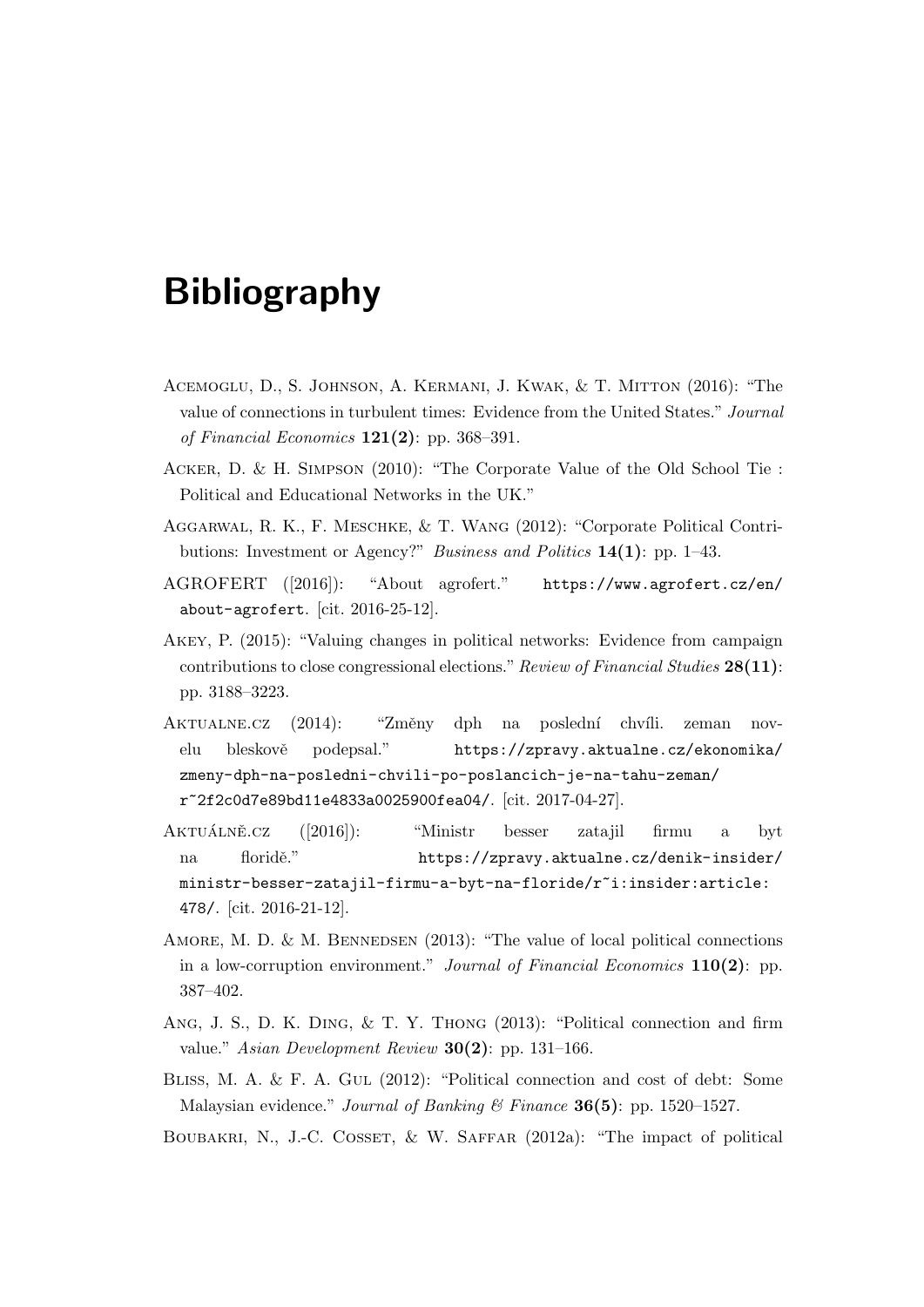connections on firms' operating performance and financing decisions." The Journal of Financial Research  $35(3)$ : pp. 397-423.

- BOUBAKRI, N., O. GUEDHAMI, D. MISHRA, & W. SAFFAR (2012b): "Political connections and the cost of equity capital." *Journal of Corporate Finance* 18(3): pp. 541–559.
- BOUBAKRI, N., O. GUEDHAMI, D. MISHRA, & W. SAFFAR (2012c): "Political connections and the cost of equity capital." *Journal of Corporate Finance* 18(3): pp. 541–559.
- Buchanan, J. M. (1980): Rent-seeking and profit-seeking. College Station: Texas A&M University Press. In J.M. Buchanan, R.D. Tollison and G. Tullock (Eds.), Toward a theory of the rent-seeking society, 3–15.
- Chvalkovska´, J. & J. Skuhrovec (2010): "Measuring transparency in public spending: Case of Czech Public e-Procurement Information System."
- Constitutional court of the Czech Republic (2005): "Ruling no. 283/2005 coll." <https://www.zakonyprolidi.cz/cs/2005-283>. [cit. 2016-21-12].
- CORREIA, M. M. (2014): "Political connections and SEC enforcement." Journal of Accounting and Economics  $57(2-3)$ : pp. 241-262.
- Czech National Council (1992): "Collection of Acts No. 238 / 1992." Technical report.
- Czech National Council (1995): "Collection of Acts No. 286 / 1995." Technical report.
- CZECH NEWS AGENCY ([2016]): "Zákon o střetu zájmů je protiústavní, řekl zemanovi babiš. vyslechl si výtku k investicím." [http://www.lidovky.cz/](http://www.lidovky.cz/zeman-vytkl-babisovi-rozpocet-na-pristi-rok-nemysli-na-investice-p9c-/zpravy-domov.aspx?c=A161208_192623_ln_domov_ele) [zeman-vytkl-babisovi-rozpocet-na-pristi-rok-nemysli-na-investice-p9c](http://www.lidovky.cz/zeman-vytkl-babisovi-rozpocet-na-pristi-rok-nemysli-na-investice-p9c-/zpravy-domov.aspx?c=A161208_192623_ln_domov_ele)-/ [zpravy-domov.aspx?c=A161208\\_192623\\_ln\\_domov\\_ele](http://www.lidovky.cz/zeman-vytkl-babisovi-rozpocet-na-pristi-rok-nemysli-na-investice-p9c-/zpravy-domov.aspx?c=A161208_192623_ln_domov_ele). [cit. 2016-25-12].
- CZECH NEWS AGENCY (2017a): "Babiš nepopřel autenticitu svých nahrávek na internetu." [http://www.ceskenoviny.cz/zpravy/](http://www.ceskenoviny.cz/zpravy/babis-nepoprel-autenticitu-svych-nahravek-na-internetu/1480813) [babis-nepoprel-autenticitu-svych-nahravek-na-internetu/1480813](http://www.ceskenoviny.cz/zpravy/babis-nepoprel-autenticitu-svych-nahravek-na-internetu/1480813). [cit. 2017-05-12].
- CZECH NEWS AGENCY (2017b): "ČsÚ: Zisk zemědělství loni stoupl o čtvrtinu na 20,2 miliardy kč." [http://www.ceskenoviny.cz/zpravy/](http://www.ceskenoviny.cz/zpravy/csu-zisk-zemedelstvi-loni-stoupl-o-ctvrtinu-na-20-2-miliardy-kc/1456771) [csu-zisk-zemedelstvi-loni-stoupl-o-ctvrtinu-na-20-2-miliardy-kc/](http://www.ceskenoviny.cz/zpravy/csu-zisk-zemedelstvi-loni-stoupl-o-ctvrtinu-na-20-2-miliardy-kc/1456771) [1456771](http://www.ceskenoviny.cz/zpravy/csu-zisk-zemedelstvi-loni-stoupl-o-ctvrtinu-na-20-2-miliardy-kc/1456771). [cit. 2017-04-12].
- CZECH STATISTICAL OFFICE ([2016]): "Election to the chamber of deputies of the parliament of the czech republic." [http://www.volby.cz/pls/ps2013/ps2?](http://www.volby.cz/pls/ps2013/ps2?xjazyk=EN) [xjazyk=EN](http://www.volby.cz/pls/ps2013/ps2?xjazyk=EN). [cit. 2016-25-12].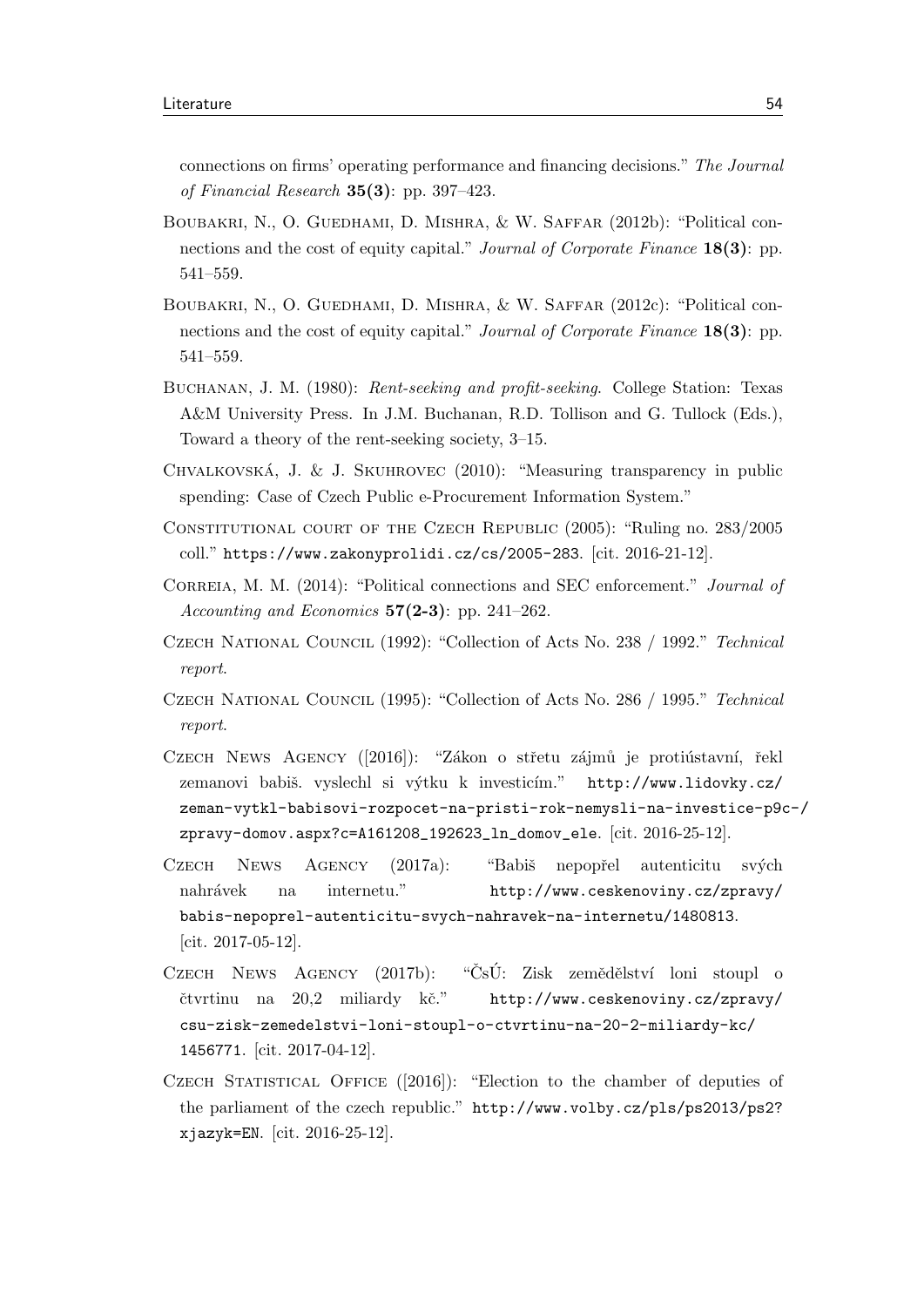- CZECH TELEVISION 24 (2017a): "Babiš převedl agrofert do svěřenského fondu, dohlížet na něj bude i jeho partnerka." [http://www.ceskatelevize.cz/](http://www.ceskatelevize.cz/ct24/ekonomika/2028378-babis-prevedl-agrofert-do-sverenskeho-fondu/dohlizet-na-nej-bude-i-jeho-partnerka) [ct24/ekonomika/2028378-babis-prevedl-agrofert-do-sverenskeho-fondu/](http://www.ceskatelevize.cz/ct24/ekonomika/2028378-babis-prevedl-agrofert-do-sverenskeho-fondu/dohlizet-na-nej-bude-i-jeho-partnerka) [dohlizet-na-nej-bude-i-jeho-partnerka](http://www.ceskatelevize.cz/ct24/ekonomika/2028378-babis-prevedl-agrofert-do-sverenskeho-fondu/dohlizet-na-nej-bude-i-jeho-partnerka). [cit. 2017-04-20].
- Czech Television 24 (2017b): "Poslanci přehlasovali veto zákona o střetu zájmů." [http://www.ceskatelevize.cz/ct24/domaci/](http://www.ceskatelevize.cz/ct24/domaci/2009036-poslanci-prehlasovali-veto-zakona-o-stretu-zajmu) [2009036-poslanci-prehlasovali-veto-zakona-o-stretu-zajmu](http://www.ceskatelevize.cz/ct24/domaci/2009036-poslanci-prehlasovali-veto-zakona-o-stretu-zajmu). [cit. 2017- 04-20].
- DING, S., C. JIA, C. WILSON, & Z. WU (2015): "Political connections and agency conflicts: The roles of owner and manager political influence on executive compensation." Review of Quantitative Finance and Accounting  $45(2)$ : pp. 407–434.
- Dombrovsky, V. (2008): "Do Political Connections Matter? Firm-Level Evidence from Latvia." RP SSE Riga/BICEPS Research papers 3(July): pp. 1–33.
- Eggers, A. & J. Hainmueller (2009): "The Value of Political Power: Estimating Returns to Office in Post-War British Politics." American Political Science Review 4(103): pp. 513–533.
- European Commission ([2016]): "Commission decides selective tax advantages for fiat in luxembourg and starbucks in the netherlands are illegal under eu state aid rules." [http://europa.eu/rapid/press-release\\_IP-15-5880\\_en.htm](http://europa.eu/rapid/press-release_IP-15-5880_en.htm). [cit. 2016-25-12].
- Evanson, R. K. (2008): "Economic interest groups and the consolidation of democracy in the Czech Republic." Journal of Public Affairs 8(1-2): pp. 33–49.
- FACCIO, M. (2006): "Politically connected firms." American Economic Review 96(1): pp. 369–386.
- FACCIO, M., R. W. MASULIS, & J. J. MCCONNELL (2006): "Political Connections and Corporate Bailouts." The Journal of Finance  $61(6)$ : pp. 2597–2635.
- Fafchamps, M. & J. Labonne (2014): "Do Politicians' Relatives Get Better Jobs ? Evidence from Municipal Elections." Centre for the Study of African Economics 37(December): pp. 1–47.
- Fan, J. P. H., T. J. Wong, & T. Zhang (2007): "Politically connected CEOs, corporate governance, and Post-IPO performance of China's newly partially privatized firms." Journal of Financial Economics  $84(2)$ : pp. 330–357.
- FERGUSON, T. & H.-J. VOTH (2008): "Betting on Hitler The Value of Political Connections in Nazi Germany." Quarterly Journal of Economics 123(1): pp. 101–137.
- Fisman, D., R. J. Fisman, J. Galef, R. Khurana, & Y. Wang (2012): "Estimating the value of connections to vice-president Cheney." B.E. Journal of Economic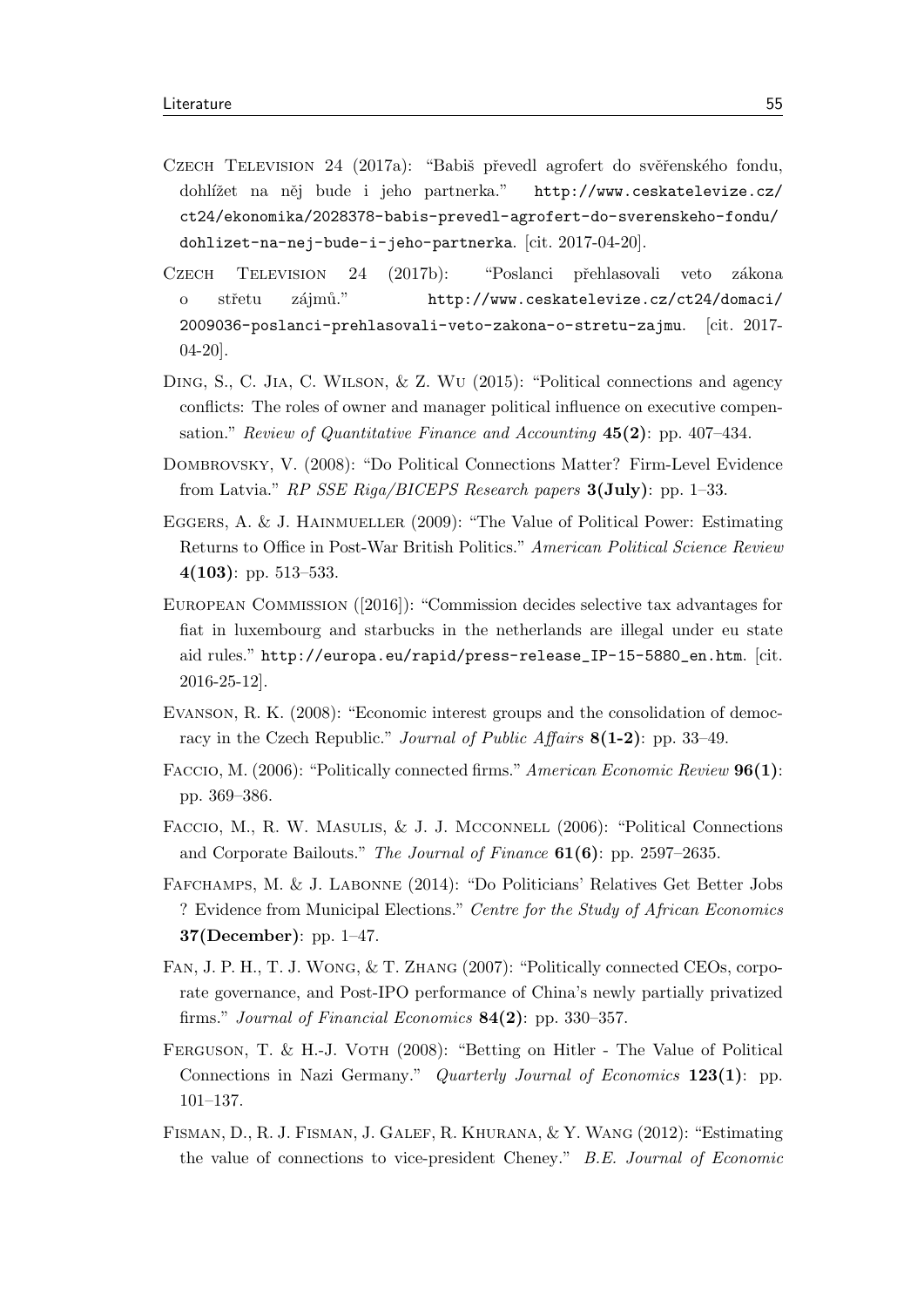Analysis and Policy 12(3).

- Fisman, R. (2001): "Estimating the Value of Political Connections." The American *Economic Review* 91(4): pp. 1095–1102.
- FU, J., D. SHIMAMOTO, & Y. TODO (2015): "Can Firms with Political Connections Borrow More Than Those Without? Evidence from Firm-Level Data for Indonesia."
- Gallina, N. (2013): "Anti-corruption revisited: the case of the Czech Republic and Slovakia." Zeitschrift für Vergleichende Politikwissenschaft  $7(S1)$ : pp. 183–218.
- General Financial Directorate ([2017]): "Open data cedr iii." [http://cedr.](http://cedr.mfcr.cz/cedr3internetv419/OpenData/DocumentationPage.aspx) [mfcr.cz/cedr3internetv419/OpenData/DocumentationPage.aspx](http://cedr.mfcr.cz/cedr3internetv419/OpenData/DocumentationPage.aspx). [cit. 2017- 14-03].
- GOLDMAN, E., J. ROCHOLL, & J. SO (2009a): "Do Politically Connected Boards Affect Firm Value?" Review of Financial Studies 22(6): pp. 2331–2360.
- GOLDMAN, E., J. ROCHOLL,  $&$  J. So (2009b): "Political Connections and the Allocation of Procurement Contracts." Review of Finance 17(5): pp. 1–32.
- GOTTWALD, D. ([2017]): "Proč je babiš tak úspěšný? tajné triky nejoblíbenějšího politika." [http://hlidacipes.org/](http://hlidacipes.org/tajne-triky-nejoblibenejsiho-politika-aneb-proc-je-babis-tak-uspesny/) [tajne-triky-nejoblibenejsiho-politika-aneb-proc-je-babis-tak-uspesny/](http://hlidacipes.org/tajne-triky-nejoblibenejsiho-politika-aneb-proc-je-babis-tak-uspesny/). [cit. 2017-04-12].
- GOVERNMENT OF THE CZECH REPUBLIC ([2017]): "History of previous governments." [https://www.vlada.cz/cz/clenove-vlady/historie-minulych-vlad/](https://www.vlada.cz/cz/clenove-vlady/historie-minulych-vlad/prehled-vlad-cr/1993-2007-cr/) [prehled-vlad-cr/1993-2007-cr/](https://www.vlada.cz/cz/clenove-vlady/historie-minulych-vlad/prehled-vlad-cr/1993-2007-cr/). [cit. 2017-14-03].
- Hellman, J., G. Jones, & D. Kaufmann (2000): "Seize the State, Seize the Day: An Empirical Analysis of State Capture and Corruption in Transition Economies."
- HLAVÁČ, T. ([2016]): "Zachová se karolína peake jako bývalý ministr kultury jiří besser?" [http://ceskapozice.lidovky.cz/](http://ceskapozice.lidovky.cz/zachova-se-karolina-peake-jako-byvaly-ministr-kultury-jiri-besser-1ch-/tema.aspx?c=A121026_114858_pozice_81383) [zachova-se-karolina-peake-jako-byvaly-ministr-kultury-jiri-besser-1c](http://ceskapozice.lidovky.cz/zachova-se-karolina-peake-jako-byvaly-ministr-kultury-jiri-besser-1ch-/tema.aspx?c=A121026_114858_pozice_81383)h-/ [tema.aspx?c=A121026\\_114858\\_pozice\\_81383](http://ceskapozice.lidovky.cz/zachova-se-karolina-peake-jako-byvaly-ministr-kultury-jiri-besser-1ch-/tema.aspx?c=A121026_114858_pozice_81383). [cit. 2016-21-12].
- HOULDER, V., A. BARKER, & A. BEESLEY ([2016]): "Apple's eu tax dispute explained." [https://www.ft.com/content/](https://www.ft.com/content/3e0172a0-6e1b-11e6-9ac1-1055824ca907) [3e0172a0-6e1b-11e6-9ac1-1055824ca907](https://www.ft.com/content/3e0172a0-6e1b-11e6-9ac1-1055824ca907). [cit. 2016-25-12].
- Innes, A. (2014): "The Political Economy of State Capture in Central Europe." JCMS: Journal of Common Market Studies  $52(1)$ : pp. 88-104.
- JACKOWICZ, K., L. KOZŁOWSKI, & P. MIELCARZ  $(2014)$ : "Political connections and operational performance of non-financial firms: New evidence from Poland." Emerging Markets Review 20: pp. 109–135.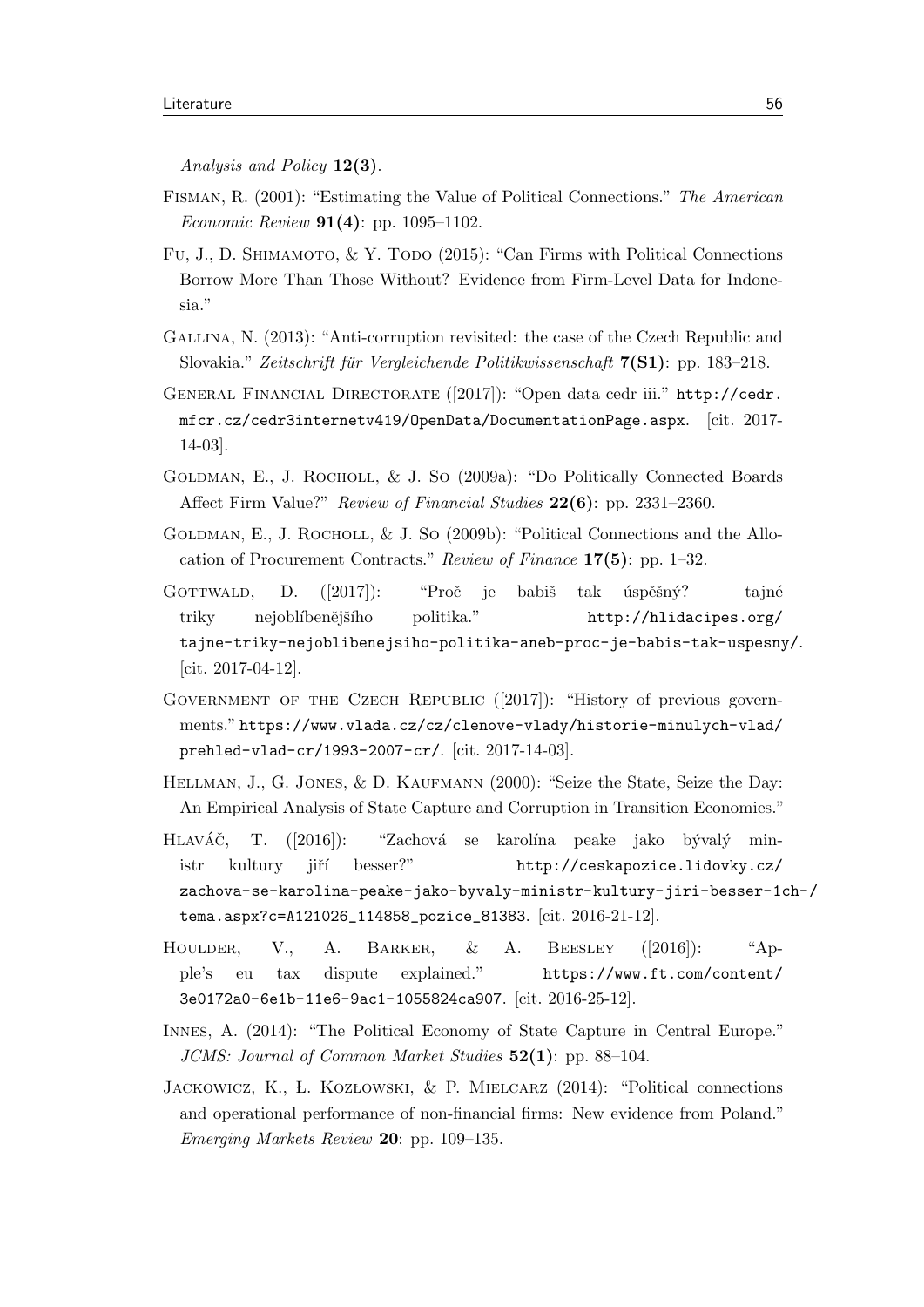- Khwaja, A. I. & A. Mian (2005): "Do Lenders Favor Politically Connected Firms ? Rent Provision in an Emerging Financial Market." The Quarterly Journal of Economics  $120(4)$ : pp. 1371–1411.
- KOPECKÝ, J.  $(2016)$ : "Zeman vetoval lex babiš. půjde k Ústavnímu soudu, když ho přehlasují." [http://zpravy.idnes.cz/zeman-vetoval-lex-babis-0vb-/](http://zpravy.idnes.cz/zeman-vetoval-lex-babis-0vb-/domaci.aspx?c=A161219_072638_domaci_kop) [domaci.aspx?c=A161219\\_072638\\_domaci\\_kop](http://zpravy.idnes.cz/zeman-vetoval-lex-babis-0vb-/domaci.aspx?c=A161219_072638_domaci_kop). [cit. 2016-12-25].
- KOPECKÝ, J. (2017): "Protikorupční zákon měl namále. senátoři chtějí ale jen výjimku pro budvar." [http://zpravy.idnes.cz/](http://zpravy.idnes.cz/hlasovani-senatu-o-registru-smluv-d56-/domaci.aspx?c=A170419_150707_domaci_kop) [hlasovani-senatu-o-registru-smluv-d56-/domaci.aspx?c=A170419\\_](http://zpravy.idnes.cz/hlasovani-senatu-o-registru-smluv-d56-/domaci.aspx?c=A170419_150707_domaci_kop) [150707\\_domaci\\_kop](http://zpravy.idnes.cz/hlasovani-senatu-o-registru-smluv-d56-/domaci.aspx?c=A170419_150707_domaci_kop). [cit. 2017-28-04].
- KOUBA, K., O. VYCHODIL, & J. ROBERTS  $(2005)$ : Privatizace bez kapitálu. Zvýšené transakční náklady české transformace. Prague: Karolinum.
- KOUDELKOVÁ, P., W. STRIELKOWSKI, & D. HEJLOVÁ (2015): "Corruption and system change in the Czech Republic: Firm-level evidence." Danube  $6(1)$ : pp. 25–46.
- KOUTNÍK, O. ([2017]): "Andrej babiš: Nejsem tradiční politik. nemám odpověď na všechno." [http://ceskapozice.lidovky.cz/](http://ceskapozice.lidovky.cz/andrej-babis-nejsem-tradicni-politik-nemam-odpoved-na-vsechno-ptw-/tema.aspx?c=A150115_173549_pozice-tema_lube) [andrej-babis-nejsem-tradicni-politik-nemam-odpoved-na-vsechno-ptw-/](http://ceskapozice.lidovky.cz/andrej-babis-nejsem-tradicni-politik-nemam-odpoved-na-vsechno-ptw-/tema.aspx?c=A150115_173549_pozice-tema_lube) [tema.aspx?c=A150115\\_173549\\_pozice-tema\\_lube](http://ceskapozice.lidovky.cz/andrej-babis-nejsem-tradicni-politik-nemam-odpoved-na-vsechno-ptw-/tema.aspx?c=A150115_173549_pozice-tema_lube). [cit. 2017-04-12].
- KRÁLOVÁ, T. (2016): "Dotační elita. babišovo agro a jiné megaferty." [http://www.dotyk.cz/publicistika/](http://www.dotyk.cz/publicistika/dotacni-elita-babisovo-agro-a-jine-megaferty-20160701.html) [dotacni-elita-babisovo-agro-a-jine-megaferty-20160701.html](http://www.dotyk.cz/publicistika/dotacni-elita-babisovo-agro-a-jine-megaferty-20160701.html). [cit. 2017-28-04].
- Krueger, A. O. (1974): "The Political Economy of Rent-Seeking Society." The American Economic Review 64(3): pp. 291–303.
- LAMBSDORFF, J. G.  $(2002)$ : "Corruption and rent-seeking." *Public Choice* 113(1-2): pp. 97–125.
- Li, H., L. Meng, Q. Wang, & L.-A. Zhou (2008): "Political connections, financing and firm performance: Evidence from Chinese private firms." Journal of Development Economics **87(2)**: pp. 283–299.
- Liu, Q., J. Luo, & G. G. Tian (2016): "Managerial professional connections versus political connections: Evidence from firms' access to informal financing resources." Journal of Corporate Finance  $41(May 2015)$ : pp. 179–200.
- LOPATKA, J.  $([2017])$ : "Czech billionaire's political rise inspires some, alarms others." [http://uk.reuters.com/article/](http://uk.reuters.com/article/czech-politics-babis-idUKL6N0SC31A20141105) [czech-politics-babis-idUKL6N0SC31A20141105](http://uk.reuters.com/article/czech-politics-babis-idUKL6N0SC31A20141105). [cit. 2017-04-20].
- LÍZAL, L. & E. KOČENDA  $(2001)$ : "State of corruption in transition: case of the Czech Republic." Emerging Markets Review 2(2): pp. 138–160.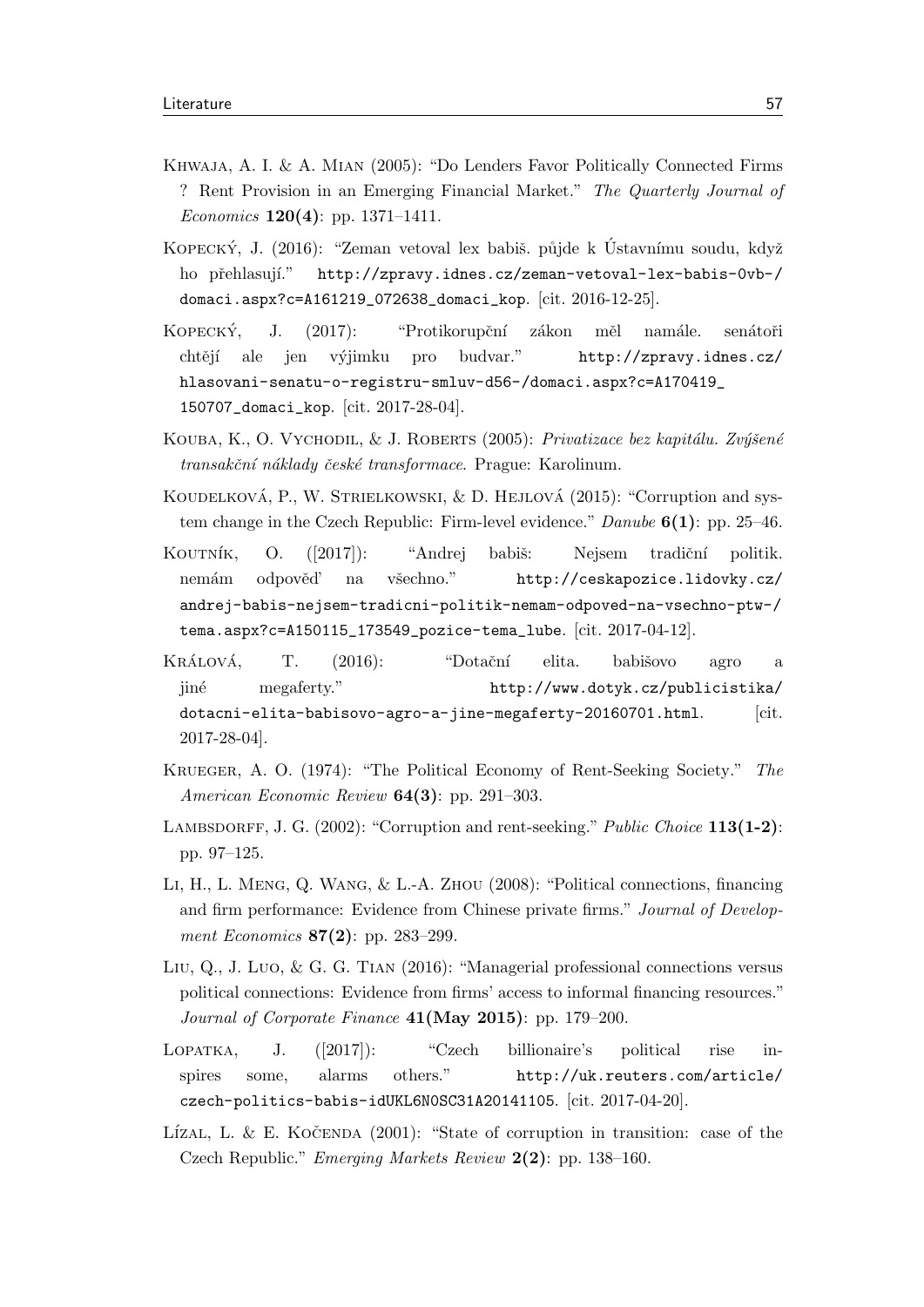- MALECKÝ, R. ([2016]): "Babišovy střety zájmů: Na vládě jich loni ohlásil šestkrát víc než v roce 2014." [http://hlidacipes.org/](http://hlidacipes.org/babisovy-strety-zajmu-na-vlade-jich-loni-ohlasil-sestkrat-vic-nez-v-roce-2014/) [babisovy-strety-zajmu-na-vlade-jich-loni-ohlasil-sestkrat-vic-nez-v-roce-2014/](http://hlidacipes.org/babisovy-strety-zajmu-na-vlade-jich-loni-ohlasil-sestkrat-vic-nez-v-roce-2014/). [cit.  $2016-25-12$ ].
- Bandeira-de Mello, R., R. Marcon, R. G. B. Goldszmidt, & F. Zambaldi (2012): "Firm performance effects of nurturing political connections through campaign contributions." African Journal of Business Management 6(9): pp. 3327– 3332.
- METSELAAR, A. ([2016]): "Private enforcement of state aid law? don't bother." [http://leidenlawblog.nl/articles/](http://leidenlawblog.nl/articles/private-enforcement-of-state-aid-law-dont-bother) [private-enforcement-of-state-aid-law-dont-bother](http://leidenlawblog.nl/articles/private-enforcement-of-state-aid-law-dont-bother). [cit. 2016-25-12].
- Ministry of Finance (2017): "Strategy of state ownership policy." [http://www.mfcr.cz/cs/aktualne/tiskove-zpravy/2017/](http://www.mfcr.cz/cs/aktualne/tiskove-zpravy/2017/mf-odmita-deklarovane-duvody-neschvaleni-27321) [mf-odmita-deklarovane-duvody-neschvaleni-27321](http://www.mfcr.cz/cs/aktualne/tiskove-zpravy/2017/mf-odmita-deklarovane-duvody-neschvaleni-27321). [cit. 2017-14-03].
- Ministry of Regional Development ([2017]): "Information system on public contracts." [http://www.isvz.cz/ISVZ/Podpora/ISVZ\\_open\\_data\\_vz.aspx](http://www.isvz.cz/ISVZ/Podpora/ISVZ_open_data_vz.aspx). [cit. 2017-14-03].
- Ministry of the Interior ([2017]): "Contracts register." [https://smlouvy.gov.](https://smlouvy.gov.cz) [cz](https://smlouvy.gov.cz). [cit. 2017-28-04].
- Muttakin, M. B., R. M. Monem, A. Khan, & N. Subramaniam (2015): "Family firms, firm performance and political connections: Evidence from Bangladesh." Journal of Contemporary Accounting  $\mathcal B$  Economics 11(3): pp. 215–230.
- NEDVĚD, A., T. DUCHÁČEK, & J. SKUHROVEC (2017): "ROZHODOVACÍ PRAXE  $\angle$ UOHS – MÝTY A FAKTA." *Technical report*, EconLab.
- Niessen, A. & S. Ruenzi (2009): "Political Connectedness and Firm Performance: Evidence from Germany." German Economic Review 11(4): pp. 441–464.
- NIKOLOVOVÁ, P., J. PALGUTA, F. PERTOLD, & M. VOZÁR (2012): "Veřejné zakázky v ČR : Co říkají data o chování zadavatelů?" *Technical report*, IDEA CERGE EI.
- O'Donoghue, R. & A. Padilla (2006): The Law and Economics of Article 82 EC. Hart.
- Office for the Protection of Competition ([2017]): "Kauce a sprÁvnÍ poplatek." [https://www.uohs.cz/cs/verejne-zakazky/](https://www.uohs.cz/cs/verejne-zakazky/kauce-a-spravni-poplatek.html) [kauce-a-spravni-poplatek.html](https://www.uohs.cz/cs/verejne-zakazky/kauce-a-spravni-poplatek.html). [cit. 2017-14-03].
- OVTCHINNIKOV, A. V. & E. PANTALEONI (2012): "Individual political contributions and firm performance." Journal of Financial Economics 105(2): pp. 367–392.
- PALANSKÝ, M. (2016): The Value of Political Connections: Evidence from the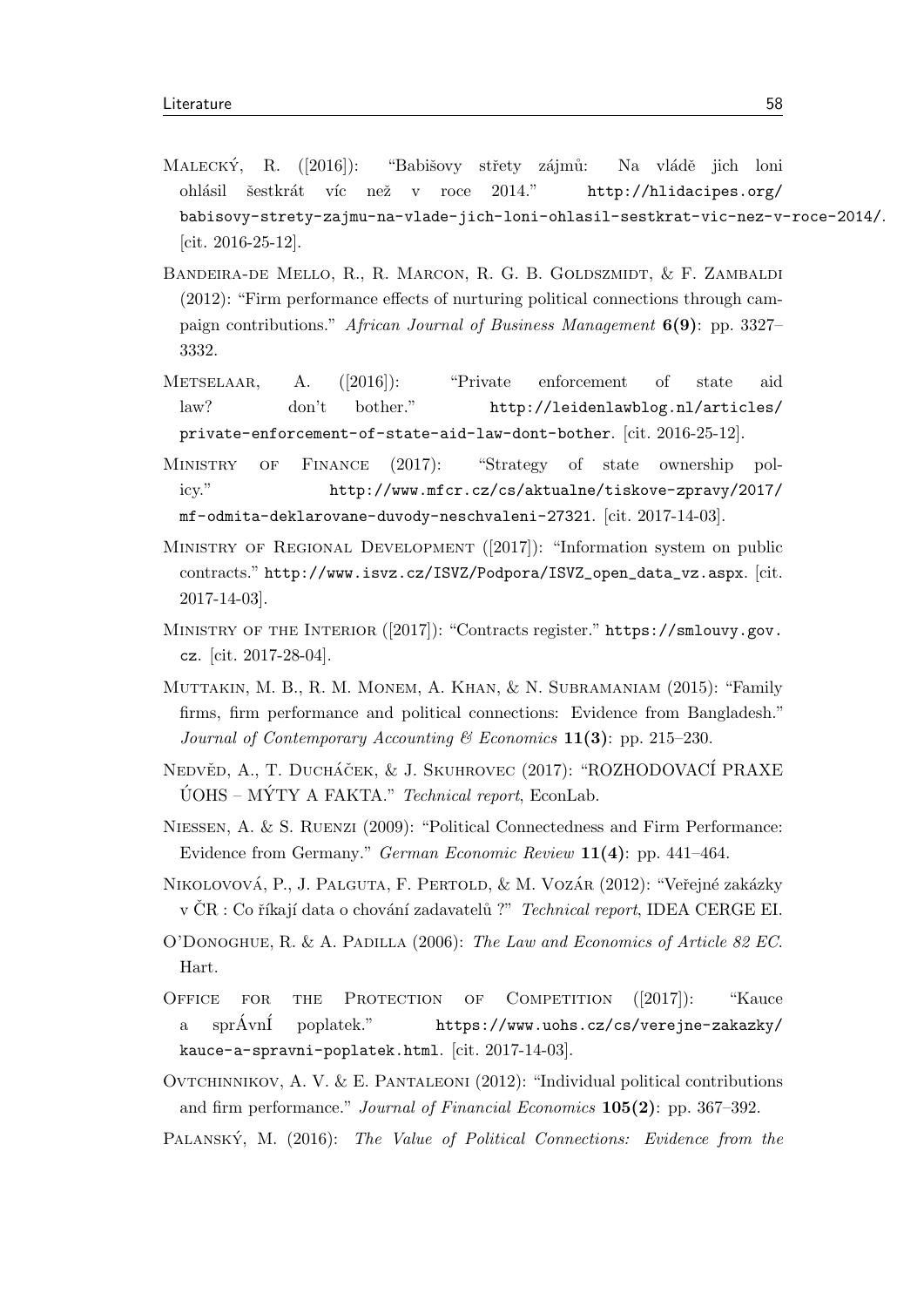Czech Republic. Ph.D. thesis, Institute of Economic Studies, Charles University in Prague.

- PALANSKÝ, M. (2014): Political Connections and Public Procurement: Evidence from the Czech Republic. Ph.D. thesis, Charles University in Prague.
- PALGUTA, J. (2014): "Concealed Ownership of Contractors, Manipulation of Tenders and the Allocation of Public Procurement Contracts." SSRN Electronic Journal .
- PALGUTA, J. (2016): "Dárci politických stran a hnutí na trhu veřejných zakázek." Technical report, IDEA CERGE EI.
- PARLIAMENT OF THE CZECH REPUBLIC (1992): "Constitution of the czech republic." <http://www.psp.cz/docs/laws/constitution.html>. [cit. 2017-14-03].
- PARLIAMENT OF THE CZECH REPUBLIC (2005): "Law no. 96/2005 coll." [https:](https://www.zakonyprolidi.cz/cs/2005-96) [//www.zakonyprolidi.cz/cs/2005-96](https://www.zakonyprolidi.cz/cs/2005-96). [cit. 2016-21-12].
- PARLIAMENT OF THE CZECH REPUBLIC (2006): "Law no. 159/2006 coll." [http:](http://www.psp.cz/docs/laws/2006/159.html) [//www.psp.cz/docs/laws/2006/159.html](http://www.psp.cz/docs/laws/2006/159.html). [cit. 2016-21-12].
- PARLIAMENT OF THE CZECH REPUBLIC ([2016]): "Data poslanecké sněmovny a senátu." <https://www.psp.cz/sqw/hp.sqw?k=1300>. [cit. 2016-25-12].
- PETERSEN, N. (2013): "Antitrust law and the promotion of democracy and economic growth." Journal of Competition Law Economics 9(3): p. 593.
- PUBLIC REGISTER AND COLLECTION OF DOCUMENTS ([2017]): "Business register." <https://or.justice.cz/ias/ui/rejstrik>. [cit. 2017-14-03].
- Qin, B. (2012): "Political Connection and Government Patronage: Evidence from Chinese Manufacturing Firms." American Political Science Review 1(1): pp. 1–15.
- Sekhon, J. S. (2011): "Multivariate and Propensity Score Matching." Journal of Statistical Software May  $42(7)$ : pp. 127–210.
- SKUHROVEC, J. ([2017]): "Proč soutěžíme na cenu? protože snižujeme riziko, že antimonopolní úřad bude chtít zakázku přezkoumat." [http://hlidacipes.org/](http://hlidacipes.org/proc-soutezime-na-cenu-protoze-snizujeme-riziko-ze-antimonopolni/urad-bude-chtit-zakazku-prezkoumat/) [proc-soutezime-na-cenu-protoze-snizujeme-riziko-ze-antimonopolni/](http://hlidacipes.org/proc-soutezime-na-cenu-protoze-snizujeme-riziko-ze-antimonopolni/urad-bude-chtit-zakazku-prezkoumat/) [urad-bude-chtit-zakazku-prezkoumat/](http://hlidacipes.org/proc-soutezime-na-cenu-protoze-snizujeme-riziko-ze-antimonopolni/urad-bude-chtit-zakazku-prezkoumat/). [cit. 2017-14-03].
- Skuhrovec, J., V. Titl, & M. Palansky´ (2015): "Analysis of czech political party donations." Technical report, Centre for applied economics.
- SŮRA, J. ([2017]): "Napadení u Úohs zdrží zakázku o rok, nejvíce stížností měla skanska." [http://ekonomika.idnes.cz/studie-zdrzovani-zakazek-uohs-dz2-/](http://ekonomika.idnes.cz/studie-zdrzovani-zakazek-uohs-dz2-/ekonomika.aspx?c=A170126_082122_ekonomika_nio) [ekonomika.aspx?c=A170126\\_082122\\_ekonomika\\_nio](http://ekonomika.idnes.cz/studie-zdrzovani-zakazek-uohs-dz2-/ekonomika.aspx?c=A170126_082122_ekonomika_nio). [cit. 2017-14-03].
- Stuart, E. a. (2010): "Matching methods for causal inference: A review and a look forward."
- Sun, P., K. Mellahi, M. Wright, & H. Xu (2012): "How Does the Composition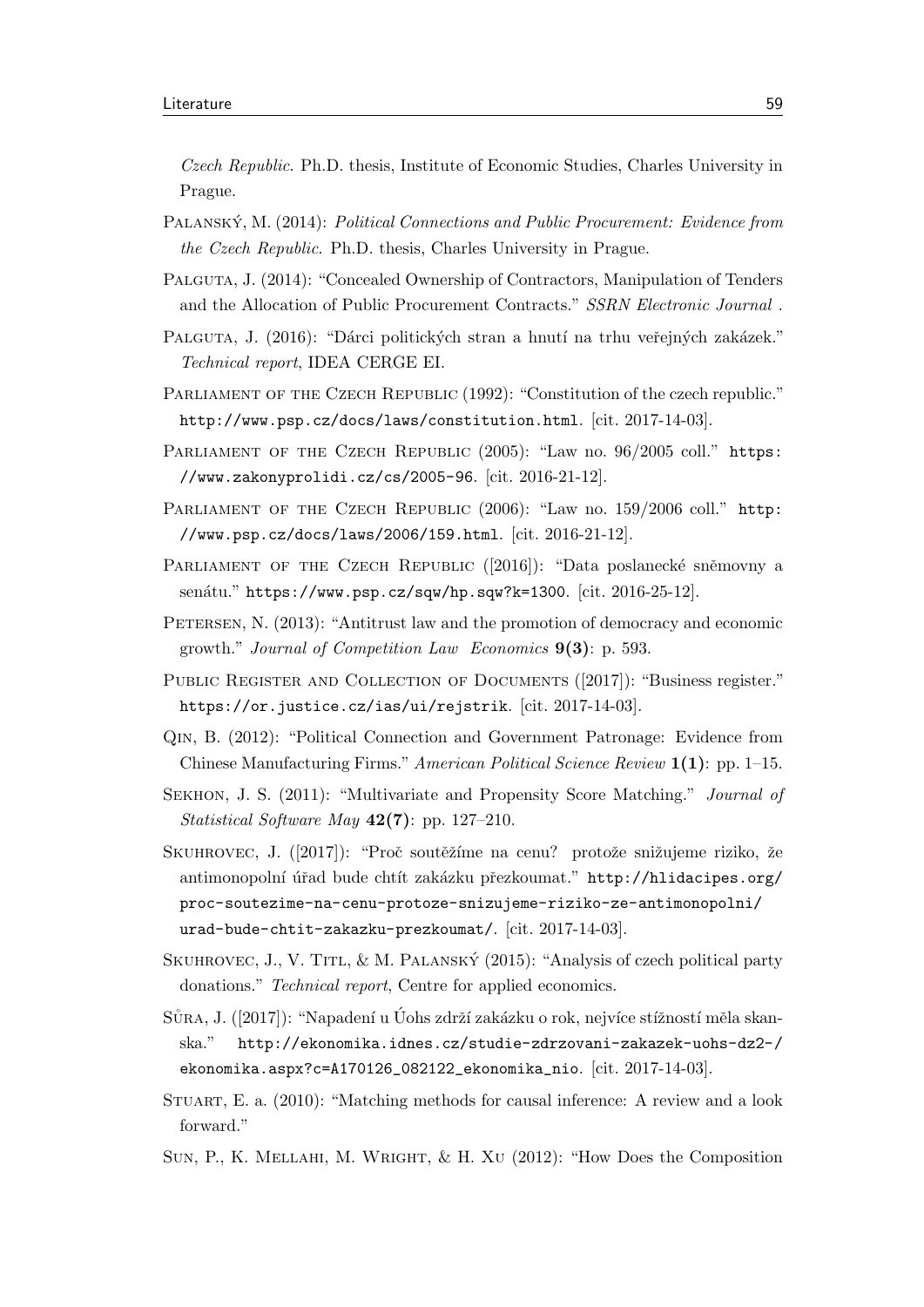of Political Ties Affect Firm Value ? Evidence from an Emerging Market Event Study."

- Supreme Audit Office (2014): "Information from Audit Action n. 14/17." Technical report.
- Transparency International (2017): "CORRUPTION PERCEPTIONS IN-DEX 2016." Technical report, Transparency International.
- VÁLKOVÁ, H. & J. JIŘIČKA  $(2011)$ : "Příbuzní, známí, igelitky aneb bizarní výmluvy politiků kvůli majetku." [http://zpravy.idnes.cz/](http://zpravy.idnes.cz/pribuzni-znami-igelitky-aneb-bizarni-vymluvy-politiku-kvuli-majetku-1kn-/domaci.aspx?c=A111109_163836_domaci_hv) [pribuzni-znami-igelitky-aneb-bizarni-vymluvy-politiku-kvuli-majetku-](http://zpravy.idnes.cz/pribuzni-znami-igelitky-aneb-bizarni-vymluvy-politiku-kvuli-majetku-1kn-/domaci.aspx?c=A111109_163836_domaci_hv)1kn-/ [domaci.aspx?c=A111109\\_163836\\_domaci\\_hv](http://zpravy.idnes.cz/pribuzni-znami-igelitky-aneb-bizarni-vymluvy-politiku-kvuli-majetku-1kn-/domaci.aspx?c=A111109_163836_domaci_hv). [cit. 2017-28-04].
- WOOLDRIDGE, J. (2010): Econometric Analysis of Cross Section and Panel Data. Econometric Analysis of Cross Section and Panel Data. MIT Press.
- Wu, W., C. Wu, & O. M. Rui (2012): "Ownership and the Value of Political Connections: Evidence from China." European Financial Management 18(4): pp. 695–729.
- ZHANG, J., J. GILES, & S. ROZELLE (2012): "Does it pay to be a cadre? Estimating the returns to being a local official in rural China." Journal of Comparative Economics 40(3): pp. 337–356.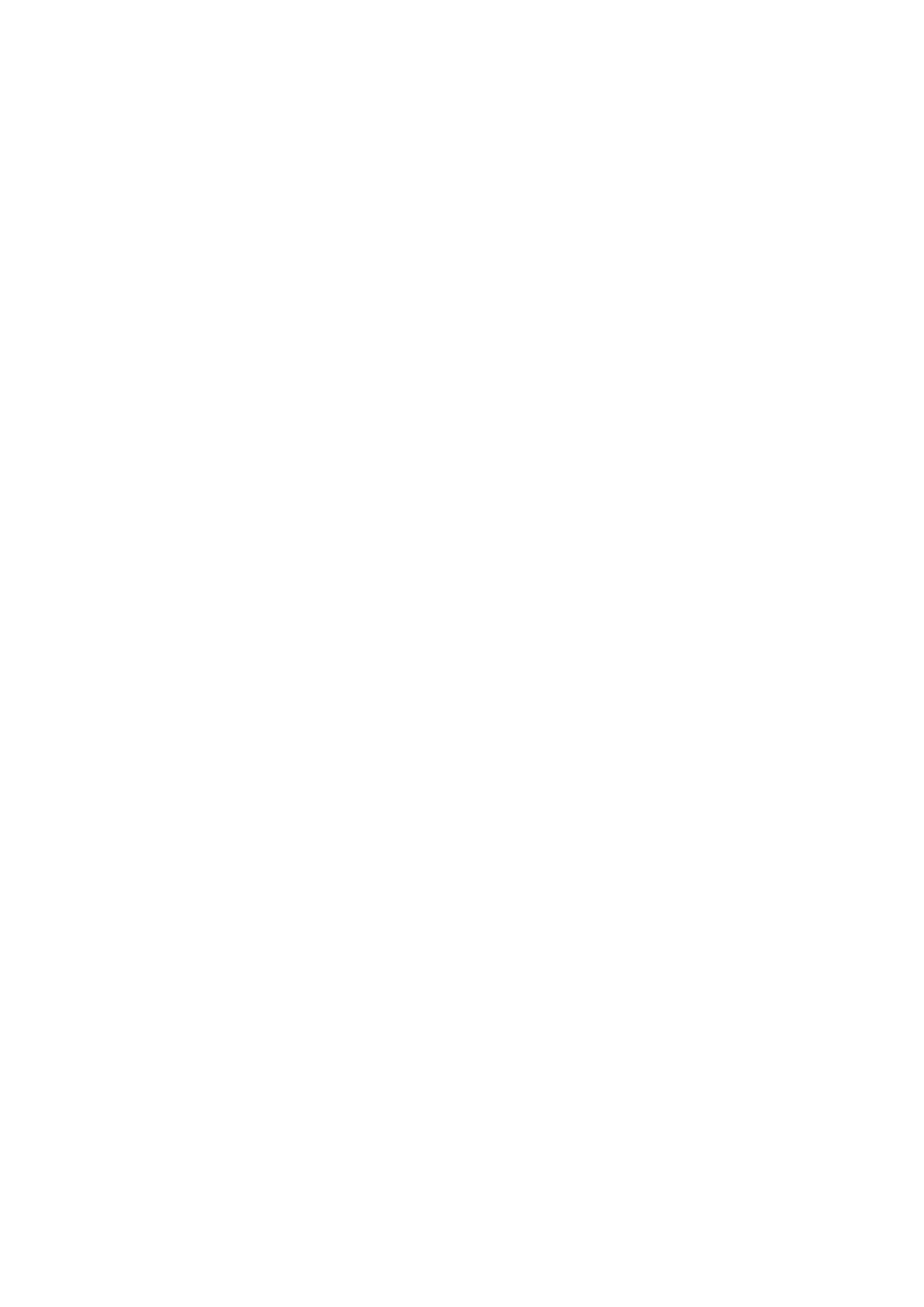## Appendix A

## Additional Tables and Figures

|                               |       | Connected Non Connected | Total   |
|-------------------------------|-------|-------------------------|---------|
| Obs. total                    | 6.912 | 3,135,434 3,142,346     |         |
| Num. of firms                 | 451   | 249.016                 | 249,467 |
| Average num. of obs. per firm | 15.33 | 12.59                   | 12.60   |

Table A.1: Average years of firm's existence

Notes: All firms existing in the Czech Republic are analyzed.





Source: Analysis of firm data from database Magnus.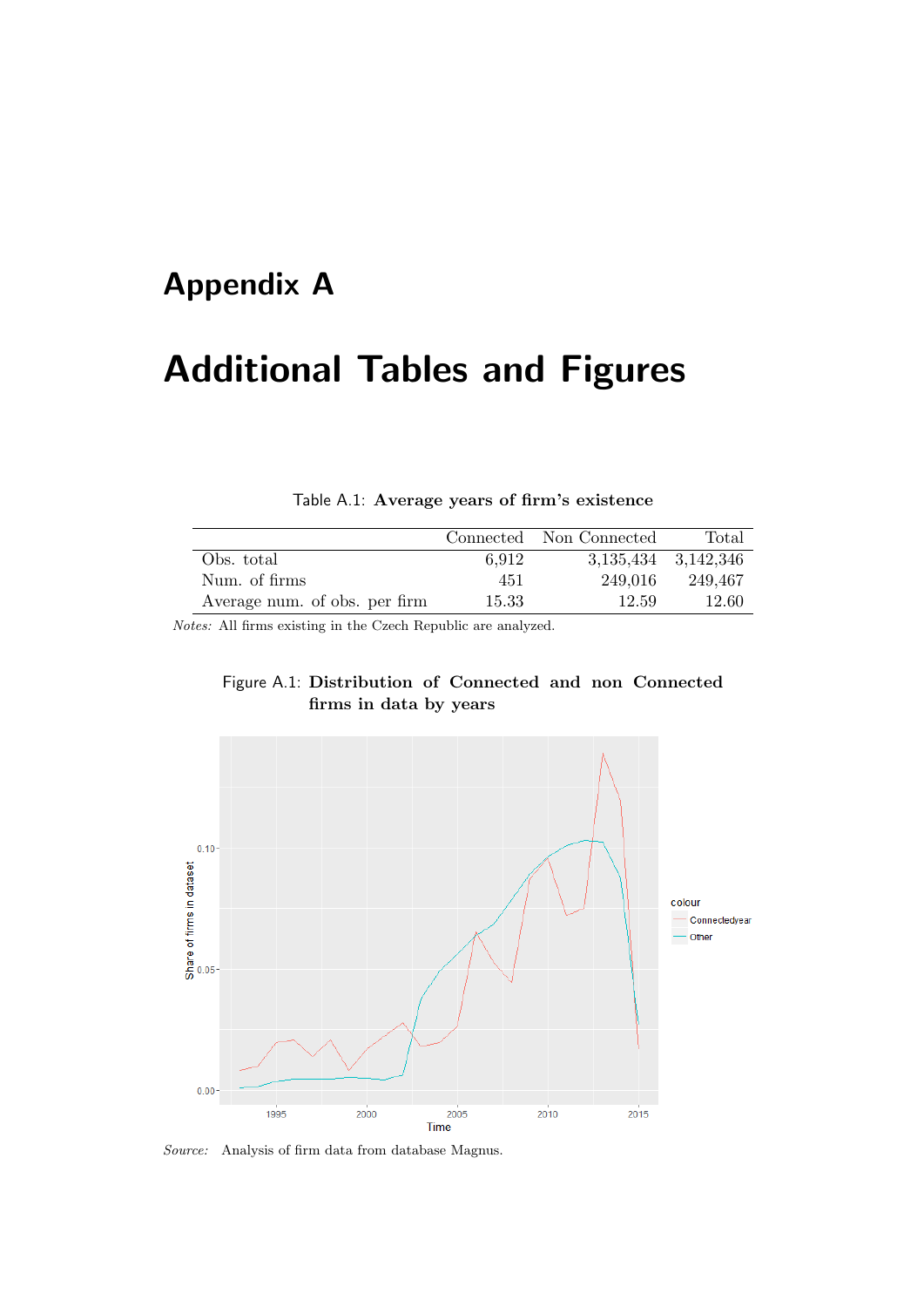

Figure A.2: Histogram of matched Connected and non Connected firms: ROA

Source: Analysis of firm data from database Magnus and additional sources. Firms are matched on covariates. Figure presents histogram of ROA\_11 values.



Figure A.3: Histogram of matched Connected and non Connected firms: ROE

Source: Analysis of firm data from database Magnus and additional sources. Firms are matched on covariates. Figure presents histogram of ROE\_11 values.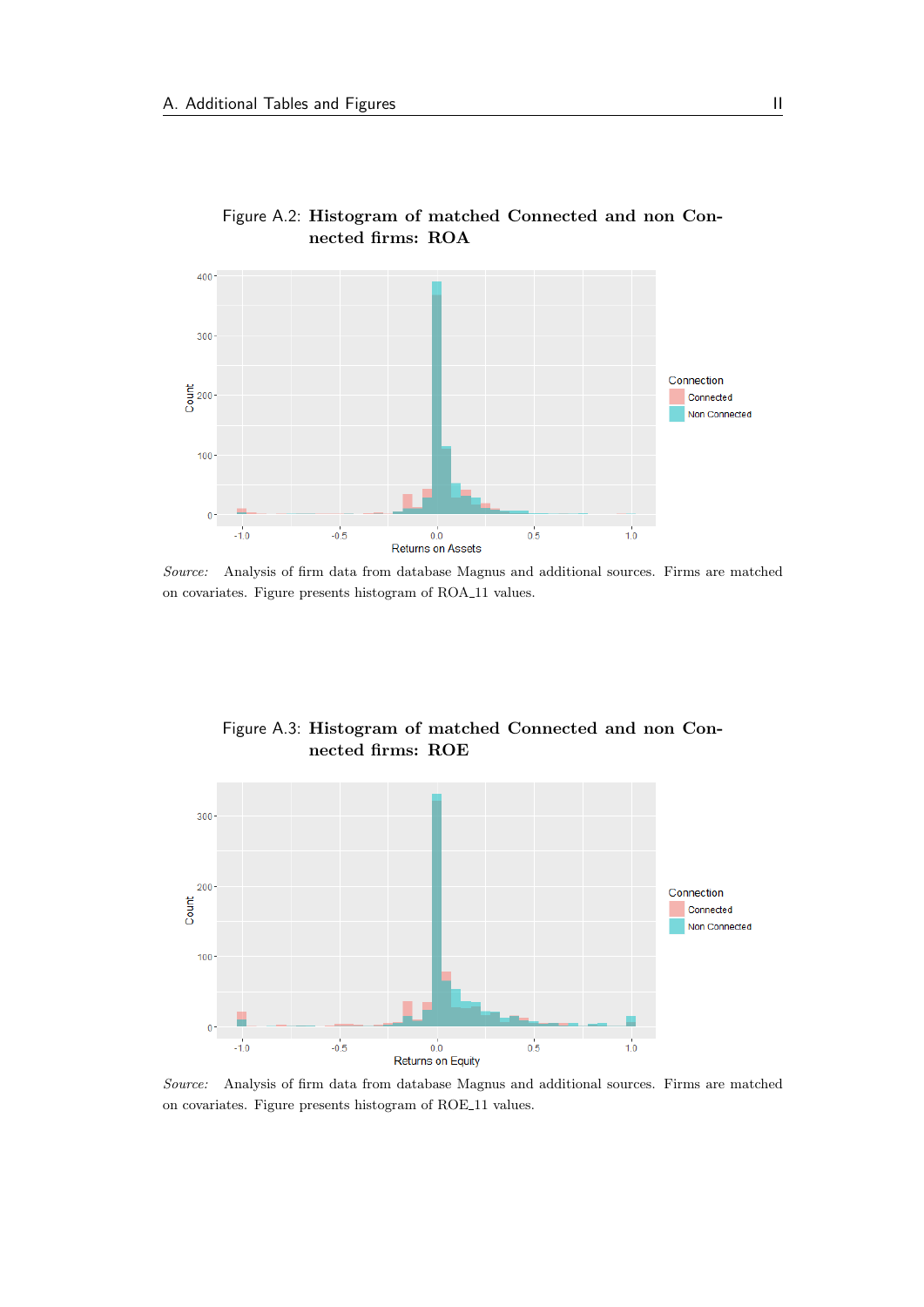

Figure A.4: Histogram of matched Connected and non Connected firms: SOA

Source: Analysis of firm data from database Magnus and additional sources. Firms are matched on covariates. Figure presents histogram of positive SOA<sub>-1</sub> values.



Figure A.5: Histogram of matched Connected and non Connected firms: SOE

Source: Analysis of firm data from database Magnus and additional sources. Firms are matched on covariates. Figure presents histogram of positive SOE 1 values.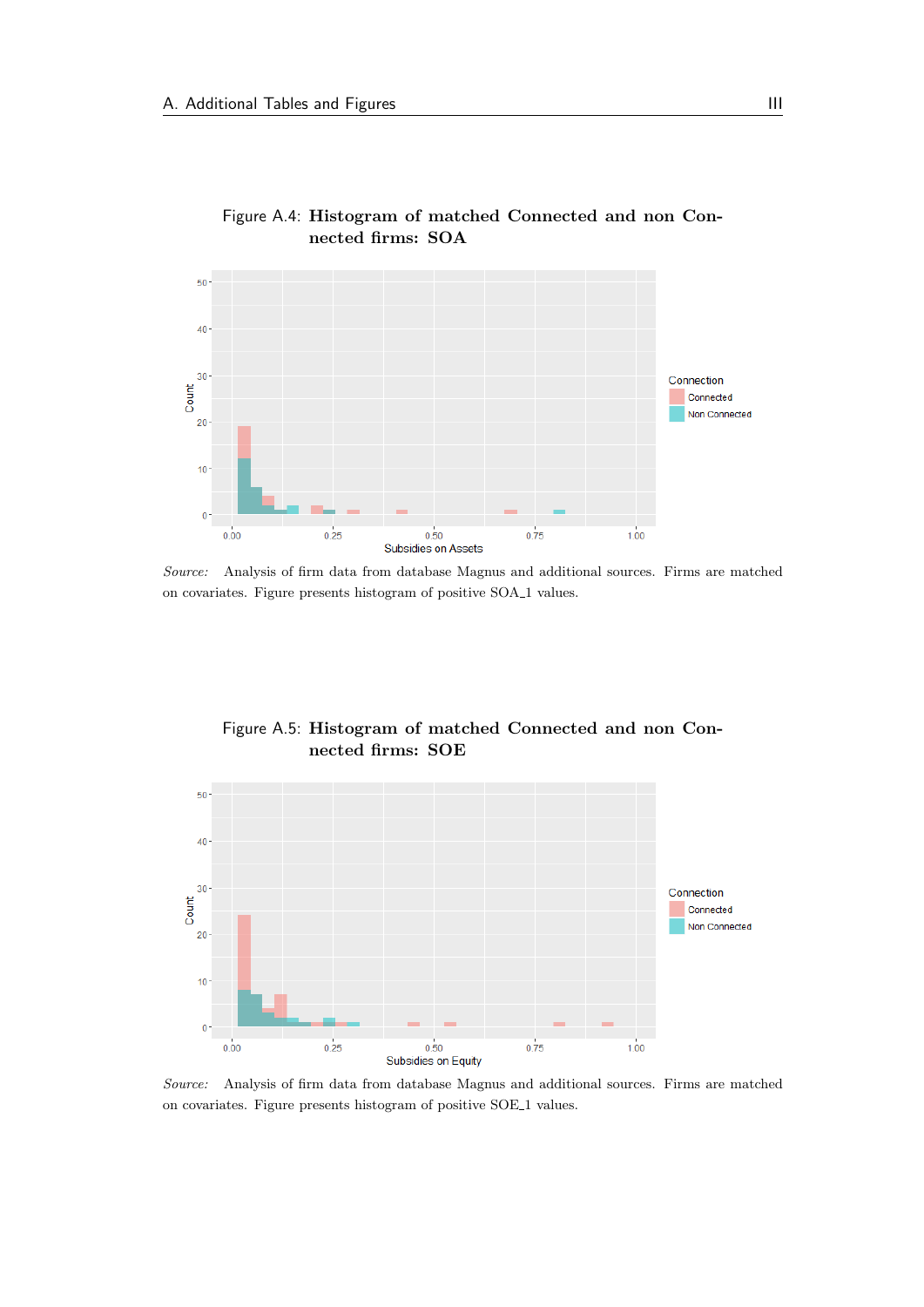|           | $SOA_{-1}$ | $SOE_1$ | N_Subsidy  | PPOA <sub>-1</sub> | PPOE <sub>-1</sub> | N_PP       |
|-----------|------------|---------|------------|--------------------|--------------------|------------|
| Estimate  | $0.027**$  | 0.013   | $7.142***$ | 0.078              | $0.388***$         | $0.778***$ |
|           | (0.012)    | (0.014) | (2.084)    | (0.071)            | (0.128)            | (0.302)    |
| T-stat.   | 2.208      | 0.941   | 3.427      | 1.101              | 3.029              | 2.574      |
| P-value   | 0.027      | 0.347   | 0.001      | 0.271              | 0.002              | 0.010      |
| N Total   | 79,681     | 79,681  | 79,683     | 3,890              | 3,890              | 4,008      |
| N Treated | 153        | 153     | 153        | 17                 | 17                 | 17         |
| N Matched | 106        | 106     | 106        | 9                  | 9                  | 9          |

Table A.2: Effect of Connection on Subsidy and Public Procurement allocation - matching on covariates on subsample of firms

Significance: <sup>∗</sup>p*<*0.1; ∗∗p*<*0.05; ∗∗∗p*<*0.01

Notes: Matching was processed on subsample of firms - for subsidy analysis only firms obtaining subsidy in a given year were analyzed and for public procurement analysis only firms winning at least one public procurement in a given year were analyzed. Results in public procurement analysis should not be considered reliable due to extremely low sample size. Abadie-Imbens standard errors are reported in parentheses, which were used for T-statistics and P-value computations. By number of treated observations we mean number of private Connected firm in particular year. Balance tests do not reject hypothesis that treated and control group are different in covariates (not reported).

| Table A.3: Effect of Connection on Subsidy and Public Pro- |
|------------------------------------------------------------|
| curement allocation - matching on covarietes and           |
| propensity score on subsample of firms                     |

|                    | SOA <sub>-1</sub>   | SOE_1            | N_Subsidy             | PPOA <sub>-1</sub> | PPOE <sub>1</sub>     | N_PP                  |
|--------------------|---------------------|------------------|-----------------------|--------------------|-----------------------|-----------------------|
| Estimate           | $0.023*$<br>(0.012) | 0.004<br>(0.014) | $6.906***$<br>(2.096) | 0.097<br>(0.072)   | $0.427***$<br>(0.129) | $0.778***$<br>(0.291) |
| T-stat.<br>P-value | 1.936<br>0.053      | 0.277<br>0.782   | 3.295<br>0.001        | 1.353<br>0.176     | 3.312<br>0.001        | 2.677<br>0.007        |
| N Total            | 79,681              | 79,681           | 79,683                | 3,890              | 3,890                 | 4,008                 |
| N Treated          | 153                 | 153              | 153                   | 17                 | 17                    | 17                    |
| N Matched          | 106                 | 106              | 106                   | 9                  | 9                     | 9                     |

Significance: <sup>∗</sup>p*<*0.1; ∗∗p*<*0.05; ∗∗∗p*<*0.01

Notes: Matching was processed on subsample of firms - for subsidy analysis only firms obtaining subsidy in a given year were analyzed and for public procurement analysis only firms winning at least one public procurement in a given year were analyzed. Results in public procurement analysis should not be considered reliable due to extremely low sample size. Abadie-Imbens standard errors are reported in parentheses, which were used for T-statistics and P-value computations. By number of treated observations we mean number of private Connected firm in particular year.